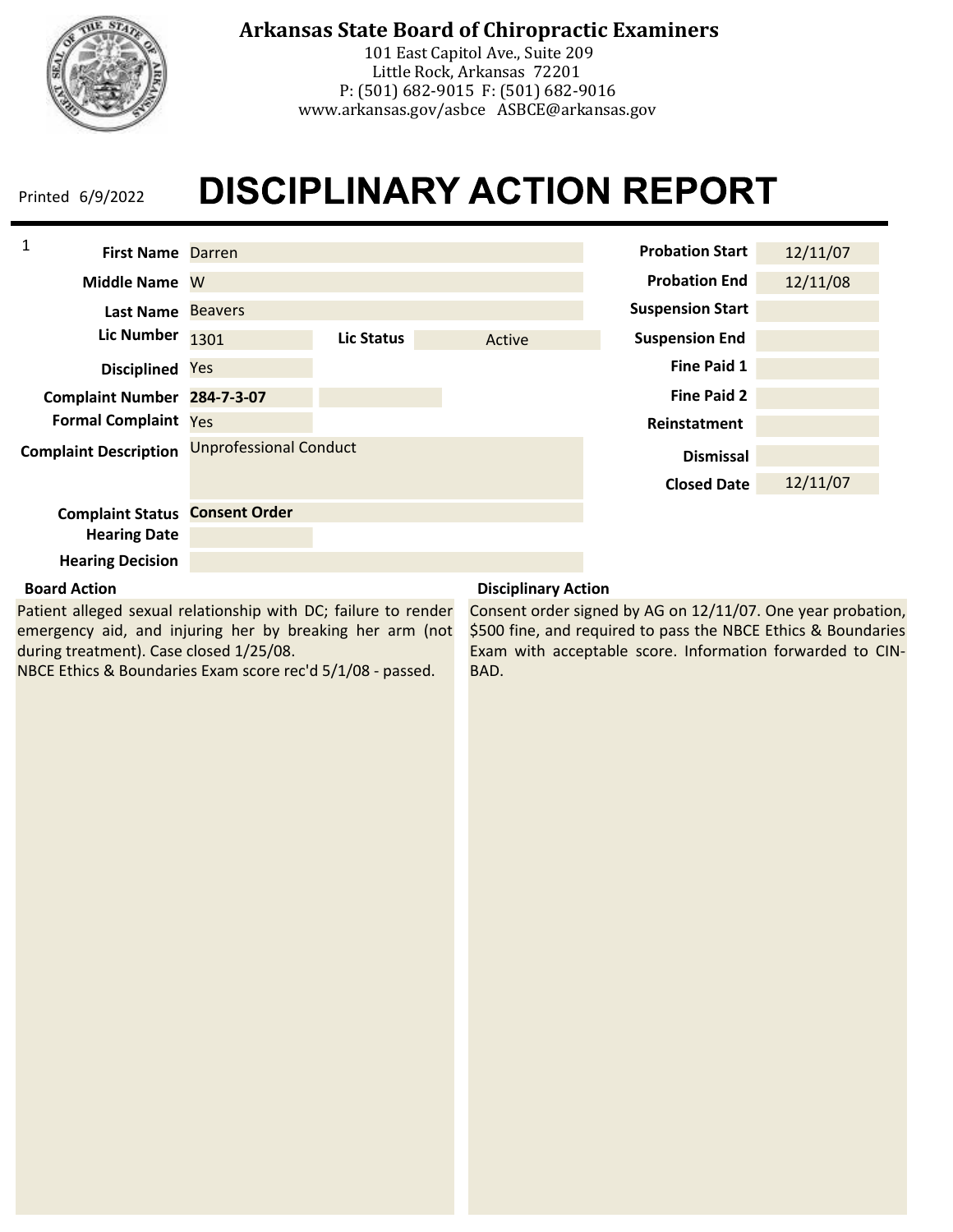

101 East Capitol Ave., Suite 209 Little Rock, Arkansas 72201 P: (501) 682-9015 F: (501) 682-9016 www.arkansas.gov/asbce ASBCE@arkansas.gov

### **DISCIPLINARY ACTION REPORT** Printed 6/9/2022



#### **Board Action**

Consent Order dated 2/15/06. A complaint was filed with the Arkansas State Board of Chiropractic Examiners against Floyd B. Bonnette, III, D.C., ("Respondent") License No. 947. If substantiated, the allegations set forth in the Complaint would constitute a violation by Respondent of the Rules & Regulations of this Board, Part Two, Section C, Subsection 2 ( o ). In lieu of a formal hearing on these issues, the undersigned pmiies enter into this Consent Agreement as a final disposition of this matter.

I. At all times petiaining to this matter, the Respondent held a license as a

Chiropractor that was issued by the Board. The Complaint alleged that copies of patient records were illegible and medical records could not be deciphered to determine the services documented or the justification for them.

II. If the allegations were proven tme at a hearing, they would constitute a violation of Board Regulation (C)(2)(o), which would constitute unprofessional conduct and grounds for disciplinary action. "Failure to keep accurate records, which reflect the diagnosis and treatment of individual patients."

III. Without specifically admitting to the above allegations, the Respondent admits that he acted in an unprofessional matter with regard to his record keeping in violation of the Rules and Regulations of this Board. Both the Respondent and the Board wish to resolve this matter without the necessity of an frljJ: licatocy,hearing. The Respondent is hereby ordered by the Board as follows:

### **Disciplinary Action**

Consent Order

(a) Respondent must attend a twelve (12) hour seminar in, "Record Keeping Documentation" to be completed by September 29, 2006.

(b) The Respondent is hereby placed on probation until the completion of the course.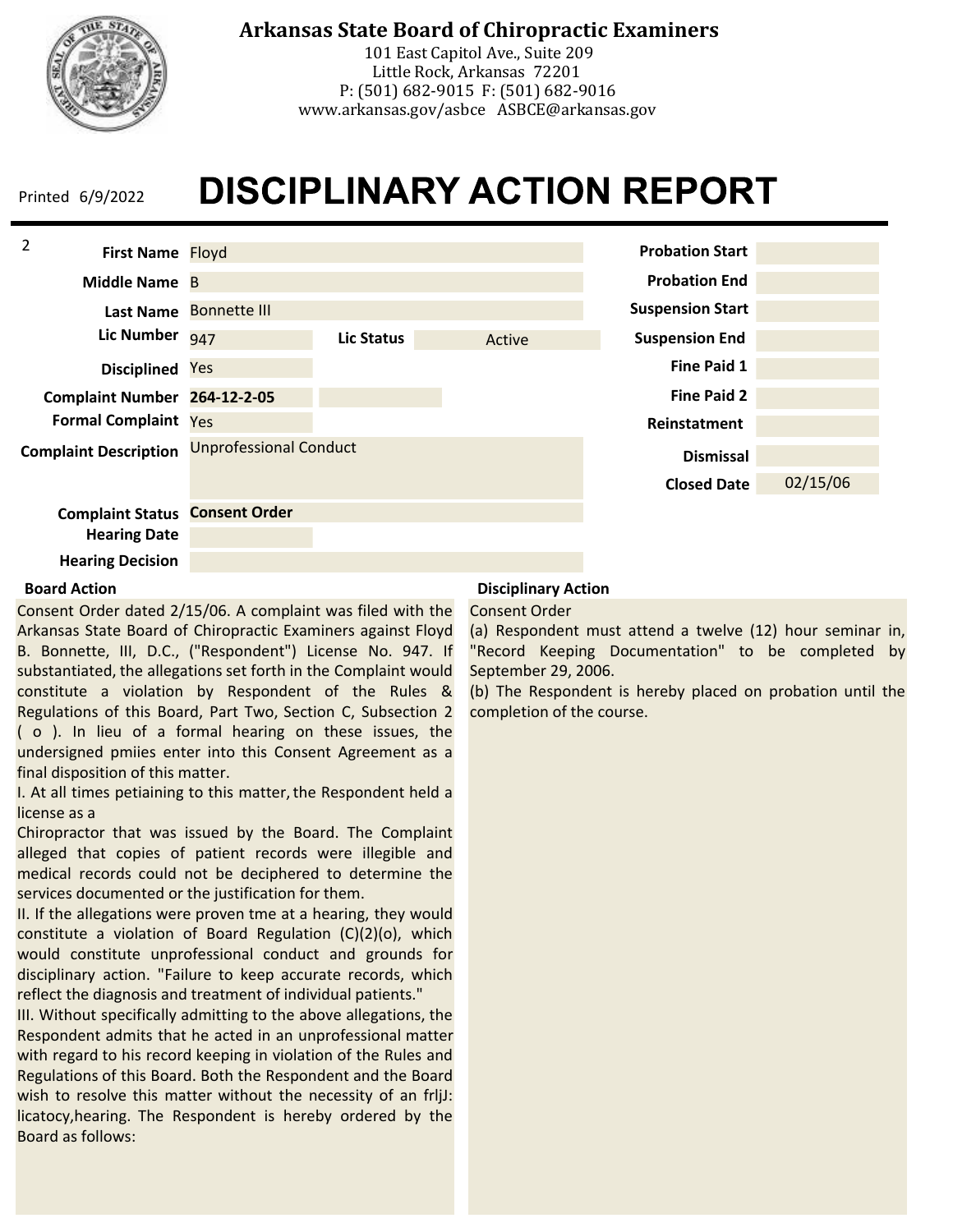

101 East Capitol Ave., Suite 209 Little Rock, Arkansas 72201 P: (501) 682-9015 F: (501) 682-9016 www.arkansas.gov/asbce ASBCE@arkansas.gov

### **DISCIPLINARY ACTION REPORT** Printed 6/9/2022

| 3<br>First Name Floyd                  |                        |            |        | <b>Probation Start</b>  |  |
|----------------------------------------|------------------------|------------|--------|-------------------------|--|
| Middle Name B                          |                        |            |        | <b>Probation End</b>    |  |
|                                        | Last Name Bonnette III |            |        | <b>Suspension Start</b> |  |
| <b>Lic Number</b>                      | 947                    | Lic Status | Active | <b>Suspension End</b>   |  |
| <b>Disciplined</b>                     | Yes                    |            |        | <b>Fine Paid 1</b>      |  |
| <b>Complaint Number</b>                |                        | 0067       |        | <b>Fine Paid 2</b>      |  |
| <b>Formal Complaint Yes</b>            |                        |            |        | Reinstatment            |  |
| <b>Complaint Description</b>           | <b>Billing</b>         |            |        | <b>Dismissal</b>        |  |
|                                        |                        |            |        | <b>Closed Date</b>      |  |
| <b>Complaint Status</b>                | <b>Probation/Fine</b>  |            |        |                         |  |
| <b>Hearing Date</b>                    |                        |            |        |                         |  |
| <b>Hearing Decision Probation/Fine</b> |                        |            |        |                         |  |

#### **Board Action Disciplinary Action**

Dr. Hoffmann instructed that this complaint be turned over to Dr. Gaylon Carter for investigation, which was done on 9/1/95. Complaint Mr. Niggel's insurance co. was billed for services not rendered. Charged for ten treatments, plus exam fee on four of the visits. Out of ten treatments (7) were above what his insurance will pay. Hearing: Fine & probation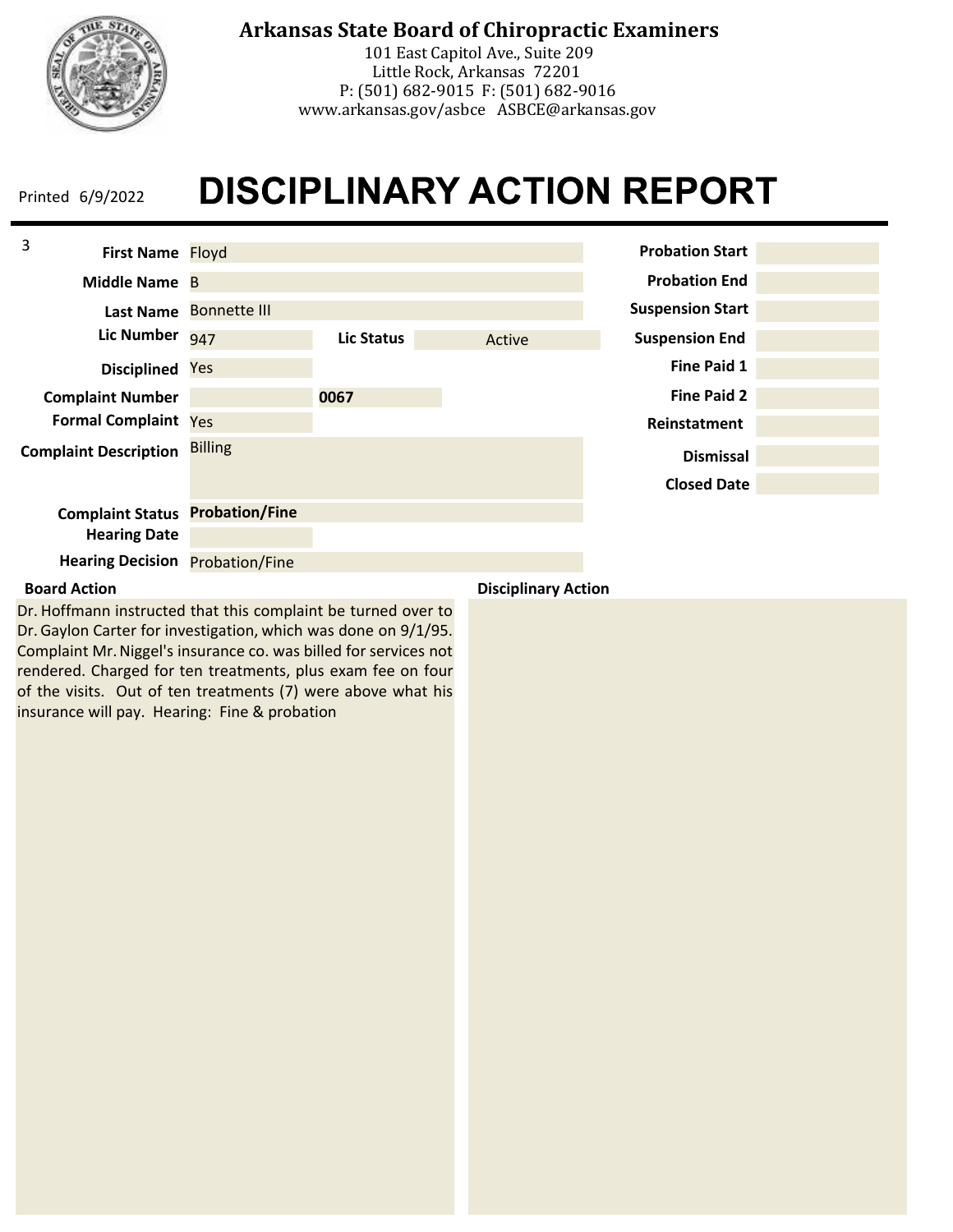

101 East Capitol Ave., Suite 209 Little Rock, Arkansas 72201 P: (501) 682-9015 F: (501) 682-9016 www.arkansas.gov/asbce ASBCE@arkansas.gov

### **DISCIPLINARY ACTION REPORT** Printed 6/9/2022



#### **Board Action**

Hearing 3/12/05. Found guilty of unprofessional conduct. The hearing was in the matter of 4 complainants therefore the Order was the same in all 4 cases. Suspended license for 1 yr. \$20,000 fine, complete an education course in Ethics & Boundaries, any additional complaints will result in the immediate loss of license and be suspended from the Board.

#### **Disciplinary Action**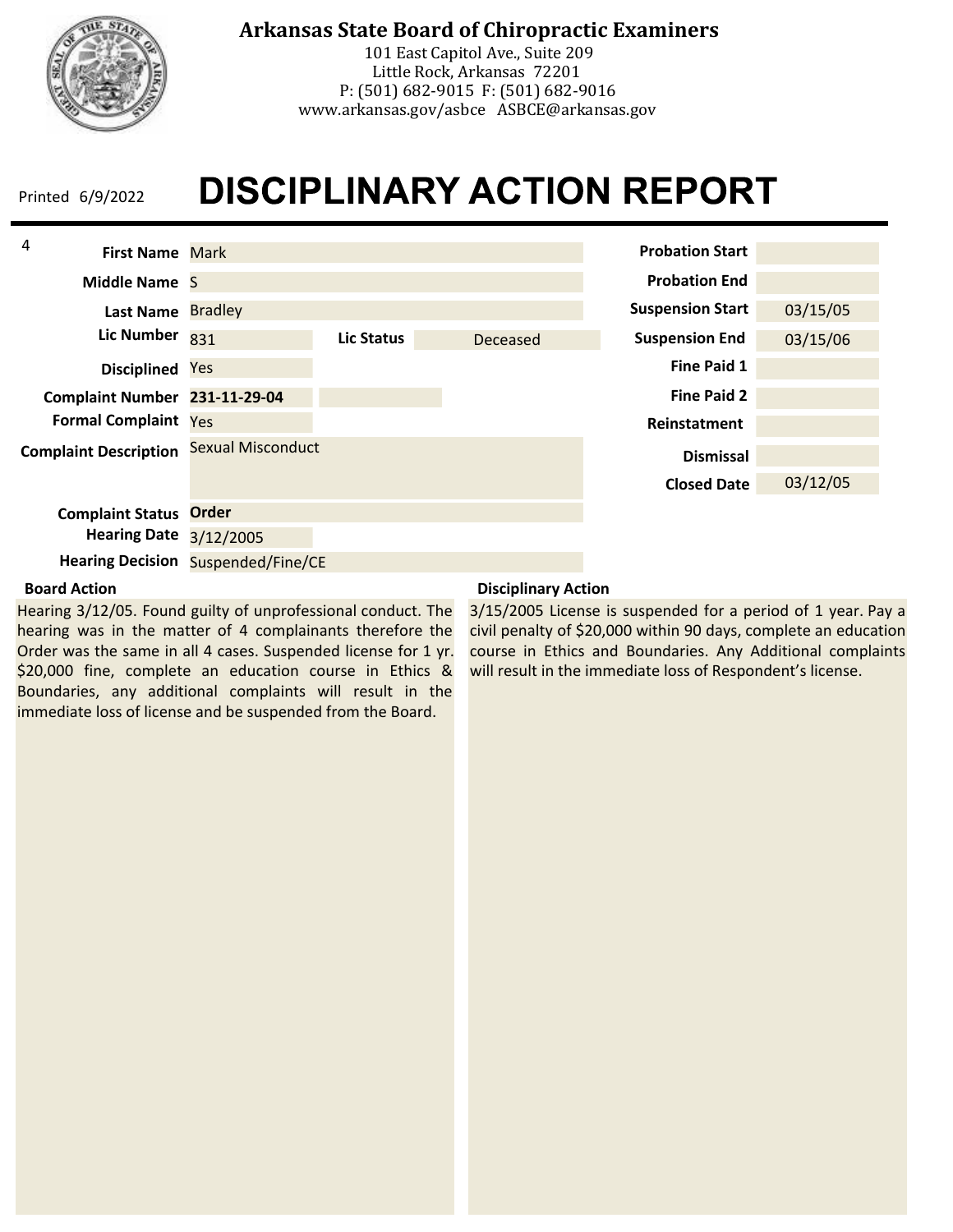

101 East Capitol Ave., Suite 209 Little Rock, Arkansas 72201 P: (501) 682-9015 F: (501) 682-9016 www.arkansas.gov/asbce ASBCE@arkansas.gov

### **DISCIPLINARY ACTION REPORT** Printed 6/9/2022



#### **Board Action**

Hearing 3/12/05. Found guilty of unprofessional conduct. The hearing was in the matter of 4 complainants therefore the Order was the same in all 4 cases. Suspended license for 1 yr. \$20,000 fine, complete an education course in Ethics & Boundaries, any additional complaints will result in the immediate loss of license and be suspended from the Board.

#### **Disciplinary Action**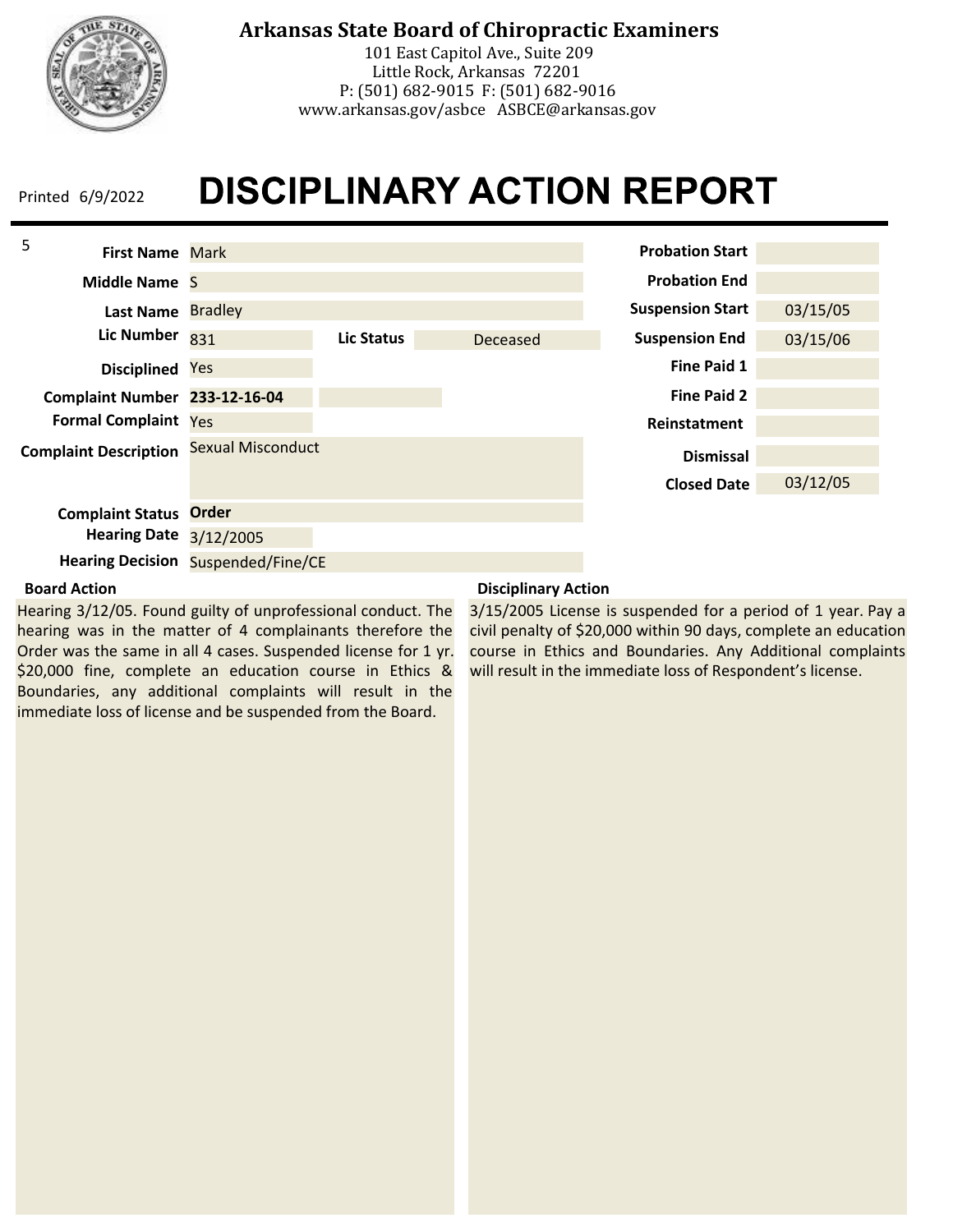

101 East Capitol Ave., Suite 209 Little Rock, Arkansas 72201 P: (501) 682-9015 F: (501) 682-9016 www.arkansas.gov/asbce ASBCE@arkansas.gov

### **DISCIPLINARY ACTION REPORT** Printed 6/9/2022



#### **Board Action**

Hearing 3/12/05. Found guilty of unprofessional conduct. The hearing was in the matter of 4 complainants therefore the Order was the same in all 4 cases. Suspended license for 1 yr. \$20,000 fine, complete an education course in Ethics & Boundaries, any additional complaints will result in the immediate loss of license and be suspended from the Board.

#### **Disciplinary Action**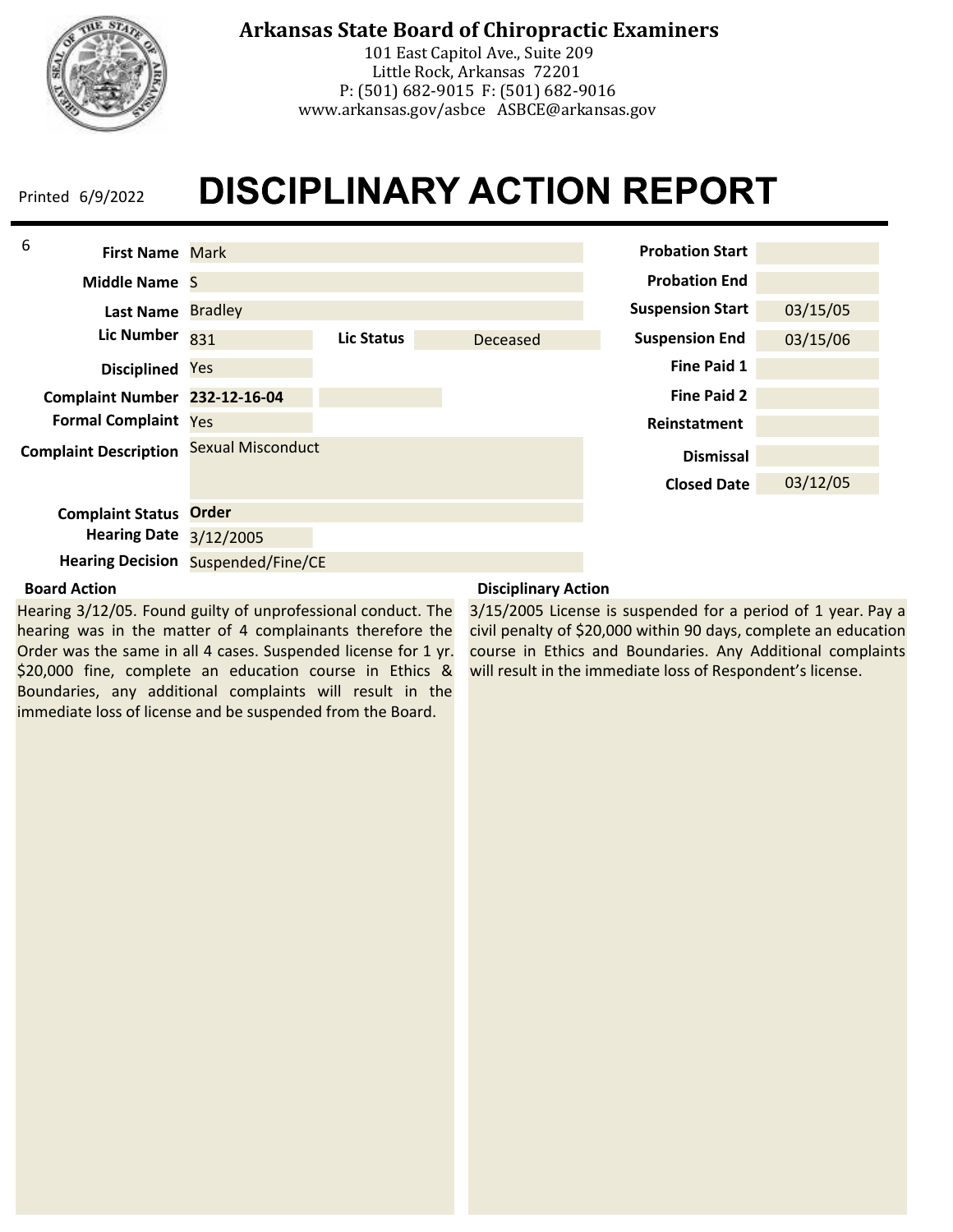

101 East Capitol Ave., Suite 209 Little Rock, Arkansas 72201 P: (501) 682-9015 F: (501) 682-9016 www.arkansas.gov/asbce ASBCE@arkansas.gov

### **DISCIPLINARY ACTION REPORT** Printed 6/9/2022



#### **Board Action**

Hearing 3/12/05. Found guilty of unprofessional conduct. The hearing was in the matter of 4 complainants therefore the Order was the same in all 4 cases. Suspended license for 1 yr. \$20,000 fine, complete an education course in Ethics & Boundaries, any additional complaints will result in the immediate loss of license and be suspended from the Board.

#### **Disciplinary Action**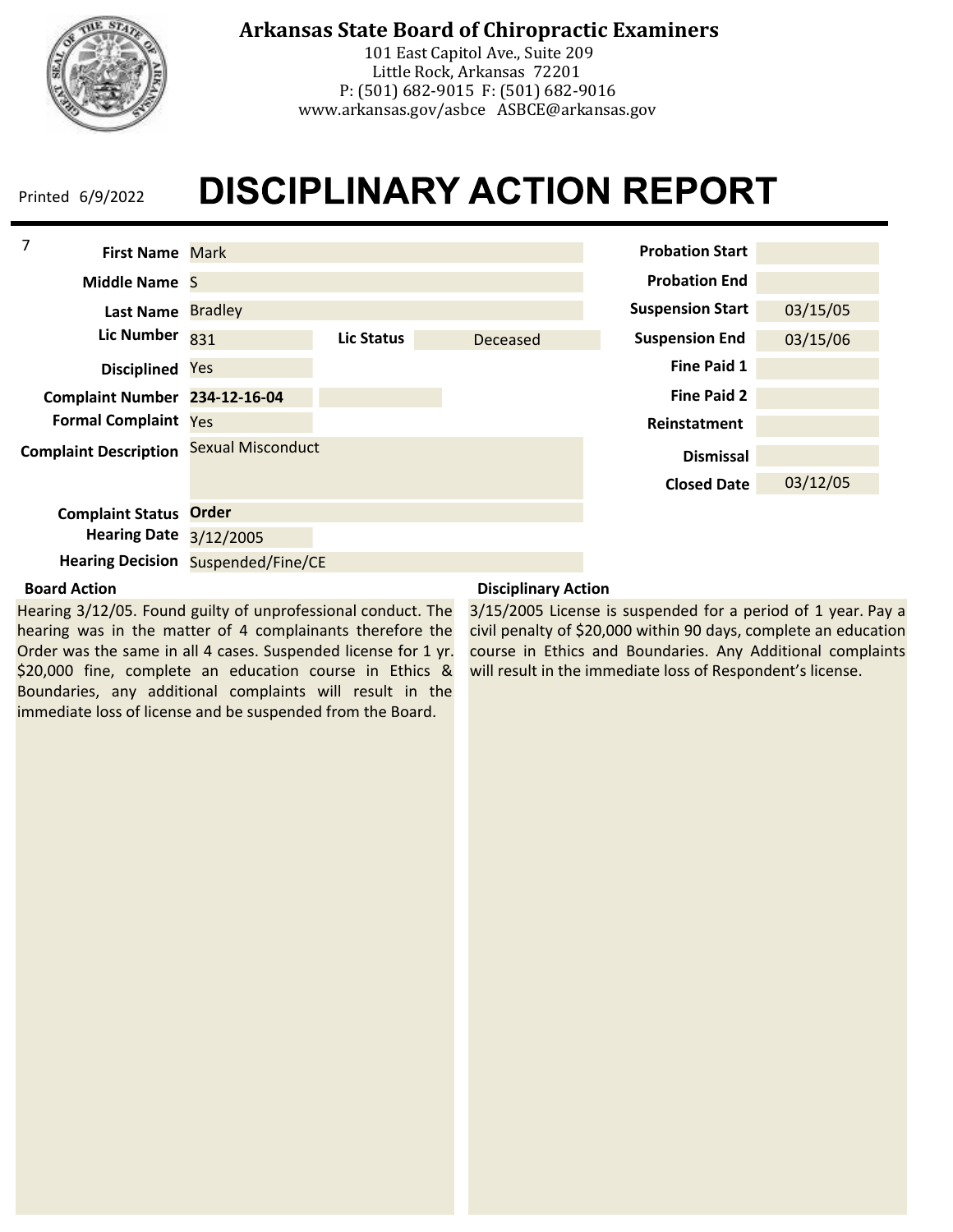

101 East Capitol Ave., Suite 209 Little Rock, Arkansas 72201 P: (501) 682-9015 F: (501) 682-9016 www.arkansas.gov/asbce ASBCE@arkansas.gov

### **DISCIPLINARY ACTION REPORT** Printed 6/9/2022



Consent Agreement 10/20/2005. Six month suspension of license to run consecutively to the previously imposed 1 year suspension. Undergo a psychiatric evaluation by a medical professional from UAMS or its equivalent who is experienced in ethics and boundaries issues and who shall be approved by the Board. Respondent agrees to be bound by the results of the evaluation and to complete any recommended treatment. If treatment is recommended, Respondent agrees to have a report of his progress sent to the Board every 6 months until treatment is concluded. Probationary period of 3 years to begin upon completion of suspension. Pay for any costs or expenditures that were incurred by the Board to facilitate the consent agreement meeting.

**Board Action Disciplinary Action**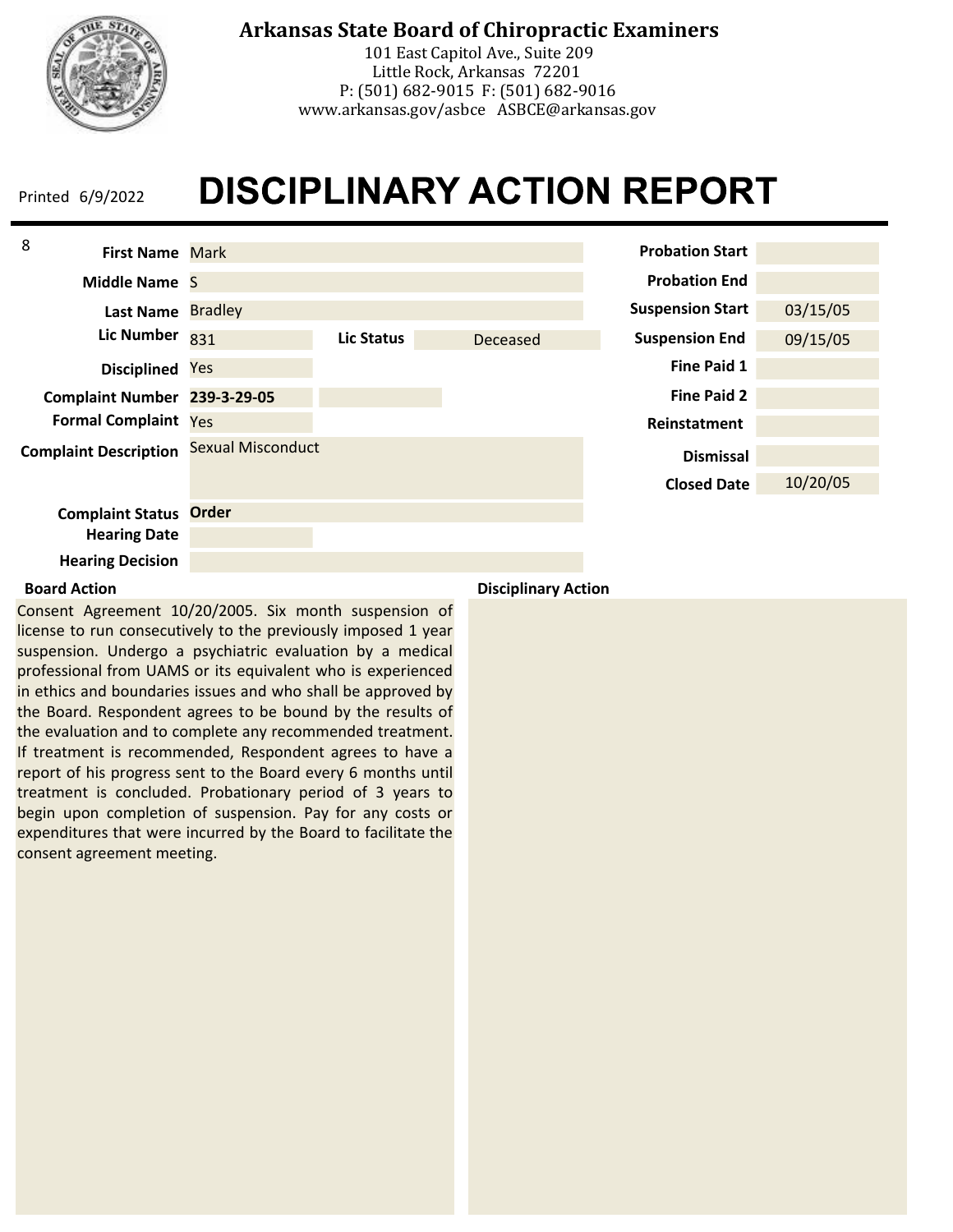

## **Arkansas State Board of Chiropractic Examiners**

101 East Capitol Ave., Suite 209 Little Rock, Arkansas 72201 P: (501) 682-9015 F: (501) 682-9016 www.arkansas.gov/asbce ASBCE@arkansas.gov

## **DISCIPLINARY ACTION REPORT**



#### **Board Action**

Consent Agreement 10/20/2005. Six month suspension of license to run consecutively to the previously imposed 1 year suspension. Undergo a psychiatric evaluation by a medical professional from UAMS or its equivalent who is experienced in ethics and boundaries issues and who shall be approved by the Board. Respondent agrees to be bound by the results of the evaluation and to complete any recommended treatment. If treatment is recommended, Respondent agrees to have a report of his progress sent to the Board every 6 months until treatment is concluded. Probationary period of 3 years to begin upon completion of suspension. Pay for any costs or expenditures that were incurred by the Board to facilitate the consent agreement meeting.

#### **Disciplinary Action**

Consent Agreement 10/20/2005. Six month suspension of license to run consecutively to the previously imposed 1 year suspension. Undergo a psychiatric evaluation by a medical professional from UAMS or its equivalent who is experienced in ethics and boundaries issues and who shall be approved by the Board. Respondent agrees to be bound by the results of the evaluation and to complete any recommended treatment. If treatment is recommended, Respondent agrees to have a report of his progress sent to the Board every 6 months until treatment is concluded. Probationary period of 3 years to begin upon completion of suspension. Pay for any costs or expenditures that were incurred by the Board to facilitate the consent agreement meeting.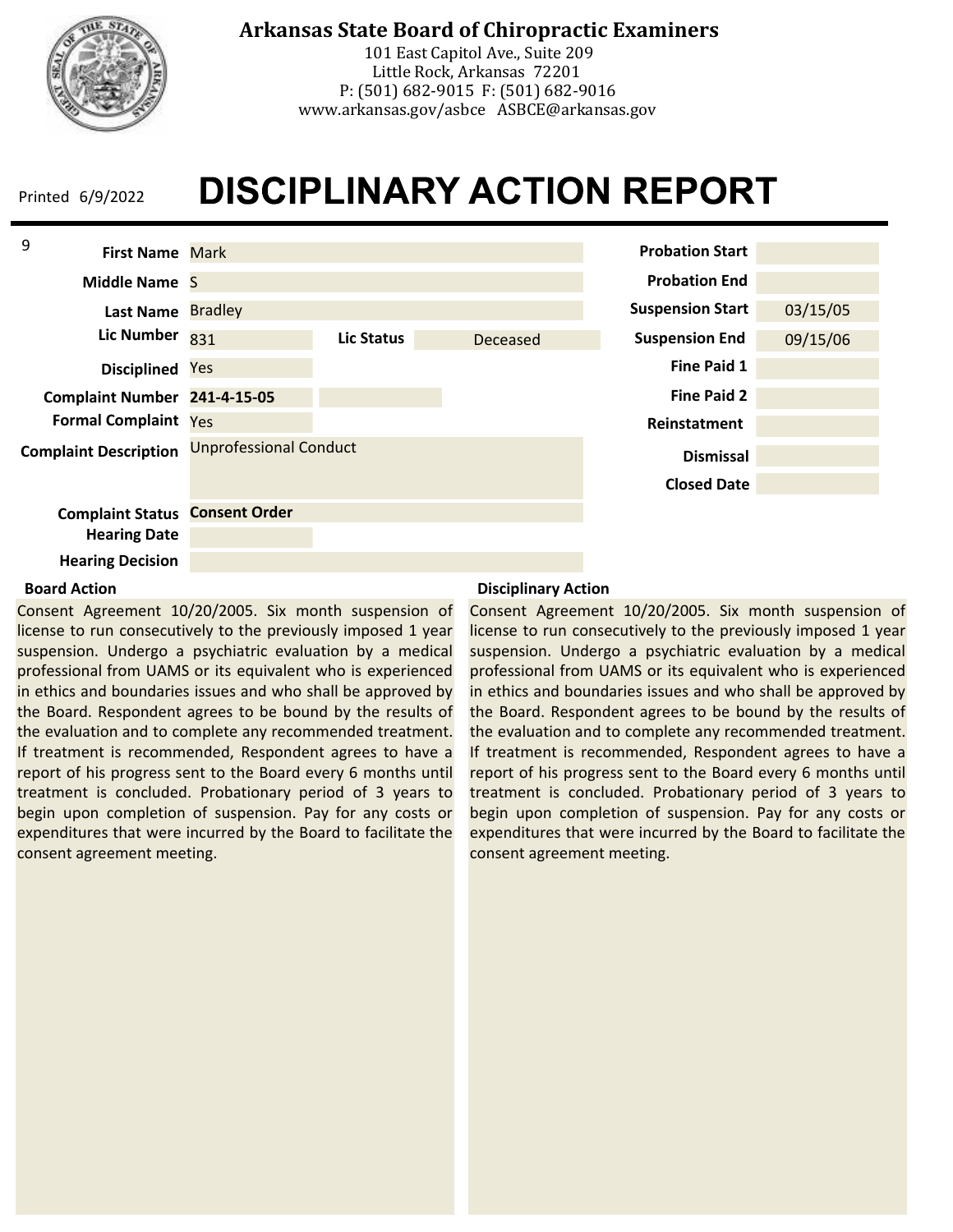

## **Arkansas State Board of Chiropractic Examiners**

101 East Capitol Ave., Suite 209 Little Rock, Arkansas 72201 P: (501) 682-9015 F: (501) 682-9016 www.arkansas.gov/asbce ASBCE@arkansas.gov

## **DISCIPLINARY ACTION REPORT**



**Hearing Decision** Suspended/Fine/Probation

#### **Board Action**

Hearing held April 22, 1999 and June 3, 1999. Ms. Vargo testified at Dr. Buhr's hearing on April 22, 1999. Hearing held April 22, 1999 and June 3, 1999.

FINDINGS OF FACT

1. Dr. Buhr holds the license to practice chiropractic that was issued by this

Board and is subject to the applicable legal authorities listed above.

2. Dr. Buhr engaged in unprofessional conduct on or about December 2, 1998,

by striking Norma Jean ("Gina") Logue, a resident of Springdale, AR, who was one of his employees at Family Chiropractic in Springdale, on the head twice after she delivered a file to him in a treatment room, whereupon, after striking her, he verbally berated her by stating, "Gina. Think. Use your brain!"

3 . Dr. Buhr engaged in sexual impropriety which amounts to sexual misconduct

and is an unprofessional act with regard to Ms. Kristi Gregory, a resident of Rogers, AR, and an automobile accident victim during March, 1997, who became a patient of Dr. Buhr for several chiropractic treatments in the weeks following her accident. On the occasion of Ms. Gregory's last treatment, Dr. Buhr pinned her to a bench and growled at her in a sexually suggestive manner.

4. The complaint brought against Dr. Buhr by Tammy Moore, a resident of

Springdale, AR, for incidents that allegedly occurred in 1993, was dismissed.

#### **Disciplinary Action**

#### ORDER

Based on the findings of fact and conclusions of law above, the Board orders that

Dr. Lynn F. Buhr be fined \$5,000.00 for each of the two violations listed in the findings of fact above, for a grand total of \$10,000.00, to be paid within thirty (30) days of the entry of this order, and that Dr. Buhr's license to practice chiropractic be suspended for three (3) years. Additionally, at the conclusion of the 3-year period of suspension, the Board orders that Dr. Buhr shall be placed on probation for five (5) years. If any new complaints are brought against Dr. Buhr and then substantiated during the period of suspension and probation, Dr. Buhr's license to practice chiropractic will be automatically revoked. The Board granted Dr. Buhr's oral motion for a stay. Therefore, it is ordered that the 3 -year period of suspension begins sixty (60) days after the entry of this order.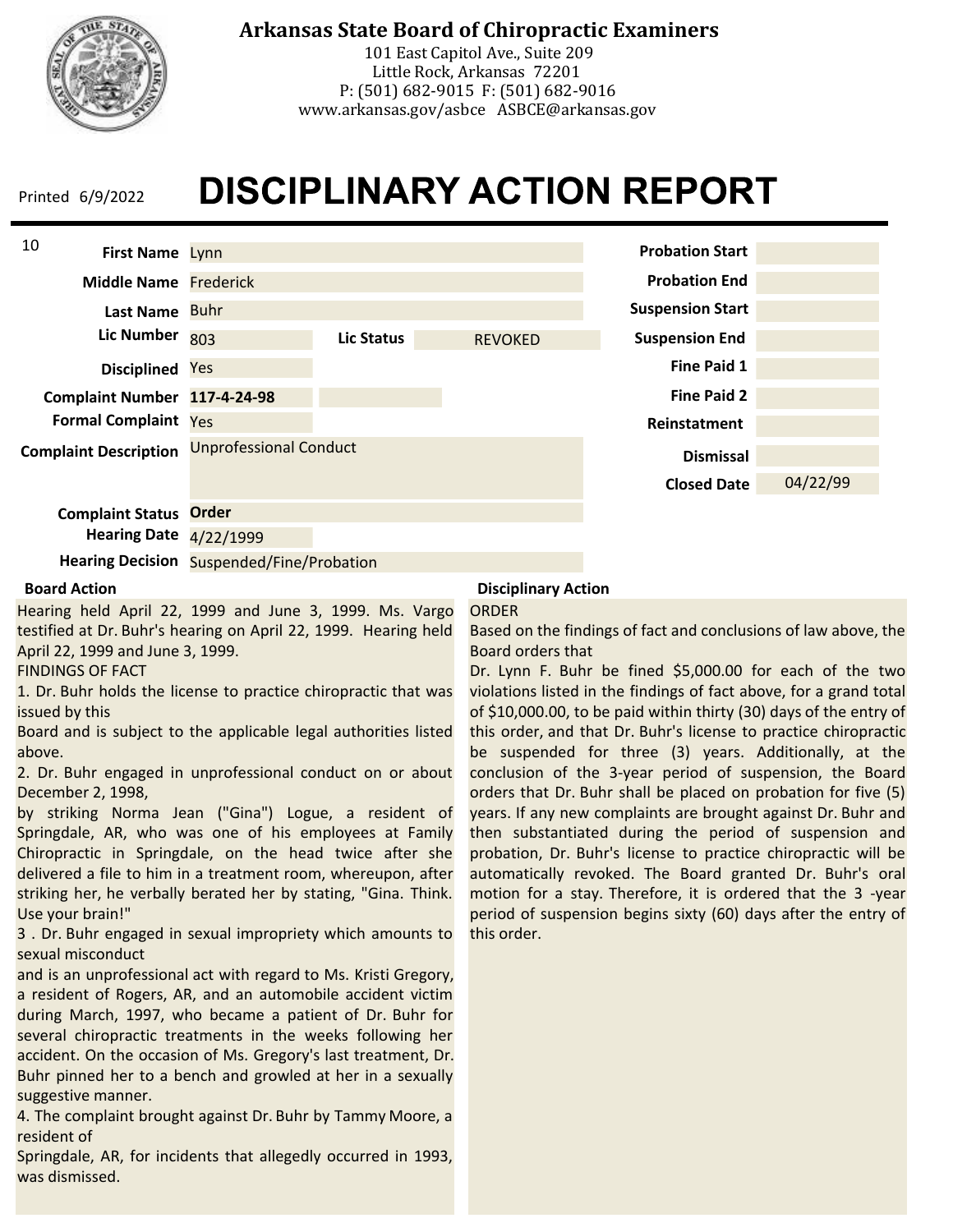

101 East Capitol Ave., Suite 209 Little Rock, Arkansas 72201 P: (501) 682-9015 F: (501) 682-9016 www.arkansas.gov/asbce ASBCE@arkansas.gov

| 11<br>First Name Lynn                                                                                                                      |                    |                   |                                                                                                                                                                                 | <b>Probation Start</b>                                                                                                                                                                                                                                                                                                         |          |
|--------------------------------------------------------------------------------------------------------------------------------------------|--------------------|-------------------|---------------------------------------------------------------------------------------------------------------------------------------------------------------------------------|--------------------------------------------------------------------------------------------------------------------------------------------------------------------------------------------------------------------------------------------------------------------------------------------------------------------------------|----------|
| <b>Middle Name Frederick</b>                                                                                                               |                    |                   |                                                                                                                                                                                 | <b>Probation End</b>                                                                                                                                                                                                                                                                                                           |          |
| Last Name Buhr                                                                                                                             |                    |                   |                                                                                                                                                                                 | <b>Suspension Start</b>                                                                                                                                                                                                                                                                                                        |          |
| <b>Lic Number</b>                                                                                                                          | 803                | <b>Lic Status</b> | <b>REVOKED</b>                                                                                                                                                                  | <b>Suspension End</b>                                                                                                                                                                                                                                                                                                          |          |
| Disciplined Yes                                                                                                                            |                    |                   |                                                                                                                                                                                 | <b>Fine Paid 1</b>                                                                                                                                                                                                                                                                                                             |          |
| Complaint Number 170-7-16-01                                                                                                               |                    |                   |                                                                                                                                                                                 | <b>Fine Paid 2</b>                                                                                                                                                                                                                                                                                                             |          |
| <b>Formal Complaint Yes</b>                                                                                                                |                    |                   |                                                                                                                                                                                 | Reinstatment                                                                                                                                                                                                                                                                                                                   |          |
| <b>Complaint Description</b>                                                                                                               | <b>Advertising</b> |                   |                                                                                                                                                                                 | <b>Dismissal</b>                                                                                                                                                                                                                                                                                                               |          |
|                                                                                                                                            |                    |                   |                                                                                                                                                                                 | <b>Closed Date</b>                                                                                                                                                                                                                                                                                                             | 11/08/01 |
| <b>Complaint Status License Revoked</b>                                                                                                    |                    |                   |                                                                                                                                                                                 |                                                                                                                                                                                                                                                                                                                                |          |
| <b>Hearing Date</b>                                                                                                                        | 11/8/2001          |                   |                                                                                                                                                                                 |                                                                                                                                                                                                                                                                                                                                |          |
| <b>Hearing Decision Revoked</b>                                                                                                            |                    |                   |                                                                                                                                                                                 |                                                                                                                                                                                                                                                                                                                                |          |
| <b>Board Action</b>                                                                                                                        |                    |                   | <b>Disciplinary Action</b>                                                                                                                                                      |                                                                                                                                                                                                                                                                                                                                |          |
| Hearing held on 11/8/01. ORDER. Dr. Buhr's license revoked in<br>compliance with the Board's July 12, 1999 order. Dr. Buhr is<br>appealing |                    |                   | <b>ORDER</b><br>civil penalty on each of<br>and Finding of Fact.<br>for three (3) years to<br>suspension and probation<br>Dr. Buhr's license<br>would automatically be revoked. | 1) The Board ordered that Dr. Lynn Buhr be fined \$5,000.00<br>the allegations to be paid within 30 days of the written Order<br>2) Dr. Buhr's license to practice chiropractic to be suspended<br>be followed by a five (5) years probation. If during the<br>period another complaint is filed with the Board and validated, |          |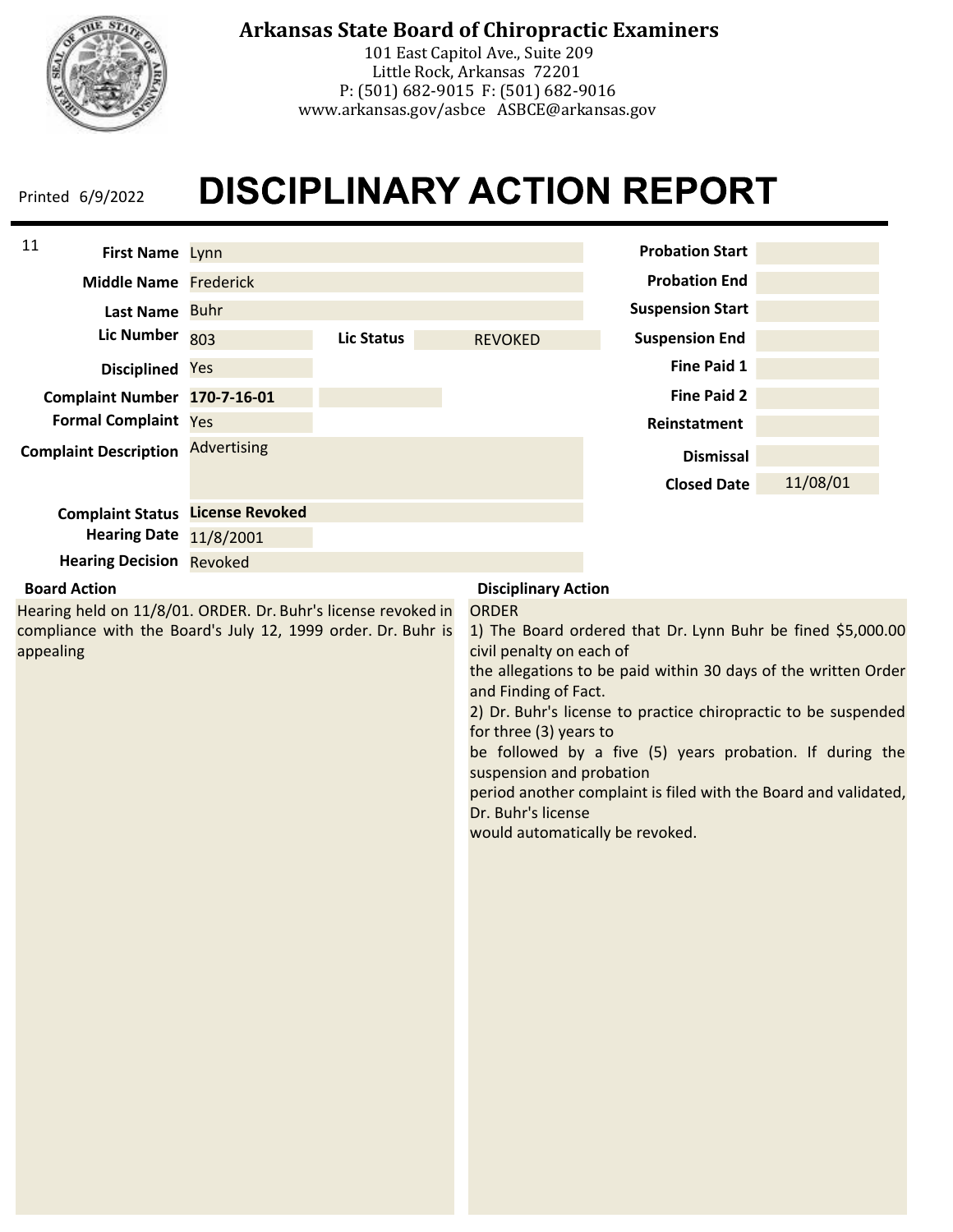

101 East Capitol Ave., Suite 209 Little Rock, Arkansas 72201 P: (501) 682-9015 F: (501) 682-9016 www.arkansas.gov/asbce ASBCE@arkansas.gov

| 12<br>First Name Lynn                                         |                    |            |                                                                                                                                                                 | <b>Probation Start</b>                                                                                                                                                                                                                                          |          |
|---------------------------------------------------------------|--------------------|------------|-----------------------------------------------------------------------------------------------------------------------------------------------------------------|-----------------------------------------------------------------------------------------------------------------------------------------------------------------------------------------------------------------------------------------------------------------|----------|
| <b>Middle Name Frederick</b>                                  |                    |            |                                                                                                                                                                 | <b>Probation End</b>                                                                                                                                                                                                                                            |          |
| Last Name Buhr                                                |                    |            |                                                                                                                                                                 | <b>Suspension Start</b>                                                                                                                                                                                                                                         |          |
| <b>Lic Number</b>                                             |                    |            |                                                                                                                                                                 |                                                                                                                                                                                                                                                                 |          |
|                                                               | 803                | Lic Status | <b>REVOKED</b>                                                                                                                                                  | <b>Suspension End</b>                                                                                                                                                                                                                                           |          |
| Disciplined Yes                                               |                    |            |                                                                                                                                                                 | <b>Fine Paid 1</b>                                                                                                                                                                                                                                              |          |
| Complaint Number 176-9-17-01                                  |                    |            |                                                                                                                                                                 | <b>Fine Paid 2</b>                                                                                                                                                                                                                                              |          |
| <b>Formal Complaint Yes</b>                                   |                    |            |                                                                                                                                                                 | Reinstatment                                                                                                                                                                                                                                                    |          |
| <b>Complaint Description</b>                                  | <b>Advertising</b> |            |                                                                                                                                                                 | <b>Dismissal</b>                                                                                                                                                                                                                                                |          |
|                                                               |                    |            |                                                                                                                                                                 | <b>Closed Date</b>                                                                                                                                                                                                                                              | 11/08/01 |
| <b>Complaint Status License Revoked</b>                       |                    |            |                                                                                                                                                                 |                                                                                                                                                                                                                                                                 |          |
| <b>Hearing Date</b>                                           | 11/8/2001          |            |                                                                                                                                                                 |                                                                                                                                                                                                                                                                 |          |
| <b>Hearing Decision Revoked</b>                               |                    |            |                                                                                                                                                                 |                                                                                                                                                                                                                                                                 |          |
| <b>Board Action</b>                                           |                    |            | <b>Disciplinary Action</b>                                                                                                                                      |                                                                                                                                                                                                                                                                 |          |
| Hearing held on 11/8/01. ORDER. Dr. Buhr's license revoked in |                    |            | <b>ORDER</b>                                                                                                                                                    |                                                                                                                                                                                                                                                                 |          |
| appealing                                                     |                    |            | civil penalty on each of<br>and Finding of Fact.<br>for three (3) years to<br>suspension and probation<br>Dr. Buhr's license<br>would automatically be revoked. | the allegations to be paid within 30 days of the written Order<br>2) Dr. Buhr's license to practice chiropractic to be suspended<br>be followed by a five (5) years probation. If during the<br>period another complaint is filed with the Board and validated, |          |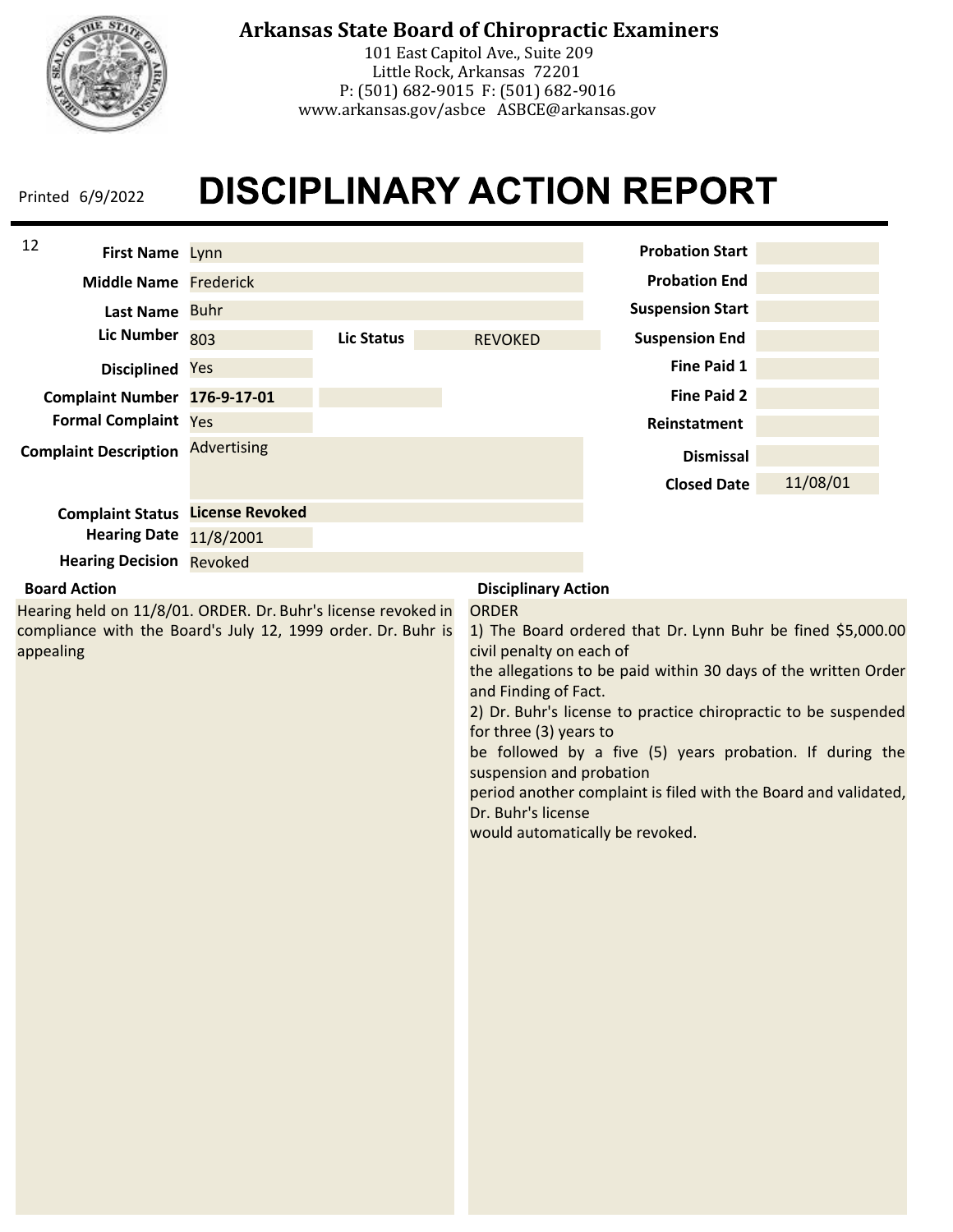

101 East Capitol Ave., Suite 209 Little Rock, Arkansas 72201 P: (501) 682-9015 F: (501) 682-9016 www.arkansas.gov/asbce ASBCE@arkansas.gov

| 13<br>First Name Lynn                                                                                                                      |                    |                   |                                                                                                                                                                                 | <b>Probation Start</b>                                                                                                                                                                                                                                                                                                         |          |
|--------------------------------------------------------------------------------------------------------------------------------------------|--------------------|-------------------|---------------------------------------------------------------------------------------------------------------------------------------------------------------------------------|--------------------------------------------------------------------------------------------------------------------------------------------------------------------------------------------------------------------------------------------------------------------------------------------------------------------------------|----------|
| <b>Middle Name Frederick</b>                                                                                                               |                    |                   |                                                                                                                                                                                 | <b>Probation End</b>                                                                                                                                                                                                                                                                                                           |          |
| Last Name Buhr                                                                                                                             |                    |                   |                                                                                                                                                                                 | <b>Suspension Start</b>                                                                                                                                                                                                                                                                                                        |          |
| <b>Lic Number</b>                                                                                                                          | 803                | <b>Lic Status</b> | <b>REVOKED</b>                                                                                                                                                                  | <b>Suspension End</b>                                                                                                                                                                                                                                                                                                          |          |
| Disciplined Yes                                                                                                                            |                    |                   |                                                                                                                                                                                 | <b>Fine Paid 1</b>                                                                                                                                                                                                                                                                                                             |          |
| Complaint Number 177-9-20-01                                                                                                               |                    |                   |                                                                                                                                                                                 | <b>Fine Paid 2</b>                                                                                                                                                                                                                                                                                                             |          |
| <b>Formal Complaint Yes</b>                                                                                                                |                    |                   |                                                                                                                                                                                 | Reinstatment                                                                                                                                                                                                                                                                                                                   |          |
| <b>Complaint Description</b>                                                                                                               | <b>Advertising</b> |                   |                                                                                                                                                                                 | <b>Dismissal</b>                                                                                                                                                                                                                                                                                                               |          |
|                                                                                                                                            |                    |                   |                                                                                                                                                                                 | <b>Closed Date</b>                                                                                                                                                                                                                                                                                                             | 11/08/01 |
| <b>Complaint Status License Revoked</b>                                                                                                    |                    |                   |                                                                                                                                                                                 |                                                                                                                                                                                                                                                                                                                                |          |
| <b>Hearing Date</b>                                                                                                                        | 11/8/2001          |                   |                                                                                                                                                                                 |                                                                                                                                                                                                                                                                                                                                |          |
| <b>Hearing Decision Revoked</b>                                                                                                            |                    |                   |                                                                                                                                                                                 |                                                                                                                                                                                                                                                                                                                                |          |
| <b>Board Action</b>                                                                                                                        |                    |                   | <b>Disciplinary Action</b>                                                                                                                                                      |                                                                                                                                                                                                                                                                                                                                |          |
| Hearing held on 11/8/01. ORDER. Dr. Buhr's license revoked in<br>compliance with the Board's July 12, 1999 order. Dr. Buhr is<br>appealing |                    |                   | <b>ORDER</b><br>civil penalty on each of<br>and Finding of Fact.<br>for three (3) years to<br>suspension and probation<br>Dr. Buhr's license<br>would automatically be revoked. | 1) The Board ordered that Dr. Lynn Buhr be fined \$5,000.00<br>the allegations to be paid within 30 days of the written Order<br>2) Dr. Buhr's license to practice chiropractic to be suspended<br>be followed by a five (5) years probation. If during the<br>period another complaint is filed with the Board and validated, |          |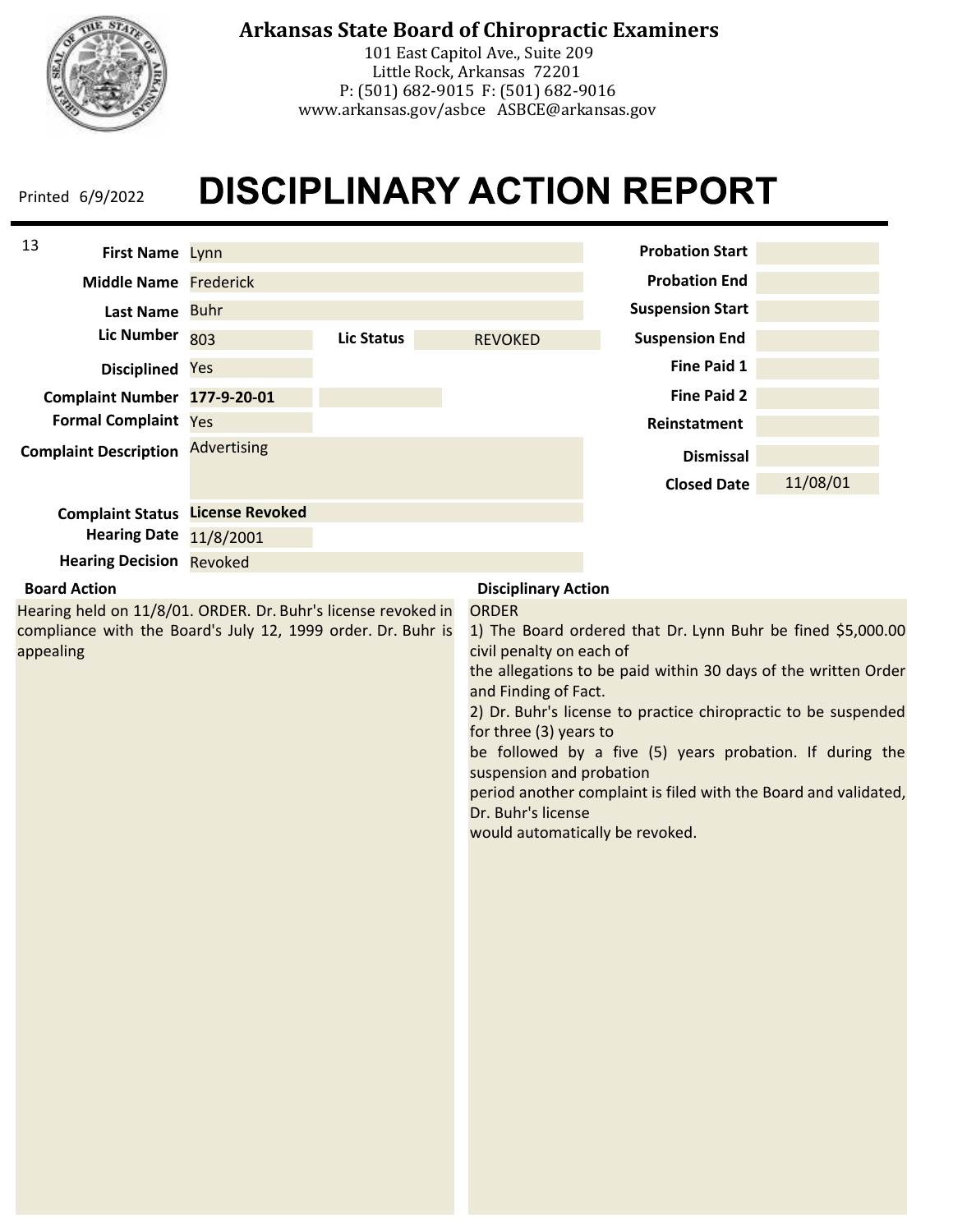

## **Arkansas State Board of Chiropractic Examiners**

101 East Capitol Ave., Suite 209 Little Rock, Arkansas 72201 P: (501) 682-9015 F: (501) 682-9016 www.arkansas.gov/asbce ASBCE@arkansas.gov

## **DISCIPLINARY ACTION REPORT**



**Hearing Decision** Suspended/Fine/Probation

#### **Board Action**

Hearing held April 22, 1999 and June 3, 1999. FINDINGS OF FACT

1. Dr. Buhr holds the license to practice chiropractic that was issued by this

Board and is subject to the applicable legal authorities listed above.

2. Dr. Buhr engaged in unprofessional conduct on or about December 2, 1998,

by striking Norma Jean ("Gina") Logue, a resident of Springdale, AR, who was one of his employees at Family Chiropractic in Springdale, on the head twice after she delivered a file to him in a treatment room, whereupon, after striking her, he verbally berated her by stating, "Gina. Think. Use your brain!"

3 . Dr. Buhr engaged in sexual impropriety which amounts to sexual misconduct

and is an unprofessional act with regard to Ms. Kristi Gregory, a resident of Rogers, AR, and an automobile accident victim during March, 1997, who became a patient of Dr. Buhr for several chiropractic treatments in the weeks following her accident. On the occasion of Ms. Gregory's last treatment, Dr. Buhr pinned her to a bench and growled at her in a sexually suggestive manner.

4. The complaint brought against Dr. Buhr by Tammy Moore, a resident of

Springdale, AR, for incidents that allegedly occurred in 1993, was dismissed.

#### **Disciplinary Action**

#### ORDER

Based on the findings of fact and conclusions of law above, the Board orders that

Dr. Lynn F. Buhr be fined \$5,000.00 for each of the two violations listed in the findings of fact above, for a grand total of \$10,000.00, to be paid within thirty (30) days of the entry of this order, and that Dr. Buhr's license to practice chiropractic be suspended for three (3) years. Additionally, at the conclusion of the 3-year period of suspension, the Board orders that Dr. Buhr shall be placed on probation for five (5) years. If any new complaints are brought against Dr. Buhr and then substantiated during the period of suspension and probation, Dr. Buhr's license to practice chiropractic will be automatically revoked. The Board granted Dr. Buhr's oral motion for a stay. Therefore, it is ordered that the 3 -year period of suspension begins sixty (60) days after the entry of this order.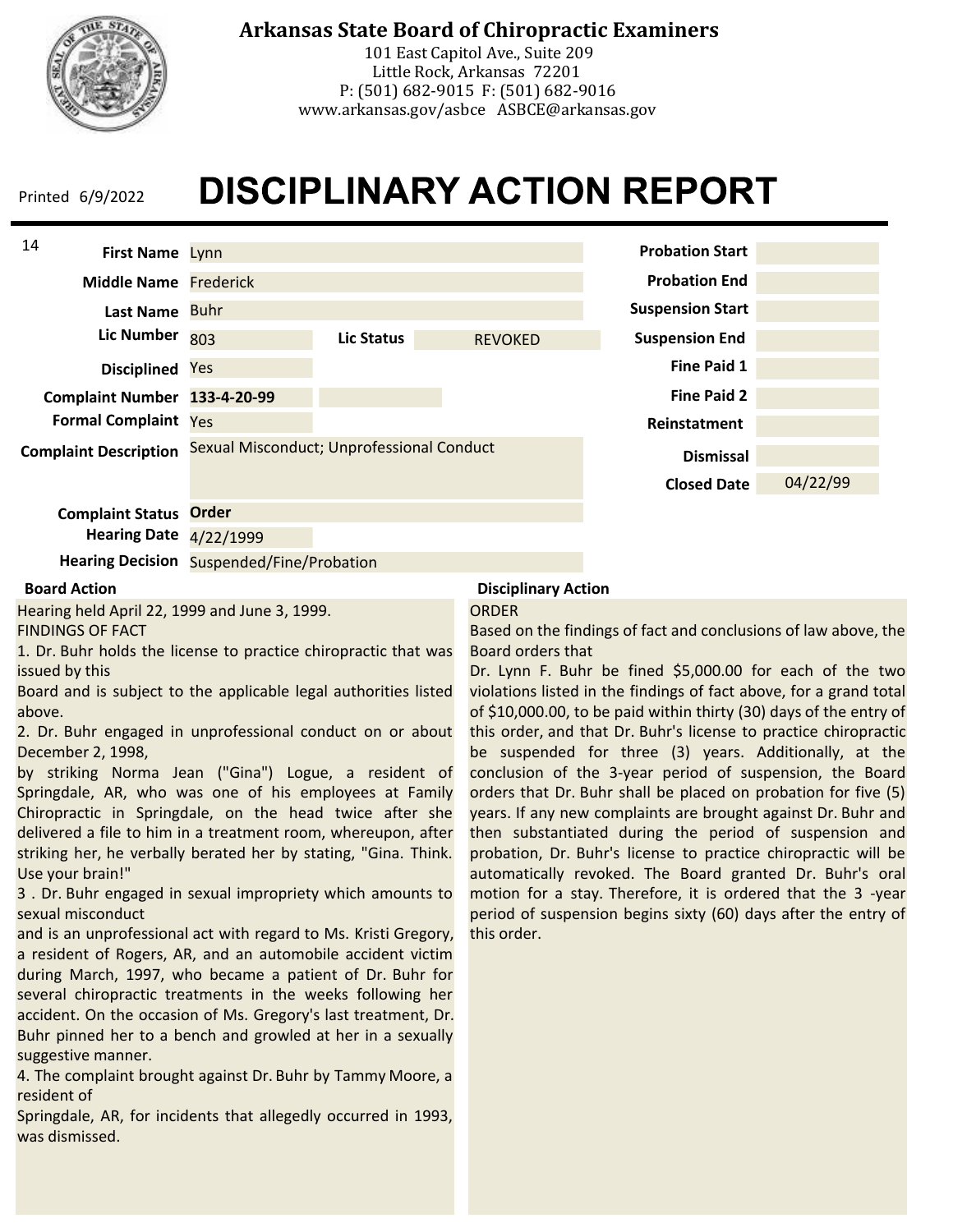

101 East Capitol Ave., Suite 209 Little Rock, Arkansas 72201 P: (501) 682-9015 F: (501) 682-9016 www.arkansas.gov/asbce ASBCE@arkansas.gov

### **DISCIPLINARY ACTION REPORT** Printed 6/9/2022

| 15<br><b>First Name</b> Jefferson |                          |            |                            | <b>Probation Start</b>  |          |
|-----------------------------------|--------------------------|------------|----------------------------|-------------------------|----------|
| Middle Name Alan                  |                          |            |                            | <b>Probation End</b>    |          |
| Last Name Callahan                |                          |            |                            | <b>Suspension Start</b> |          |
| <b>Lic Number</b>                 | 1222                     | Lic Status | Expired                    | <b>Suspension End</b>   |          |
| <b>Disciplined</b>                | Yes                      |            |                            | <b>Fine Paid 1</b>      |          |
| Complaint Number 093-2-25-97      |                          |            |                            | <b>Fine Paid 2</b>      |          |
| <b>Formal Complaint Yes</b>       |                          |            |                            | Reinstatment            |          |
| <b>Complaint Description</b>      | <b>Advertising</b>       |            |                            | <b>Dismissal</b>        |          |
|                                   |                          |            |                            | <b>Closed Date</b>      | 07/08/99 |
| <b>Complaint Status</b>           | <b>Letter of Warning</b> |            |                            |                         |          |
| <b>Hearing Date</b>               |                          |            |                            |                         |          |
| <b>Hearing Decision</b>           |                          |            |                            |                         |          |
| <b>Board Action</b>               |                          |            | <b>Disciplinary Action</b> |                         |          |

2/26/97 Letter from Dr. Tom Taylor to Dr. Callahan requesting response. 3/17/97 Response form Dr. Callahan. LETTER OF WARNING 7/8/99 regarding alleged violations for misleading, deceptive and false advertising.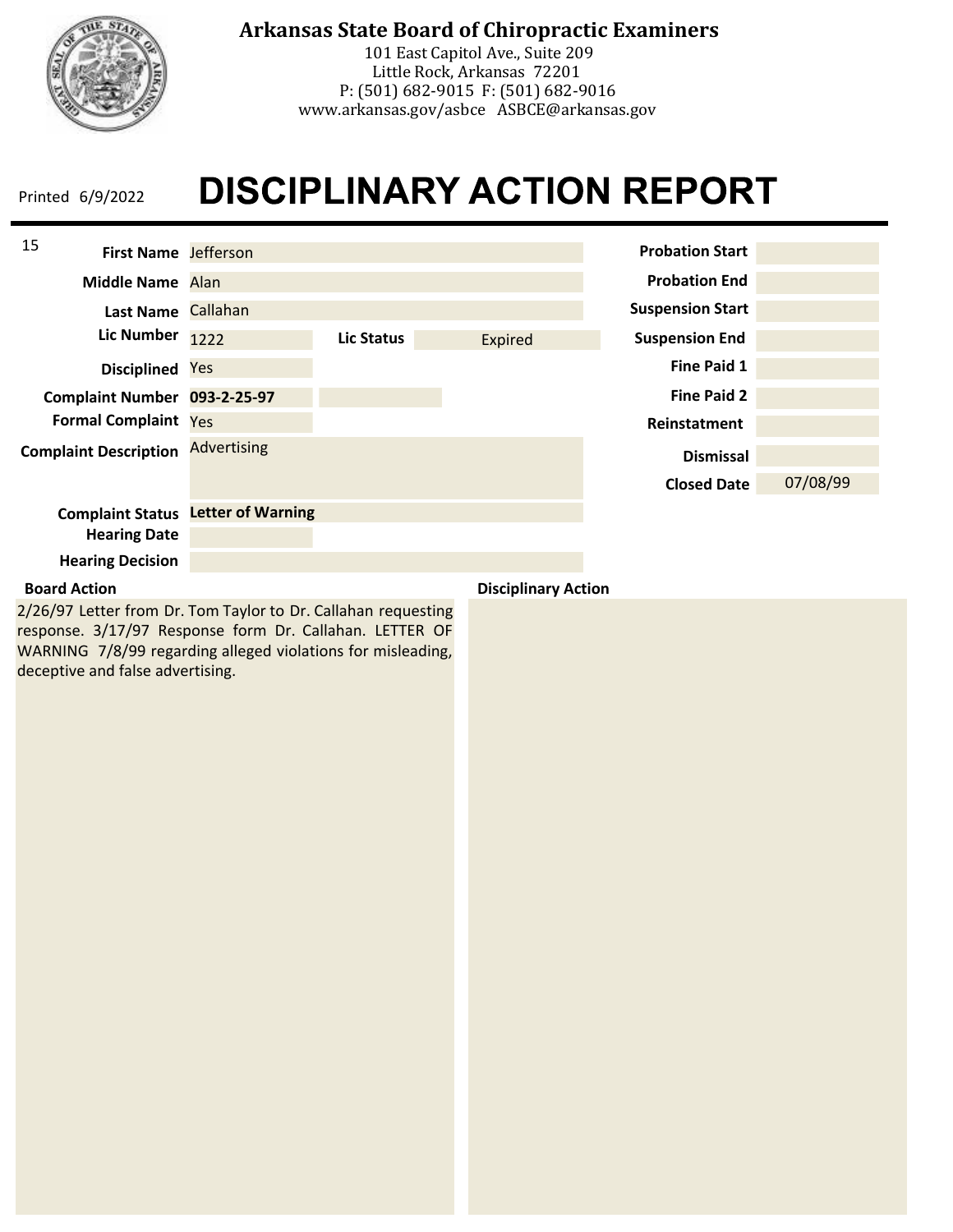

## **Arkansas State Board of Chiropractic Examiners**

101 East Capitol Ave., Suite 209 Little Rock, Arkansas 72201 P: (501) 682-9015 F: (501) 682-9016 www.arkansas.gov/asbce ASBCE@arkansas.gov

## **DISCIPLINARY ACTION REPORT**



**Hearing Decision** Suspended/Fine/Probation

#### **Board Action**

There were four separate complaints filed all of which alleged that DebraL. Callahan had performed manipulations and adjustments and had practiced chiropractic while in the employment of Callahan Chiro Clinic and at the direction and knowledge of Jeff Callahan, DC, without a valid chiropractic license in the state of AR.

#### **Disciplinary Action**

Jeff Callahan, DC, shall pay a civil penalty of \$1000 within 90 days and placed on probation for a period of two yrs. Any violation of this would be grounds for revocation of his license. Refrain from solicitation which is misleading, fraudulent, deceptive or dishonest. Serve under suspension of his license for a period of one month which shall be served in increments of at least seven days at a time. Said thirty day suspension shall be fully and completely served no later than the first week of January 1993, which shall end on January 9, 1993.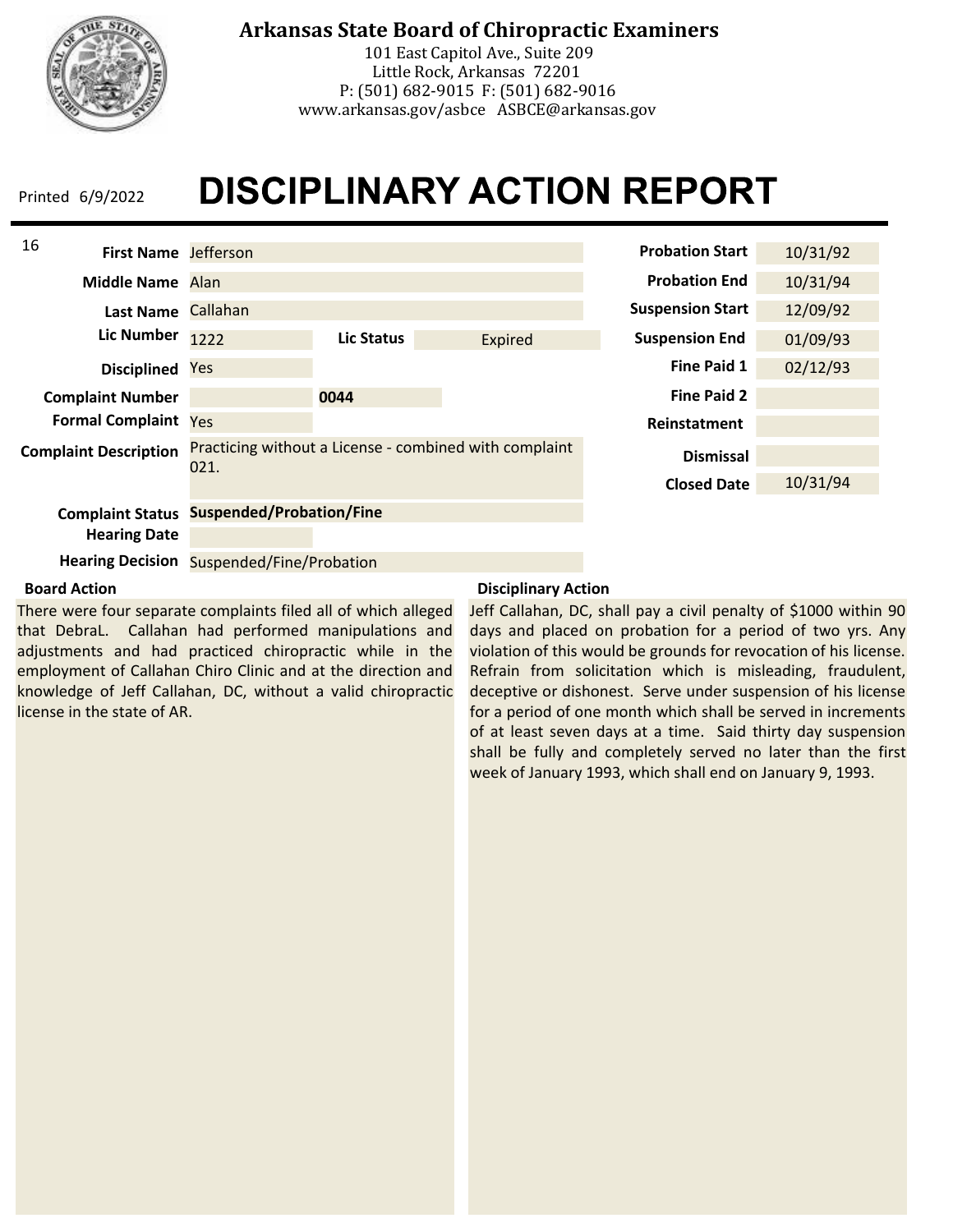

101 East Capitol Ave., Suite 209 Little Rock, Arkansas 72201 P: (501) 682-9015 F: (501) 682-9016 www.arkansas.gov/asbce ASBCE@arkansas.gov

| 17<br><b>First Name Bob</b>                                                       |                                             |                   |                            | <b>Probation Start</b>                                    |          |
|-----------------------------------------------------------------------------------|---------------------------------------------|-------------------|----------------------------|-----------------------------------------------------------|----------|
| Middle Name G                                                                     |                                             |                   |                            | <b>Probation End</b>                                      |          |
| Last Name Carpenter                                                               |                                             |                   |                            | <b>Suspension Start</b>                                   |          |
| Lic Number 924                                                                    |                                             | <b>Lic Status</b> | <b>Expired</b>             | <b>Suspension End</b>                                     |          |
| Disciplined No                                                                    |                                             |                   |                            | <b>Fine Paid 1</b>                                        |          |
| Complaint Number 666-11-01-16                                                     |                                             |                   |                            | <b>Fine Paid 2</b>                                        |          |
| <b>Formal Complaint Yes</b>                                                       |                                             |                   |                            | Reinstatment                                              |          |
| <b>Complaint Description</b>                                                      | Practicing without a license, & advertising |                   |                            | <b>Dismissal</b>                                          | 06/20/17 |
|                                                                                   |                                             |                   |                            | <b>Closed Date</b>                                        | 06/20/17 |
| <b>Complaint Status Order</b>                                                     |                                             |                   |                            |                                                           |          |
| <b>Hearing Date</b>                                                               |                                             |                   |                            |                                                           |          |
| <b>Hearing Decision</b>                                                           |                                             |                   |                            |                                                           |          |
| <b>Board Action</b>                                                               |                                             |                   | <b>Disciplinary Action</b> |                                                           |          |
| Disciplinary Hearing 6/20/2017 (Respondent did not                                |                                             |                   | <b>ORDER 6-26-17</b>       |                                                           |          |
| appear)                                                                           |                                             |                   |                            | 1. Respondent shall pay a fine of \$5,000.00.             |          |
| <b>FINDINGS OF FACT</b>                                                           |                                             |                   |                            | 2. Respondent shall immediately stop advertising as a     |          |
| F-1 Respondent held license No. 924, expired as of                                |                                             |                   | chiropractor and stop      |                                                           |          |
| December 31, 2012, that<br>was issued by the Board as a Doctor of Chiropractic in |                                             |                   | Board.                     | practicing chiropractic, unless properly licensed by the  |          |
| the State of                                                                      |                                             |                   |                            | 3. Pursuant to Arkansas Code Annotated § 25-15-212,       |          |
| Arkansas.                                                                         |                                             |                   | Respondent may             |                                                           |          |
| F-2 At all times pertinent to this complaint, Respondent                          |                                             |                   |                            | petition for judicial review of this decision by filing a |          |
| did not hold such                                                                 |                                             |                   | petition in the Circuit    |                                                           |          |
| license and subsequently continues to hold an invalid                             |                                             |                   | <b>Court of Pulaski</b>    | Court in the county in which he resides or in the Circuit |          |
| license.<br>F-3 On November 1, 2016, the Board received a                         |                                             |                   |                            | County within thirty days after service of this Order.    |          |
| complaint alleging that                                                           |                                             |                   |                            |                                                           |          |
| Respondent was practicing without a license for several                           |                                             |                   |                            |                                                           |          |
| years.                                                                            |                                             |                   |                            |                                                           |          |
| F-4 On November 8, 2016, the Board received a                                     |                                             |                   |                            |                                                           |          |
| response from the<br>Respondent.                                                  |                                             |                   |                            |                                                           |          |
| F-5 In the response, the Respondent admitted that he                              |                                             |                   |                            |                                                           |          |
| has practiced                                                                     |                                             |                   |                            |                                                           |          |
| chiropractic since his license expired on December 31,                            |                                             |                   |                            |                                                           |          |
| 2012. Respondent                                                                  |                                             |                   |                            |                                                           |          |
| believed he did not have to renew credit hours after the                          |                                             |                   |                            |                                                           |          |
| age of sixty-five                                                                 |                                             |                   |                            |                                                           |          |
| $(65)$ .                                                                          |                                             |                   |                            |                                                           |          |
| F-6 Additionally, Respondent has a sign in front of his<br>house with the words   |                                             |                   |                            |                                                           |          |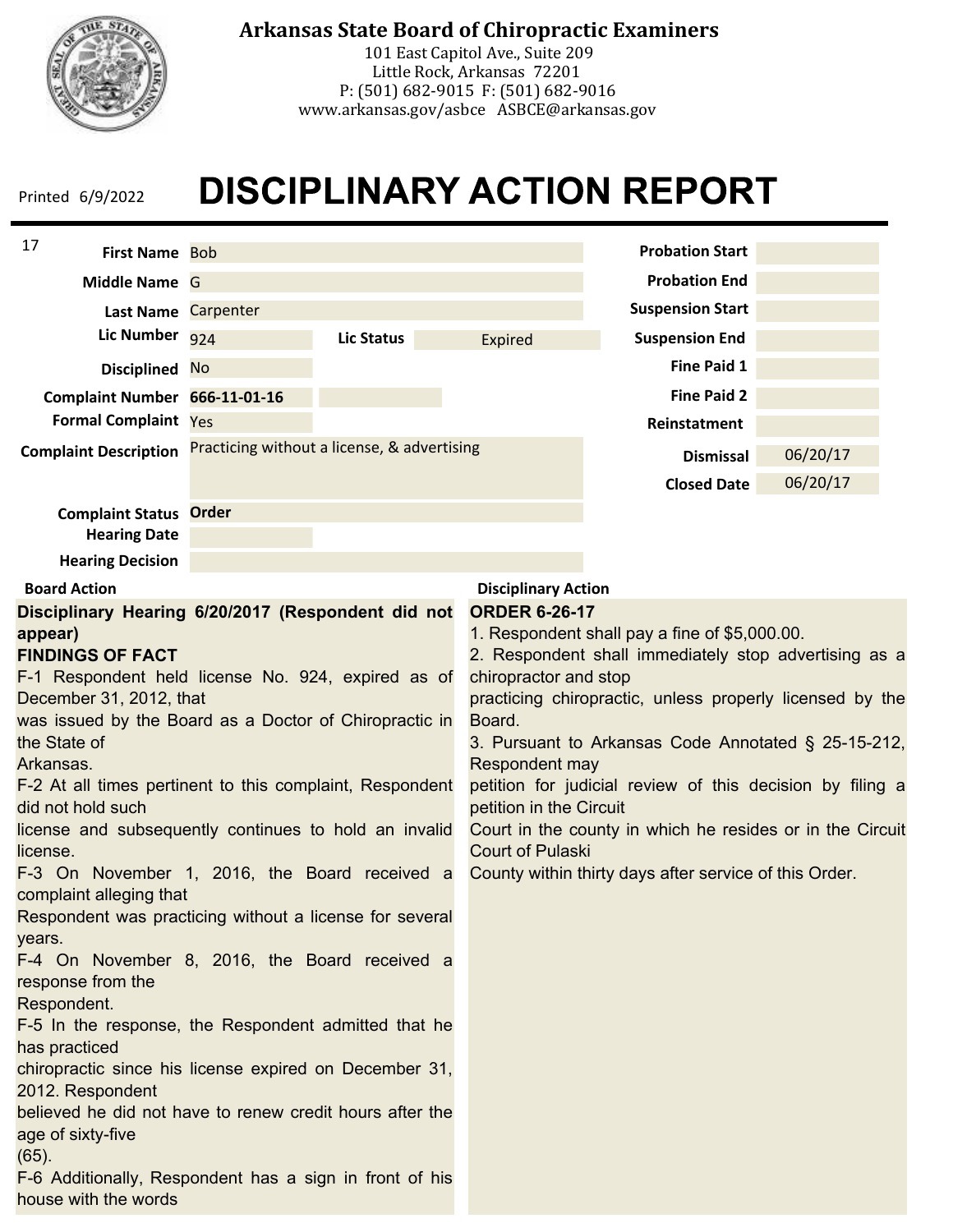

101 East Capitol Ave., Suite 209 Little Rock, Arkansas 72201 P: (501) 682-9015 F: (501) 682-9016 www.arkansas.gov/asbce ASBCE@arkansas.gov

| 18<br><b>First Name</b> John           |                        |            |                            | <b>Probation Start</b>                |          |
|----------------------------------------|------------------------|------------|----------------------------|---------------------------------------|----------|
| <b>Middle Name</b>                     |                        |            |                            | <b>Probation End</b>                  |          |
| <b>Last Name</b>                       | Carroccio              |            |                            | <b>Suspension Start</b>               |          |
| Lic Number                             | 996                    | Lic Status | <b>REVOKED</b>             | <b>Suspension End</b>                 |          |
| <b>Disciplined</b>                     | Yes                    |            |                            | Fine Paid 1                           |          |
| <b>Complaint Number</b>                |                        | 0061       |                            | <b>Fine Paid 2</b>                    |          |
| <b>Formal Complaint Yes</b>            |                        |            |                            | Reinstatment                          |          |
| <b>Complaint Description</b>           | <b>INJECTIONS</b>      |            |                            | <b>Dismissal</b>                      |          |
|                                        |                        |            |                            | <b>Closed Date</b>                    | 06/10/94 |
| <b>Complaint Status</b>                | <b>License Revoked</b> |            |                            |                                       |          |
| <b>Hearing Date</b>                    | 6/10/1994              |            |                            |                                       |          |
| <b>Hearing Decision</b>                | <b>Revoked</b>         |            |                            |                                       |          |
| <b>Board Action</b>                    |                        |            | <b>Disciplinary Action</b> |                                       |          |
| License revoked; civil penalty \$5000. |                        |            |                            | License revoked; civil penalty \$5000 |          |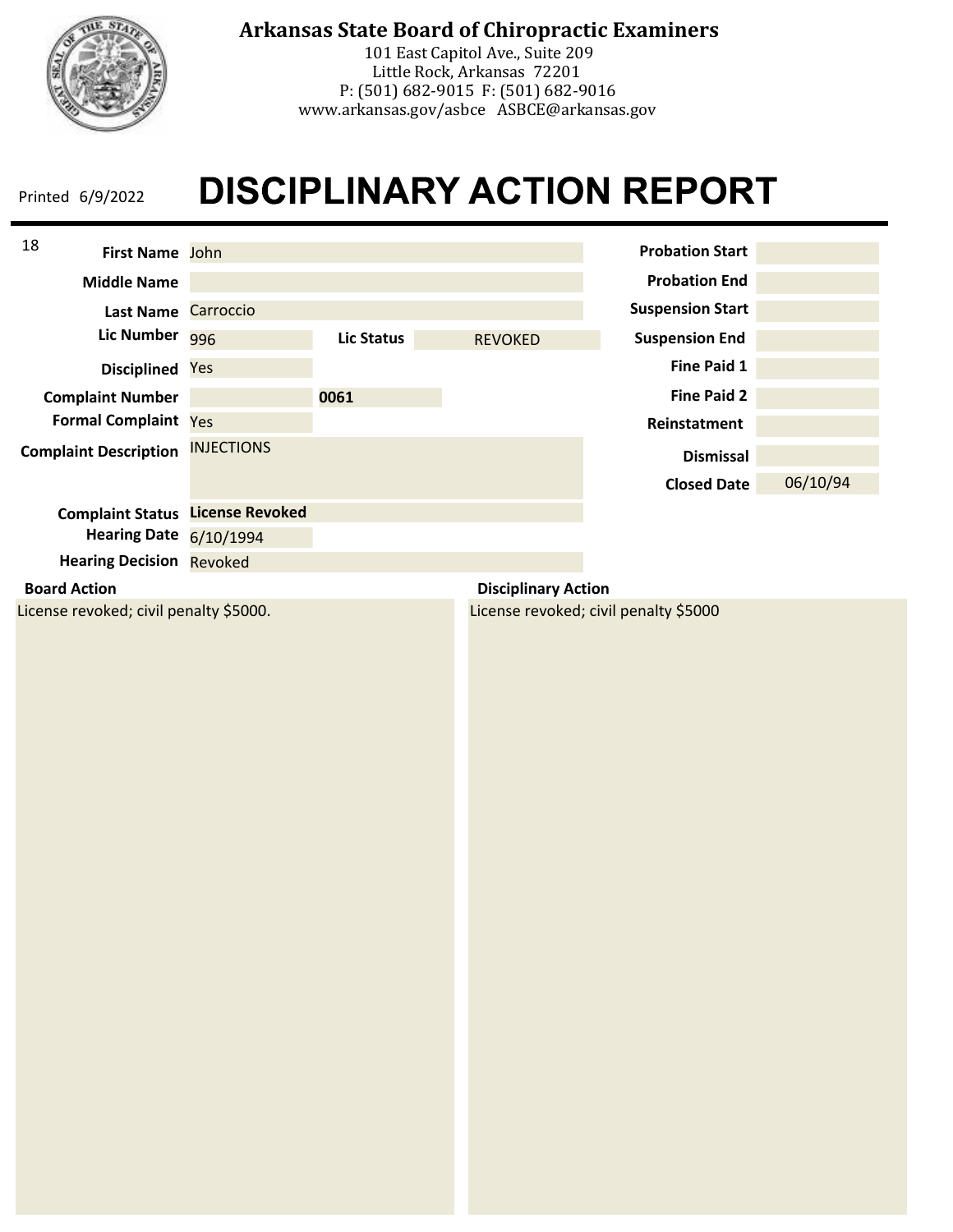

## **Arkansas State Board of Chiropractic Examiners**

101 East Capitol Ave., Suite 209 Little Rock, Arkansas 72201 P: (501) 682-9015 F: (501) 682-9016 www.arkansas.gov/asbce ASBCE@arkansas.gov

## **DISCIPLINARY ACTION REPORT**

| 19                                                                                                                           |                                                        |                   |                                                                                                         |                                                                                                                                                                                                                                                                                                                                                                                                                                                                                                                                                                                                                                                  |          |
|------------------------------------------------------------------------------------------------------------------------------|--------------------------------------------------------|-------------------|---------------------------------------------------------------------------------------------------------|--------------------------------------------------------------------------------------------------------------------------------------------------------------------------------------------------------------------------------------------------------------------------------------------------------------------------------------------------------------------------------------------------------------------------------------------------------------------------------------------------------------------------------------------------------------------------------------------------------------------------------------------------|----------|
|                                                                                                                              | First Name Christopher                                 |                   |                                                                                                         | <b>Probation Start</b>                                                                                                                                                                                                                                                                                                                                                                                                                                                                                                                                                                                                                           |          |
| Middle Name L                                                                                                                |                                                        |                   |                                                                                                         | <b>Probation End</b>                                                                                                                                                                                                                                                                                                                                                                                                                                                                                                                                                                                                                             |          |
| Last Name Cathey                                                                                                             |                                                        |                   |                                                                                                         | <b>Suspension Start</b>                                                                                                                                                                                                                                                                                                                                                                                                                                                                                                                                                                                                                          |          |
| <b>Lic Number</b>                                                                                                            | 1433                                                   | <b>Lic Status</b> | Active                                                                                                  | <b>Suspension End</b>                                                                                                                                                                                                                                                                                                                                                                                                                                                                                                                                                                                                                            |          |
| Disciplined Yes                                                                                                              |                                                        |                   |                                                                                                         | <b>Fine Paid 1</b>                                                                                                                                                                                                                                                                                                                                                                                                                                                                                                                                                                                                                               | 12/28/21 |
| Complaint Number 755-05-12-21                                                                                                |                                                        |                   |                                                                                                         | <b>Fine Paid 2</b>                                                                                                                                                                                                                                                                                                                                                                                                                                                                                                                                                                                                                               |          |
| <b>Formal Complaint Yes</b>                                                                                                  |                                                        |                   |                                                                                                         | Reinstatment                                                                                                                                                                                                                                                                                                                                                                                                                                                                                                                                                                                                                                     |          |
| <b>Complaint Description</b>                                                                                                 | Fraudulent Solicitation / acting on behalf of law firm |                   |                                                                                                         | <b>Dismissal</b><br><b>Closed Date</b>                                                                                                                                                                                                                                                                                                                                                                                                                                                                                                                                                                                                           | 12/28/21 |
|                                                                                                                              | <b>Complaint Status Consent Agreement</b>              |                   |                                                                                                         |                                                                                                                                                                                                                                                                                                                                                                                                                                                                                                                                                                                                                                                  |          |
| <b>Hearing Date</b>                                                                                                          |                                                        |                   |                                                                                                         |                                                                                                                                                                                                                                                                                                                                                                                                                                                                                                                                                                                                                                                  |          |
| <b>Hearing Decision</b>                                                                                                      |                                                        |                   |                                                                                                         |                                                                                                                                                                                                                                                                                                                                                                                                                                                                                                                                                                                                                                                  |          |
| <b>Board Action</b>                                                                                                          |                                                        |                   | <b>Disciplinary Action</b>                                                                              |                                                                                                                                                                                                                                                                                                                                                                                                                                                                                                                                                                                                                                                  |          |
| Board issued consent agreement for failure to register a<br>procurer prior to the procurer acting on behalf of the licensee. |                                                        |                   | <b>CONCLUSIONS OF LAW</b><br>behalf of the Respondent.<br><b>ORDER</b><br>orders:<br>Consent Agreement. | 1. Respondent's actions as set forth in Findings of Fact 3<br>through 10 above constitute a violation of Ark. Code Ann. § 17<br>-81-107(b) and Code Ark. R. 007.33.8-2-D9 in that Licensee<br>failed to register his procurer prior to the procurer acting on<br>2. The Arkansas State Board of Chiropractic Examiners finds no<br>other violations by Respondent of relevant Law or Rules of the<br>Arkansas State Board of Chiropractic Examiners.<br>The Arkansas State Board of Chiropractic Examiners hereby<br>1. The Respondent shall pay a fine in the amount of \$1,000.<br>Payment will be due within 30 days of the execution of this |          |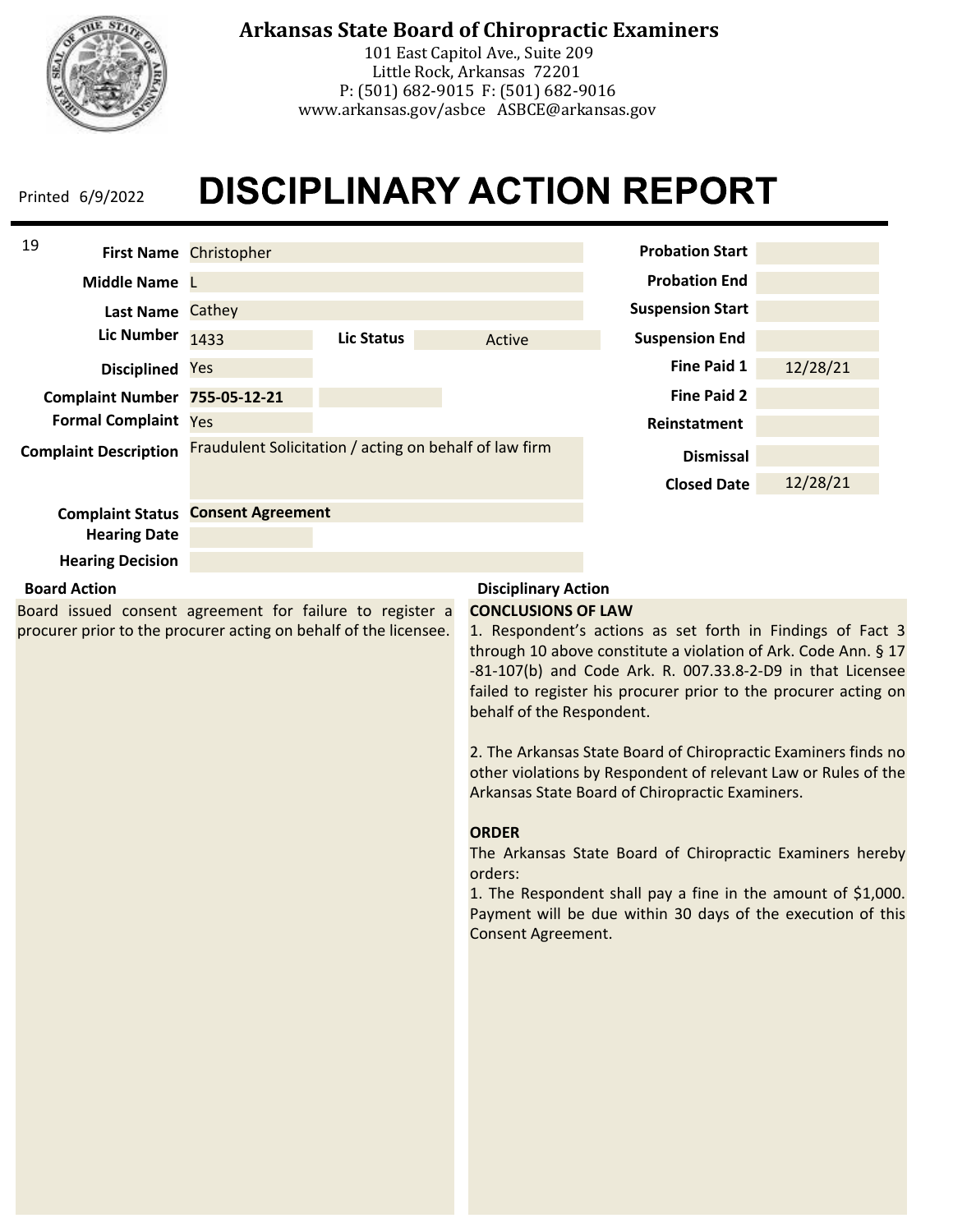

**Board Action**

## **Arkansas State Board of Chiropractic Examiners**

101 East Capitol Ave., Suite 209 Little Rock, Arkansas 72201 P: (501) 682-9015 F: (501) 682-9016 www.arkansas.gov/asbce ASBCE@arkansas.gov

# **DISCIPLINARY ACTION REPORT**

| 20<br><b>First Name</b> Jason |                      |            |                                                         | <b>Probation Start</b>  | 04/17/12 |
|-------------------------------|----------------------|------------|---------------------------------------------------------|-------------------------|----------|
| Middle Name M                 |                      |            |                                                         | <b>Probation End</b>    | 04/17/13 |
| <b>Last Name</b>              | <b>Collins</b>       |            |                                                         | <b>Suspension Start</b> |          |
| <b>Lic Number</b>             | 1532                 | Lic Status | Active                                                  | <b>Suspension End</b>   |          |
| <b>Disciplined</b>            | Yes                  |            |                                                         | Fine Paid 1             | 04/17/12 |
| <b>Complaint Number</b>       | 387-5-28-10          |            |                                                         | <b>Fine Paid 2</b>      |          |
| <b>Formal Complaint</b>       | <b>Yes</b>           |            |                                                         | Reinstatment            |          |
| <b>Complaint Description</b>  | chiropractor.        |            | Working in a clinic that is not owned by an AR licensed | <b>Dismissal</b>        |          |
|                               |                      |            |                                                         | <b>Closed Date</b>      | 04/17/12 |
| <b>Complaint Status</b>       | <b>Consent Order</b> |            |                                                         |                         |          |
| <b>Hearing Date</b>           |                      |            |                                                         |                         |          |
| <b>Hearing Decision</b>       |                      |            |                                                         |                         |          |

#### **Disciplinary Action**

1. In lieu of formal hearing on these issues, Respondent's consents to the issuance of this Order and waives all rights to a hearing, appeal, or judicial review relating to this proceeding.

2. Respondent shall pay a civil penalty of \$2,500 which shall be tendered on the date of this order and his license shall be on probation for a period of one year.

3. Within 14 days from the date of this order Respondent shall submit proof of termination of employment with Northwest Health and Lifestyles Centre, Inc.

4. A finding by this Board that he has violated the terms of this Order could result in disciplinary charges being brought against him for unprofessional conduct, and sanctions against his license could be imposed as provided by Arkansas law.

5. Pursuant to A.C.A. §25-15-208(b) of the Administrative Procedure Act, the Arkansas State Board of Chiropractic Examiners finds that this Consent Order is fair and equitable and finds that it protects the health and safety of the citizens of Arkansas.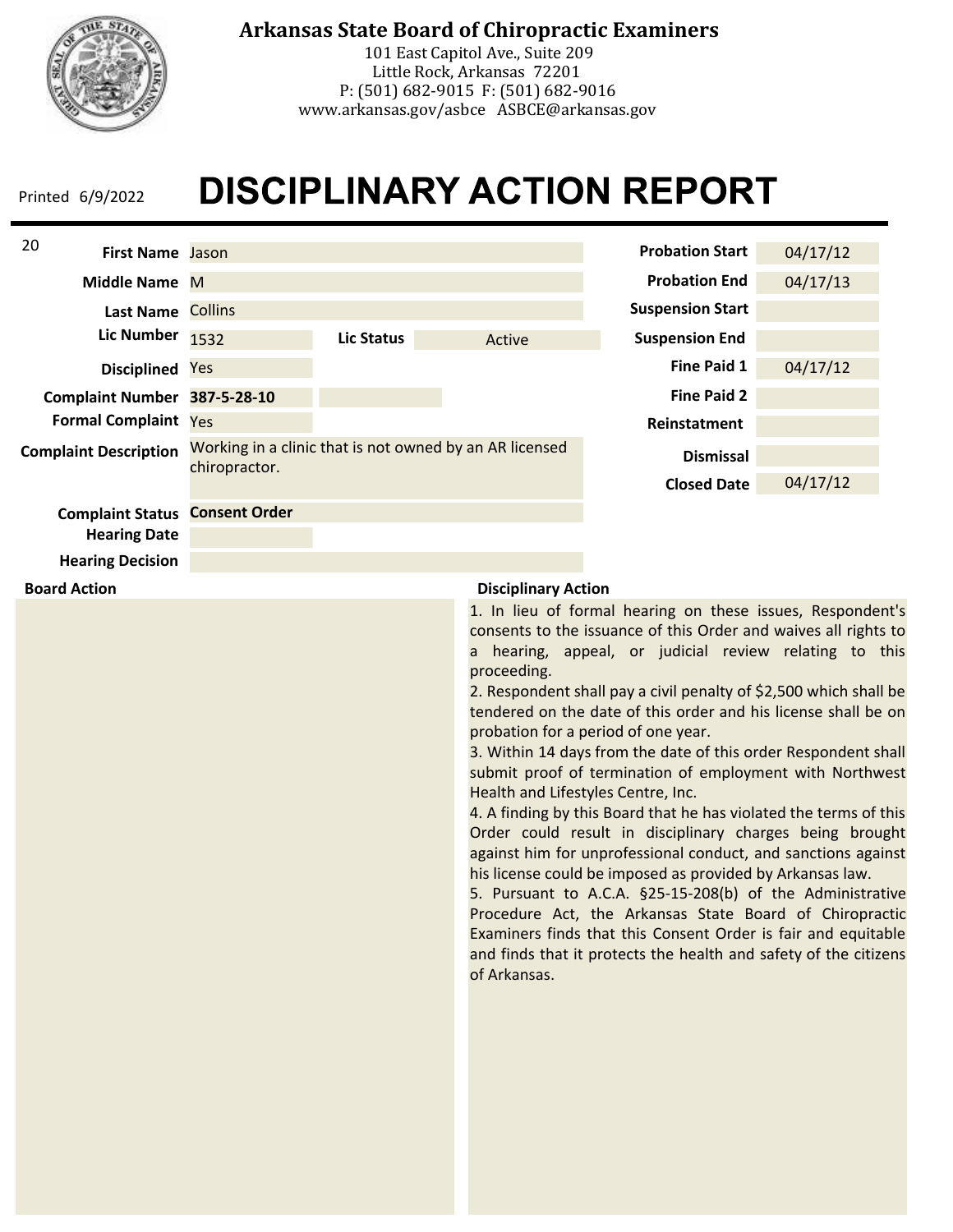

## **Arkansas State Board of Chiropractic Examiners**

101 East Capitol Ave., Suite 209 Little Rock, Arkansas 72201 P: (501) 682-9015 F: (501) 682-9016 www.arkansas.gov/asbce ASBCE@arkansas.gov

## **DISCIPLINARY ACTION REPORT**



#### **Board Action**

Attorney response on behalf of dr. rec'd 5/30/08. Ms. Carter's statement taken 8/19/08. Hearing scheduled for 10/28/08. Hearing combined with case #305-07-08-08.

#### **Disciplinary Action**

1. Respondent will be on probation for a period of three (3) years. If another complaint should arise during the probationary period, an emergency hearing will be held by the Board to consider suspension of his license.

2. Respondent will appear before the Board in one (1) year to provide an update on the procedures he has changed in his office.

3. In addition to the twenty-four (24) hours of continuing education Respondent must complete each year, Respondent will complete an additional six (6) hours of continuing education per year for the next three (3) years in the areas of ethics and boundaries and risk management. During each of the next three (3) years, the courses comprising the additional six (6) hours of continuing education must be pre-approved by the Board.

4. Within ninety (90) days from entry of this Order, Respondent must provide proof to the Board that he has taken and passed the National Board of Examiners Examination on Ethics and Boundaries, the cost of which shall not be applied to the civil penalty imposed below.

5. A civil penalty of \$2,675.60 is imposed which shall be satisfied within six (6) months from the entry of this Order.

6. Within sixty (60) days from the entry of this Order, Respondent must provide a statement of mental fitness and competency from his treating psychiatrist.

3/15/2010 Civil Penalty paid. Two extensions granted, second date 3/15/10. The payment was received on 3/15/10.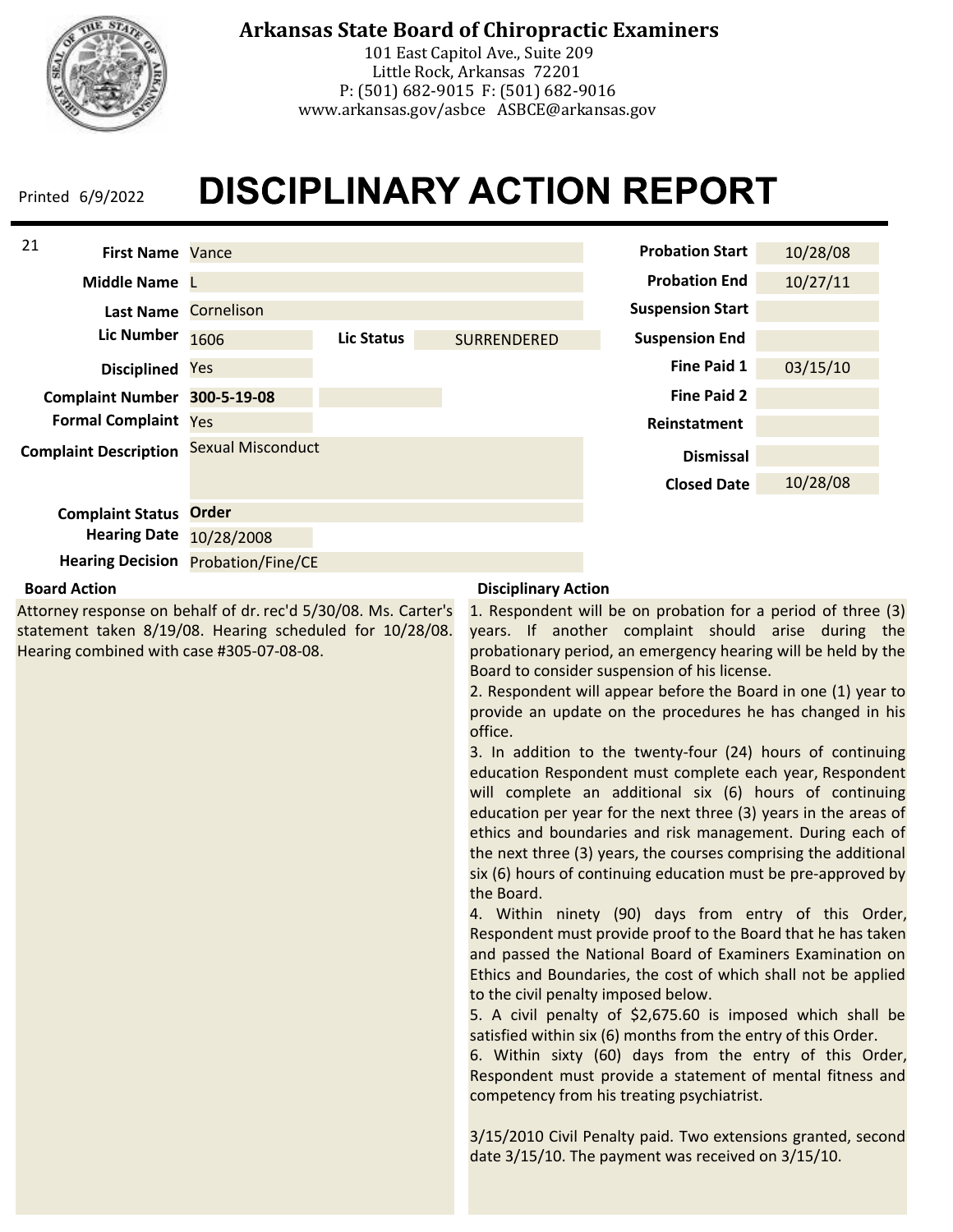

## **Arkansas State Board of Chiropractic Examiners**

101 East Capitol Ave., Suite 209 Little Rock, Arkansas 72201 P: (501) 682-9015 F: (501) 682-9016 www.arkansas.gov/asbce ASBCE@arkansas.gov

# **DISCIPLINARY ACTION REPORT**



#### **Board Action**

Statements taken of Ms. Noell and Mr. Kirby. Letter requesting response sent by certified mail on 8/15/08. Confirmation rec'd 8/19/08. Hearing scheduled for 10/28/08. Hearing combined case #300-5-19-08

#### **Disciplinary Action**

1. Respondent will be on probation for a period of three (3) years. If another complaint should arise during the probationary period, an emergency hearing will be held by the Board to consider suspension of his license.

2. Respondent will appear before the Board in one (1) year to provide an update on the procedures he has changed in his office.

3. In addition to the twenty-four (24) hours of continuing education Respondent must complete each year, Respondent will complete an additional six (6) hours of continuing education per year for the next three (3) years in the areas of ethics and boundaries and risk management. During each of the next three (3) years, the courses comprising the additional six (6) hours of continuing education must be pre-approved by the Board.

4. Within ninety (90) days from entry of this Order, Respondent must provide proof to the Board that he has taken and passed the National Board of Examiners Examination on Ethics and Boundaries, the cost of which shall not be applied to the civil penalty imposed below.

5. A civil penalty of \$2,675.60 is imposed which shall be satisfied within six (6) months from the entry of this Order.

6. Within sixty (60) days from the entry of this Order, Respondent must provide a statement of mental fitness and competency from his treating psychiatrist.

3/15/2010 Civil Penalty paid. Two extensions granted, second date 3/15/10. The payment was received on 3/15/10.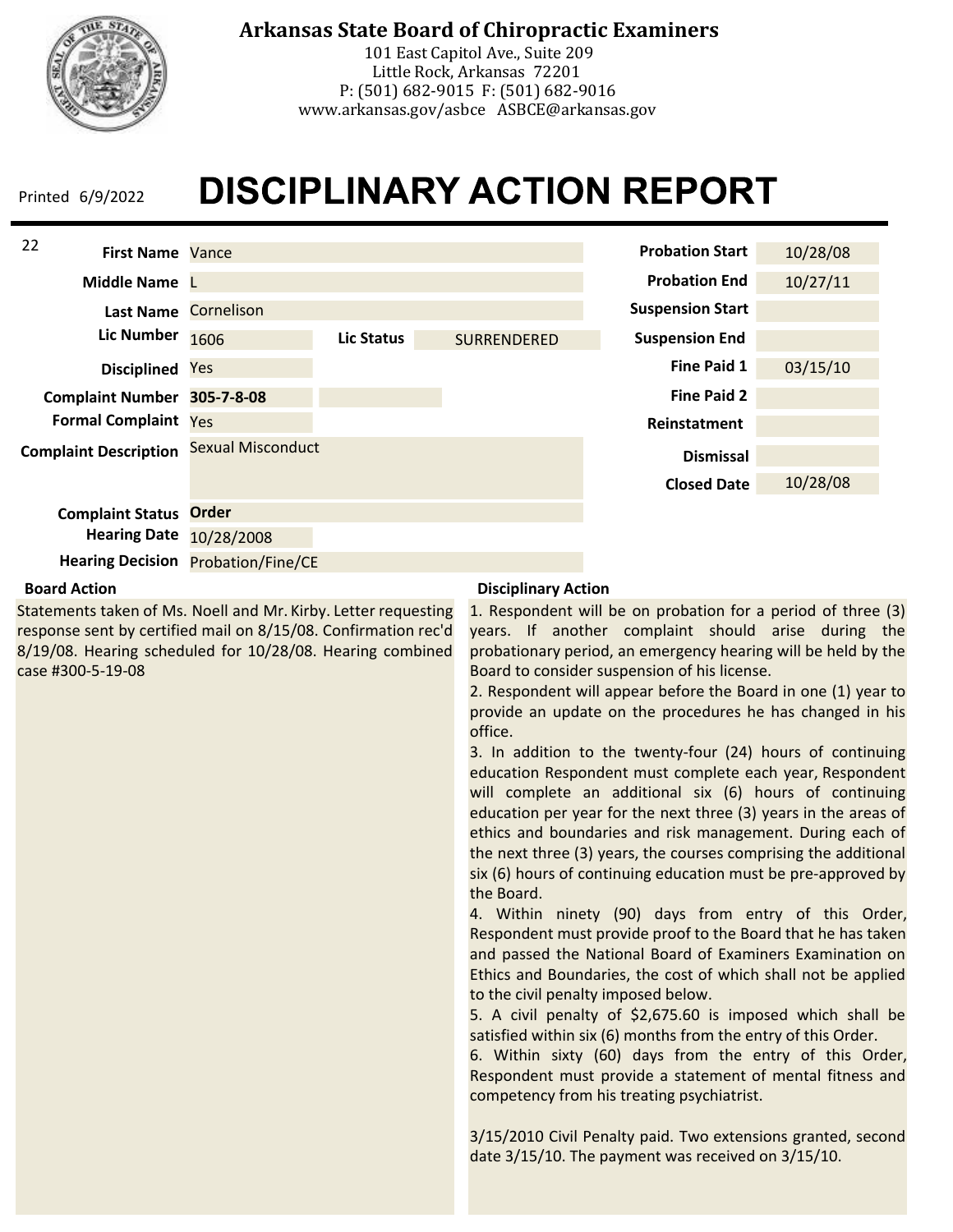

## **Arkansas State Board of Chiropractic Examiners**

101 East Capitol Ave., Suite 209 Little Rock, Arkansas 72201 P: (501) 682-9015 F: (501) 682-9016 www.arkansas.gov/asbce ASBCE@arkansas.gov

## **DISCIPLINARY ACTION REPORT**

| 23<br><b>First Name Vance</b>                                                           |                                           |                   |                                                                                                                             | <b>Probation Start</b>                                                                                                                                                                                                                                                                                                                                                                                                                                                                                                                                                                                                                                                                                                                                                                                                                                                                                                                                                                                                                                                                                                                                                                                                                                                                                                                                                                                                                                                                                 |          |
|-----------------------------------------------------------------------------------------|-------------------------------------------|-------------------|-----------------------------------------------------------------------------------------------------------------------------|--------------------------------------------------------------------------------------------------------------------------------------------------------------------------------------------------------------------------------------------------------------------------------------------------------------------------------------------------------------------------------------------------------------------------------------------------------------------------------------------------------------------------------------------------------------------------------------------------------------------------------------------------------------------------------------------------------------------------------------------------------------------------------------------------------------------------------------------------------------------------------------------------------------------------------------------------------------------------------------------------------------------------------------------------------------------------------------------------------------------------------------------------------------------------------------------------------------------------------------------------------------------------------------------------------------------------------------------------------------------------------------------------------------------------------------------------------------------------------------------------------|----------|
| Middle Name L                                                                           |                                           |                   |                                                                                                                             | <b>Probation End</b>                                                                                                                                                                                                                                                                                                                                                                                                                                                                                                                                                                                                                                                                                                                                                                                                                                                                                                                                                                                                                                                                                                                                                                                                                                                                                                                                                                                                                                                                                   |          |
| <b>Last Name</b>                                                                        | Cornelison                                |                   |                                                                                                                             | <b>Suspension Start</b>                                                                                                                                                                                                                                                                                                                                                                                                                                                                                                                                                                                                                                                                                                                                                                                                                                                                                                                                                                                                                                                                                                                                                                                                                                                                                                                                                                                                                                                                                |          |
| <b>Lic Number</b>                                                                       | 1606                                      | <b>Lic Status</b> | SURRENDERED                                                                                                                 | <b>Suspension End</b>                                                                                                                                                                                                                                                                                                                                                                                                                                                                                                                                                                                                                                                                                                                                                                                                                                                                                                                                                                                                                                                                                                                                                                                                                                                                                                                                                                                                                                                                                  |          |
| Disciplined Yes                                                                         |                                           |                   |                                                                                                                             | <b>Fine Paid 1</b>                                                                                                                                                                                                                                                                                                                                                                                                                                                                                                                                                                                                                                                                                                                                                                                                                                                                                                                                                                                                                                                                                                                                                                                                                                                                                                                                                                                                                                                                                     |          |
| Complaint Number 466-7-15-13                                                            |                                           |                   |                                                                                                                             | <b>Fine Paid 2</b>                                                                                                                                                                                                                                                                                                                                                                                                                                                                                                                                                                                                                                                                                                                                                                                                                                                                                                                                                                                                                                                                                                                                                                                                                                                                                                                                                                                                                                                                                     |          |
| <b>Formal Complaint Yes</b>                                                             |                                           |                   |                                                                                                                             | Reinstatment                                                                                                                                                                                                                                                                                                                                                                                                                                                                                                                                                                                                                                                                                                                                                                                                                                                                                                                                                                                                                                                                                                                                                                                                                                                                                                                                                                                                                                                                                           |          |
| <b>Complaint Description</b>                                                            | Sexual Misconduct; Unprofessional Conduct |                   |                                                                                                                             | <b>Dismissal</b>                                                                                                                                                                                                                                                                                                                                                                                                                                                                                                                                                                                                                                                                                                                                                                                                                                                                                                                                                                                                                                                                                                                                                                                                                                                                                                                                                                                                                                                                                       |          |
|                                                                                         |                                           |                   |                                                                                                                             | <b>Closed Date</b>                                                                                                                                                                                                                                                                                                                                                                                                                                                                                                                                                                                                                                                                                                                                                                                                                                                                                                                                                                                                                                                                                                                                                                                                                                                                                                                                                                                                                                                                                     | 10/17/13 |
| <b>Complaint Status Consent Order</b><br><b>Hearing Date</b><br><b>Hearing Decision</b> |                                           |                   |                                                                                                                             |                                                                                                                                                                                                                                                                                                                                                                                                                                                                                                                                                                                                                                                                                                                                                                                                                                                                                                                                                                                                                                                                                                                                                                                                                                                                                                                                                                                                                                                                                                        |          |
| <b>Board Action</b>                                                                     |                                           |                   | <b>Disciplinary Action</b>                                                                                                  |                                                                                                                                                                                                                                                                                                                                                                                                                                                                                                                                                                                                                                                                                                                                                                                                                                                                                                                                                                                                                                                                                                                                                                                                                                                                                                                                                                                                                                                                                                        |          |
| <b>License Surrendered</b>                                                              |                                           |                   | 10-17-2013<br><b>FINDING OF FACTS</b><br>relevant to this Consent Order.<br>forth in the Notice of Hearing.<br><b>ORDER</b> | F-1. Respondent is licensed as a chiropractor in the State of<br>Arkansas. He held a licensed issued by the Board at all times<br>F-2. Pursuant to its jurisdiction to hear complaints against<br>licensed chiropractors under Ark. Code Ann. §§ 17-81-206(b)<br>(1) and 17-81-313, the Board issued a Notice of Hearing to<br>Respondent, scheduling a hearing for October 17, 2013, on its<br>own complaint and on the complaints of Ms. Chandler and<br>Ms. Duncan against Respondent.<br>F-3. A true and accurate copy of the Notice of Hearing is<br>attached as Exhibit A to this Consent Order.<br>F-4. Respondent pleads "no contest" to the allegation that he<br>engaged in a consensual sexual relationship with complainant<br>Ms. Duncan while Ms. Duncan was a patient of his.<br>Respondent denies the remaining allegations and charges set<br>F-5. Respondent has offered to surrender his license to<br>practice chiropractic in the State of Arkansas in lieu of<br>proceeding to a formal hearing on the factual allegations and<br>charges set forth in the Notice of Hearing.<br>The Board hereby accepts Respondent's offer to surrender his<br>license to practice chiropractic in the State of Arkansas in lieu<br>of further proceedings on the factual allegations and charges<br>set forth in the Notice of Hearing. Respondent's license to<br>practice chiropractic in the State of Arkansas is hereby<br>surrendered. It is null and void from the date of this Consent |          |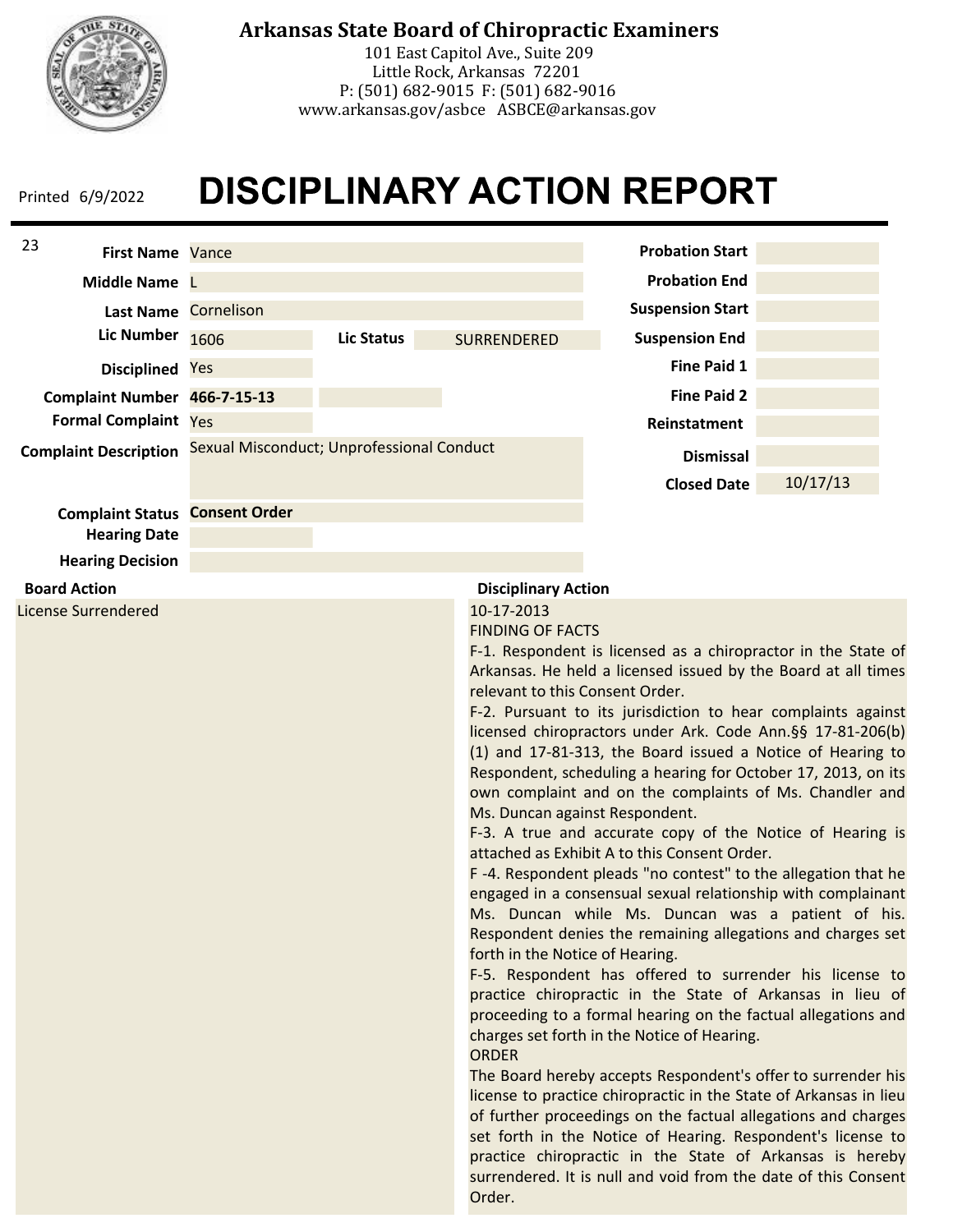

## **Arkansas State Board of Chiropractic Examiners**

101 East Capitol Ave., Suite 209 Little Rock, Arkansas 72201 P: (501) 682-9015 F: (501) 682-9016 www.arkansas.gov/asbce ASBCE@arkansas.gov

## **DISCIPLINARY ACTION REPORT**

| 24<br><b>First Name Vance</b>         |                                           |                   |                                                                                                                                       | <b>Probation Start</b>                                                                                                                                                                                                                                                                                                                                                                                                                                                                                                                                                                                                                                                                                                                                                                                                                                                                                                                                                                                                                                                                                                                                                                                                                                                                                                                                                                                                                                                                                 |          |
|---------------------------------------|-------------------------------------------|-------------------|---------------------------------------------------------------------------------------------------------------------------------------|--------------------------------------------------------------------------------------------------------------------------------------------------------------------------------------------------------------------------------------------------------------------------------------------------------------------------------------------------------------------------------------------------------------------------------------------------------------------------------------------------------------------------------------------------------------------------------------------------------------------------------------------------------------------------------------------------------------------------------------------------------------------------------------------------------------------------------------------------------------------------------------------------------------------------------------------------------------------------------------------------------------------------------------------------------------------------------------------------------------------------------------------------------------------------------------------------------------------------------------------------------------------------------------------------------------------------------------------------------------------------------------------------------------------------------------------------------------------------------------------------------|----------|
| Middle Name L                         |                                           |                   |                                                                                                                                       | <b>Probation End</b>                                                                                                                                                                                                                                                                                                                                                                                                                                                                                                                                                                                                                                                                                                                                                                                                                                                                                                                                                                                                                                                                                                                                                                                                                                                                                                                                                                                                                                                                                   |          |
| Last Name Cornelison                  |                                           |                   |                                                                                                                                       | <b>Suspension Start</b>                                                                                                                                                                                                                                                                                                                                                                                                                                                                                                                                                                                                                                                                                                                                                                                                                                                                                                                                                                                                                                                                                                                                                                                                                                                                                                                                                                                                                                                                                |          |
| <b>Lic Number</b>                     | 1606                                      | <b>Lic Status</b> | SURRENDERED                                                                                                                           | <b>Suspension End</b>                                                                                                                                                                                                                                                                                                                                                                                                                                                                                                                                                                                                                                                                                                                                                                                                                                                                                                                                                                                                                                                                                                                                                                                                                                                                                                                                                                                                                                                                                  |          |
| Disciplined Yes                       |                                           |                   |                                                                                                                                       | <b>Fine Paid 1</b>                                                                                                                                                                                                                                                                                                                                                                                                                                                                                                                                                                                                                                                                                                                                                                                                                                                                                                                                                                                                                                                                                                                                                                                                                                                                                                                                                                                                                                                                                     |          |
| Complaint Number 467-8-1-13           |                                           |                   |                                                                                                                                       | <b>Fine Paid 2</b>                                                                                                                                                                                                                                                                                                                                                                                                                                                                                                                                                                                                                                                                                                                                                                                                                                                                                                                                                                                                                                                                                                                                                                                                                                                                                                                                                                                                                                                                                     |          |
| <b>Formal Complaint Yes</b>           |                                           |                   |                                                                                                                                       | Reinstatment                                                                                                                                                                                                                                                                                                                                                                                                                                                                                                                                                                                                                                                                                                                                                                                                                                                                                                                                                                                                                                                                                                                                                                                                                                                                                                                                                                                                                                                                                           |          |
| <b>Complaint Description</b>          | Sexual Misconduct; Unprofessional Conduct |                   |                                                                                                                                       | <b>Dismissal</b>                                                                                                                                                                                                                                                                                                                                                                                                                                                                                                                                                                                                                                                                                                                                                                                                                                                                                                                                                                                                                                                                                                                                                                                                                                                                                                                                                                                                                                                                                       |          |
|                                       |                                           |                   |                                                                                                                                       | <b>Closed Date</b>                                                                                                                                                                                                                                                                                                                                                                                                                                                                                                                                                                                                                                                                                                                                                                                                                                                                                                                                                                                                                                                                                                                                                                                                                                                                                                                                                                                                                                                                                     | 10/17/13 |
| <b>Complaint Status Consent Order</b> |                                           |                   |                                                                                                                                       |                                                                                                                                                                                                                                                                                                                                                                                                                                                                                                                                                                                                                                                                                                                                                                                                                                                                                                                                                                                                                                                                                                                                                                                                                                                                                                                                                                                                                                                                                                        |          |
| <b>Hearing Date</b>                   |                                           |                   |                                                                                                                                       |                                                                                                                                                                                                                                                                                                                                                                                                                                                                                                                                                                                                                                                                                                                                                                                                                                                                                                                                                                                                                                                                                                                                                                                                                                                                                                                                                                                                                                                                                                        |          |
| <b>Hearing Decision</b>               |                                           |                   |                                                                                                                                       |                                                                                                                                                                                                                                                                                                                                                                                                                                                                                                                                                                                                                                                                                                                                                                                                                                                                                                                                                                                                                                                                                                                                                                                                                                                                                                                                                                                                                                                                                                        |          |
| <b>Board Action</b>                   |                                           |                   | <b>Disciplinary Action</b>                                                                                                            |                                                                                                                                                                                                                                                                                                                                                                                                                                                                                                                                                                                                                                                                                                                                                                                                                                                                                                                                                                                                                                                                                                                                                                                                                                                                                                                                                                                                                                                                                                        |          |
| <b>License Surrendered</b>            |                                           |                   | 10-17-2013<br><b>FINDING OF FACTS</b><br>relevant to this Consent Order.<br>forth in the Notice of Hearing.<br><b>ORDER</b><br>Order. | F-1. Respondent is licensed as a chiropractor in the State of<br>Arkansas. He held a licensed issued by the Board at all times<br>F-2. Pursuant to its jurisdiction to hear complaints against<br>licensed chiropractors under Ark. Code Ann. §§ 17-81-206(b)<br>(1) and 17-81-313, the Board issued a Notice of Hearing to<br>Respondent, scheduling a hearing for October 17, 2013, on its<br>own complaint and on the complaints of Ms. Chandler and<br>Ms. Duncan against Respondent.<br>F-3. A true and accurate copy of the Notice of Hearing is<br>attached as Exhibit A to this Consent Order.<br>F-4. Respondent pleads "no contest" to the allegation that he<br>engaged in a consensual sexual relationship with complainant<br>Ms. Duncan while Ms. Duncan was a patient of his.<br>Respondent denies the remaining allegations and charges set<br>F-5. Respondent has offered to surrender his license to<br>practice chiropractic in the State of Arkansas in lieu of<br>proceeding to a formal hearing on the factual allegations and<br>charges set forth in the Notice of Hearing.<br>The Board hereby accepts Respondent's offer to surrender his<br>license to practice chiropractic in the State of Arkansas in lieu<br>of further proceedings on the factual allegations and charges<br>set forth in the Notice of Hearing. Respondent's license to<br>practice chiropractic in the State of Arkansas is hereby<br>surrendered. It is null and void from the date of this Consent |          |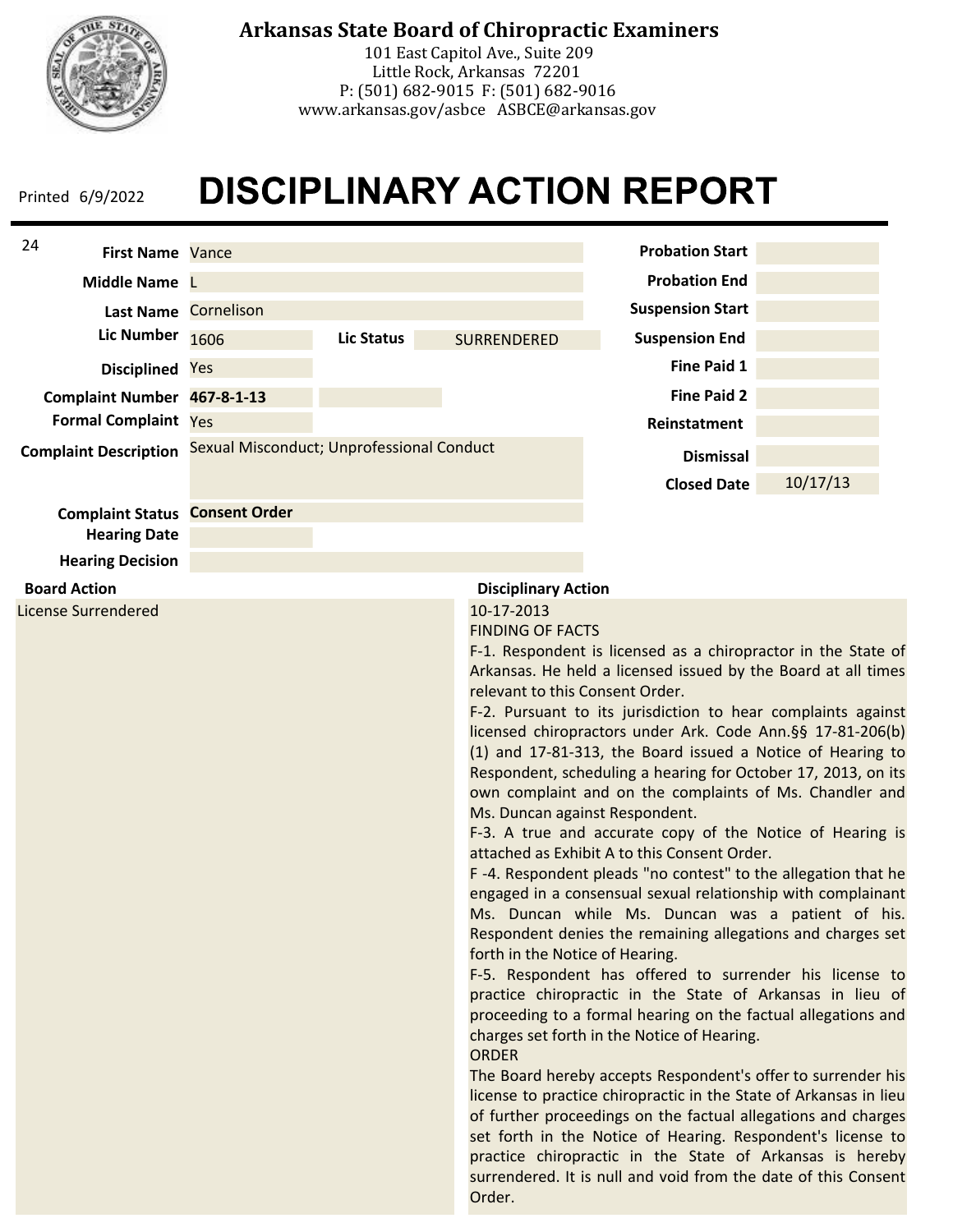

## **Arkansas State Board of Chiropractic Examiners**

101 East Capitol Ave., Suite 209 Little Rock, Arkansas 72201 P: (501) 682-9015 F: (501) 682-9016 www.arkansas.gov/asbce ASBCE@arkansas.gov

# **DISCIPLINARY ACTION REPORT**



#### **Board Action**

Probation/Fine. Respondents (Dr. J. Keith Currie & Dr. Natalie Currie) were fined for violations of Arkansas Chiropractic Practices Act, Ark. Code Ann. 17-81-101, Board Regulation (C) (2)(b) and Board Regulation (C)(2)(n) on complaints 356-08-04 -09, 364-11-12-09, 366-12-21-09, & 373-02-12-10. The Respondents are ordered, jointly and severally, to pay a total of \$25,000 in civil penalties within 60 days of the date of this Order. The Respondents will be placed on probation for a period of 42 months. They will be given credit toward the probationary period from the date of the Board's original order on December 19, 2011. Thus, the Respondents' probationary period will end on June 19, 2015. Orders entered by the Board on February 15, 2011 and December 19, 2011 shall be rescinded following the execution of this consent order by all parties.

#### **Disciplinary Action**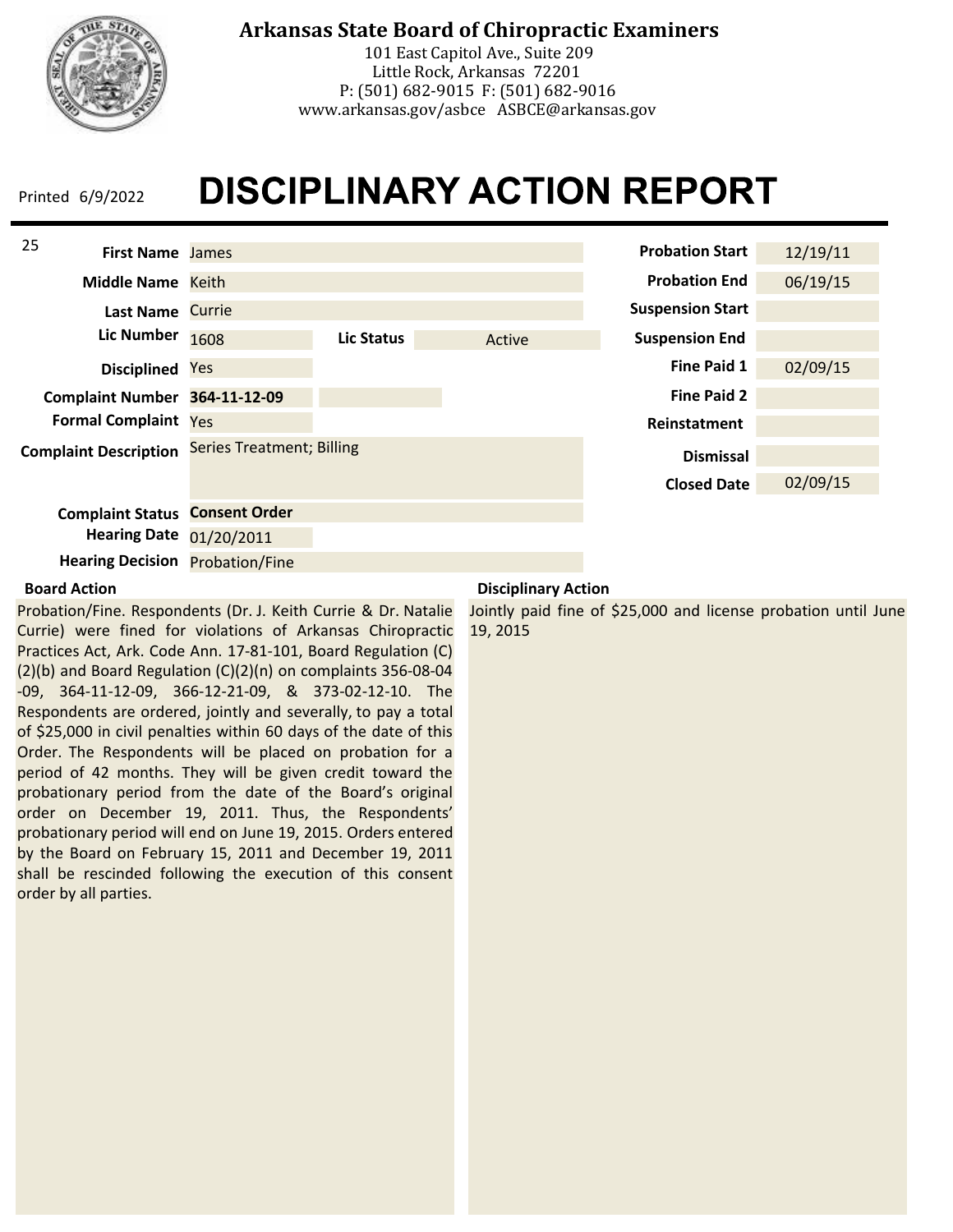

## **Arkansas State Board of Chiropractic Examiners**

101 East Capitol Ave., Suite 209 Little Rock, Arkansas 72201 P: (501) 682-9015 F: (501) 682-9016 www.arkansas.gov/asbce ASBCE@arkansas.gov

# **DISCIPLINARY ACTION REPORT**



#### **Board Action**

Probation/Fine. Respondents (Dr. J. Keith Currie & Dr. Natalie Currie) were fined for violations of Arkansas Chiropractic Practices Act, Ark. Code Ann. 17-81-101, Board Regulation (C) (2)(b) and Board Regulation (C)(2)(n) on complaints 356-08-04 -09, 364-11-12-09, 366-12-21-09, & 373-02-12-10. The Respondents are ordered, jointly and severally, to pay a total of \$25,000 in civil penalties within 60 days of the date of this Order. The Respondents will be placed on probation for a period of 42 months. They will be given credit toward the probationary period from the date of the Board's original order on December 19, 2011. Thus, the Respondents' probationary period will end on June 19, 2015. Orders entered by the Board on February 15, 2011 and December 19, 2011 shall be rescinded following the execution of this consent order by all parties.

#### **Disciplinary Action**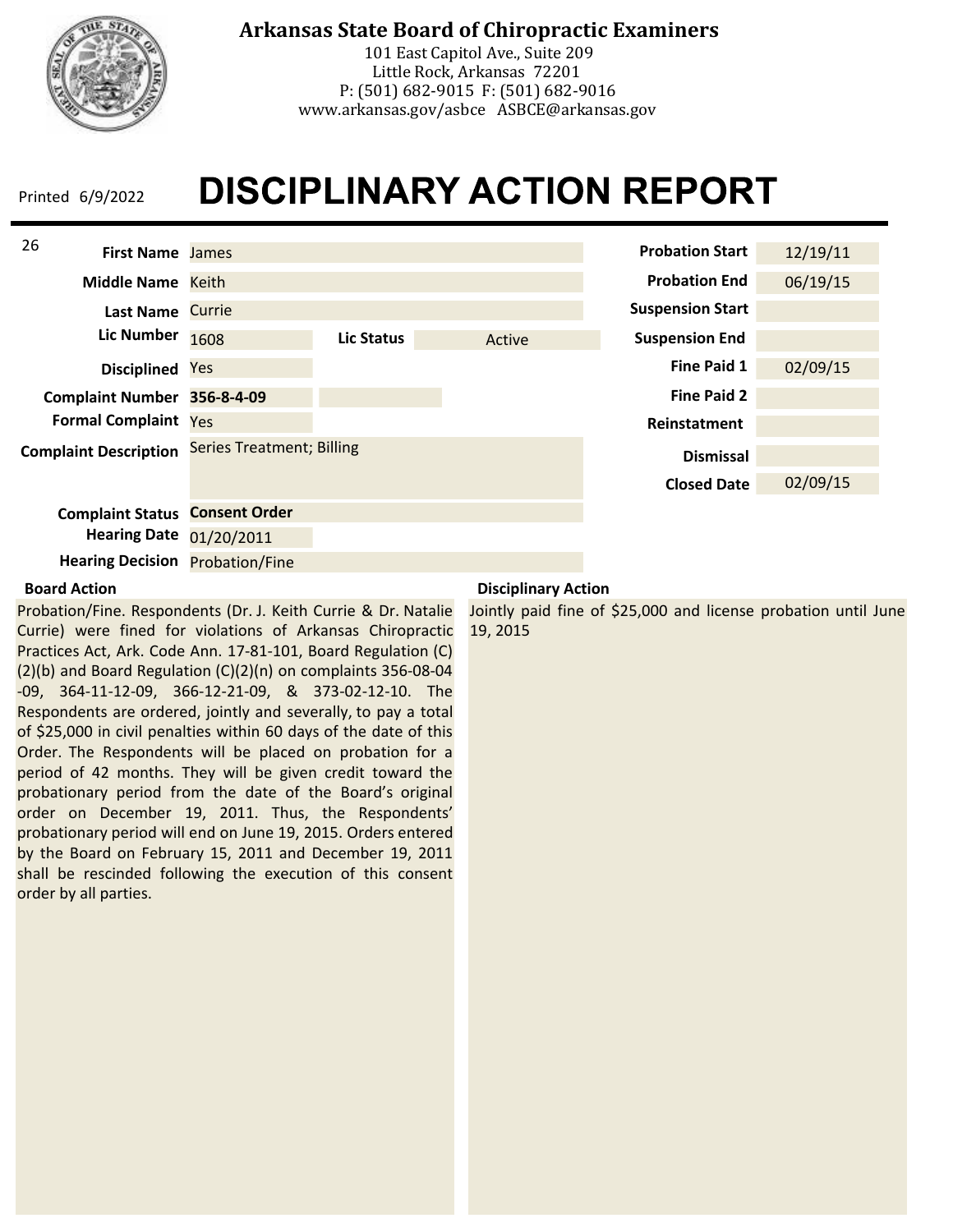

## **Arkansas State Board of Chiropractic Examiners**

101 East Capitol Ave., Suite 209 Little Rock, Arkansas 72201 P: (501) 682-9015 F: (501) 682-9016 www.arkansas.gov/asbce ASBCE@arkansas.gov

# **DISCIPLINARY ACTION REPORT**



#### **Board Action**

Probation/Fine. Respondents (Dr. J. Keith Currie & Dr. Natalie Currie) were fined for violations of Arkansas Chiropractic Practices Act, Ark. Code Ann. 17-81-101, Board Regulation (C) (2)(b) and Board Regulation (C)(2)(n) on complaints 356-08-04 -09, 364-11-12-09, 366-12-21-09, & 373-02-12-10. The Respondents are ordered, jointly and severally, to pay a total of \$25,000 in civil penalties within 60 days of the date of this Order. The Respondents will be placed on probation for a period of 42 months. They will be given credit toward the probationary period from the date of the Board's original order on December 19, 2011. Thus, the Respondents' probationary period will end on June 19, 2015. Orders entered by the Board on February 15, 2011 and December 19, 2011 shall be rescinded following the execution of this consent order by all parties.

#### **Disciplinary Action**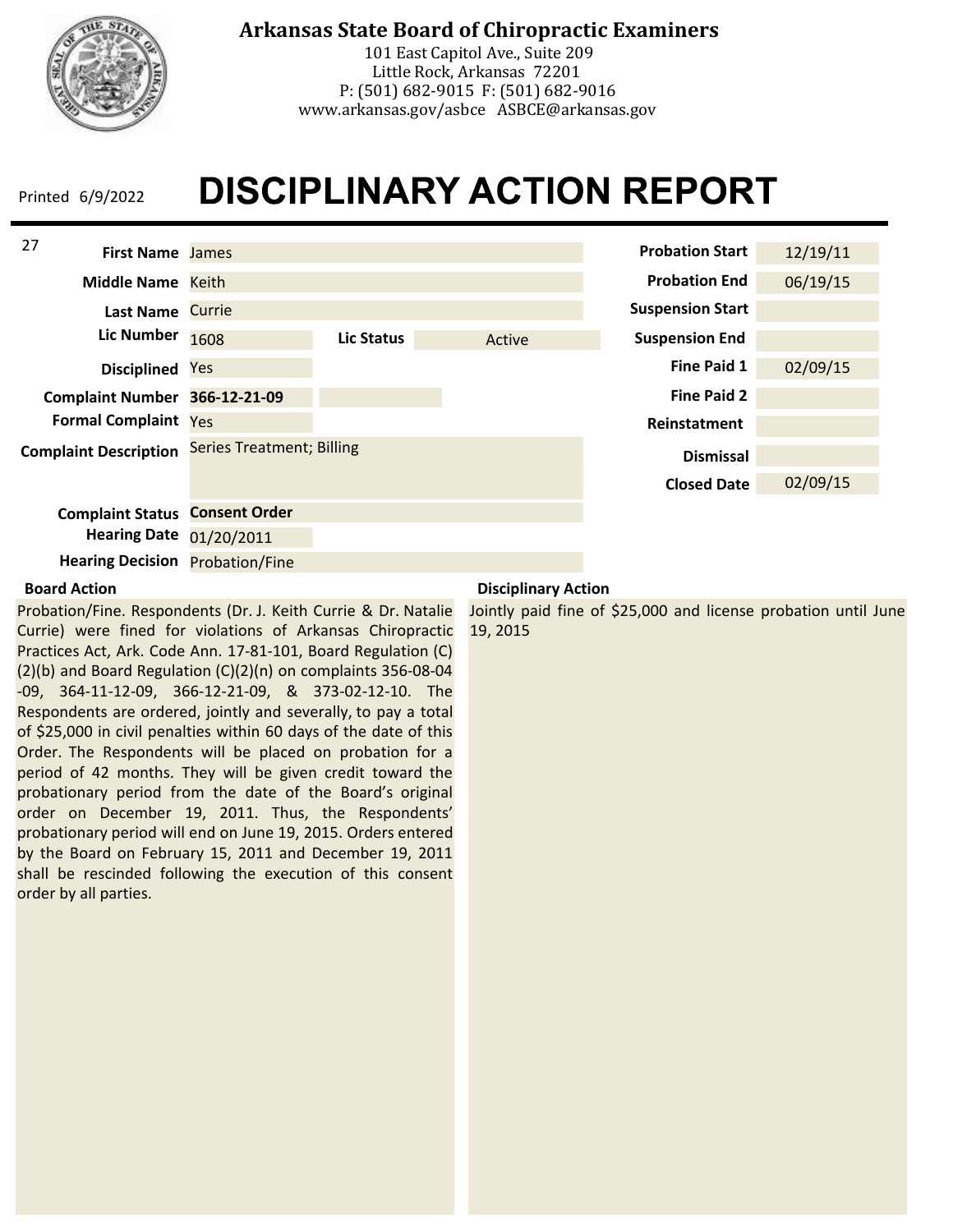

## **Arkansas State Board of Chiropractic Examiners**

101 East Capitol Ave., Suite 209 Little Rock, Arkansas 72201 P: (501) 682-9015 F: (501) 682-9016 www.arkansas.gov/asbce ASBCE@arkansas.gov

# **DISCIPLINARY ACTION REPORT**



#### **Board Action**

Probation/Fine. Respondents (Dr. J. Keith Currie & Dr. Natalie Currie) were fined for violations of Arkansas Chiropractic Practices Act, Ark. Code Ann. 17-81-101, Board Regulation (C) (2)(b) and Board Regulation (C)(2)(n) on complaints 356-08-04 -09, 364-11-12-09, 366-12-21-09, & 373-02-12-10. The Respondents are ordered, jointly and severally, to pay a total of \$25,000 in civil penalties within 60 days of the date of this Order. The Respondents will be placed on probation for a period of 42 months. They will be given credit toward the probationary period from the date of the Board's original order on December 19, 2011. Thus, the Respondents' probationary period will end on June 19, 2015. Orders entered by the Board on February 15, 2011 and December 19, 2011 shall be rescinded following the execution of this consent order by all parties.

#### **Disciplinary Action**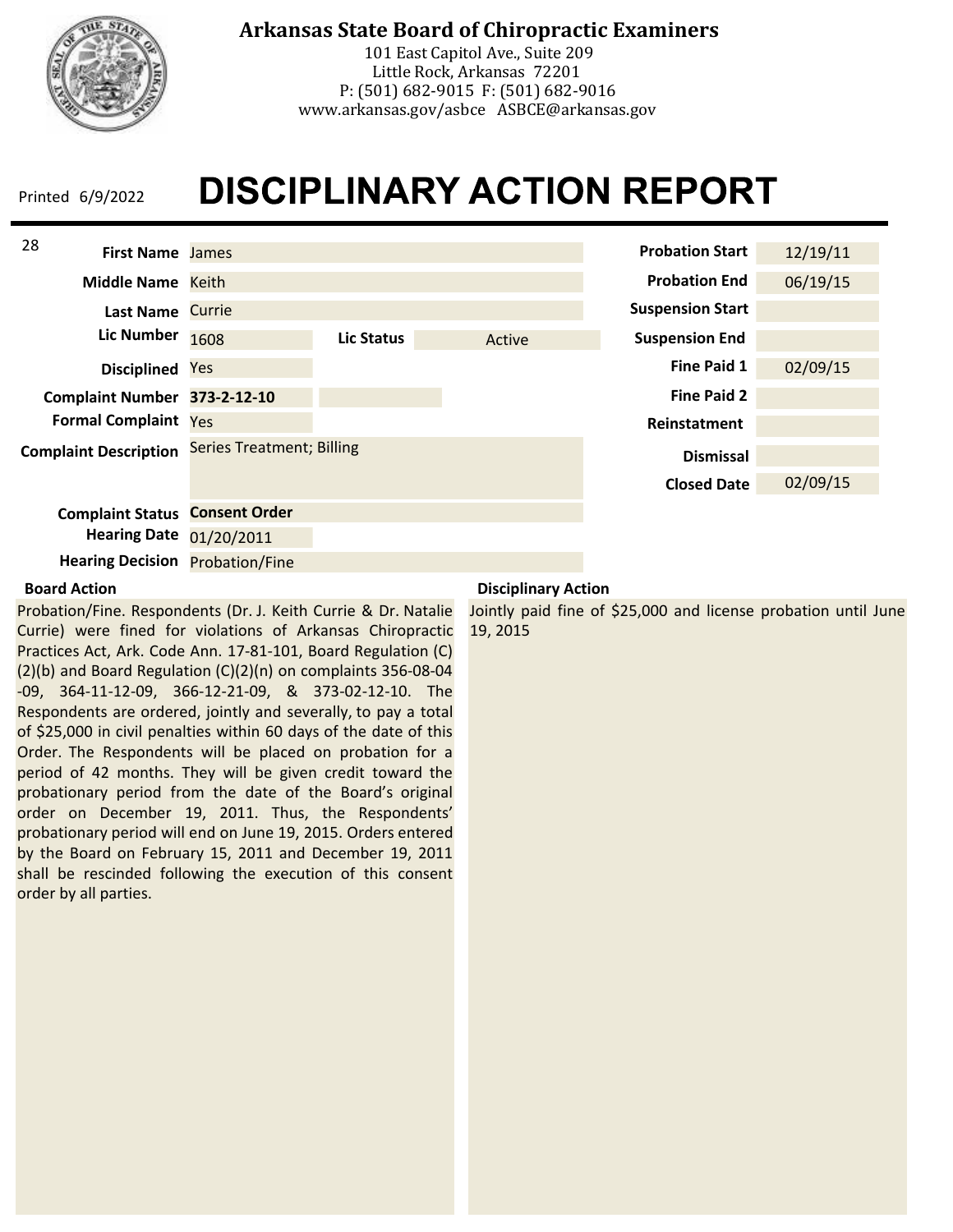

## **Arkansas State Board of Chiropractic Examiners**

101 East Capitol Ave., Suite 209 Little Rock, Arkansas 72201 P: (501) 682-9015 F: (501) 682-9016 www.arkansas.gov/asbce ASBCE@arkansas.gov

# **DISCIPLINARY ACTION REPORT**



#### **Board Action**

Probation/Fine. Respondents (Dr. J. Keith Currie & Dr. Natalie Currie) were fined for violations of Arkansas Chiropractic Practices Act, Ark. Code Ann. 17-81-101, Board Regulation (C) (2)(b) and Board Regulation (C)(2)(n) on complaints 356-08-04 -09, 364-11-12-09, 366-12-21-09, & 373-02-12-10. The Respondents are ordered, jointly and severally, to pay a total of \$25,000 in civil penalties within 60 days of the date of this Order. The Respondents will be placed on probation for a period of 42 months. They will be given credit toward the probationary period from the date of the Board's original order on December 19, 2011. Thus, the Respondents' probationary period will end on June 19, 2015. Orders entered by the Board on February 15, 2011 and December 19, 2011 shall be rescinded following the execution of this consent order by all parties.

#### **Disciplinary Action**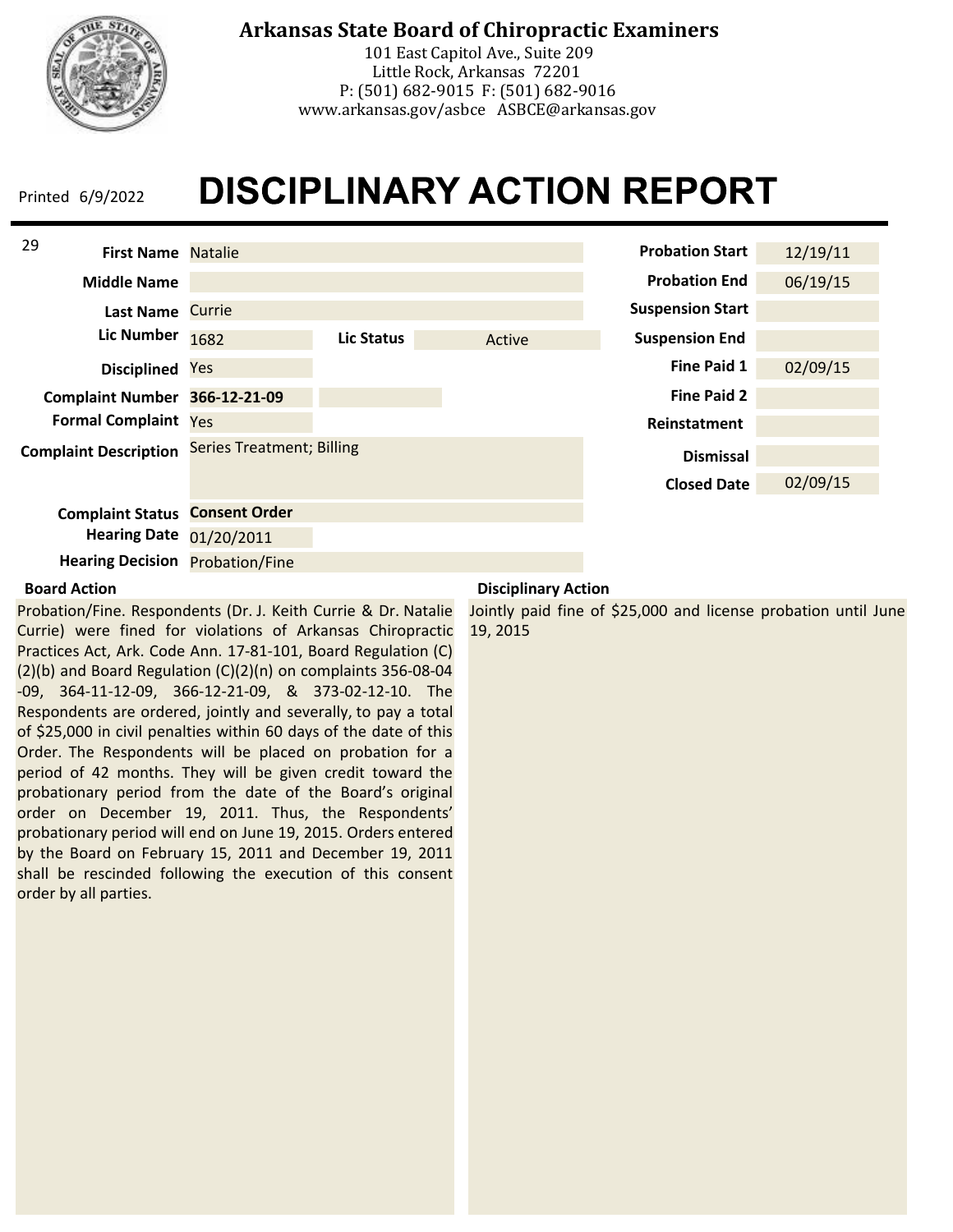

## **Arkansas State Board of Chiropractic Examiners**

101 East Capitol Ave., Suite 209 Little Rock, Arkansas 72201 P: (501) 682-9015 F: (501) 682-9016 www.arkansas.gov/asbce ASBCE@arkansas.gov

# **DISCIPLINARY ACTION REPORT**



#### **Board Action**

Probation/Fine. Respondents (Dr. J. Keith Currie & Dr. Natalie Currie) were fined for violations of Arkansas Chiropractic Practices Act, Ark. Code Ann. 17-81-101, Board Regulation (C) (2)(b) and Board Regulation (C)(2)(n) on complaints 356-08-04 -09, 364-11-12-09, 366-12-21-09, & 373-02-12-10. The Respondents are ordered, jointly and severally, to pay a total of \$25,000 in civil penalties within 60 days of the date of this Order. The Respondents will be placed on probation for a period of 42 months. They will be given credit toward the probationary period from the date of the Board's original order on December 19, 2011. Thus, the Respondents' probationary period will end on June 19, 2015. Orders entered by the Board on February 15, 2011 and December 19, 2011 shall be rescinded following the execution of this consent order by all parties.

#### **Disciplinary Action**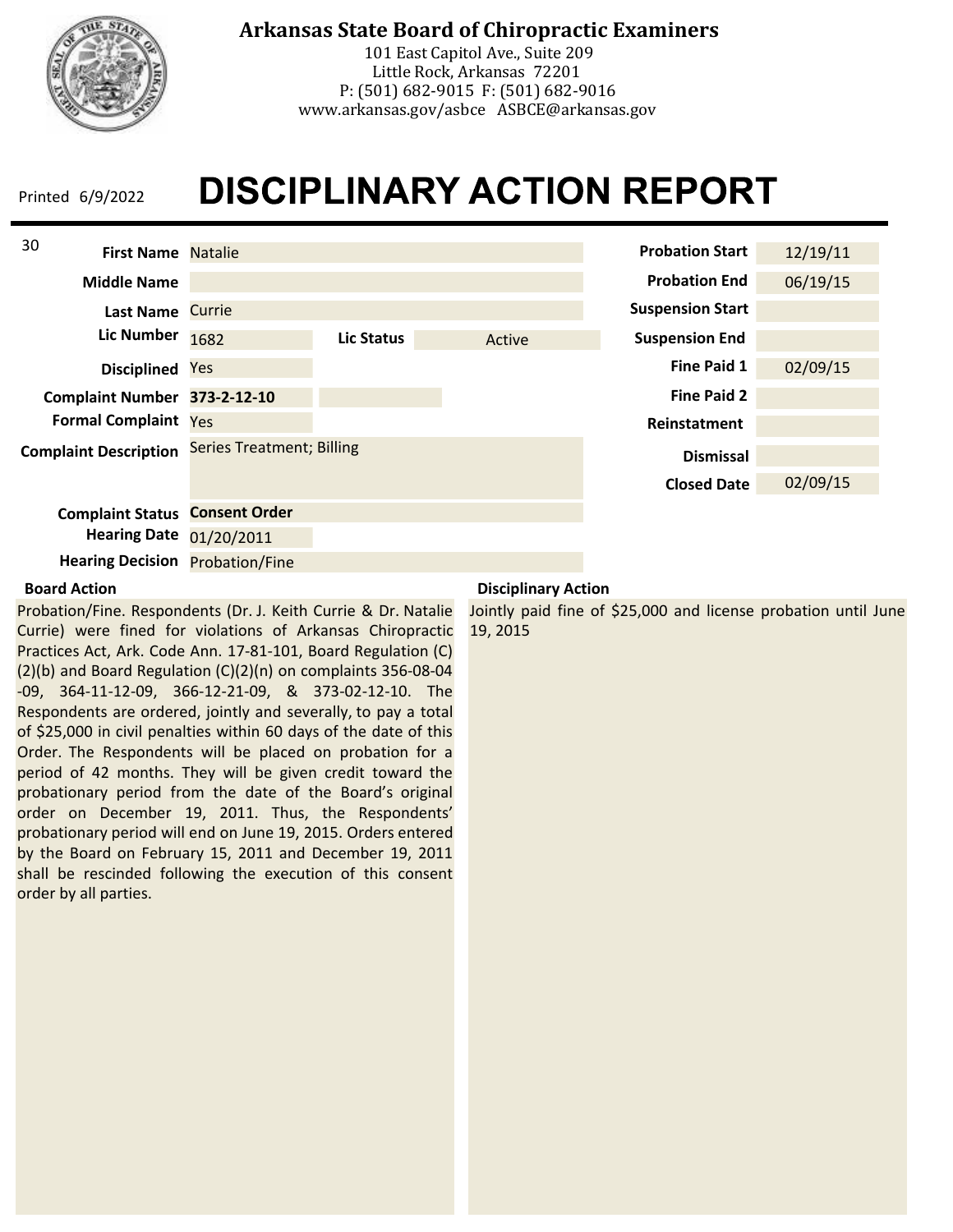

## **Arkansas State Board of Chiropractic Examiners**

101 East Capitol Ave., Suite 209 Little Rock, Arkansas 72201 P: (501) 682-9015 F: (501) 682-9016 www.arkansas.gov/asbce ASBCE@arkansas.gov

# **DISCIPLINARY ACTION REPORT**



**Hearing Date** 04/07/2020

**Hearing Decision Canceled** 

#### **Board Action**

Consent Agreement - 04/07/2020

### **Disciplinary Action**

#### CONCLUSION OF LAW

1. Respondent's actions, as set forth in Findings of Fact 1 through 9 above, constitute a violation of Ark. Code Ann. §§ 17-81-107 and 313 as well as Code Ark. R. 029.00.2-C  $(2)(i)$  and  $C(2)(u)$  in that Respondent failed to submit a written contract between him and the procurer, as well as, respond as required to the communication duly served by the Board upon Respondent.

#### **ORDER**

1. The Board hereby orders the Respondent to be on probation for a period of six (6) months in which he will comply with all correspondence sent by the board. The probation period will begin once this Consent Agreement is approved by the Board.

2. If the Respondent violates the six month probation at any time a civil penalty of one thousand dollars (\$1,000.00) may be assessed by the Board for each violation.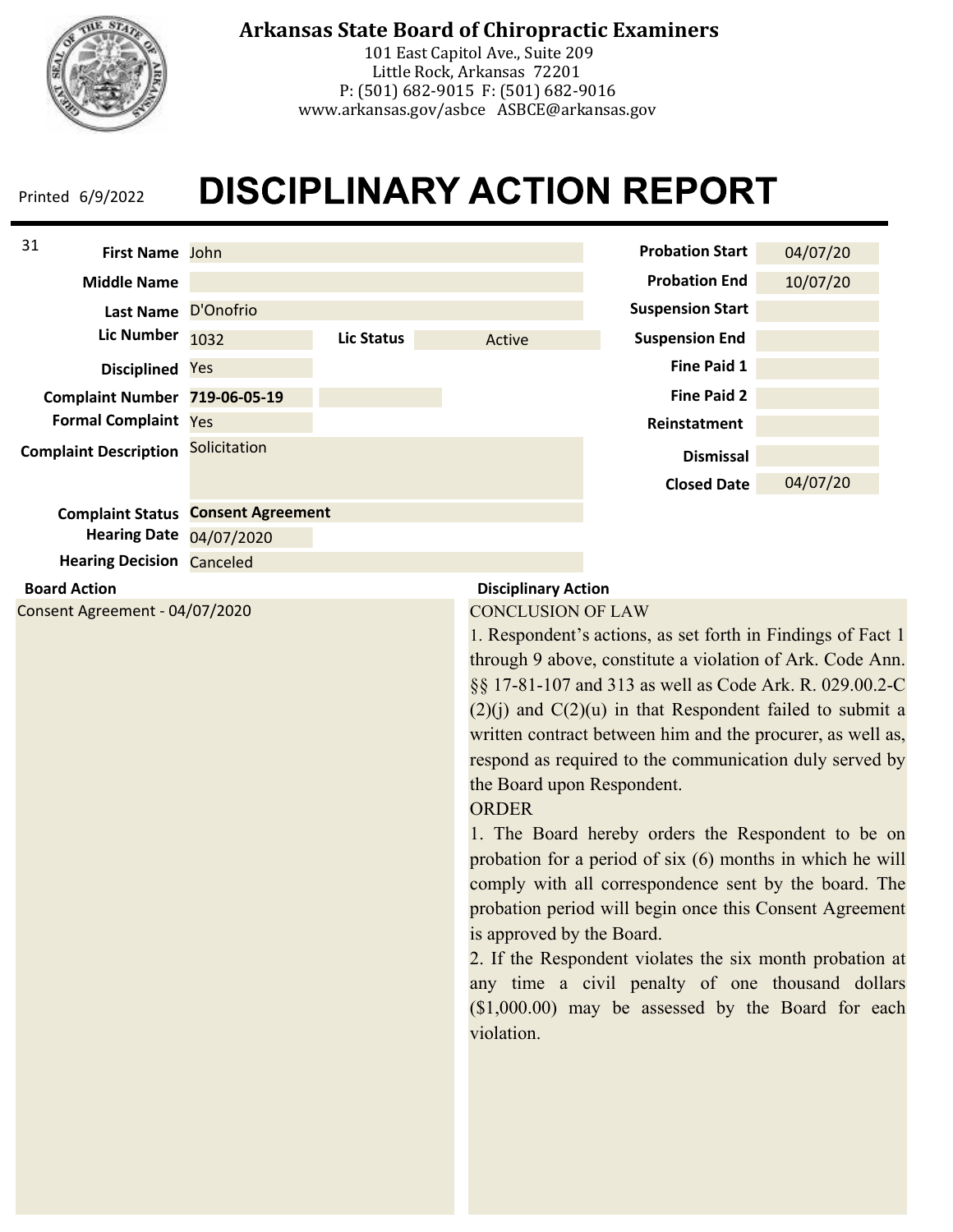

## **Arkansas State Board of Chiropractic Examiners**

101 East Capitol Ave., Suite 209 Little Rock, Arkansas 72201 P: (501) 682-9015 F: (501) 682-9016 www.arkansas.gov/asbce ASBCE@arkansas.gov

## **DISCIPLINARY ACTION REPORT**



#### **Board Action**

Consent Agreement - 4/7/2020

#### **Disciplinary Action**

#### CONCLUSION OF LAW

1. Respondent's actions, as set forth in Findings of Fact 1 through 9 above, constitute a violation of Ark. Code Ann. §§ 17-81-107 and 313 as well as Code Ark. R. 029.00.2-C  $(2)(i)$  and  $C(2)(u)$  in that Respondent failed to submit a written contract between him and the procurer, as well as, respond as required to the communication duly served by the Board upon Respondent.

#### ORDER

1. The Board hereby orders the Respondent to be on probation for a period of six (6) months in which he will comply with all correspondence sent by the board. The probation period will begin once this Consent Agreement is approved by the Board.

2. If the Respondent violates the six month probation at any time a civil penalty of one thousand dollars (\$1,000.00) may be assessed by the Board for each violation.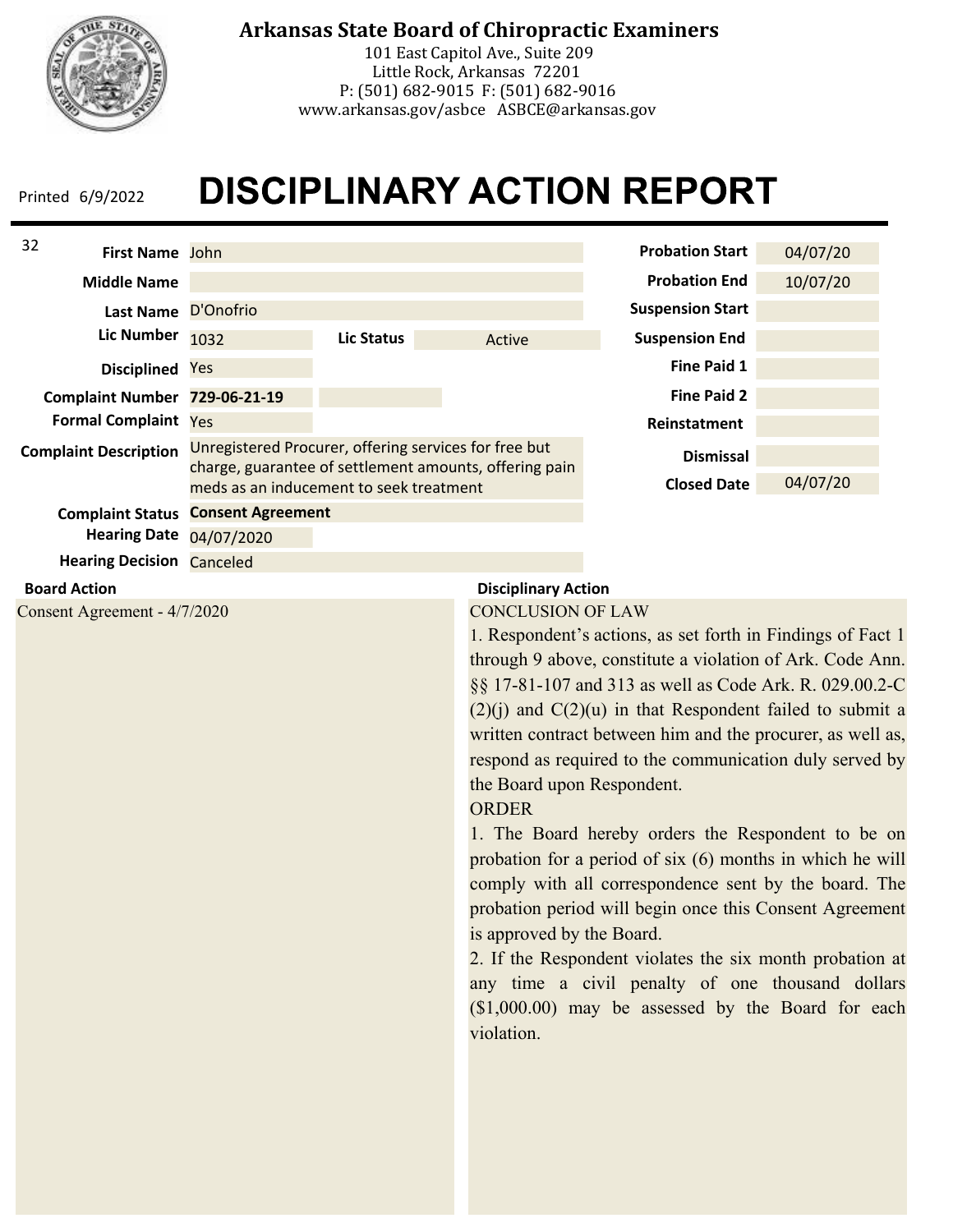

101 East Capitol Ave., Suite 209 Little Rock, Arkansas 72201 P: (501) 682-9015 F: (501) 682-9016 www.arkansas.gov/asbce ASBCE@arkansas.gov

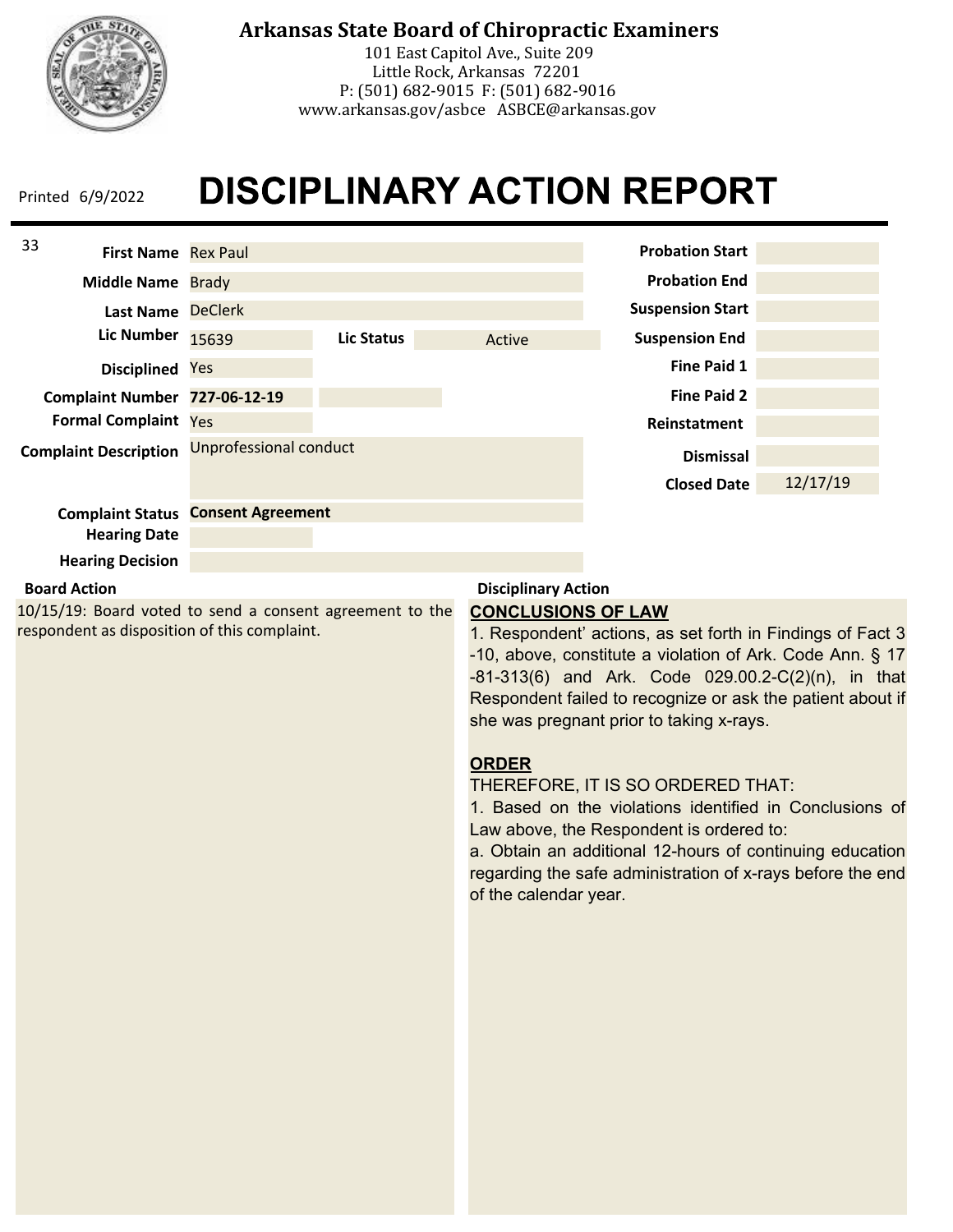

**Board Action**

### **Arkansas State Board of Chiropractic Examiners**

101 East Capitol Ave., Suite 209 Little Rock, Arkansas 72201 P: (501) 682-9015 F: (501) 682-9016 www.arkansas.gov/asbce ASBCE@arkansas.gov

## **DISCIPLINARY ACTION REPORT**



#### **Disciplinary Action**

The conduct constitutes sufficient cause to revoke Respondent's license pursuant to Ark. Code. Ann. §§ 17-81 -313 (a)(2) of the Arkansas Chiropractic Practices Act, which provides that the Board may suspend or revoke any license to practice chiropractic if the person is found guilty of a crime or gross immorality and (a)(6), which provides that the Board may suspend or revoke any license to practice chiropractic if the person is found guilty of unprofessional conduct, and ASBCE Regulation C (2)(e), which provides that conviction of a felony constitutes an unprofessional act and is grounds for disciplinary action and C (2)(p), which provides that sexual misconduct constitutes an unprofessional act and is grounds for disciplinary action. Without specifically admitting to the above allegations, the Respondent admits the Board's Findings of Fact and Conclusions of Law. Both the Respondent and the Board agree to the following terms: Respondent agrees to surrender his license to practice chiropractic in the state of Arkansas in lieu of revocation by the Board.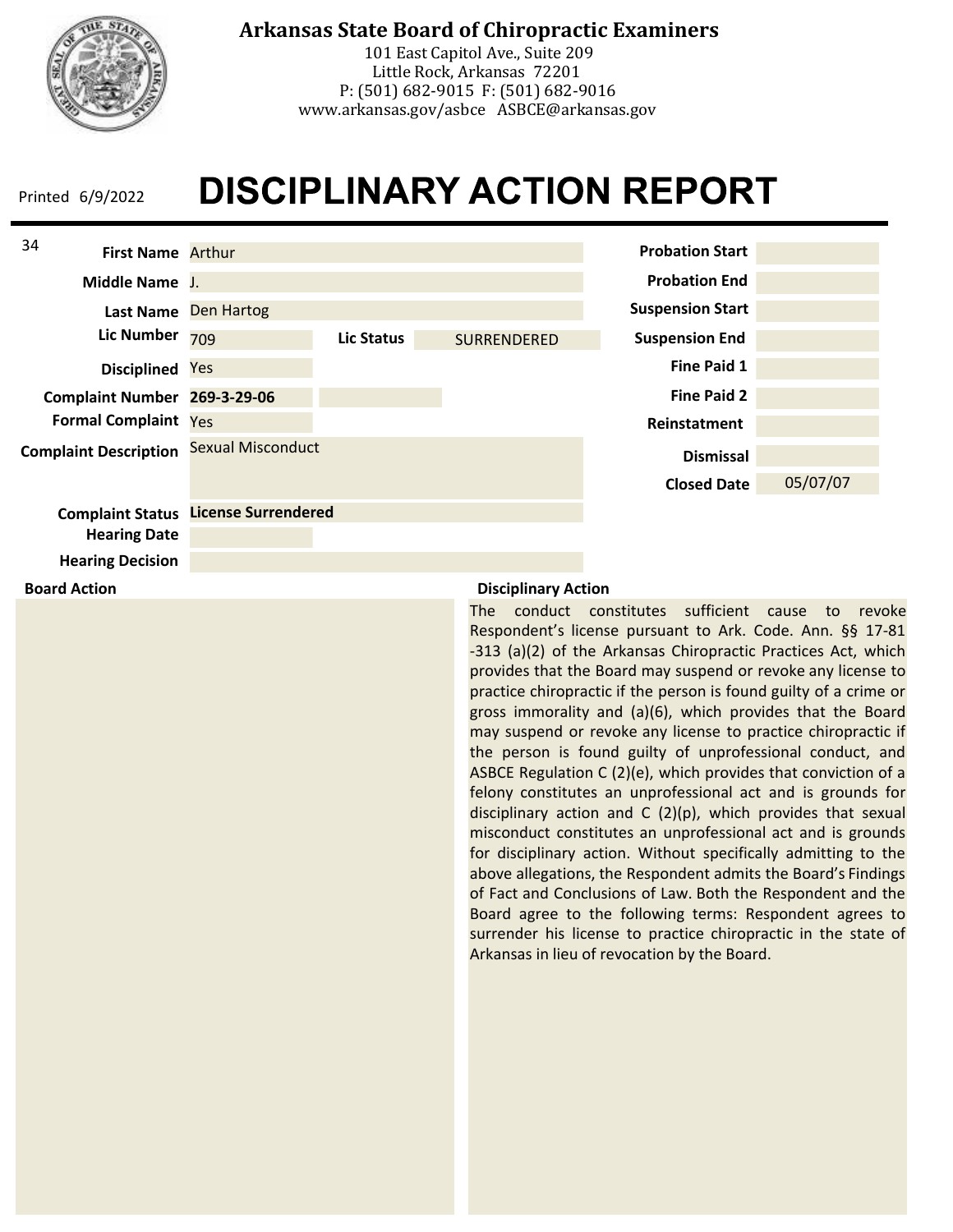

**Board Action**

### **Arkansas State Board of Chiropractic Examiners**

101 East Capitol Ave., Suite 209 Little Rock, Arkansas 72201 P: (501) 682-9015 F: (501) 682-9016 www.arkansas.gov/asbce ASBCE@arkansas.gov

## **DISCIPLINARY ACTION REPORT**



#### **Disciplinary Action**

The conduct constitutes sufficient cause to revoke Respondent's license pursuant to Ark. Code. Ann. §§ 17-81 -313 (a)(2) of the Arkansas Chiropractic Practices Act, which provides that the Board may suspend or revoke any license to practice chiropractic if the person is found guilty of a crime or gross immorality and (a)(6), which provides that the Board may suspend or revoke any license to practice chiropractic if the person is found guilty of unprofessional conduct, and ASBCE Regulation C (2)(e), which provides that conviction of a felony constitutes an unprofessional act and is grounds for disciplinary action and C (2)(p), which provides that sexual misconduct constitutes an unprofessional act and is grounds for disciplinary action. Without specifically admitting to the above allegations, the Respondent admits the Board's Findings of Fact and Conclusions of Law. Both the Respondent and the Board agree to the following terms: Respondent agrees to surrender his license to practice chiropractic in the state of Arkansas in lieu of revocation by the Board.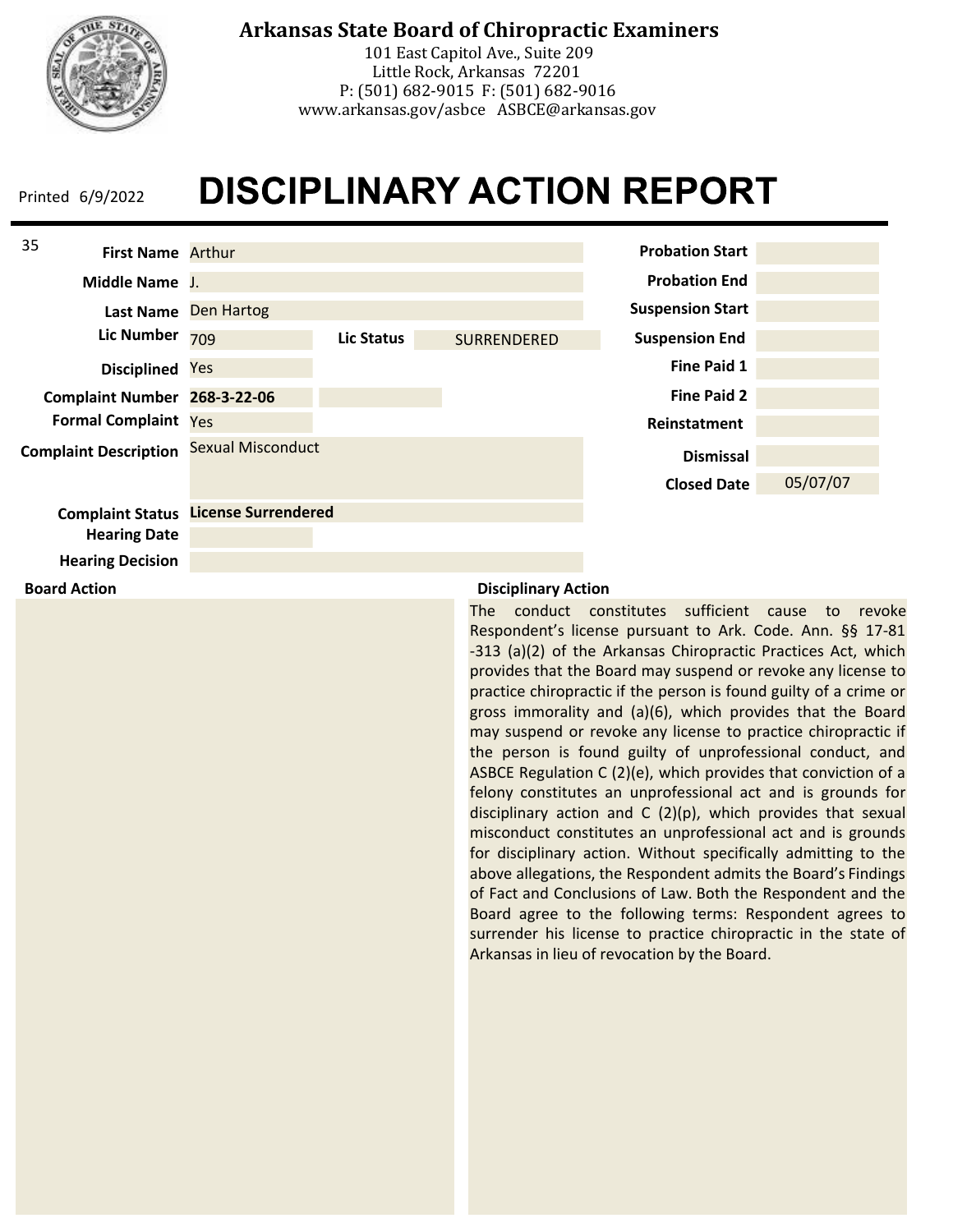

**Board Action**

### **Arkansas State Board of Chiropractic Examiners**

101 East Capitol Ave., Suite 209 Little Rock, Arkansas 72201 P: (501) 682-9015 F: (501) 682-9016 www.arkansas.gov/asbce ASBCE@arkansas.gov

## **DISCIPLINARY ACTION REPORT**



#### **Disciplinary Action**

The conduct constitutes sufficient cause to revoke Respondent's license pursuant to Ark. Code. Ann. §§ 17-81 -313 (a)(2) of the Arkansas Chiropractic Practices Act, which provides that the Board may suspend or revoke any license to practice chiropractic if the person is found guilty of a crime or gross immorality and (a)(6), which provides that the Board may suspend or revoke any license to practice chiropractic if the person is found guilty of unprofessional conduct, and ASBCE Regulation C (2)(e), which provides that conviction of a felony constitutes an unprofessional act and is grounds for disciplinary action and C (2)(p), which provides that sexual misconduct constitutes an unprofessional act and is grounds for disciplinary action. Without specifically admitting to the above allegations, the Respondent admits the Board's Findings of Fact and Conclusions of Law. Both the Respondent and the Board agree to the following terms: Respondent agrees to surrender his license to practice chiropractic in the state of Arkansas in lieu of revocation by the Board.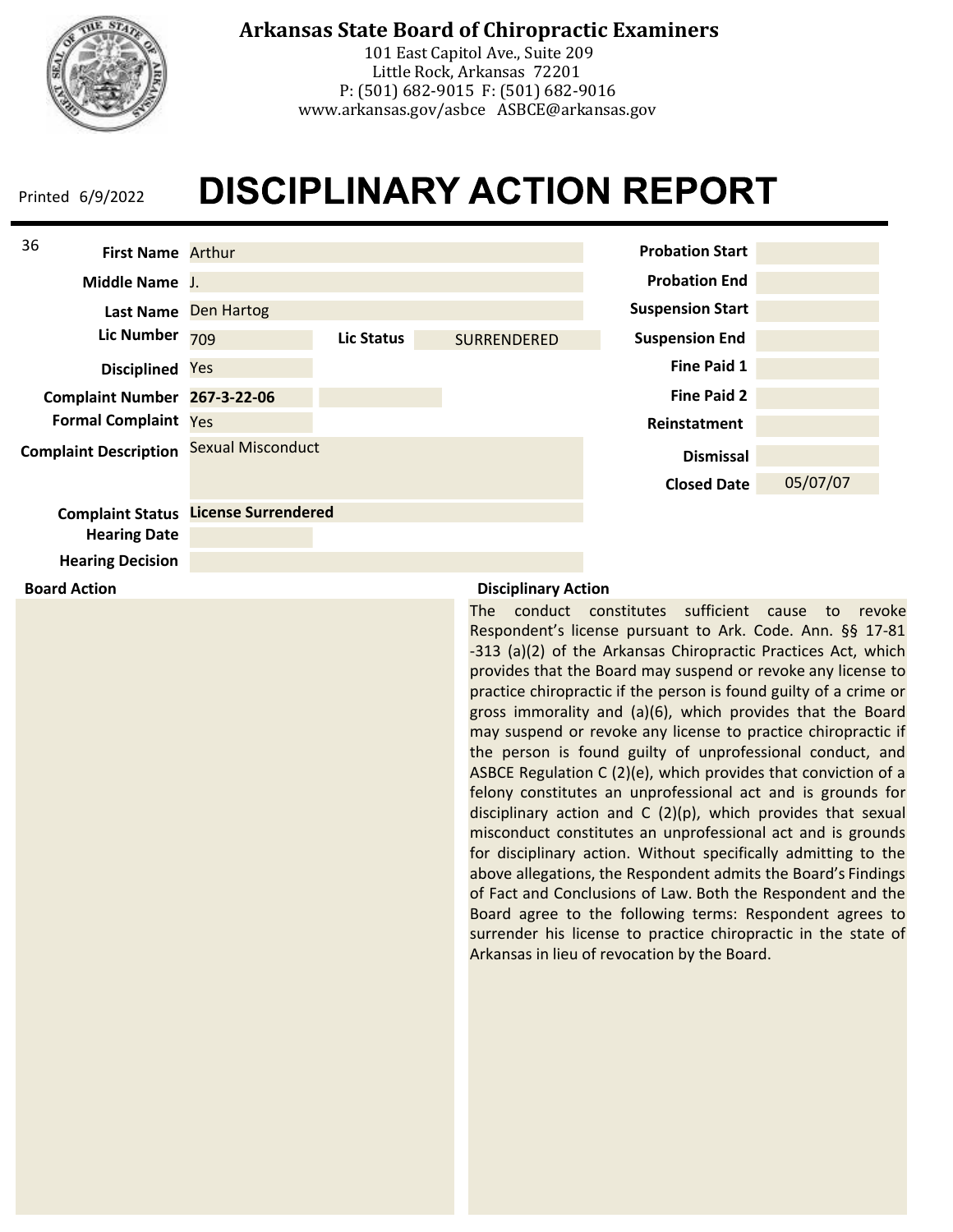

**Board Action**

## **Arkansas State Board of Chiropractic Examiners**

101 East Capitol Ave., Suite 209 Little Rock, Arkansas 72201 P: (501) 682-9015 F: (501) 682-9016 www.arkansas.gov/asbce ASBCE@arkansas.gov

## **DISCIPLINARY ACTION REPORT**



### **Disciplinary Action**

The conduct constitutes sufficient cause to revoke Respondent's license pursuant to Ark. Code. Ann. §§ 17-81 -313 (a)(2) of the Arkansas Chiropractic Practices Act, which provides that the Board may suspend or revoke any license to practice chiropractic if the person is found guilty of a crime or gross immorality and (a)(6), which provides that the Board may suspend or revoke any license to practice chiropractic if the person is found guilty of unprofessional conduct, and ASBCE Regulation C (2)(e), which provides that conviction of a felony constitutes an unprofessional act and is grounds for disciplinary action and C (2)(p), which provides that sexual misconduct constitutes an unprofessional act and is grounds for disciplinary action. Without specifically admitting to the above allegations, the Respondent admits the Board's Findings of Fact and Conclusions of Law. Both the Respondent and the Board agree to the following terms: Respondent agrees to surrender his license to practice chiropractic in the state of Arkansas in lieu of revocation by the Board.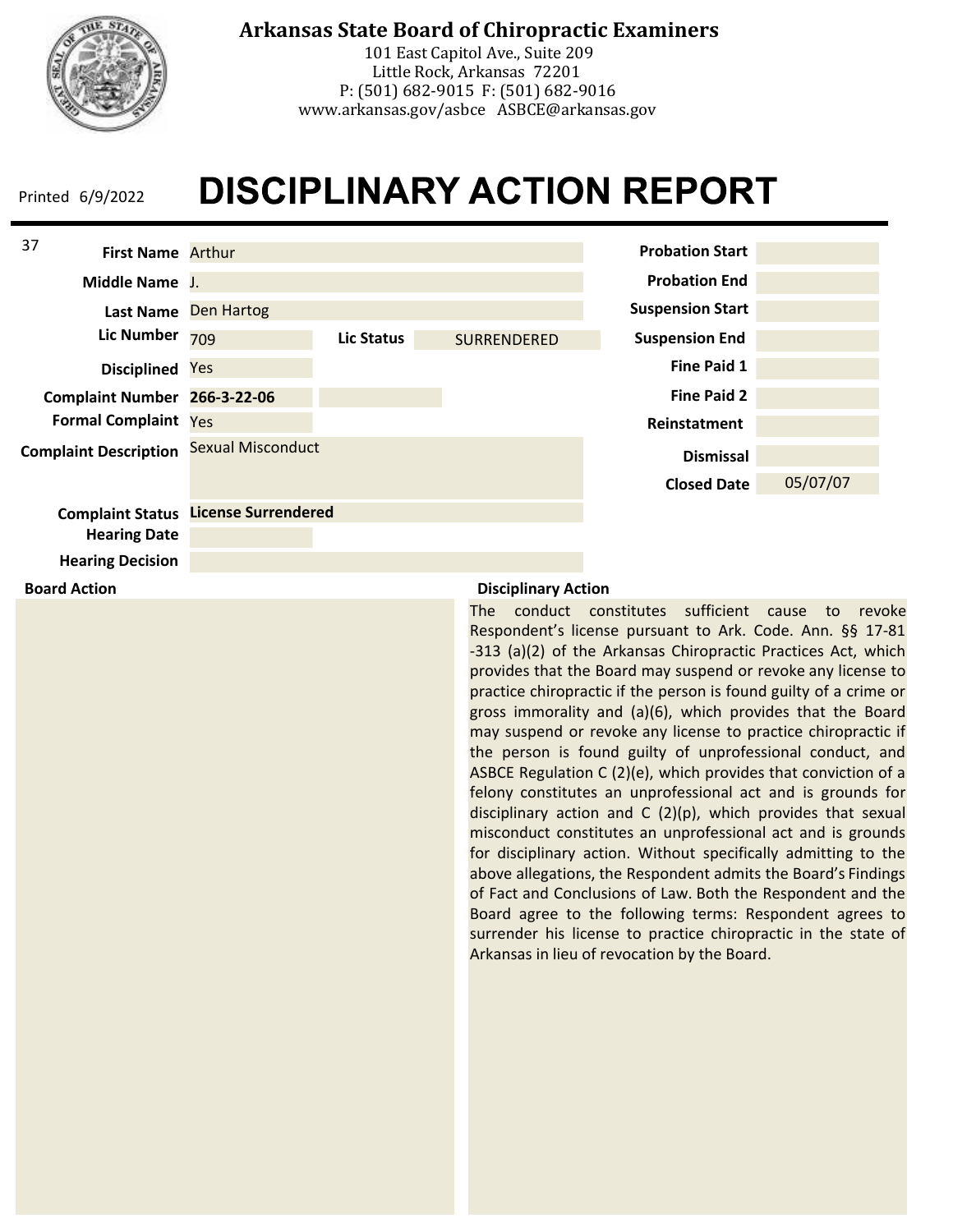

**Board Action**

## **Arkansas State Board of Chiropractic Examiners**

101 East Capitol Ave., Suite 209 Little Rock, Arkansas 72201 P: (501) 682-9015 F: (501) 682-9016 www.arkansas.gov/asbce ASBCE@arkansas.gov

## **DISCIPLINARY ACTION REPORT**



### **Disciplinary Action**

The conduct constitutes sufficient cause to revoke Respondent's license pursuant to Ark. Code. Ann. §§ 17-81 -313 (a)(2) of the Arkansas Chiropractic Practices Act, which provides that the Board may suspend or revoke any license to practice chiropractic if the person is found guilty of a crime or gross immorality and (a)(6), which provides that the Board may suspend or revoke any license to practice chiropractic if the person is found guilty of unprofessional conduct, and ASBCE Regulation C (2)(e), which provides that conviction of a felony constitutes an unprofessional act and is grounds for disciplinary action and C (2)(p), which provides that sexual misconduct constitutes an unprofessional act and is grounds for disciplinary action. Without specifically admitting to the above allegations, the Respondent admits the Board's Findings of Fact and Conclusions of Law. Both the Respondent and the Board agree to the following terms: Respondent agrees to surrender his license to practice chiropractic in the state of Arkansas in lieu of revocation by the Board.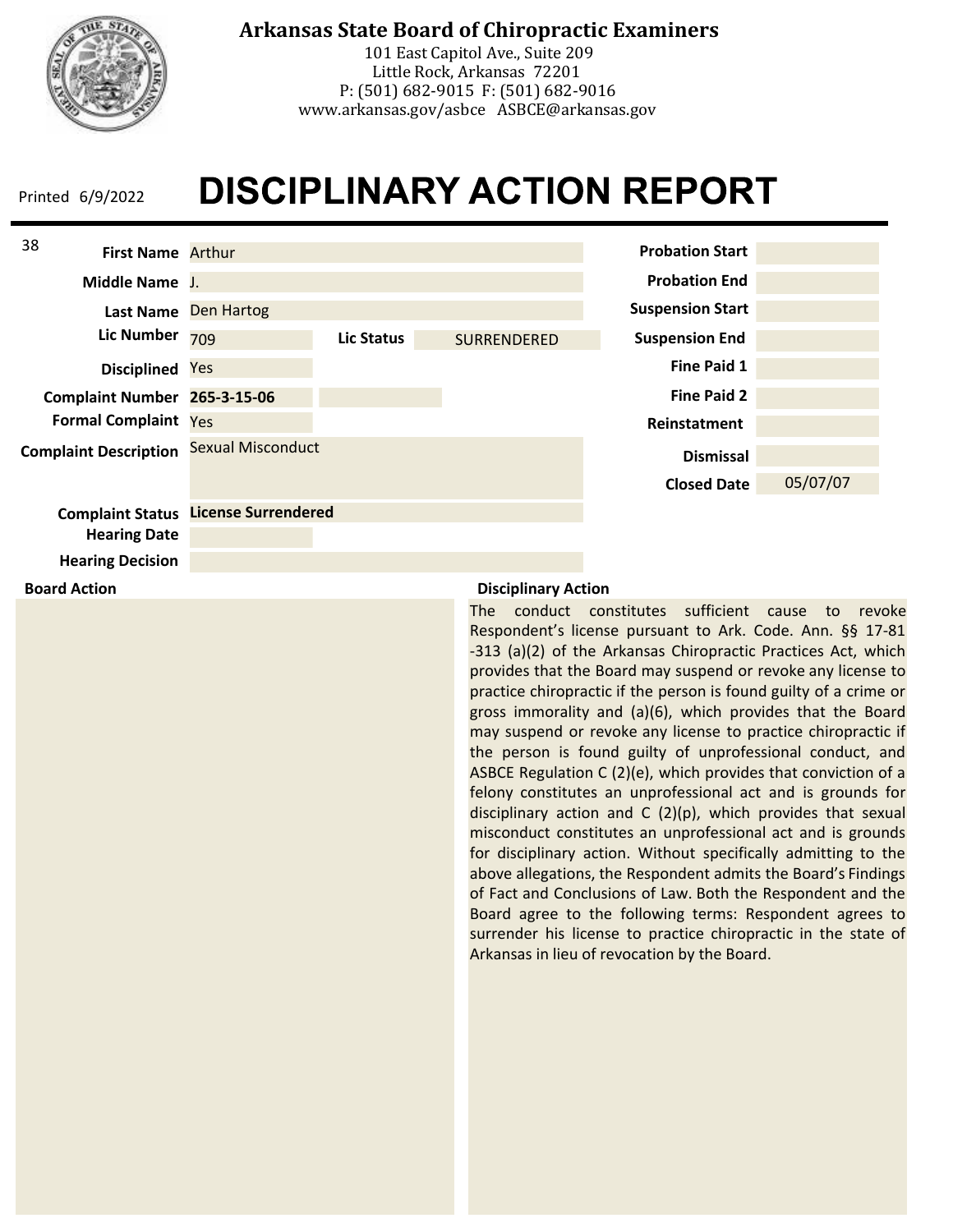

**Board Action** Consent Order

**Hearing Decision**

## **Arkansas State Board of Chiropractic Examiners**

101 East Capitol Ave., Suite 209 Little Rock, Arkansas 72201 P: (501) 682-9015 F: (501) 682-9016 www.arkansas.gov/asbce ASBCE@arkansas.gov

# **DISCIPLINARY ACTION REPORT**



#### **Disciplinary Action**

ASBCE will issue a license to practice chiropractic upon payment of a \$5,000.00 civil penalty, the doctor will take and pass or present proof that he has taken and passed the AR jurisprudence exam prior to the license being issued, the doctor will present to the Board for its review and approval of 24 hours of CE taken during year 2010, the doctor will attend the July 2011 orientation, the doctor will provide a timely response to all Board correspondence of licensing years 2011 -2015, the doctor will file a complete application to renew his license to practice or application for inactive status for licensing years 2012 – 2016 on or before 12/31 2011-2015 respectively, the doctor acknowledges and agrees that a finding by this Board that he if he violates the terms of this Order it could result in disciplinary charges being brought against him for unprofessional conduct, and sanctions against his license could be imposed as provided by AR law.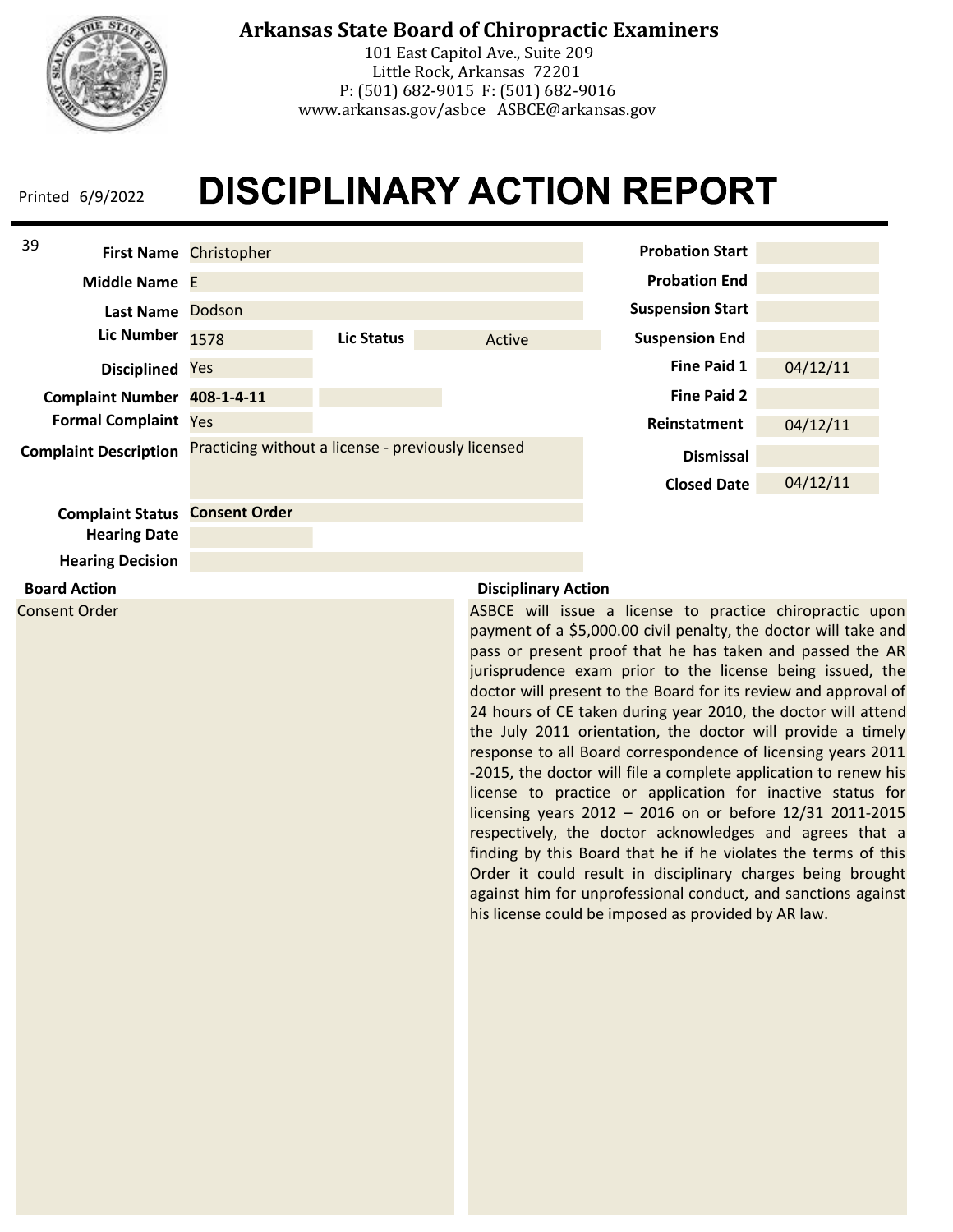

## **Arkansas State Board of Chiropractic Examiners**

101 East Capitol Ave., Suite 209 Little Rock, Arkansas 72201 P: (501) 682-9015 F: (501) 682-9016 www.arkansas.gov/asbce ASBCE@arkansas.gov

# **DISCIPLINARY ACTION REPORT**



### **Board Action**

Mrs. Heird mailed her complaint to the St. Medical Bd. They then forwarded it to me and we received it on 10/25/02.

### **Disciplinary Action**

Letter 1/30/03 from her attorney stated that if criminal trial results in Dr. Doss losing his lic. she will not pursue her complaint. On 6/10/04 a hearing was held in the matter of Dr. Doss which resulted in the Bd. revoking his lic This complaint is hereby closed.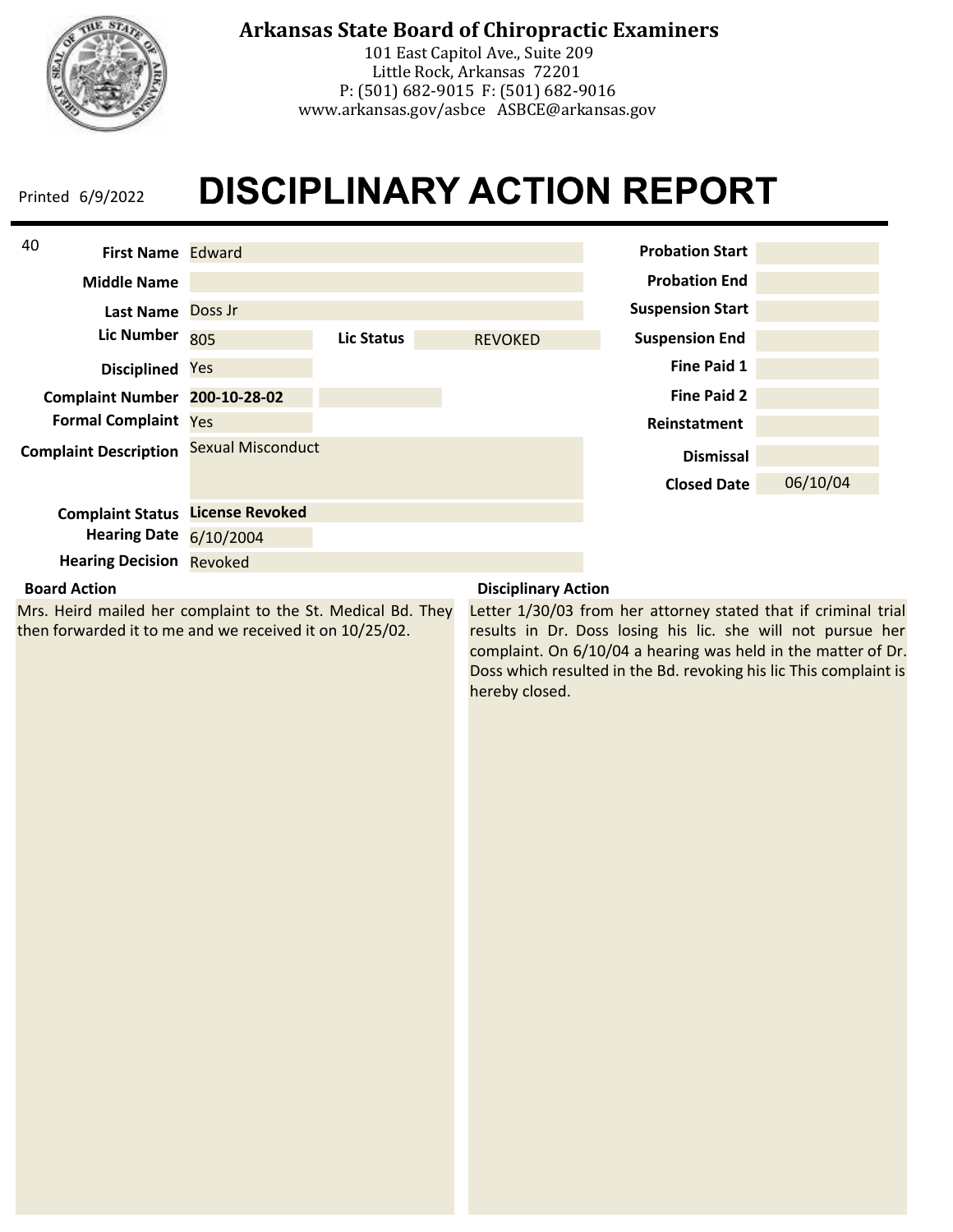

## **Arkansas State Board of Chiropractic Examiners**

101 East Capitol Ave., Suite 209 Little Rock, Arkansas 72201 P: (501) 682-9015 F: (501) 682-9016 www.arkansas.gov/asbce ASBCE@arkansas.gov

# **DISCIPLINARY ACTION REPORT**

| 41                             |                                   |                                               |        |                         |          |
|--------------------------------|-----------------------------------|-----------------------------------------------|--------|-------------------------|----------|
| <b>First Name Donald</b>       |                                   |                                               |        | <b>Probation Start</b>  | 10/04/16 |
| <b>Middle Name</b>             | W                                 |                                               |        | <b>Probation End</b>    | 04/04/17 |
| Last Name Eastman              |                                   |                                               |        | <b>Suspension Start</b> |          |
| Lic Number                     | 1561                              | Lic Status                                    | Active | <b>Suspension End</b>   |          |
| <b>Disciplined</b>             | Yes                               |                                               |        | <b>Fine Paid 1</b>      |          |
| Complaint Number 628a-01-21-16 |                                   |                                               |        | <b>Fine Paid 2</b>      |          |
| <b>Formal Complaint Yes</b>    |                                   |                                               |        | Reinstatment            |          |
| <b>Complaint Description</b>   | respond to complaint 628-12-18-15 | Board Generated Complaint-Licensee refused to |        | <b>Dismissal</b>        |          |
|                                |                                   |                                               |        | <b>Closed Date</b>      | 10/04/16 |
| <b>Complaint Status</b>        | <b>Consent Agreement</b>          |                                               |        |                         |          |
| <b>Hearing Date</b>            |                                   |                                               |        |                         |          |
|                                |                                   |                                               |        |                         |          |

### **Hearing Decision**

#### **Board Action**

On 1-21-16, the Board voted to notice for a hearing for unprofessional conduct with regard to refusing to respond to complaint 628-12-18-15.

04-05-16 the InvComt decided to postpone the hearing until June since the Board's AG has a conflict with the April meeting.

06/08/16: Hearing canceled / Consent agreement pending

06/16/16: Consent Agreement signed by Respondent, Board to approve 7/21/16

07/21/16: Board made change to agreement and sent back for respondent approval, Board to finalize on 10/4/16.

10/04/16: Consent agreement finalized on 10/04/16

## **Disciplinary Action**

#### **CONCLUSIONS OF LAW**

1. Licensee's actions, as set forth in Findings of Fact 1 through 7 above, constitute a violation of Ark. Code Ann. § 17-81-313 and Code Ark.  $R.029.00.2-C(2)(u)$  in that Licensee failed to respond as required to the communication duly served by the Board upon Licensee.

#### **ORDER**

**1.** Arkansas State Board of Chiropractic Examiners hereby orders the Licensee to be on probation for a period of six (6) months. The probation period will begin once this Consent Agreement is approved by the Board. Licensee acknowledges his right to consult with counsel and voluntarily agrees to enter into this Consent Agreement of his own volition and without reliance upon any representations by the Board or any representative thereof, other than

expressly set forth herein. Licensee hereby waives any further procedural steps including, without limitation, his right to a hearing and all rights to seek judicial review or to otherwise challenge or contest the validity or enforceability of this Consent Agreement.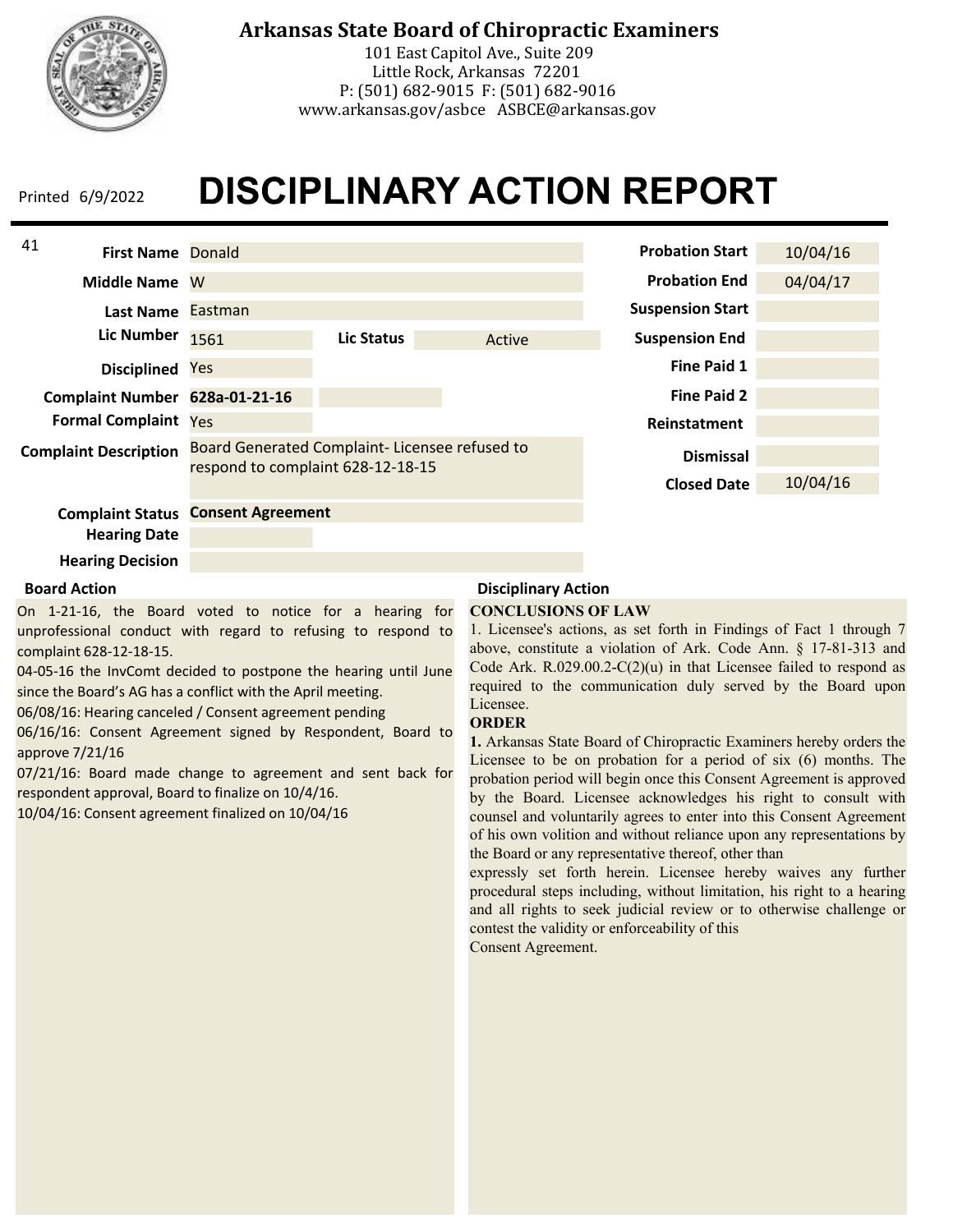

101 East Capitol Ave., Suite 209 Little Rock, Arkansas 72201 P: (501) 682-9015 F: (501) 682-9016 www.arkansas.gov/asbce ASBCE@arkansas.gov

## **DISCIPLINARY ACTION REPORT** Printed 6/9/2022

| 42<br><b>First Name Ronald</b>                                                                                                               |                   |                   |                            | <b>Probation Start</b>  |          |
|----------------------------------------------------------------------------------------------------------------------------------------------|-------------------|-------------------|----------------------------|-------------------------|----------|
| Middle Name D                                                                                                                                |                   |                   |                            | <b>Probation End</b>    |          |
| Last Name Erwin                                                                                                                              |                   |                   |                            | <b>Suspension Start</b> |          |
| Lic Number                                                                                                                                   | 858               | <b>Lic Status</b> | Expired                    | <b>Suspension End</b>   |          |
| <b>Disciplined</b>                                                                                                                           | Yes               |                   |                            | Fine Paid 1             |          |
| Complaint Number 219-3-19-04                                                                                                                 |                   |                   |                            | <b>Fine Paid 2</b>      |          |
| <b>Formal Complaint Yes</b>                                                                                                                  |                   |                   |                            | Reinstatment            |          |
| <b>Complaint Description</b>                                                                                                                 | Sexual Misconduct |                   |                            | <b>Dismissal</b>        |          |
|                                                                                                                                              |                   |                   |                            | <b>Closed Date</b>      | 08/25/04 |
| <b>Complaint Status Consent Order</b>                                                                                                        |                   |                   |                            |                         |          |
| <b>Hearing Date</b>                                                                                                                          |                   |                   |                            |                         |          |
| <b>Hearing Decision</b>                                                                                                                      |                   |                   |                            |                         |          |
| <b>Board Action</b>                                                                                                                          |                   |                   | <b>Disciplinary Action</b> |                         |          |
| On Aug. 25, 2004 Dr. Erwin in a Consent Agreement agreed to<br>Consent Order.<br>attend and pay for the National Board examination 'Ethics & |                   |                   |                            |                         |          |

Boundaries Examination' to be conducted on 9/10/04.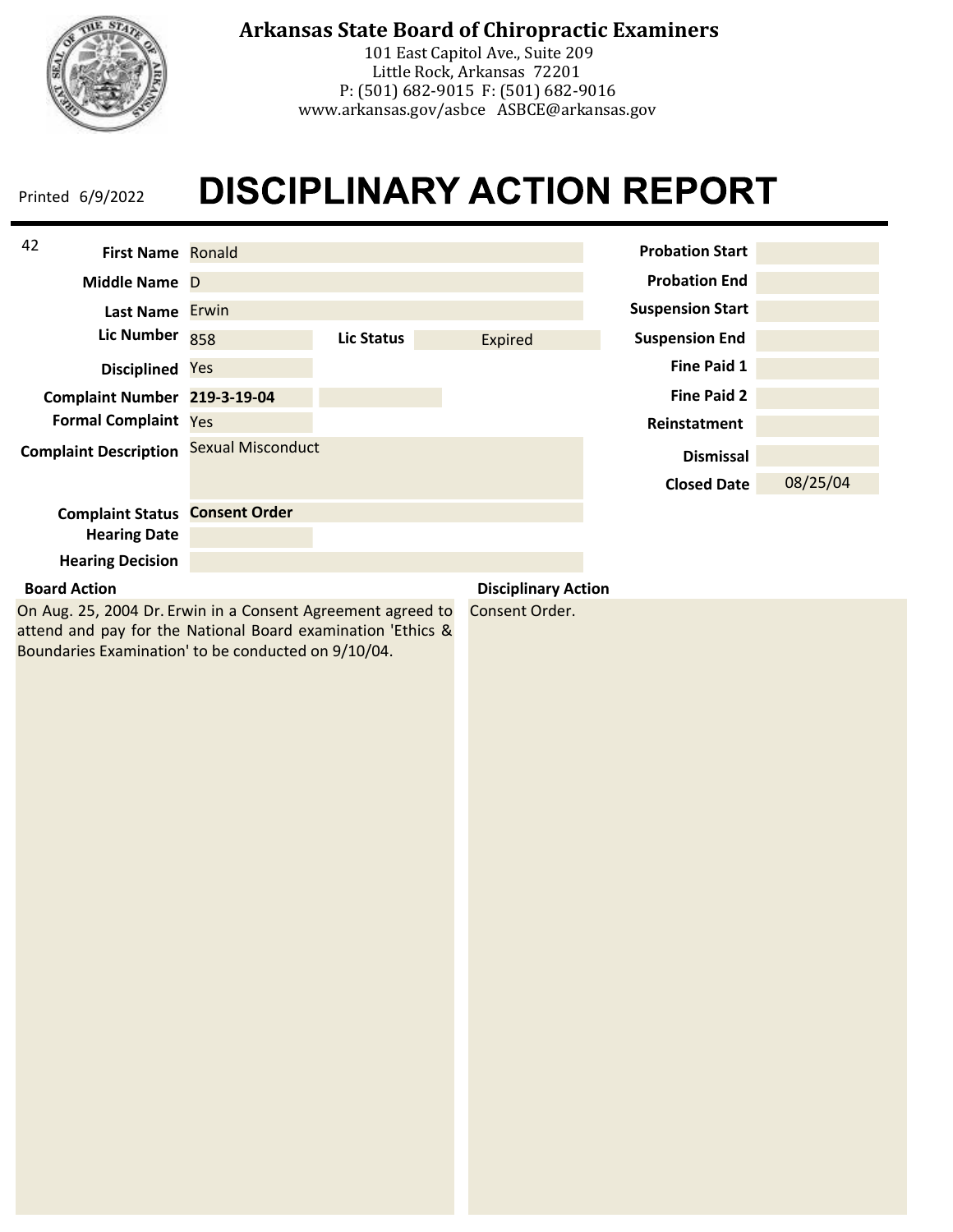

## **Arkansas State Board of Chiropractic Examiners**

101 East Capitol Ave., Suite 209 Little Rock, Arkansas 72201 P: (501) 682-9015 F: (501) 682-9016 www.arkansas.gov/asbce ASBCE@arkansas.gov

# **DISCIPLINARY ACTION REPORT**



### **Board Action**

Consent Agreement

### **Disciplinary Action**

1. Respondent's actions as set forth in Findings of Fact 3 through 9 above constitute a violation of Ark. Code Ann. §§ 17-81-301, 17-81-303, & 17-81-313 and Code Ark. R. 007.33.8-2-C in that Licensee failed to renew his license and continued to practice while said license was in expired status.

The Arkansas State Board of Chiropractic Examiners hereby orders:

1. Prior to re-engaging in the practice, Respondent shall pay all fees required to re-active his license.

2. Respondent shall pay a fine in the amount of \$1,000. Payment will be due within 30 days of the execution of this Consent Agreement.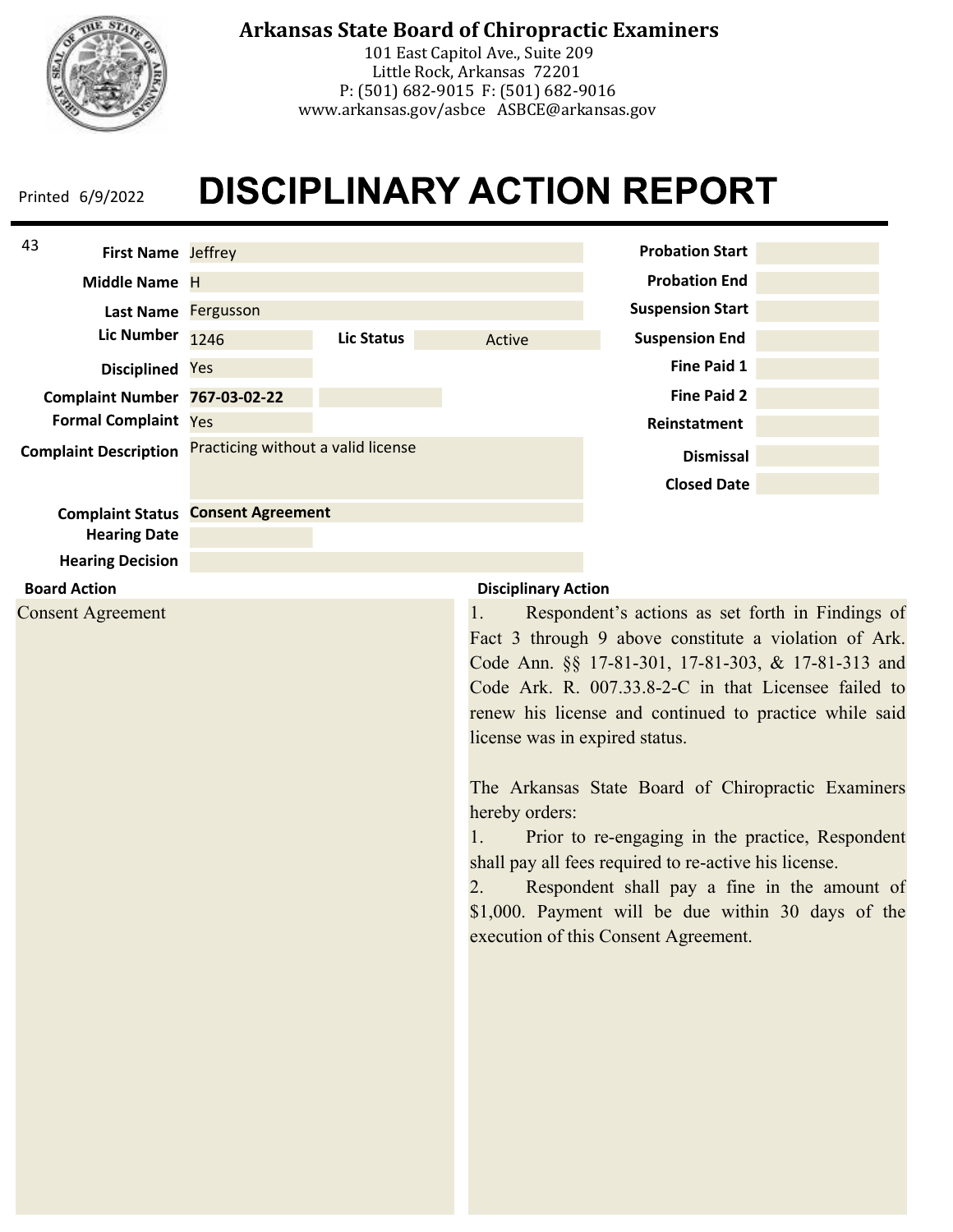

101 East Capitol Ave., Suite 209 Little Rock, Arkansas 72201 P: (501) 682-9015 F: (501) 682-9016 www.arkansas.gov/asbce ASBCE@arkansas.gov

## **DISCIPLINARY ACTION REPORT** Printed 6/9/2022

| 44<br><b>First Name Phillip</b> |                     |            |        | <b>Probation Start</b>  | 03/02/00 |
|---------------------------------|---------------------|------------|--------|-------------------------|----------|
| Middle Name Kyle                |                     |            |        | <b>Probation End</b>    | 06/07/01 |
| <b>Last Name</b>                | Garretson           |            |        | <b>Suspension Start</b> |          |
| <b>Lic Number</b>               | 1106                | Lic Status | Active | <b>Suspension End</b>   |          |
| <b>Disciplined</b>              | Yes                 |            |        | <b>Fine Paid 1</b>      |          |
| Complaint Number 138-8-2-99     |                     |            |        | <b>Fine Paid 2</b>      |          |
| <b>Formal Complaint Yes</b>     |                     |            |        | Reinstatment            |          |
| <b>Complaint Description</b>    | <b>Drug Charges</b> |            |        | <b>Dismissal</b>        |          |
|                                 |                     |            |        | <b>Closed Date</b>      |          |
| <b>Complaint Status</b>         | <b>Order</b>        |            |        |                         |          |
| <b>Hearing Date</b>             |                     |            |        |                         |          |
| <b>Hearing Decision</b>         |                     |            |        |                         |          |

### **Board Action**

Telephone Conf. Call 8/5/99 Board directed a certified letter be mailed to Dr. Garretson and request that he respond to the charges.

Letter mailed certified 8/5/99.

### **Disciplinary Action**

3/2/00 ORDER. \$3,000 fine to be paid before 12/31/00. 90 days suspension. 1 yr. Probation: submit to a random drug testing and he shall bear cost of the testing. Probation ended 6/7/01.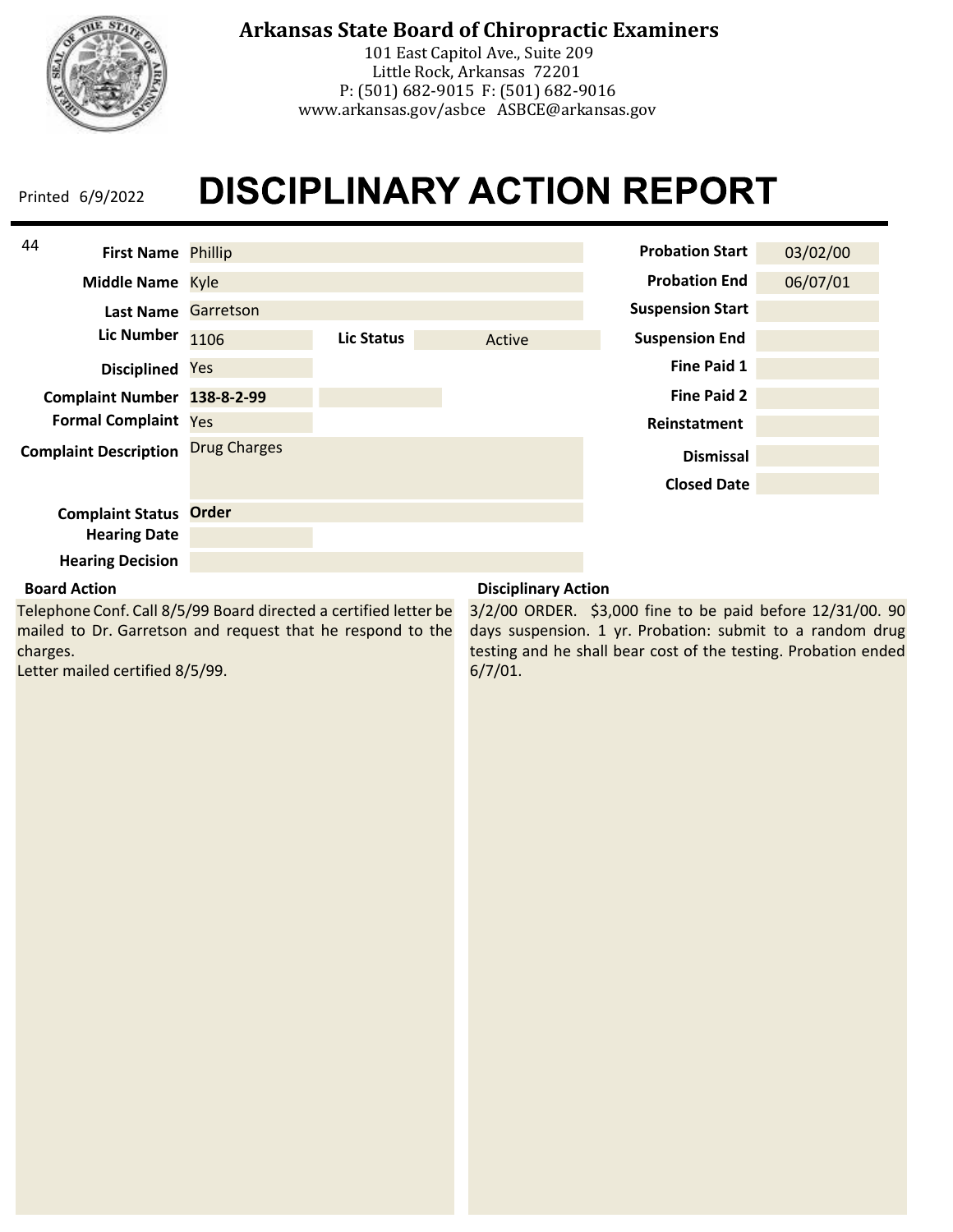

## **Arkansas State Board of Chiropractic Examiners**

101 East Capitol Ave., Suite 209 Little Rock, Arkansas 72201 P: (501) 682-9015 F: (501) 682-9016 www.arkansas.gov/asbce ASBCE@arkansas.gov

# **DISCIPLINARY ACTION REPORT**



### **Board Action**

Complaint received 3/1/1991.

Ad mailed to Board. A letter Registered mailed to Dr. Glover, stating Section C; Sub-section 4 (e) Rules & Regulations. Failure to conform would constitute fraudulent advertising. Furnish Board with copies of billings showing he has conformed to the Rules & Regulations. 3-27-91.

### **Disciplinary Action**

Unprofessional conduct. Civil Penalty of \$1000 payable within 60 days. Prohibited from advertising as a surgeon and probation for a period of one year with the knowledge that any future violations of the AR Chiropractic Act within that period of time or violations of the probation will be grounds for revocation of his license.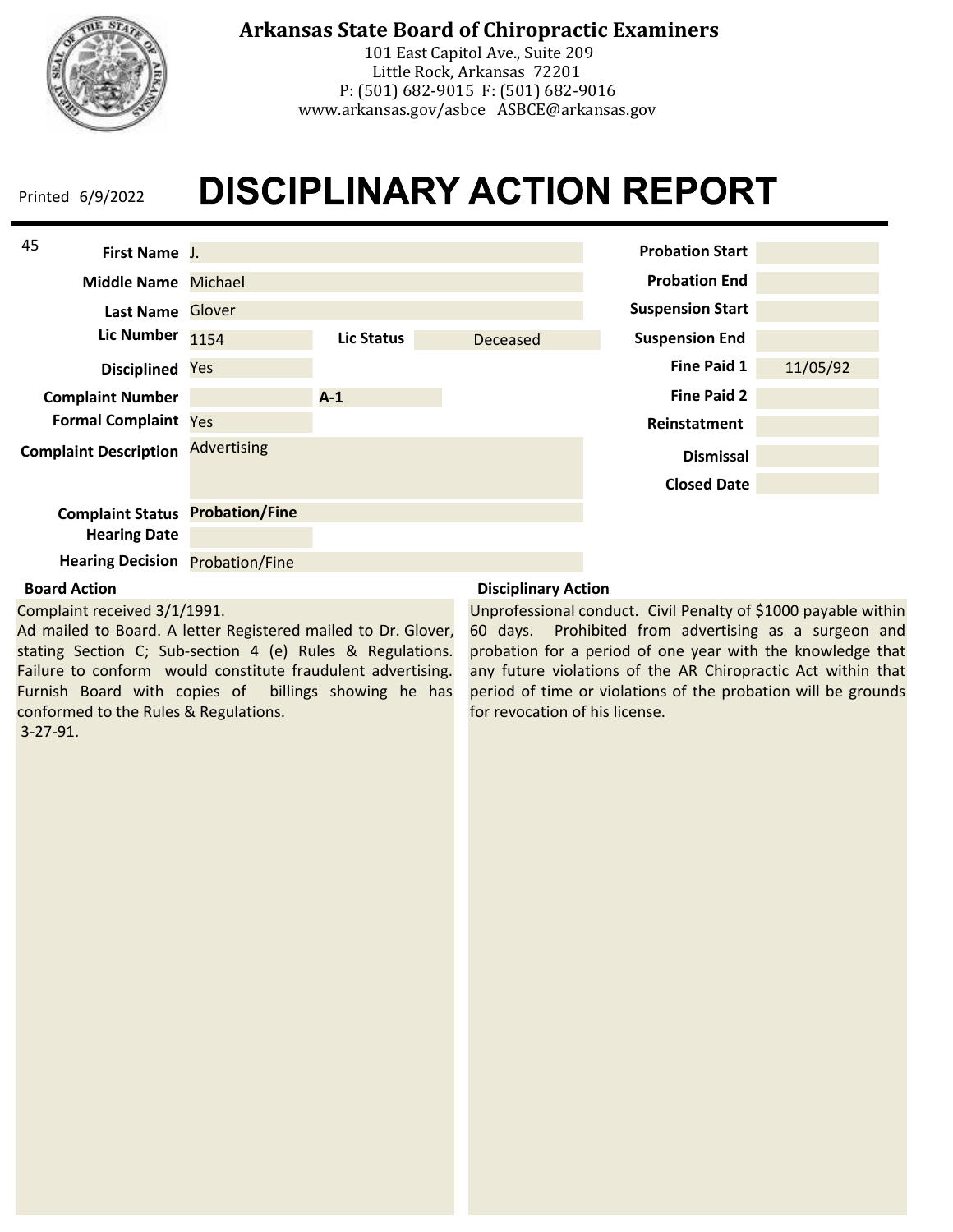

## **Arkansas State Board of Chiropractic Examiners**

101 East Capitol Ave., Suite 209 Little Rock, Arkansas 72201 P: (501) 682-9015 F: (501) 682-9016 www.arkansas.gov/asbce ASBCE@arkansas.gov

# **DISCIPLINARY ACTION REPORT**

| 46<br>First Name J.          |                                                  |            |          | <b>Probation Start</b>  | 01/05/01 |
|------------------------------|--------------------------------------------------|------------|----------|-------------------------|----------|
| <b>Middle Name</b>           | Michael                                          |            |          | <b>Probation End</b>    | 07/05/02 |
| <b>Last Name</b>             | Glover                                           |            |          | <b>Suspension Start</b> | 01/05/98 |
| <b>Lic Number</b>            | 1154                                             | Lic Status | Deceased | <b>Suspension End</b>   | 01/05/01 |
| <b>Disciplined</b>           | Yes                                              |            |          | Fine Paid 1             | 11/29/00 |
| Complaint Number 115A-1-1-98 |                                                  |            |          | <b>Fine Paid 2</b>      |          |
| <b>Formal Complaint Yes</b>  |                                                  |            |          | Reinstatment            |          |
| <b>Complaint Description</b> | Mail Fraud/Fraud                                 |            |          | <b>Dismissal</b>        |          |
|                              |                                                  |            |          | <b>Closed Date</b>      |          |
| <b>Complaint Status</b>      | <b>Order</b>                                     |            |          |                         |          |
| <b>Hearing Date</b>          | 12/12/1997                                       |            |          |                         |          |
|                              | <b>Hearing Decision Suspended/Fine/Probation</b> |            |          |                         |          |

#### **Board Action**

Order. An emergency hearing conducted by telephone on 12/12/97. Dr. Michael Glover was convicted by a jury of 18 counts of mail fraud and one count of making a false and fraudulent claim, all felonies in federal District Court for the Eastern District of AR. The Court sentenced Dr. Glover to 18 months in federal prison, 3 yrs supervised release, a fine of \$38,000 and pay \$15,178 in restitution to the insurance companies.

### **Disciplinary Action**

ORDER: AR Bd. Of Chiropractic: Dr. Glover's license suspended for three yrs, beginning on 1/5/98, probation for additional 18 months and a civil penalty of \$38,000.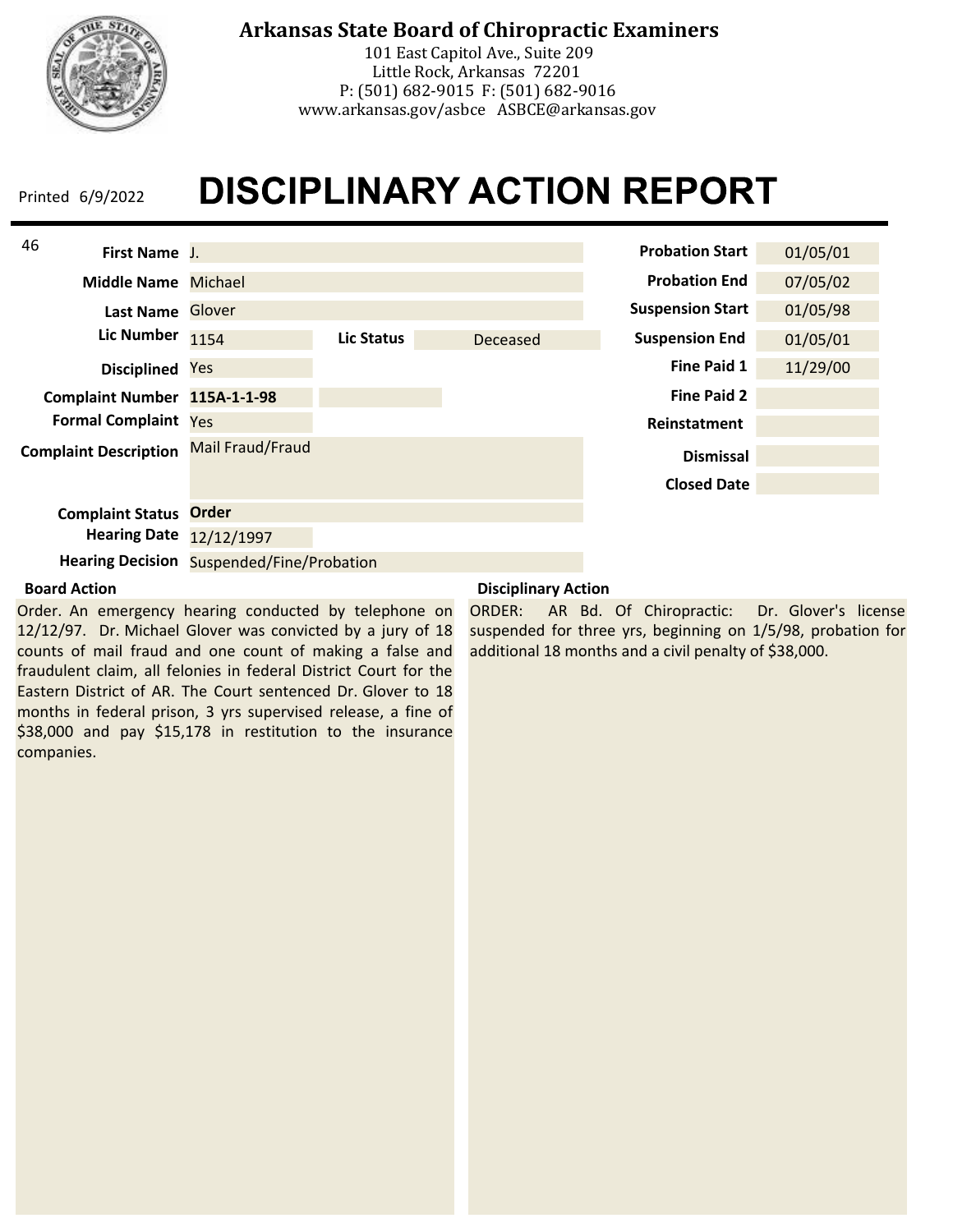

## **Arkansas State Board of Chiropractic Examiners**

101 East Capitol Ave., Suite 209 Little Rock, Arkansas 72201 P: (501) 682-9015 F: (501) 682-9016 www.arkansas.gov/asbce ASBCE@arkansas.gov

# **DISCIPLINARY ACTION REPORT**



### **Board Action**

Complaint received 3/16/1992. submitted also by: Dr. Michael Courtney, Dr. Michael Stephens, & the Arkansas Medical Society.

Order. An emergency hearing conducted by telephone on 12/12/97. Dr. Michael Glover was convicted by a jury of 18 counts of mail fraud and one count of making a false and fraudulent claim, all felonies in federal District Court for the Eastern District of AR. The Court sentenced Dr. Glover to 18 months in federal prison, 3 yrs supervised release, a fine of \$38,000 and pay \$15,178 in restitution to the insurance companies.

### **Disciplinary Action**

Order. An emergency hearing conducted by telephone on 12/12/97. Dr. Michael Glover was convicted by a jury of 18 counts of mail fraud and one count of making a false and fraudulent claim, all felonies in federal District Court for the Eastern District of AR. The Court sentenced Dr. Glover to 18 months in federal prison, 3 yrs supervised release, a fine of \$38,000 and pay \$15,178 in restitution to the insurance companies.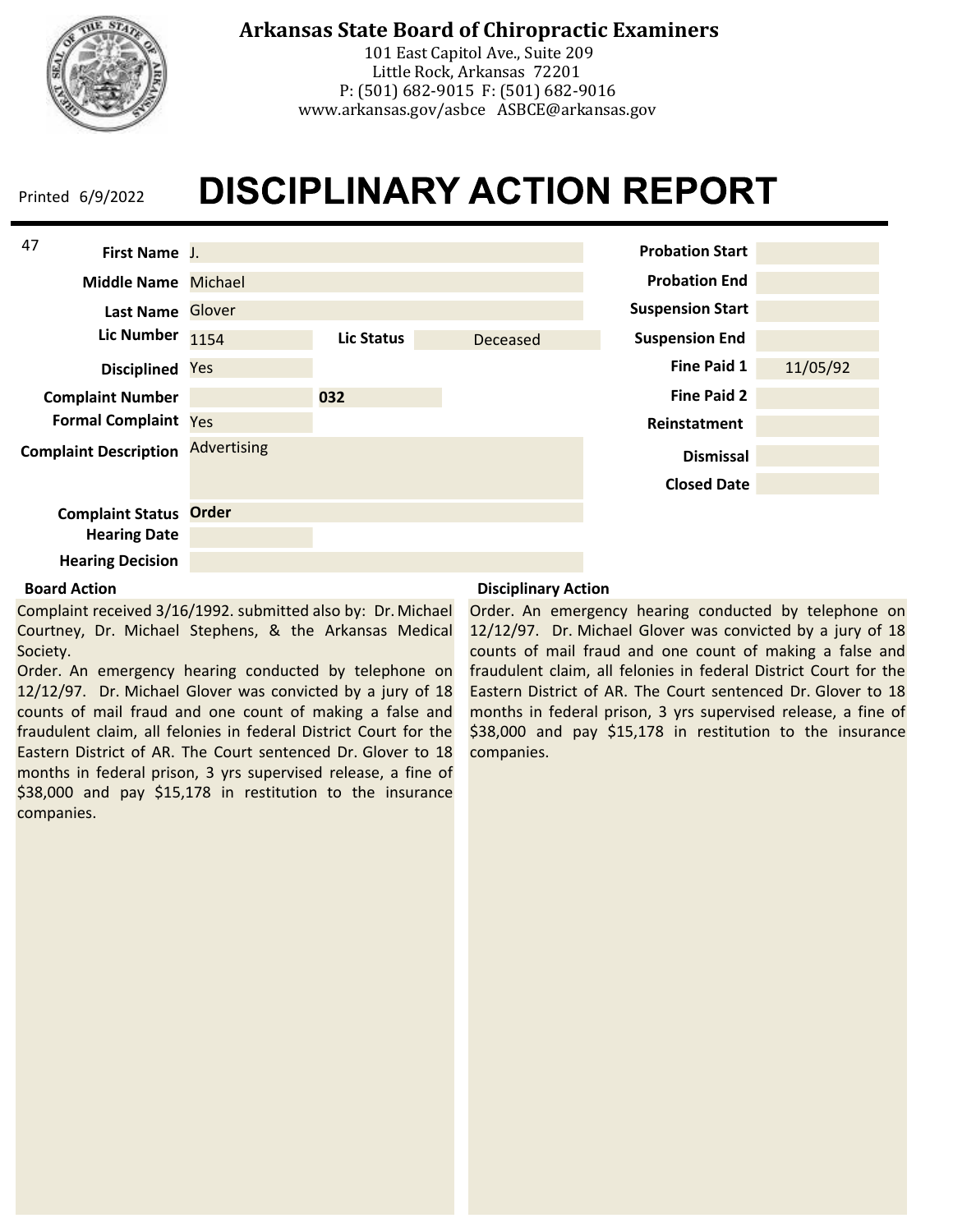

## **Arkansas State Board of Chiropractic Examiners**

101 East Capitol Ave., Suite 209 Little Rock, Arkansas 72201 P: (501) 682-9015 F: (501) 682-9016 www.arkansas.gov/asbce ASBCE@arkansas.gov

# **DISCIPLINARY ACTION REPORT**



#### **Board Action**

Felon in Possession of Firearms

### **Disciplinary Action**

C-1. By being convicted of a felony, as set forth in paragraphs A -2 through A-3 and A-6 above, Respondent is guilty of unprofessional conduct under Regulations Part 2.C.2(e) of the Regulations of the Arkansas State Board of Chiropractic Examiners, which is itself a violation of Ark. Code Ann. § 17-81 -313(a)(6). The conviction also constitutes a violation of Ark. Code Ann. § 17-81-313(a)(2). C-2. The Board finds that the charge in paragraph C-2 of the Notice of Hearing in this matter (potential violation of Ark. Code Ann. § 17-81-313(a)) is unsubstantiated, and that charge is therefore dismissed. ORDER: In light of the violation found in paragraph C-1 of this order, the Board orders Respondent to pay to the Board \$2,500 as a civil penalty. This amount must be paid in full within six months of the date of this order. The Respondent's license shall also be placed on probation for a period of five years from the date of this order.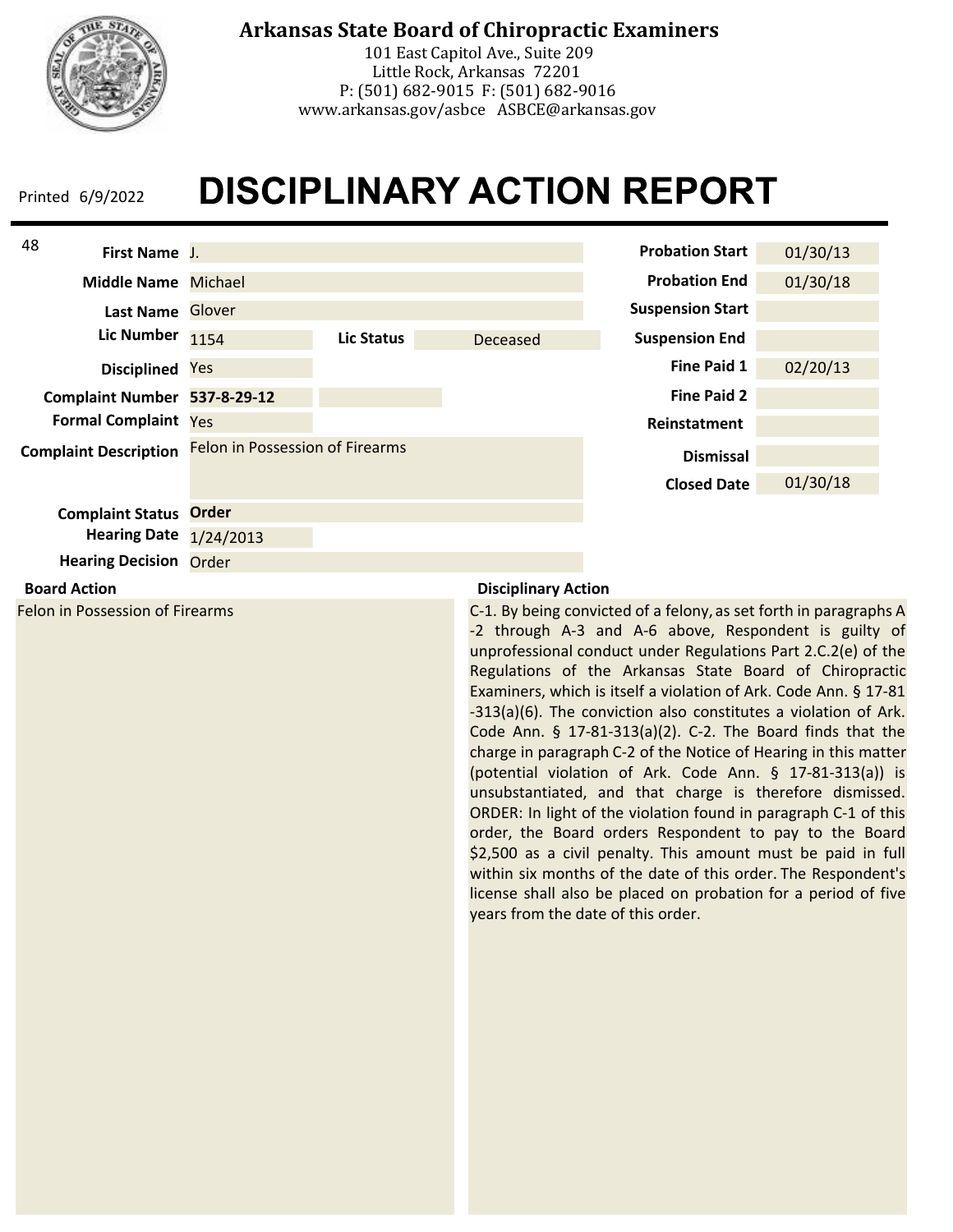

## **Arkansas State Board of Chiropractic Examiners**

101 East Capitol Ave., Suite 209 Little Rock, Arkansas 72201 P: (501) 682-9015 F: (501) 682-9016 www.arkansas.gov/asbce ASBCE@arkansas.gov

# **DISCIPLINARY ACTION REPORT**

| 49<br><b>First Name Michael</b>                                                                                                                                                                                                                                                                                                                                                                                                          |                                                        |                   |                            | <b>Probation Start</b>  |                      |          |
|------------------------------------------------------------------------------------------------------------------------------------------------------------------------------------------------------------------------------------------------------------------------------------------------------------------------------------------------------------------------------------------------------------------------------------------|--------------------------------------------------------|-------------------|----------------------------|-------------------------|----------------------|----------|
| Middle Name Leonard                                                                                                                                                                                                                                                                                                                                                                                                                      |                                                        |                   |                            |                         | <b>Probation End</b> |          |
| Last Name Goebel                                                                                                                                                                                                                                                                                                                                                                                                                         |                                                        |                   |                            | <b>Suspension Start</b> |                      |          |
| <b>Lic Number</b>                                                                                                                                                                                                                                                                                                                                                                                                                        | 0000                                                   | <b>Lic Status</b> | Not Licensed per Board     | <b>Suspension End</b>   |                      |          |
| Disciplined Yes                                                                                                                                                                                                                                                                                                                                                                                                                          |                                                        |                   |                            |                         | <b>Fine Paid 1</b>   |          |
| Complaint Number 000-10-17-17                                                                                                                                                                                                                                                                                                                                                                                                            |                                                        |                   |                            |                         | <b>Fine Paid 2</b>   |          |
| <b>Formal Complaint</b>                                                                                                                                                                                                                                                                                                                                                                                                                  | Yes                                                    |                   |                            |                         | Reinstatment         |          |
| <b>Complaint Description</b>                                                                                                                                                                                                                                                                                                                                                                                                             | Does not meet the requirements for License application |                   |                            |                         | <b>Dismissal</b>     |          |
|                                                                                                                                                                                                                                                                                                                                                                                                                                          |                                                        |                   |                            |                         | <b>Closed Date</b>   | 10/20/17 |
| <b>Complaint Status Hearing</b>                                                                                                                                                                                                                                                                                                                                                                                                          |                                                        |                   |                            |                         |                      |          |
| <b>Hearing Date</b>                                                                                                                                                                                                                                                                                                                                                                                                                      | 10/17/2017                                             |                   |                            |                         |                      |          |
| <b>Hearing Decision Order</b>                                                                                                                                                                                                                                                                                                                                                                                                            |                                                        |                   |                            |                         |                      |          |
| <b>Board Action</b><br>Held hearing on 10-17-17.                                                                                                                                                                                                                                                                                                                                                                                         |                                                        |                   | <b>Disciplinary Action</b> |                         |                      |          |
| Order<br>1. Respondent's application for licensure was denied.<br>2. Pursuant to the Arkansas Administrative Procedure<br>Act, Ark. Code Ann. §<br>25-15-212, Respondent may petition for judicial review of<br>this decision by<br>filing a petition in the Circuit Court in the county in which<br>he resides or does<br>business or in the Circuit Court of Pulaski County within<br>thirty (30) days<br>after service of this order. |                                                        |                   |                            |                         |                      |          |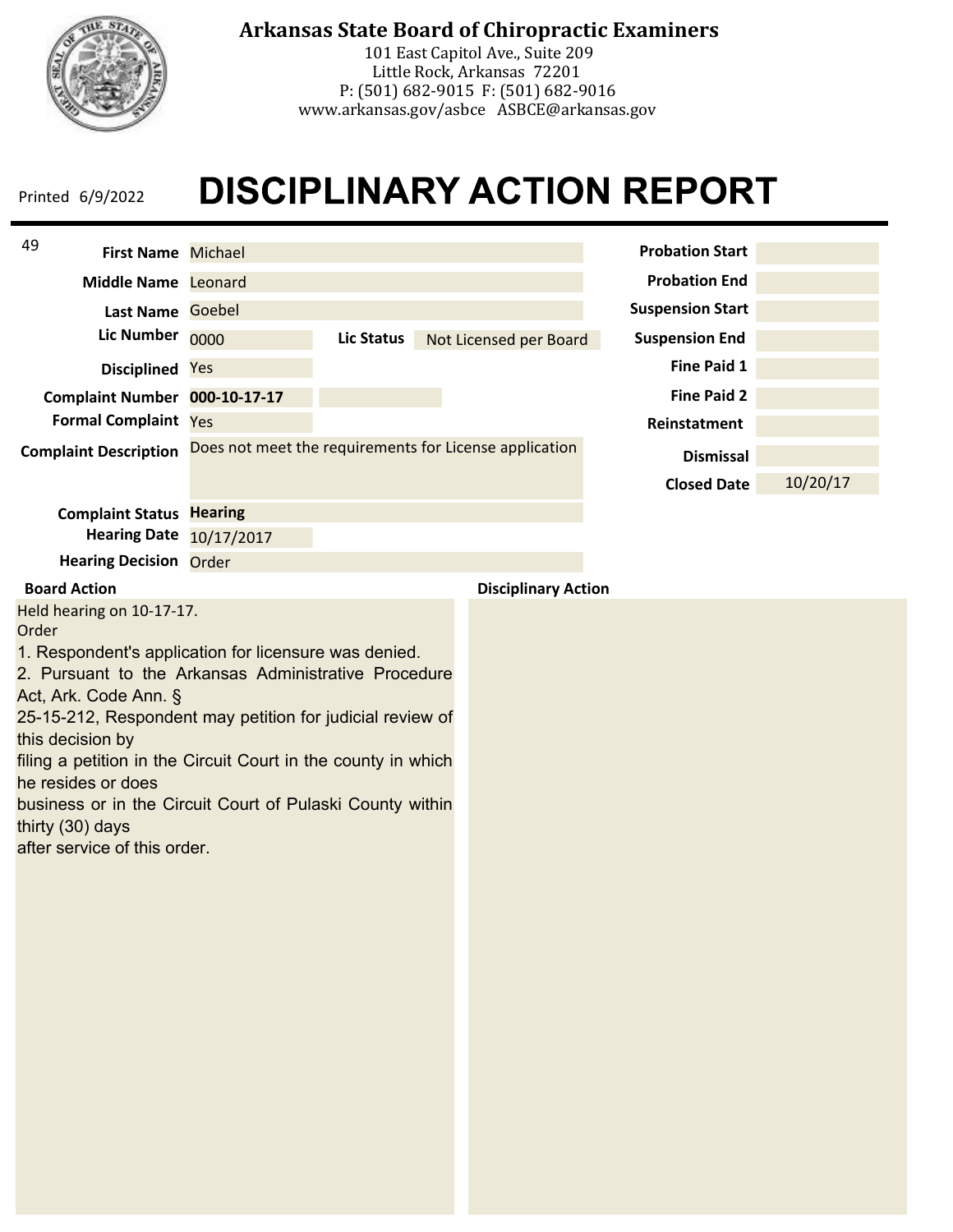

## **Arkansas State Board of Chiropractic Examiners**

101 East Capitol Ave., Suite 209 Little Rock, Arkansas 72201 P: (501) 682-9015 F: (501) 682-9016 www.arkansas.gov/asbce ASBCE@arkansas.gov

# **DISCIPLINARY ACTION REPORT**



### **Board Action**

The board held an emergency teleconference on 4/23/15 and voted to temporarily suspend Dr. Hayde's license effective immediately until a formal hearing can be held.

Hearing scheduled for July 23, 2016, is continued subject to being reset at a later date.

04/14/2016: Dr. Hayde signed a consent order which was finalized by the board this day with the signature of the Board Secretary.

## **Disciplinary Action**

#### **AGREED ACTION ITEMS**

1. The hearing before the Board scheduled for July 23, 2015, is continued subject to being reset at a later date.

2. Respondent shall seek treatment at an alcohol treatment facility. Due to family caregiving obligations, such treatment may be on an outpatient basis. The length of outpatient treatment must be at least 60 days or longer if suggested by the treatment facility. Respondent must successfully complete his outpatient treatment program before he can request a hearing before the board to have his license reinstated. If the Board reinstates Respondent's license, the Board reserves the right to impose any reasonable fines or penalties it deems appropriate, as well as imposing reasonable measures to ensure Respondent's continued sobriety.

3. Respondent shall request that the treatment facility send weekly reports to the Board verifying his treatment and the results of any alcohol testing required by the treatment facility.

4. The emergency suspension of Respondent's license shall continue until lifted after Respondent provides evidence satisfactory to the Board of his continued sobriety and fitness to practice. Such evidence could include a letter from his treatment facility (or his treating practitioner) stating that he successfully completed the program, and that it is the provider's belief that he is clean, sober, and fit to practice.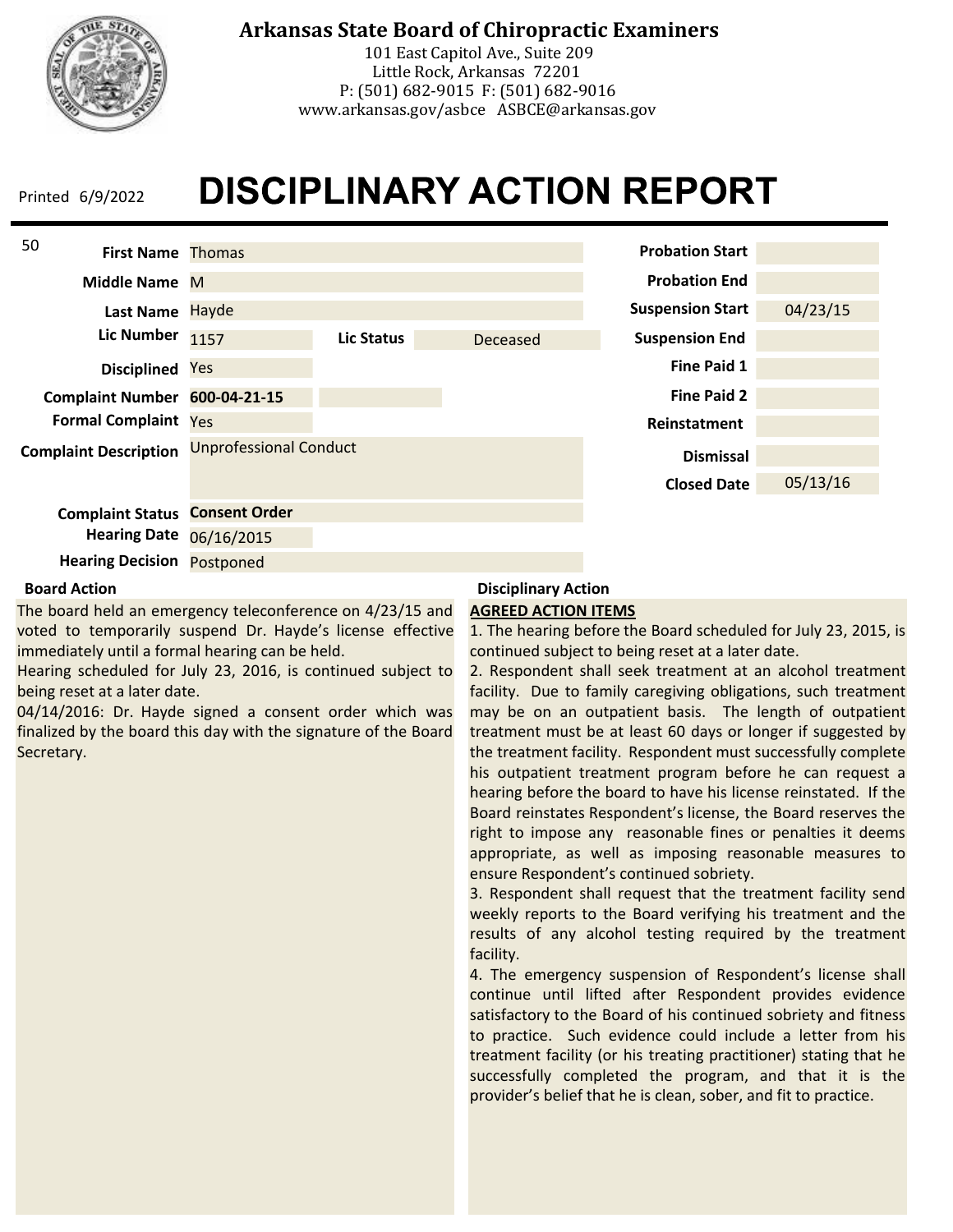

## **Arkansas State Board of Chiropractic Examiners**

101 East Capitol Ave., Suite 209 Little Rock, Arkansas 72201 P: (501) 682-9015 F: (501) 682-9016 www.arkansas.gov/asbce ASBCE@arkansas.gov

# **DISCIPLINARY ACTION REPORT**



### **Disciplinary Action**

Respondent's license to practice chiropractic is suspended for a period of five Years; pay a civil penalty of \$5,000 for practicing chiropractic without a license, pay a civil penalty of \$1,000 for each of the six other violations, making the total of his civil penalty \$11,000. The conditions under which Respondent my reapply for licensure are: a.) after five years, and b.) payment of the \$11,000 civil penalty, and c.) upon providing proof that he has undergone a certified program of drug rehabilitation. If Respondent meets the conditions above and is granted a license to practice chiropractic, he will be on probation for a period of five years from the date the new license is granted, and during the probationary period he will be subject to random drug testing.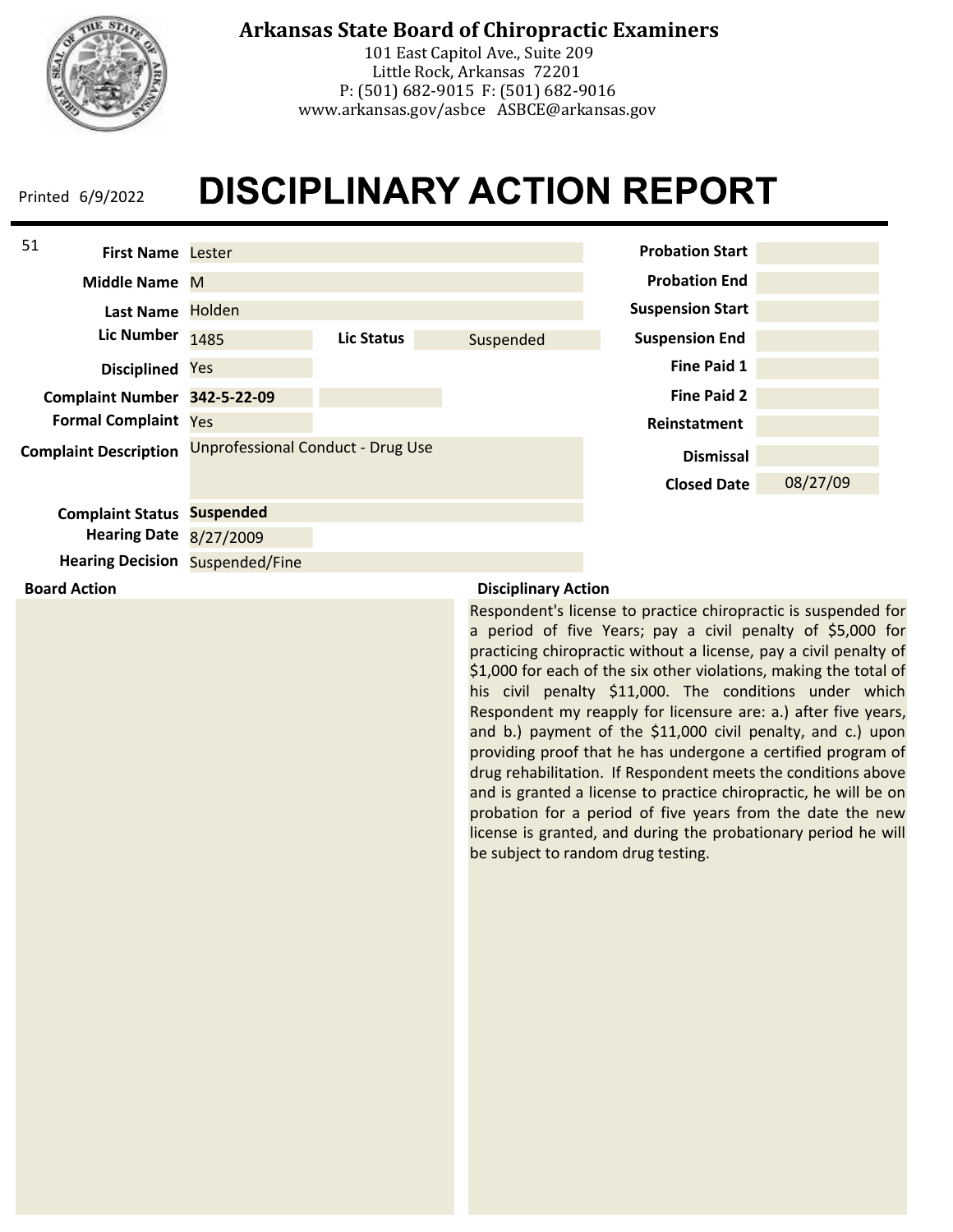

## **Arkansas State Board of Chiropractic Examiners**

101 East Capitol Ave., Suite 209 Little Rock, Arkansas 72201 P: (501) 682-9015 F: (501) 682-9016 www.arkansas.gov/asbce ASBCE@arkansas.gov

# **DISCIPLINARY ACTION REPORT**



**Board Action**

### **Disciplinary Action**

Respondent's license to practice chiropractic is suspended for a period of five Years; pay a civil penalty of \$5,000 for practicing chiropractic without a license, pay a civil penalty of \$1,000 for each of the six other violations, making the total of his civil penalty \$11,000. The conditions under which Respondent my reapply for licensure are: a.) after five years, and b.) payment of the \$11,000 civil penalty, and c.) upon providing proof that he has undergone a certified program of drug rehabilitation. If Respondent meets the conditions above and is granted a license to practice chiropractic, he will be on probation for a period of five years from the date the new license is granted, and during the probationary period he will be subject to random drug testing.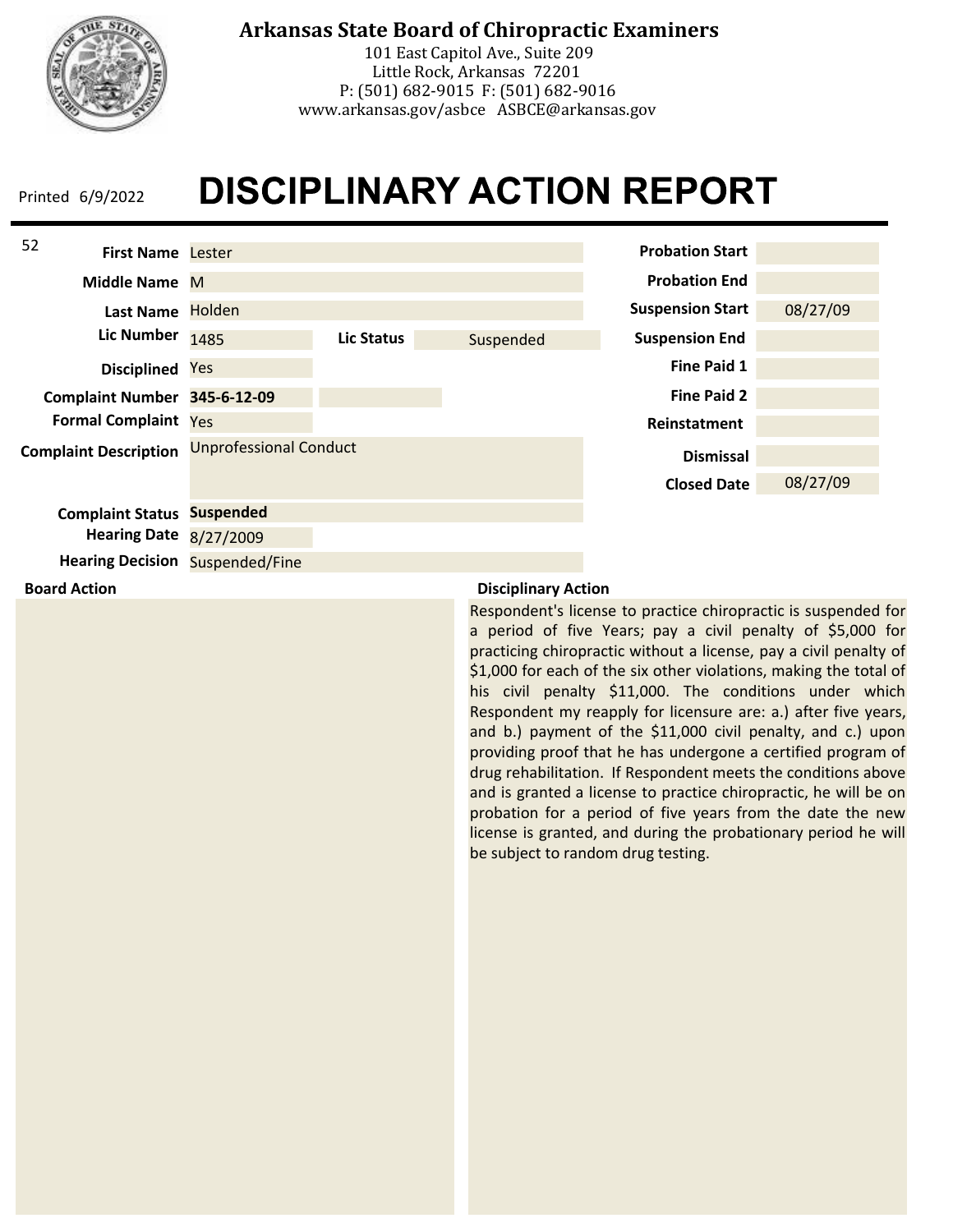

**Board Action** Consent Order

## **Arkansas State Board of Chiropractic Examiners**

101 East Capitol Ave., Suite 209 Little Rock, Arkansas 72201 P: (501) 682-9015 F: (501) 682-9016 www.arkansas.gov/asbce ASBCE@arkansas.gov

# **DISCIPLINARY ACTION REPORT**



**Disciplinary Action**

Respondent's conduct constitutes a violation of Board Regulations C(2)(n), C(2)(o), and C(2)(t). Consent Order in lieu of a formal hearing. Respondent agrees that under no circumstances will he engage in the administration of any kind of injections to any person(s) in the future, and further agrees that any such administration will constitute a violation of this Order, resulting in the immediate suspension of his chiropractic license followed by a hearing before the Board to determine whether revocation is appropriate. Respondent's license shall be suspended for a period of 6 months, beginning retroactively on 11/5/08. Respondent's chiropractic license shall be reinstated, subject to the following provisions: 1) Probation for a period of 2 years, 2) Obey all federal, state, and local laws, and all rules and regulations governing the practice of chiropractic in this state, 3) During the period of suspension, retake the Jurisprudence section of the Arkansas Licensing Exam, 4) Pay a civil penalty of \$10,000. Payment of the penalty is a condition that must be satisfied prior to the reinstatement of Respondent's license. Upon payment of the penalty and completion of the terms of the suspension, Respondent's license shall be reinstated. In the event that Respondent is not able to satisfy the civil penalty imposed herein by the end of the 6 month period of suspension, his license shall remain suspended until the civil penalty is satisfied.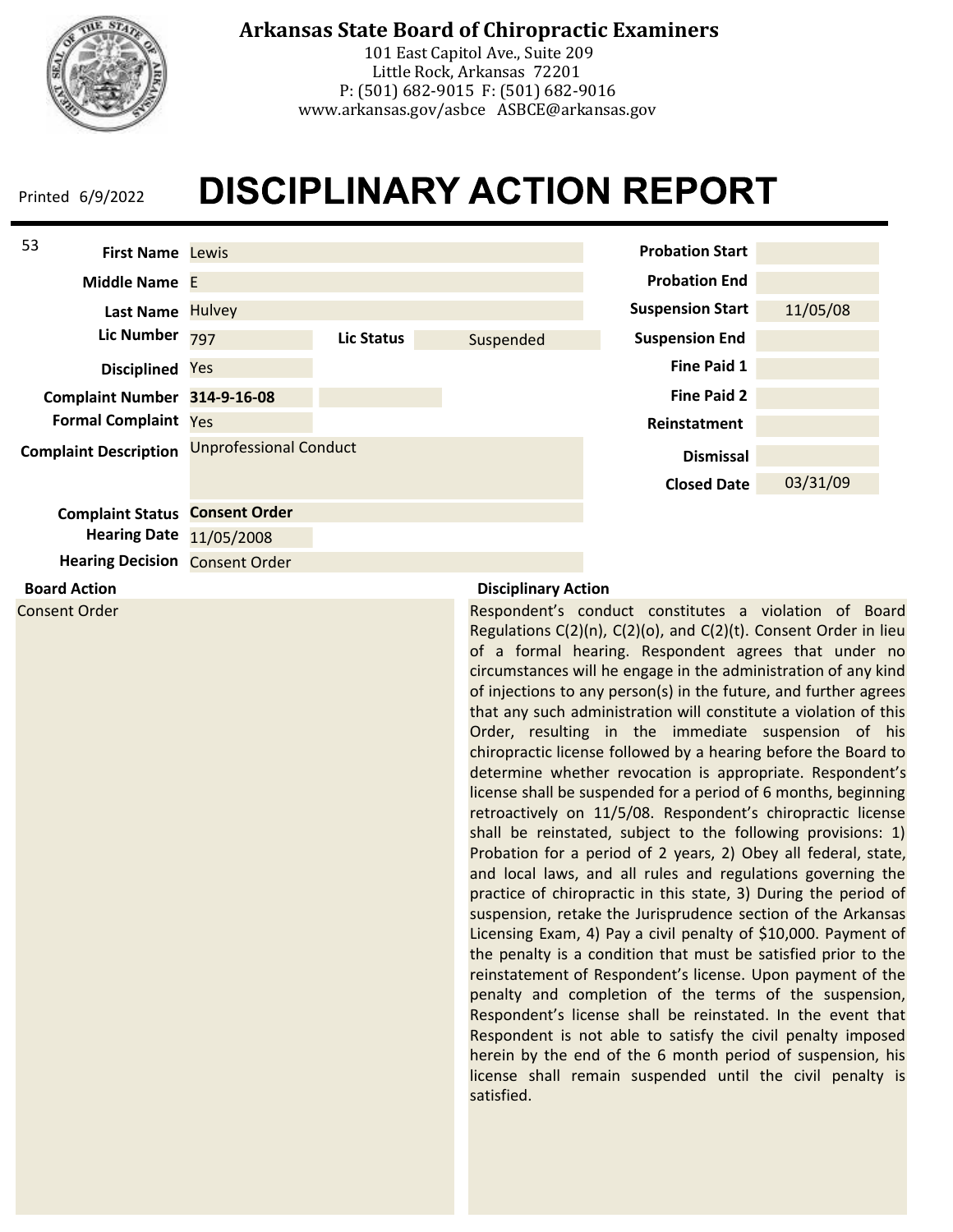

## **Arkansas State Board of Chiropractic Examiners**

101 East Capitol Ave., Suite 209 Little Rock, Arkansas 72201 P: (501) 682-9015 F: (501) 682-9016 www.arkansas.gov/asbce ASBCE@arkansas.gov

# **DISCIPLINARY ACTION REPORT**



### **Board Action**

### **Disciplinary Action**

Dr. John C. Jeffers is to cease and desist from the regular use of excessive x-rays regarding any patients in the future. Dr. Jeffers is to be placed on probation with this Board for a period of one year  $(3/25/93 - 3/24/94)$ . Dr. Jeffers is to be assessed a civil penalty in the amount of \$250.00. The Board therefore orders the above penalties in agreement with the licensed chiropractor in the State of Arkansas and no additional penalties will be assessed concerning the allegations of violations alleged by the aforementioned patients.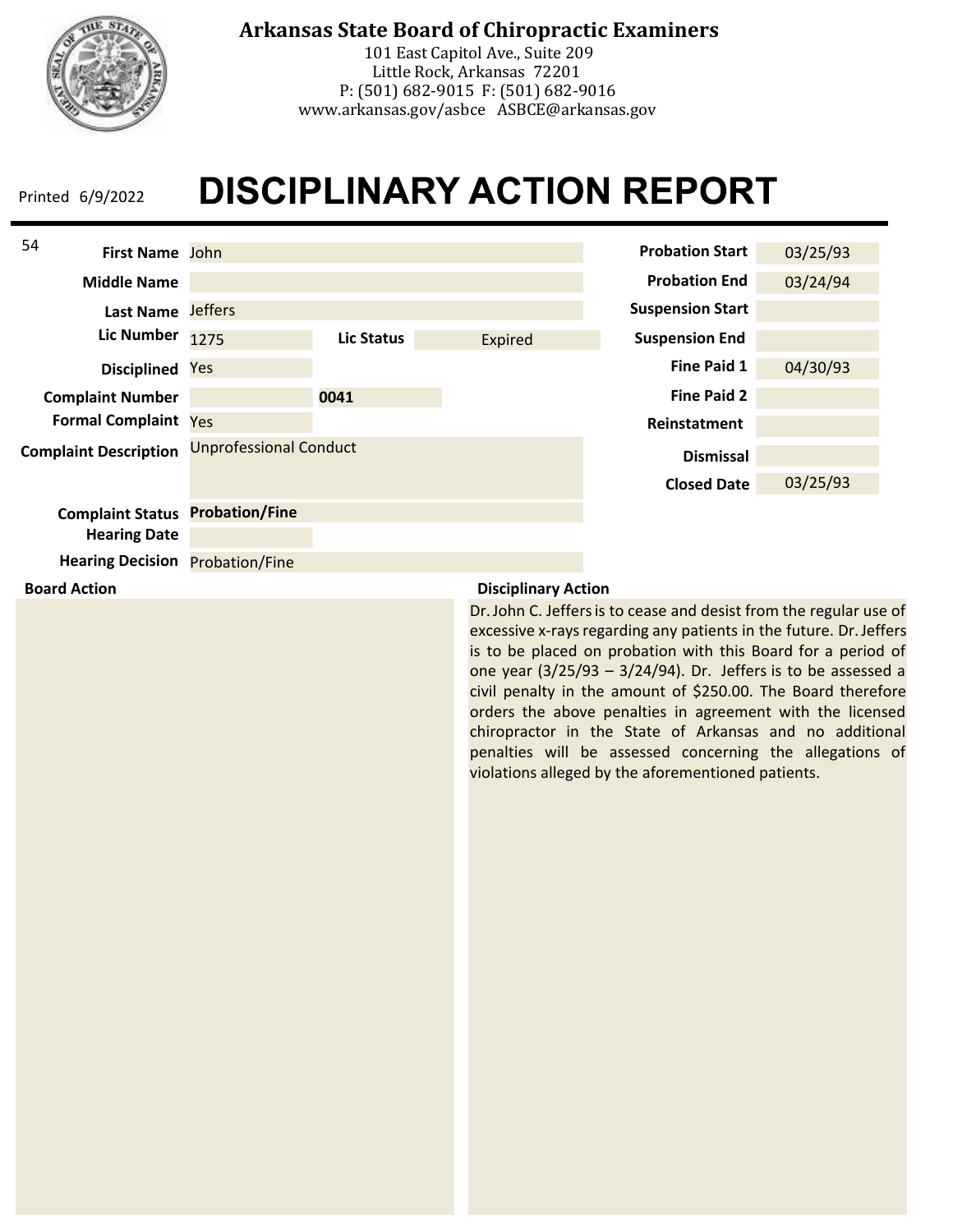

## **Arkansas State Board of Chiropractic Examiners**

101 East Capitol Ave., Suite 209 Little Rock, Arkansas 72201 P: (501) 682-9015 F: (501) 682-9016 www.arkansas.gov/asbce ASBCE@arkansas.gov

# **DISCIPLINARY ACTION REPORT**

| 55<br>First Name Joshua                                |                                                                       |                            |                                                                                                                                                                                                                                                                                                                                                                                                                                                                                                                                                                                                                                                                                                                                                                                                                                                                                                                                                |                            | <b>Probation Start</b>                 |          |
|--------------------------------------------------------|-----------------------------------------------------------------------|----------------------------|------------------------------------------------------------------------------------------------------------------------------------------------------------------------------------------------------------------------------------------------------------------------------------------------------------------------------------------------------------------------------------------------------------------------------------------------------------------------------------------------------------------------------------------------------------------------------------------------------------------------------------------------------------------------------------------------------------------------------------------------------------------------------------------------------------------------------------------------------------------------------------------------------------------------------------------------|----------------------------|----------------------------------------|----------|
| <b>Middle Name</b>                                     |                                                                       |                            |                                                                                                                                                                                                                                                                                                                                                                                                                                                                                                                                                                                                                                                                                                                                                                                                                                                                                                                                                |                            | <b>Probation End</b>                   |          |
| Last Name Jones                                        |                                                                       |                            |                                                                                                                                                                                                                                                                                                                                                                                                                                                                                                                                                                                                                                                                                                                                                                                                                                                                                                                                                |                            | <b>Suspension Start</b>                |          |
| <b>Lic Number</b>                                      | 15642                                                                 | <b>Lic Status</b>          |                                                                                                                                                                                                                                                                                                                                                                                                                                                                                                                                                                                                                                                                                                                                                                                                                                                                                                                                                | Active                     | <b>Suspension End</b>                  |          |
| <b>Disciplined</b>                                     | Yes                                                                   |                            |                                                                                                                                                                                                                                                                                                                                                                                                                                                                                                                                                                                                                                                                                                                                                                                                                                                                                                                                                |                            | <b>Fine Paid 1</b>                     |          |
| Complaint Number 741-01-06-20                          |                                                                       |                            |                                                                                                                                                                                                                                                                                                                                                                                                                                                                                                                                                                                                                                                                                                                                                                                                                                                                                                                                                |                            | <b>Fine Paid 2</b>                     |          |
| <b>Formal Complaint Yes</b>                            |                                                                       |                            |                                                                                                                                                                                                                                                                                                                                                                                                                                                                                                                                                                                                                                                                                                                                                                                                                                                                                                                                                |                            | Reinstatment                           |          |
| <b>Complaint Description</b>                           | DC not providing records when requested by attorney<br>and/or patient |                            |                                                                                                                                                                                                                                                                                                                                                                                                                                                                                                                                                                                                                                                                                                                                                                                                                                                                                                                                                |                            | <b>Dismissal</b><br><b>Closed Date</b> | 04/29/20 |
| <b>Complaint Status Consent Agreement</b>              |                                                                       |                            |                                                                                                                                                                                                                                                                                                                                                                                                                                                                                                                                                                                                                                                                                                                                                                                                                                                                                                                                                |                            |                                        |          |
| <b>Hearing Date</b>                                    |                                                                       |                            |                                                                                                                                                                                                                                                                                                                                                                                                                                                                                                                                                                                                                                                                                                                                                                                                                                                                                                                                                |                            |                                        |          |
| <b>Hearing Decision</b>                                |                                                                       |                            |                                                                                                                                                                                                                                                                                                                                                                                                                                                                                                                                                                                                                                                                                                                                                                                                                                                                                                                                                |                            |                                        |          |
| <b>Board Action</b>                                    |                                                                       |                            |                                                                                                                                                                                                                                                                                                                                                                                                                                                                                                                                                                                                                                                                                                                                                                                                                                                                                                                                                | <b>Disciplinary Action</b> |                                        |          |
| Board issued a consent agreement in lieu of a hearing. |                                                                       | <b>ORDER</b><br>the Board. | 1. Respondent' actions, as set forth in Findings of Fact 3<br>-5, above, constitute a violation of Ark. Code Ann. § 17<br>-81-313(6) and Ark. Code 029.00.2-C(2)(o), in that<br>Respondent failed to keep accurate records which reflect<br>the diagnosis and treatment of individual patients.<br>THEREFORE, IT IS SO ORDERED THAT:<br>1. Based on the violations identified in Conclusions of<br>Law above, the Respondent is ordered to:<br>a. Pay a civil penalty of one thousand dollars (\$1,000) to<br>b. In addition to his 24 hours for renewal, the respondent<br>must obtain 12-hours of board approved continuing<br>education in documentation and record keeping before<br>the end of the 2020 calendar year.<br>2. The monetary penalty must be paid within sixty (60)<br>days after this consent agreement is served on the<br>Respondent. The respondent must make payment to the<br>Board by cashier's check or money order. |                            |                                        |          |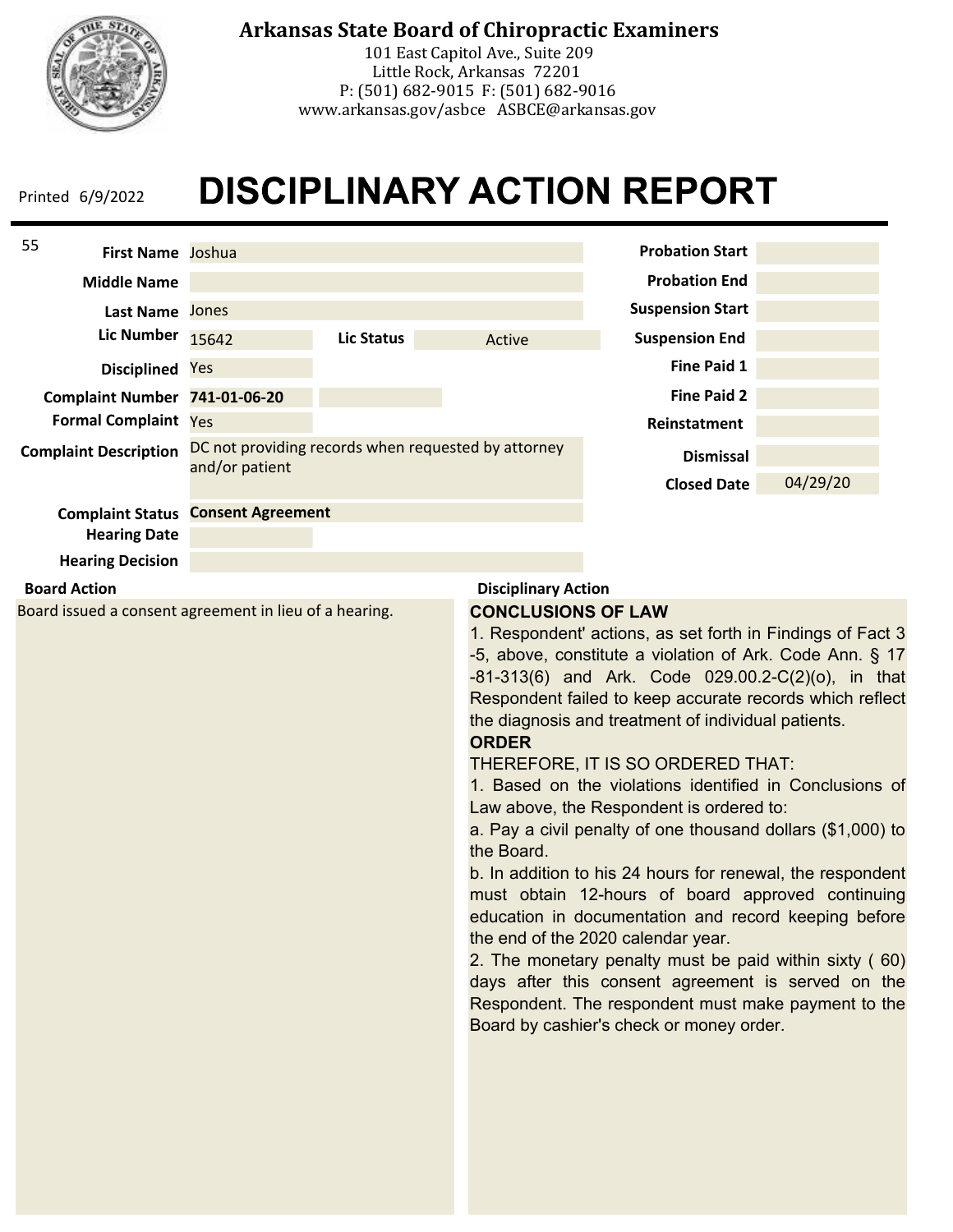

## **Arkansas State Board of Chiropractic Examiners**

101 East Capitol Ave., Suite 209 Little Rock, Arkansas 72201 P: (501) 682-9015 F: (501) 682-9016 www.arkansas.gov/asbce ASBCE@arkansas.gov

# **DISCIPLINARY ACTION REPORT**

| 56<br><b>First Name Kenton</b> |                          |            |                     | <b>Probation Start</b>  |  |
|--------------------------------|--------------------------|------------|---------------------|-------------------------|--|
| Middle Name K                  |                          |            |                     | <b>Probation End</b>    |  |
| <b>Last Name</b>               | <b>Kirklin</b>           |            |                     | <b>Suspension Start</b> |  |
| <b>Lic Number</b>              | 1201                     | Lic Status | Inactive            | <b>Suspension End</b>   |  |
| <b>Disciplined</b>             | Yes                      |            |                     | <b>Fine Paid 1</b>      |  |
| <b>Complaint Number</b>        |                          | 0056       |                     | <b>Fine Paid 2</b>      |  |
| <b>Formal Complaint Yes</b>    |                          |            |                     | Reinstatment            |  |
| <b>Complaint Description</b>   | <b>Sexual Misconduct</b> |            |                     | <b>Dismissal</b>        |  |
|                                |                          |            |                     | <b>Closed Date</b>      |  |
| <b>Complaint Status</b>        | <b>Consent Order</b>     |            |                     |                         |  |
| <b>Hearing Date</b>            |                          |            |                     |                         |  |
| <b>Hearing Decision</b>        |                          |            |                     |                         |  |
| <b>Roord Action</b>            |                          |            | Dicciplinary Action |                         |  |

### **Board Action**

Respondent violated 17-81-313 Sexual misconduct and Sexual Impropriety. Three year probation, psychological evaluation. He shall be under direct supervision of a licensed doctor until Jan., 1995. Civil penalty of \$3000, if he satisfactorily completes the terms fine may be reduced to \$1000.

**Disciplinary Action**

Consent Order.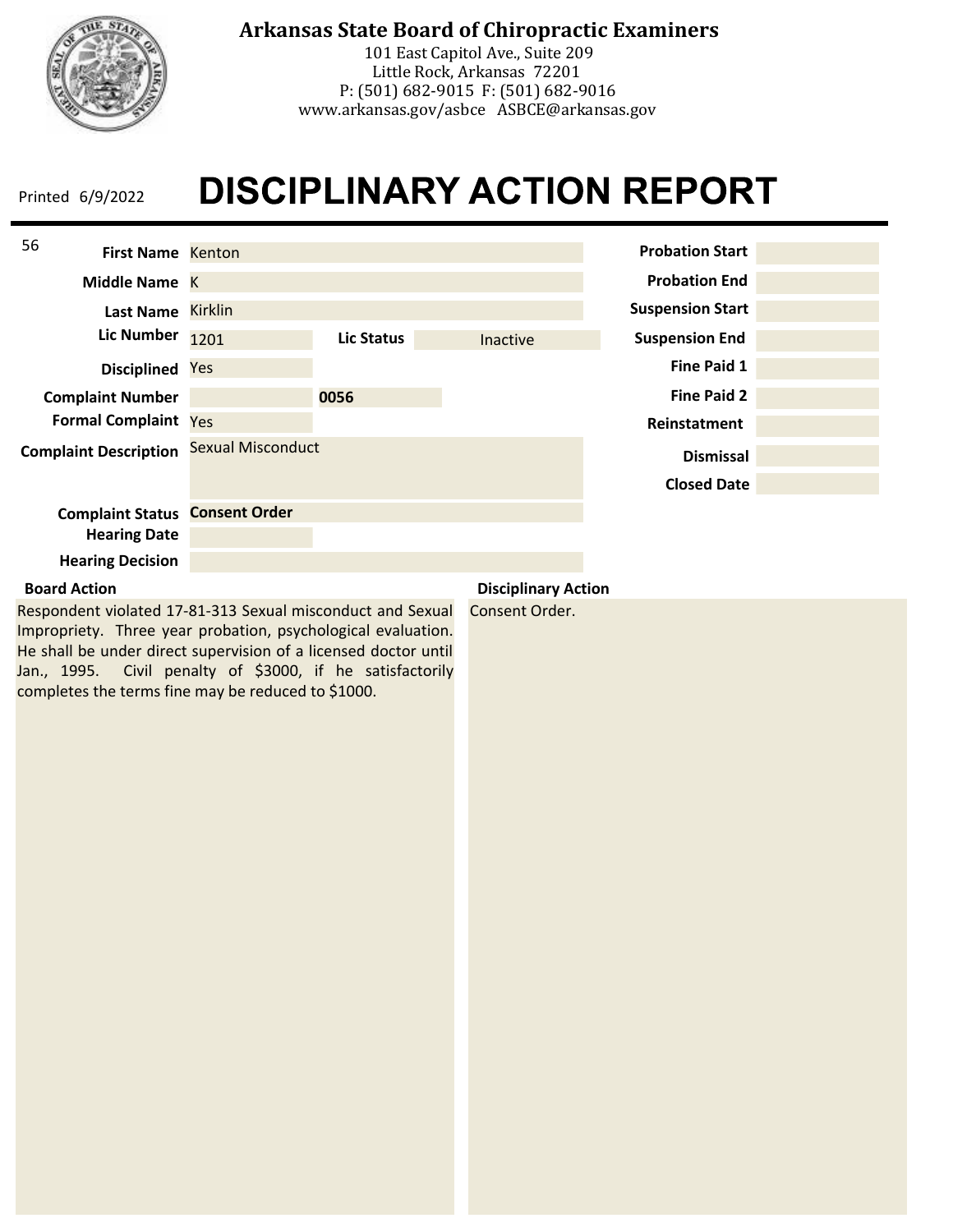

101 East Capitol Ave., Suite 209 Little Rock, Arkansas 72201 P: (501) 682-9015 F: (501) 682-9016 www.arkansas.gov/asbce ASBCE@arkansas.gov

## **DISCIPLINARY ACTION REPORT** Printed 6/9/2022

| 57<br>First Name L.                   |                               |                   |                               | <b>Probation Start</b>  |  |
|---------------------------------------|-------------------------------|-------------------|-------------------------------|-------------------------|--|
| Middle Name Dean                      |                               |                   |                               | <b>Probation End</b>    |  |
|                                       | Last Name Kirkpatrick         |                   |                               | <b>Suspension Start</b> |  |
| <b>Lic Number</b>                     | 1331                          | <b>Lic Status</b> | Active                        | <b>Suspension End</b>   |  |
| Disciplined Yes                       |                               |                   |                               | <b>Fine Paid 1</b>      |  |
| Complaint Number 178-10-24-01         |                               |                   |                               | <b>Fine Paid 2</b>      |  |
| Formal Complaint Yes                  |                               |                   |                               | Reinstatment            |  |
| <b>Complaint Description</b>          | <b>Unprofessional Conduct</b> |                   |                               | <b>Dismissal</b>        |  |
|                                       |                               |                   |                               | <b>Closed Date</b>      |  |
| <b>Complaint Status Consent Order</b> |                               |                   |                               |                         |  |
| <b>Hearing Date</b>                   |                               |                   |                               |                         |  |
| <b>Hearing Decision</b>               |                               |                   |                               |                         |  |
| <b>Board Action</b>                   |                               |                   | <b>Disciplinary Action</b>    |                         |  |
|                                       |                               |                   | Additional C.E. Hours 6/20/02 |                         |  |
|                                       |                               |                   |                               |                         |  |
|                                       |                               |                   |                               |                         |  |
|                                       |                               |                   |                               |                         |  |
|                                       |                               |                   |                               |                         |  |
|                                       |                               |                   |                               |                         |  |
|                                       |                               |                   |                               |                         |  |
|                                       |                               |                   |                               |                         |  |
|                                       |                               |                   |                               |                         |  |
|                                       |                               |                   |                               |                         |  |
|                                       |                               |                   |                               |                         |  |
|                                       |                               |                   |                               |                         |  |
|                                       |                               |                   |                               |                         |  |
|                                       |                               |                   |                               |                         |  |
|                                       |                               |                   |                               |                         |  |
|                                       |                               |                   |                               |                         |  |
|                                       |                               |                   |                               |                         |  |
|                                       |                               |                   |                               |                         |  |
|                                       |                               |                   |                               |                         |  |
|                                       |                               |                   |                               |                         |  |
|                                       |                               |                   |                               |                         |  |
|                                       |                               |                   |                               |                         |  |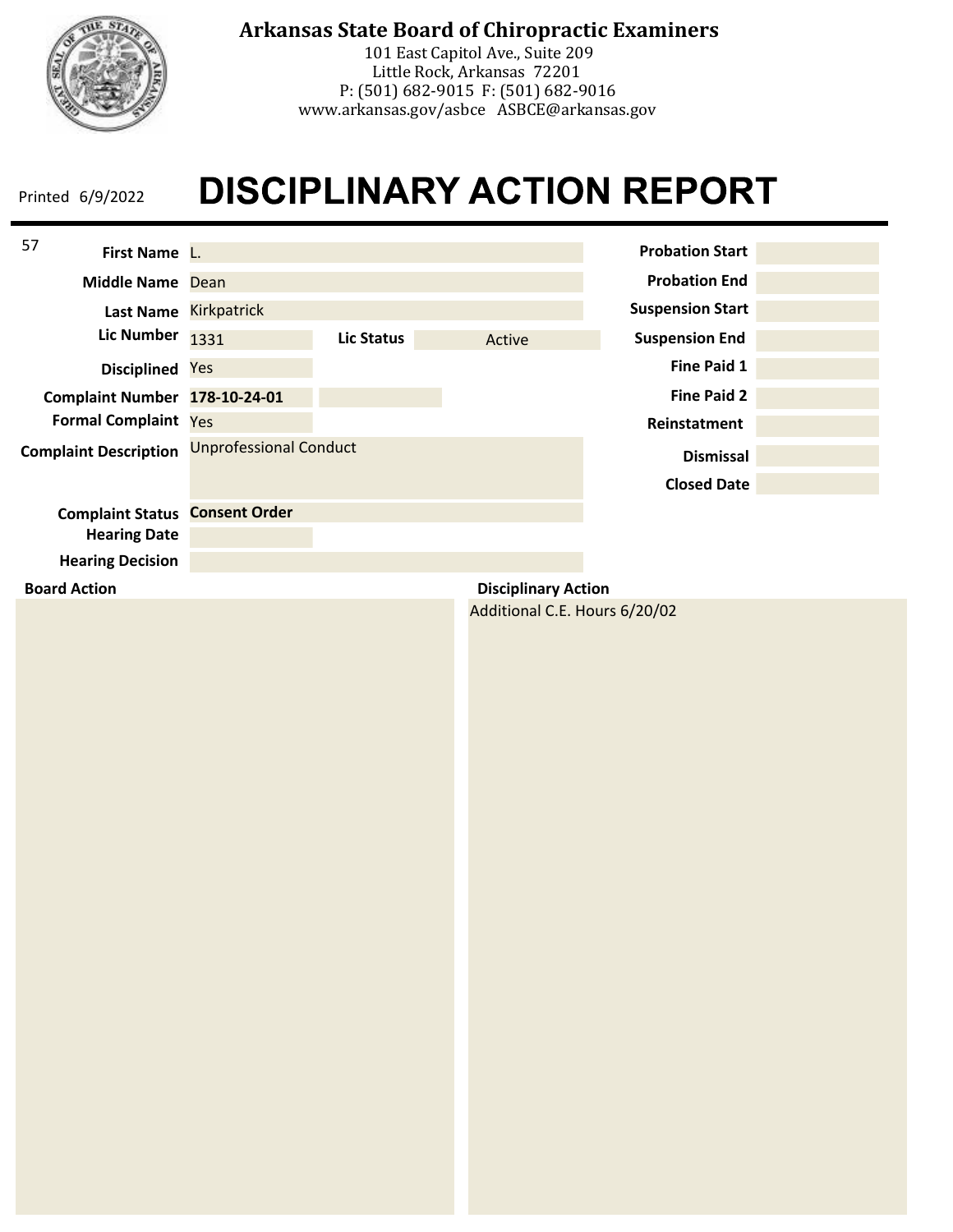

## **Arkansas State Board of Chiropractic Examiners**

101 East Capitol Ave., Suite 209 Little Rock, Arkansas 72201 P: (501) 682-9015 F: (501) 682-9016 www.arkansas.gov/asbce ASBCE@arkansas.gov

# **DISCIPLINARY ACTION REPORT**



### **Board Action**

Consent Order covering 13 complaints; **440-10-12-11 (Fined \$4,000)**, 469-4-12-13 (Fined \$3,000), 474-6-14-13 (Fined \$2,000), 479-8-6-13 (dismissed), 480-8-30-13 (Fined \$2,000), 497-10-4-13 (Fined \$2,000), 498-11-20-13 (dismissed), 502-8 -27-13 (Fined \$1,000), 503-8-26-13 (Fined \$1,000), 504-8-26 -13 (Fined \$1,000), 507-12-10-13 (Fined \$2,000), 514-1-14-14 (Fined \$3,000), 533-3-26-14 (Fined \$3,000).

### **Disciplinary Action**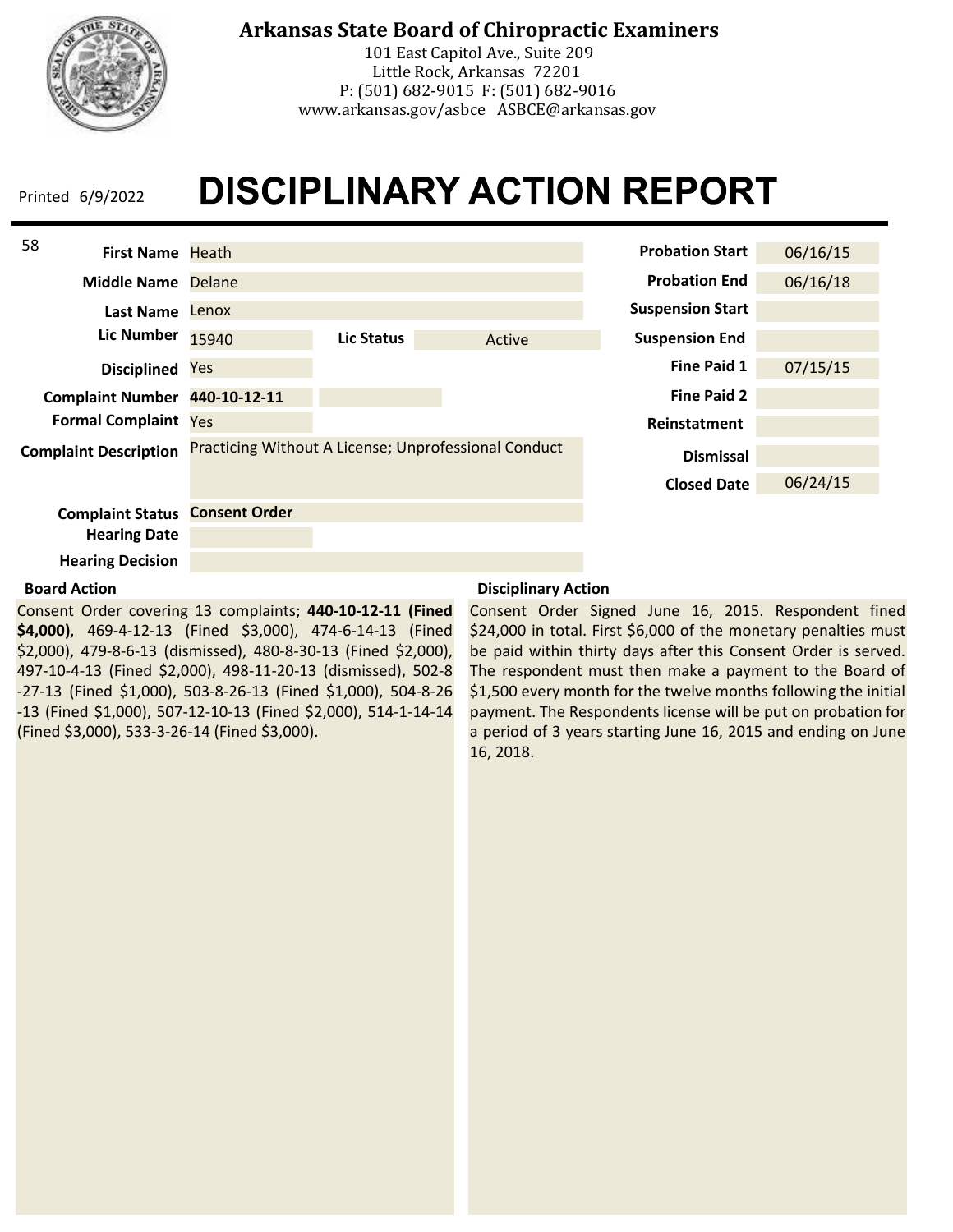

101 East Capitol Ave., Suite 209 Little Rock, Arkansas 72201 P: (501) 682-9015 F: (501) 682-9016 www.arkansas.gov/asbce ASBCE@arkansas.gov

## **DISCIPLINARY ACTION REPORT** Printed 6/9/2022



### **Board Action**

Consent Order covering 13 complaints; 440-10-12-11 (Fined \$4,000), **469-4-12-13 (Fined \$3,000)**, 474-6-14-13 (Fined \$2,000), 479-8-6-13 (dismissed), 480-8-30-13 (Fined \$2,000), 497-10-4-13 (Fined \$2,000), 498-11-20-13 (dismissed), 502-8 -27-13 (Fined \$1,000), 503-8-26-13 (Fined \$1,000), 504-8-26 -13 (Fined \$1,000), 507-12-10-13 (Fined \$2,000), 514-1-14-14 (Fined \$3,000), 533-3-26-14 (Fined \$3,000).

### **Disciplinary Action**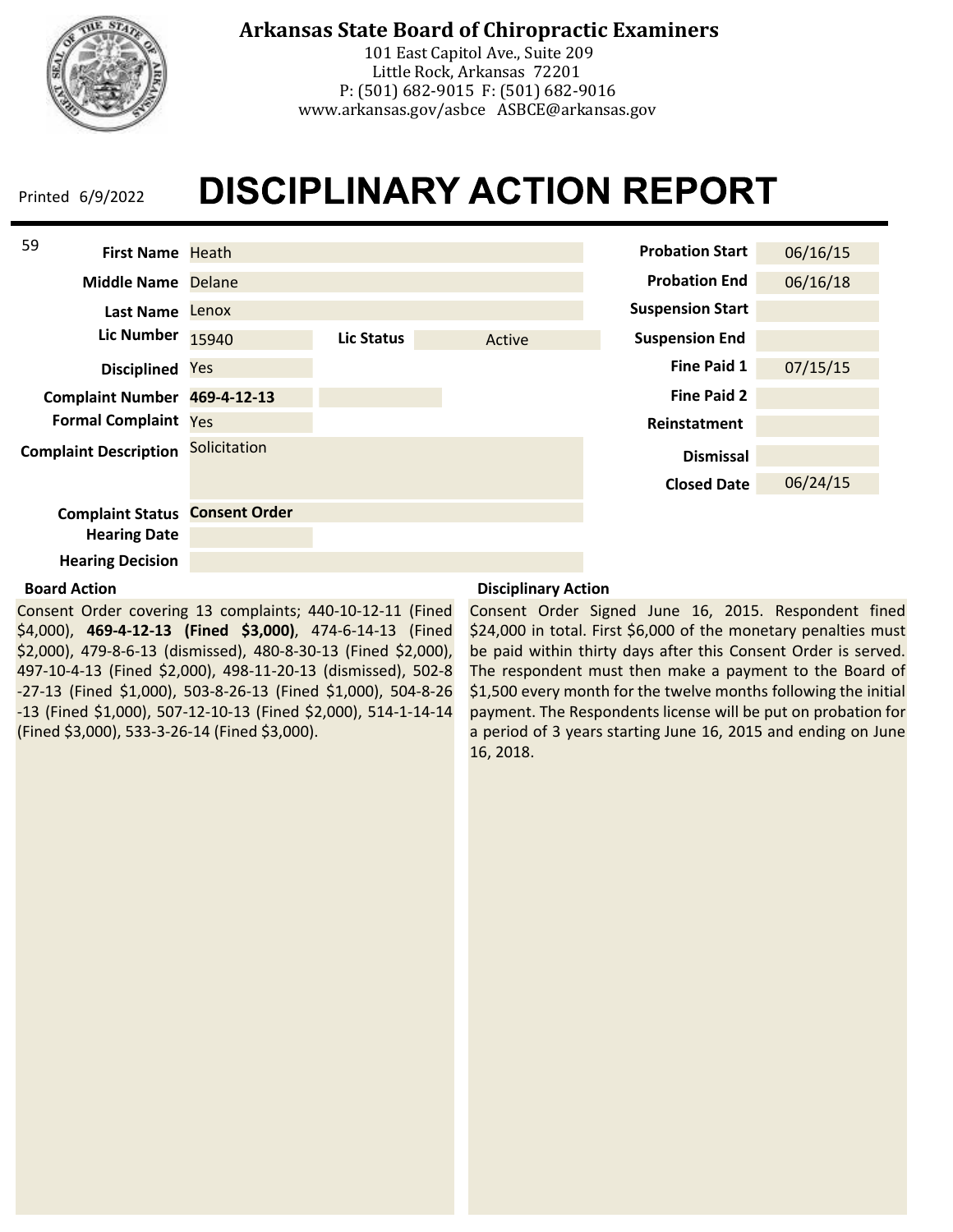

## **Arkansas State Board of Chiropractic Examiners**

101 East Capitol Ave., Suite 209 Little Rock, Arkansas 72201 P: (501) 682-9015 F: (501) 682-9016 www.arkansas.gov/asbce ASBCE@arkansas.gov

# **DISCIPLINARY ACTION REPORT**



### **Board Action**

Consent Order covering 13 complaints; 440-10-12-11 (Fined \$4,000), 469-4-12-13 (Fined \$3,000), **474-6-14-13 (Fined \$2,000)**, 479-8-6-13 (dismissed), 480-8-30-13 (Fined \$2,000), 497-10-4-13 (Fined \$2,000), 498-11-20-13 (dismissed), 502-8 -27-13 (Fined \$1,000), 503-8-26-13 (Fined \$1,000), 504-8-26 -13 (Fined \$1,000), 507-12-10-13 (Fined \$2,000), 514-1-14-14 (Fined \$3,000), 533-3-26-14 (Fined \$3,000).

### **Disciplinary Action**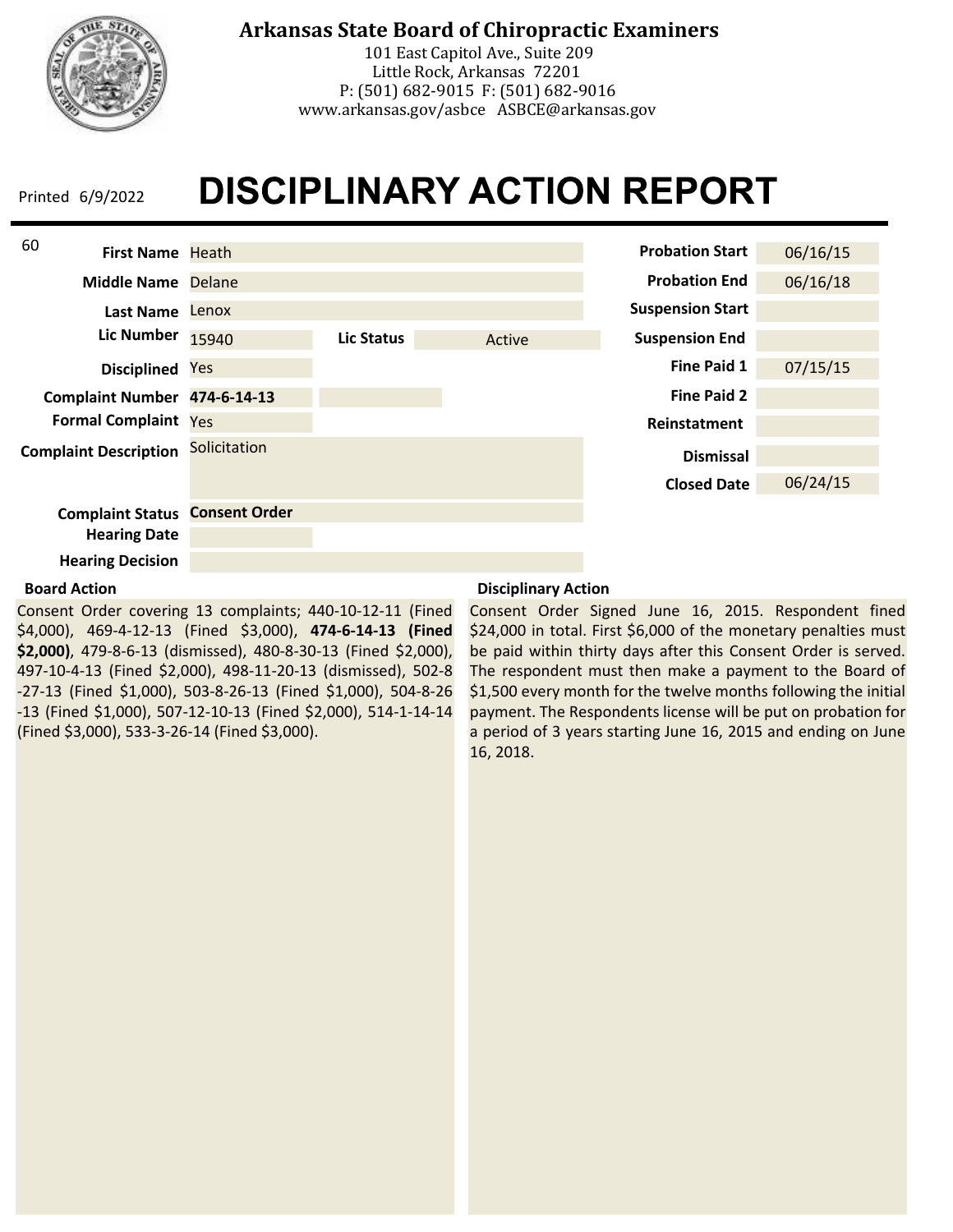

101 East Capitol Ave., Suite 209 Little Rock, Arkansas 72201 P: (501) 682-9015 F: (501) 682-9016 www.arkansas.gov/asbce ASBCE@arkansas.gov

## **DISCIPLINARY ACTION REPORT** Printed 6/9/2022



### **Board Action**

Consent Order covering 13 complaints; 440-10-12-11 (Fined \$4,000), 469-4-12-13 (Fined \$3,000), 474-6-14-13 (Fined \$2,000), 479-8-6-13 (dismissed), **480-8-30-13 (Fined \$2,000)**, 497-10-4-13 (Fined \$2,000), 498-11-20-13 (dismissed), 502-8 -27-13 (Fined \$1,000), 503-8-26-13 (Fined \$1,000), 504-8-26 -13 (Fined \$1,000), 507-12-10-13 (Fined \$2,000), 514-1-14-14 (Fined \$3,000), 533-3-26-14 (Fined \$3,000).

### **Disciplinary Action**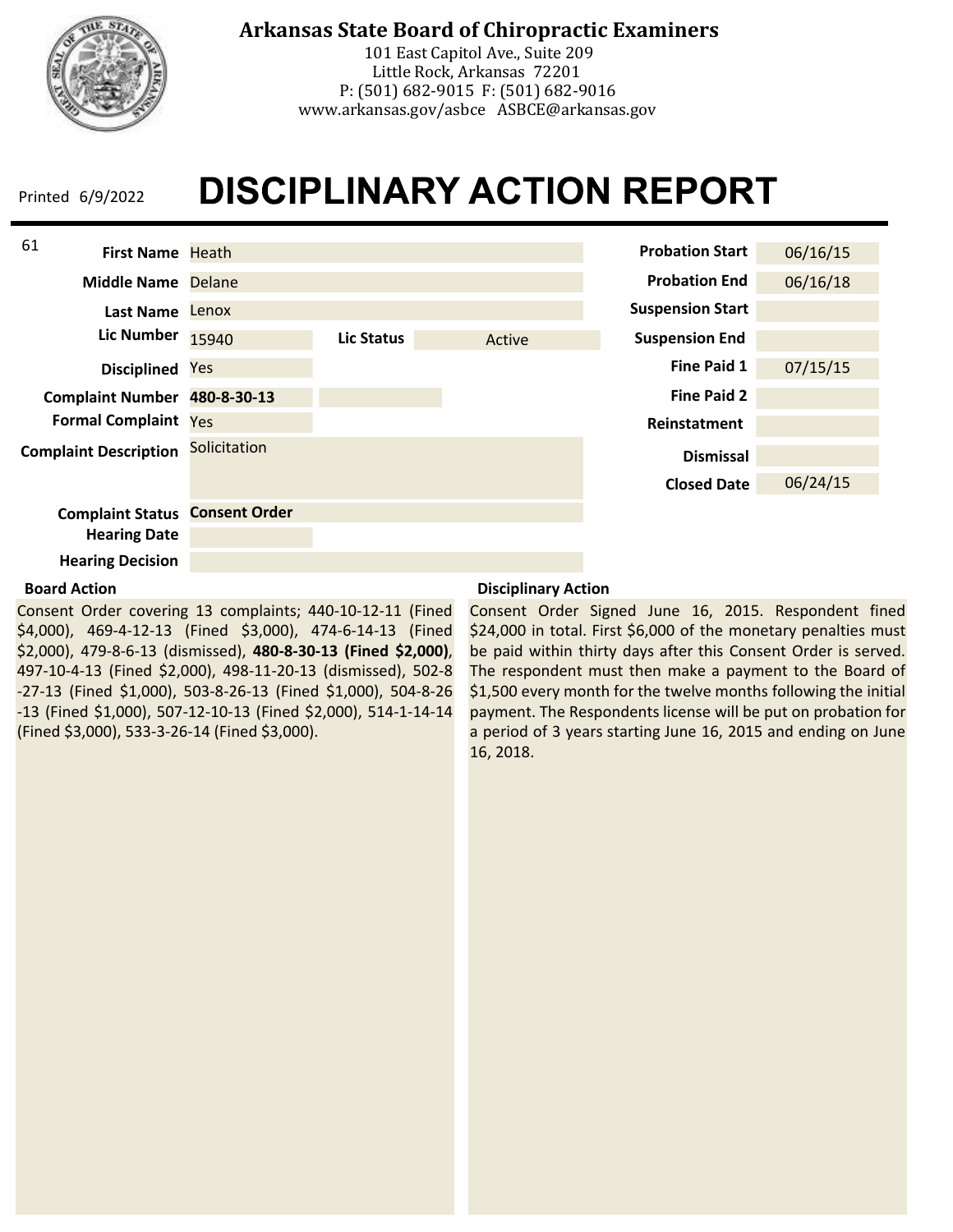

101 East Capitol Ave., Suite 209 Little Rock, Arkansas 72201 P: (501) 682-9015 F: (501) 682-9016 www.arkansas.gov/asbce ASBCE@arkansas.gov

## **DISCIPLINARY ACTION REPORT** Printed 6/9/2022



### **Board Action**

Consent Order covering 13 complaints; 440-10-12-11 (Fined \$4,000), 469-4-12-13 (Fined \$3,000), 474-6-14-13 (Fined \$2,000), 479-8-6-13 (dismissed), 480-8-30-13 (Fined \$2,000), **497-10-4-13 (Fined \$2,000)**, 498-11-20-13 (dismissed), 502-8 -27-13 (Fined \$1,000), 503-8-26-13 (Fined \$1,000), 504-8-26 -13 (Fined \$1,000), 507-12-10-13 (Fined \$2,000), 514-1-14-14 (Fined \$3,000), 533-3-26-14 (Fined \$3,000).

### **Disciplinary Action**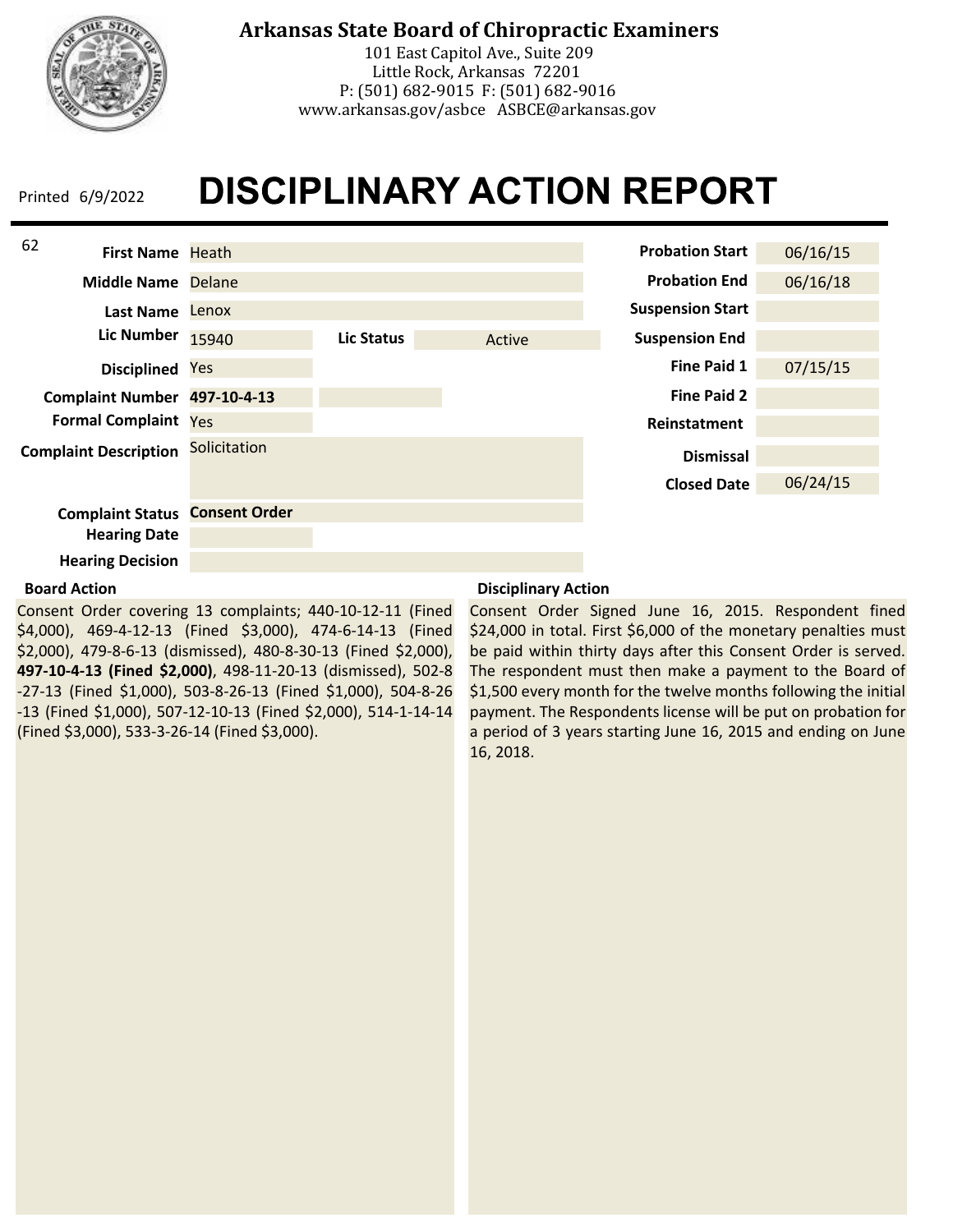

101 East Capitol Ave., Suite 209 Little Rock, Arkansas 72201 P: (501) 682-9015 F: (501) 682-9016 www.arkansas.gov/asbce ASBCE@arkansas.gov

## **DISCIPLINARY ACTION REPORT** Printed 6/9/2022



#### **Board Action**

Consent Order covering 13 complaints; 440-10-12-11 (Fined \$4,000), 469-4-12-13 (Fined \$3,000), 474-6-14-13 (Fined \$2,000), 479-8-6-13 (dismissed), 480-8-30-13 (Fined \$2,000), 497-10-4-13 (Fined \$2,000), 498-11-20-13 (dismissed), **502-8 -27-13 (Fined \$1,000)**, 503-8-26-13 (Fined \$1,000), 504-8-26 -13 (Fined \$1,000), 507-12-10-13 (Fined \$2,000), 514-1-14-14 (Fined \$3,000), 533-3-26-14 (Fined \$3,000).

### **Disciplinary Action**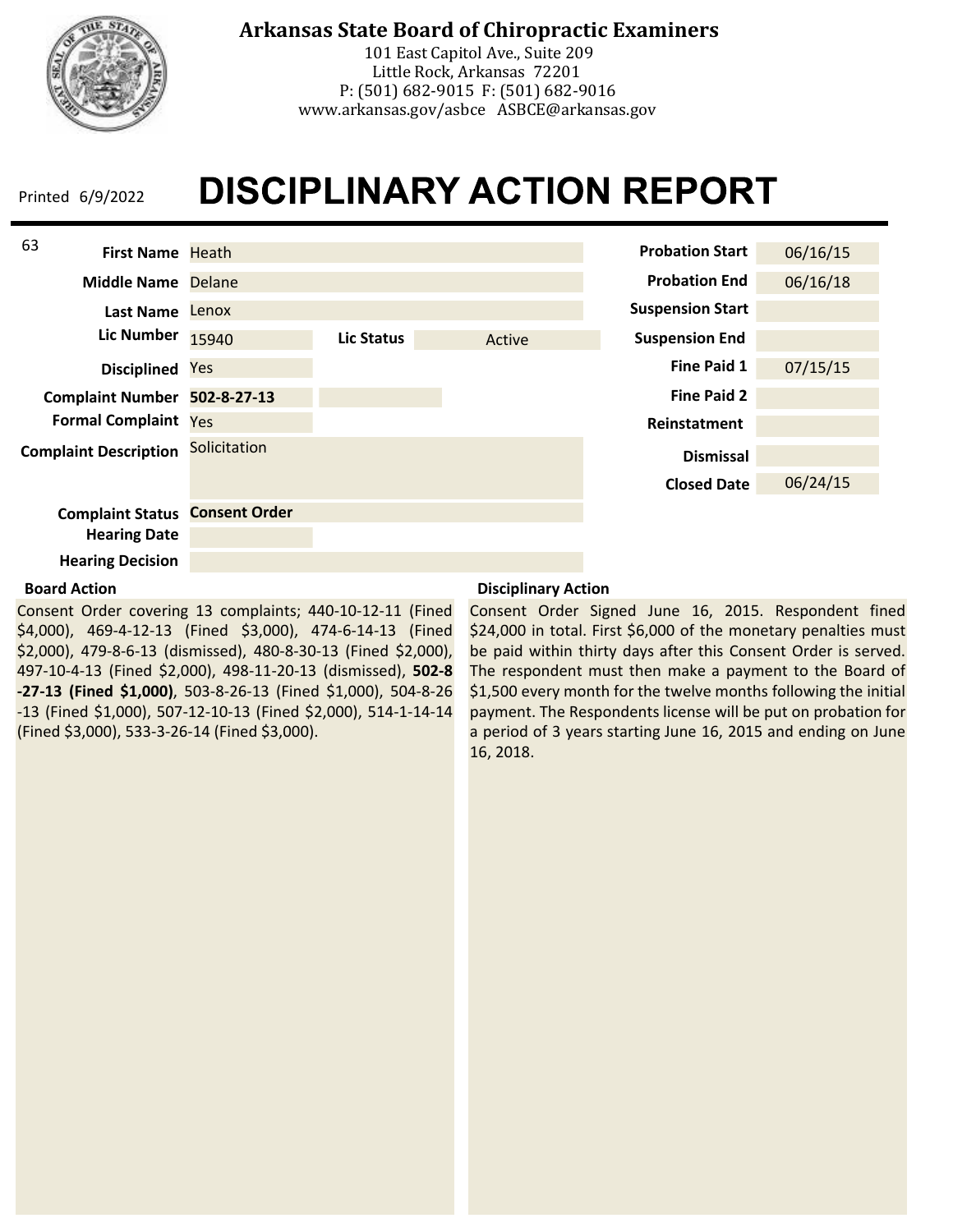

101 East Capitol Ave., Suite 209 Little Rock, Arkansas 72201 P: (501) 682-9015 F: (501) 682-9016 www.arkansas.gov/asbce ASBCE@arkansas.gov

## **DISCIPLINARY ACTION REPORT** Printed 6/9/2022



### **Board Action**

Consent Order covering 13 complaints; 440-10-12-11 (Fined \$4,000), 469-4-12-13 (Fined \$3,000), 474-6-14-13 (Fined \$2,000), 479-8-6-13 (dismissed), 480-8-30-13 (Fined \$2,000), 497-10-4-13 (Fined \$2,000), 498-11-20-13 (dismissed), 502-8 -27-13 (Fined \$1,000), **503-8-26-13 (Fined \$1,000),** 504-8-26 -13 (Fined \$1,000), 507-12-10-13 (Fined \$2,000), 514-1-14-14 (Fined \$3,000), 533-3-26-14 (Fined \$3,000).

### **Disciplinary Action**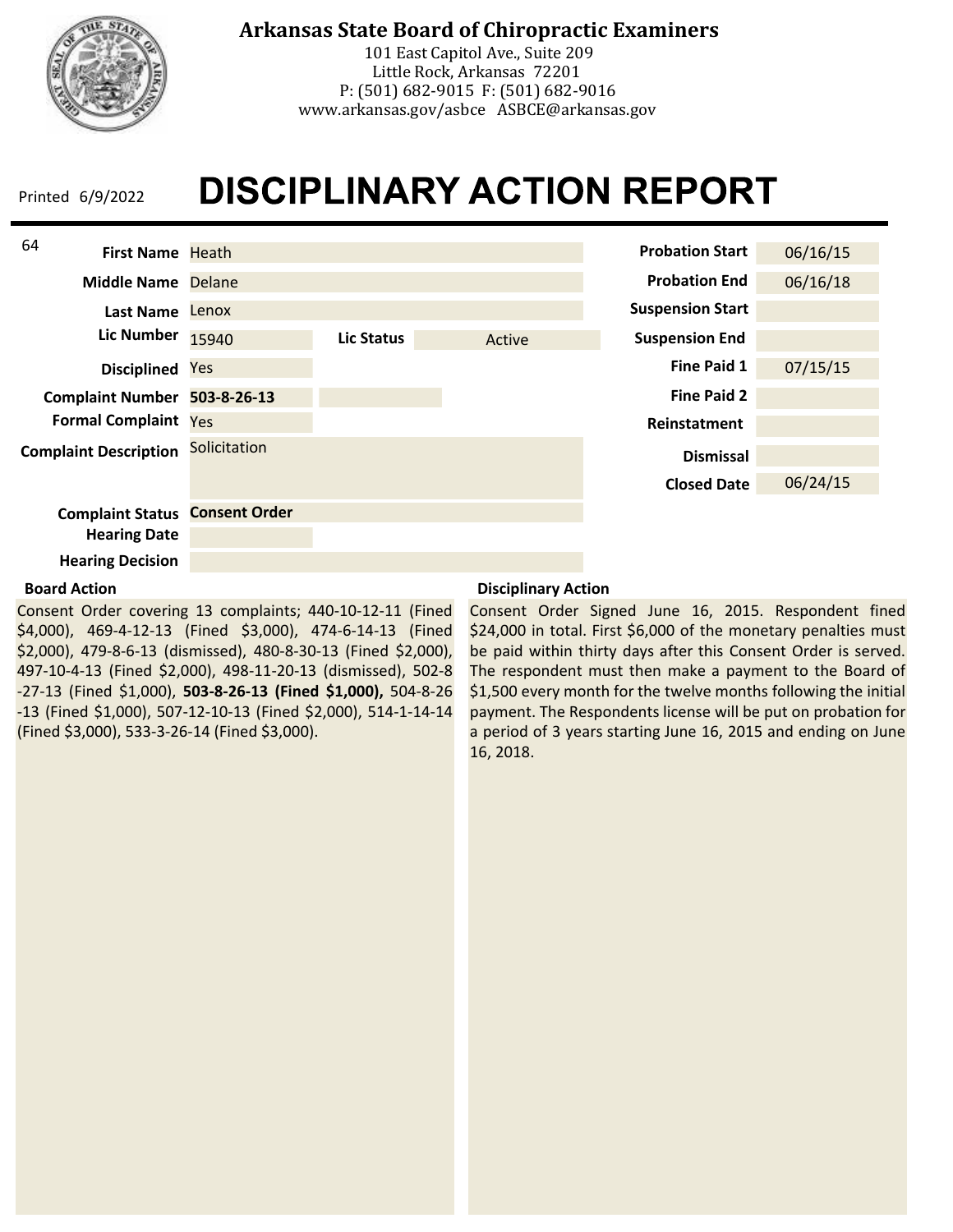

101 East Capitol Ave., Suite 209 Little Rock, Arkansas 72201 P: (501) 682-9015 F: (501) 682-9016 www.arkansas.gov/asbce ASBCE@arkansas.gov

## **DISCIPLINARY ACTION REPORT** Printed 6/9/2022



### **Board Action**

Consent Order covering 13 complaints; 440-10-12-11 (Fined \$4,000), 469-4-12-13 (Fined \$3,000), 474-6-14-13 (Fined \$2,000), 479-8-6-13 (dismissed), 480-8-30-13 (Fined \$2,000), 497-10-4-13 (Fined \$2,000), 498-11-20-13 (dismissed), 502-8 -27-13 (Fined \$1,000), 503-8-26-13 (Fined \$1,000), **504-8-26 -13 (Fined \$1,000)**, 507-12-10-13 (Fined \$2,000), 514-1-14-14 (Fined \$3,000), 533-3-26-14 (Fined \$3,000).

### **Disciplinary Action**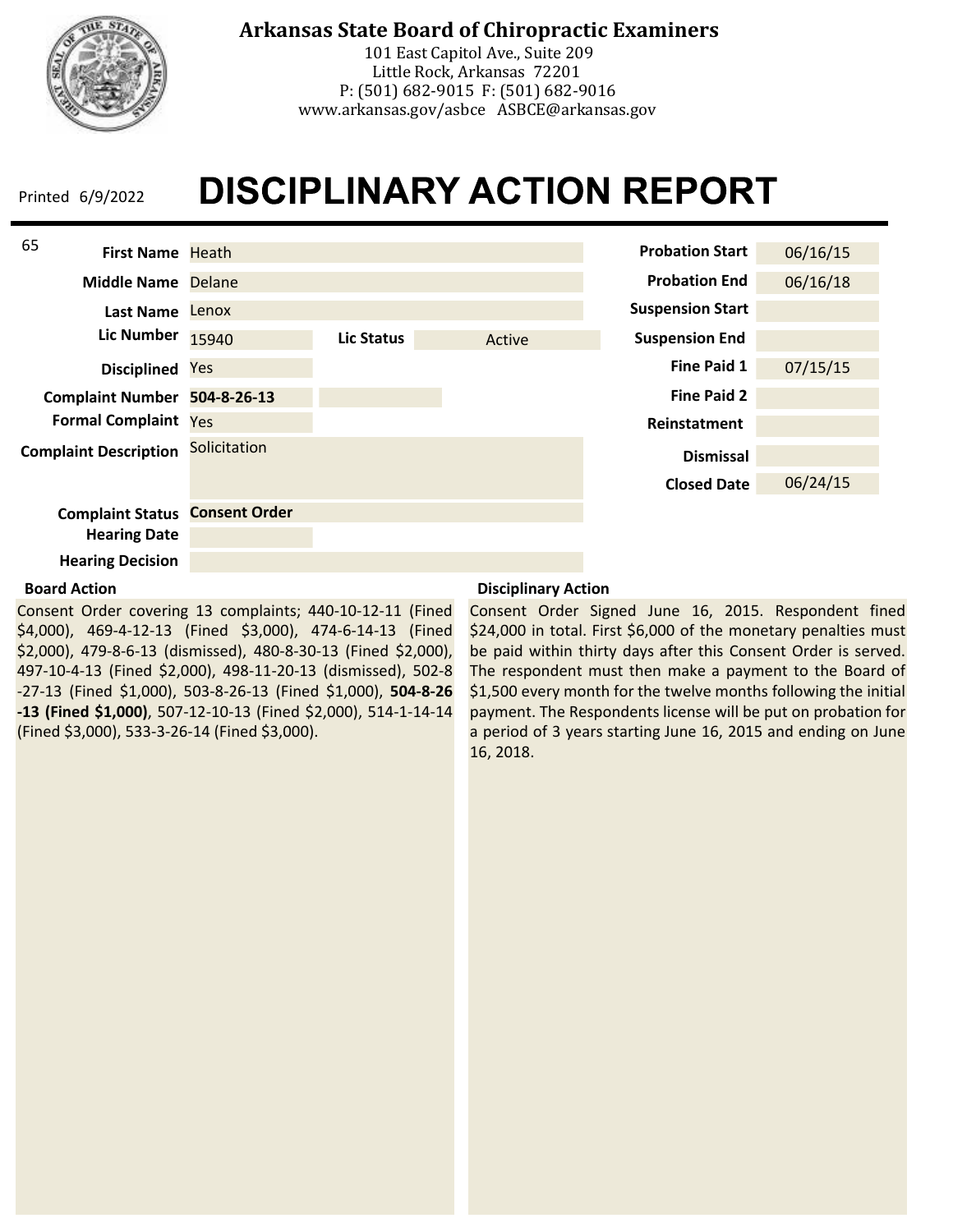

101 East Capitol Ave., Suite 209 Little Rock, Arkansas 72201 P: (501) 682-9015 F: (501) 682-9016 www.arkansas.gov/asbce ASBCE@arkansas.gov

## **DISCIPLINARY ACTION REPORT** Printed 6/9/2022



### **Board Action**

Consent Order covering 13 complaints; 440-10-12-11 (Fined \$4,000), 469-4-12-13 (Fined \$3,000), 474-6-14-13 (Fined \$2,000), 479-8-6-13 (dismissed), 480-8-30-13 (Fined \$2,000), 497-10-4-13 (Fined \$2,000), 498-11-20-13 (dismissed), 502-8 -27-13 (Fined \$1,000), 503-8-26-13 (Fined \$1,000), 504-8-26 -13 (Fined \$1,000), **507-12-10-13 (Fined \$2,000)**, 514-1-14-14 (Fined \$3,000), 533-3-26-14 (Fined \$3,000).

### **Disciplinary Action**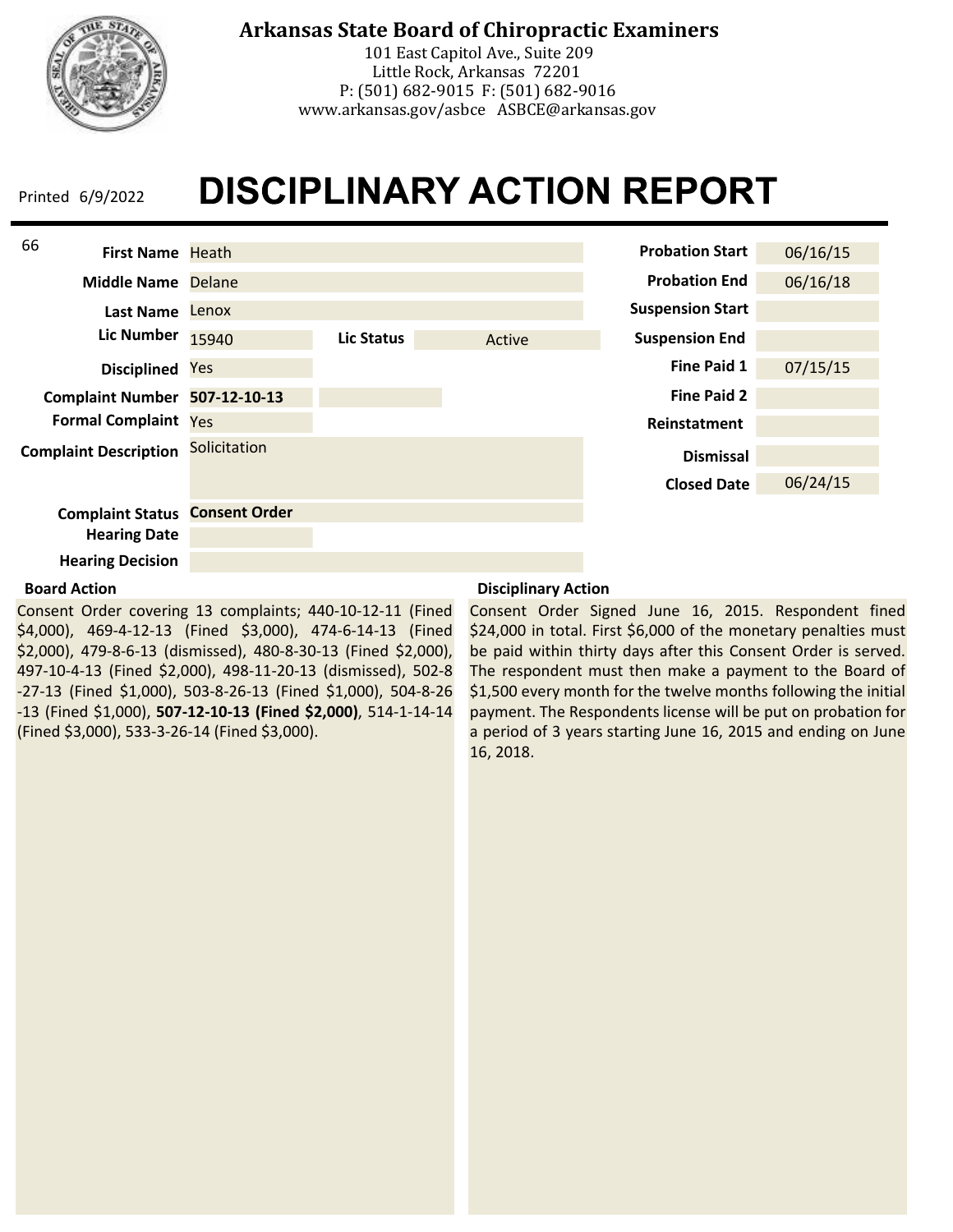

## **Arkansas State Board of Chiropractic Examiners**

101 East Capitol Ave., Suite 209 Little Rock, Arkansas 72201 P: (501) 682-9015 F: (501) 682-9016 www.arkansas.gov/asbce ASBCE@arkansas.gov

# **DISCIPLINARY ACTION REPORT**



### **Board Action**

Consent Order covering 13 complaints; 440-10-12-11 (Fined \$4,000), 469-4-12-13 (Fined \$3,000), 474-6-14-13 (Fined \$2,000), 479-8-6-13 (dismissed), 480-8-30-13 (Fined \$2,000), 497-10-4-13 (Fined \$2,000), 498-11-20-13 (dismissed), 502-8 -27-13 (Fined \$1,000), 503-8-26-13 (Fined \$1,000), 504-8-26 -13 (Fined \$1,000), 507-12-10-13 (Fined \$2,000), **514-1-14-14 (Fined \$3,000)**, 533-3-26-14 (Fined \$3,000).

### **Disciplinary Action**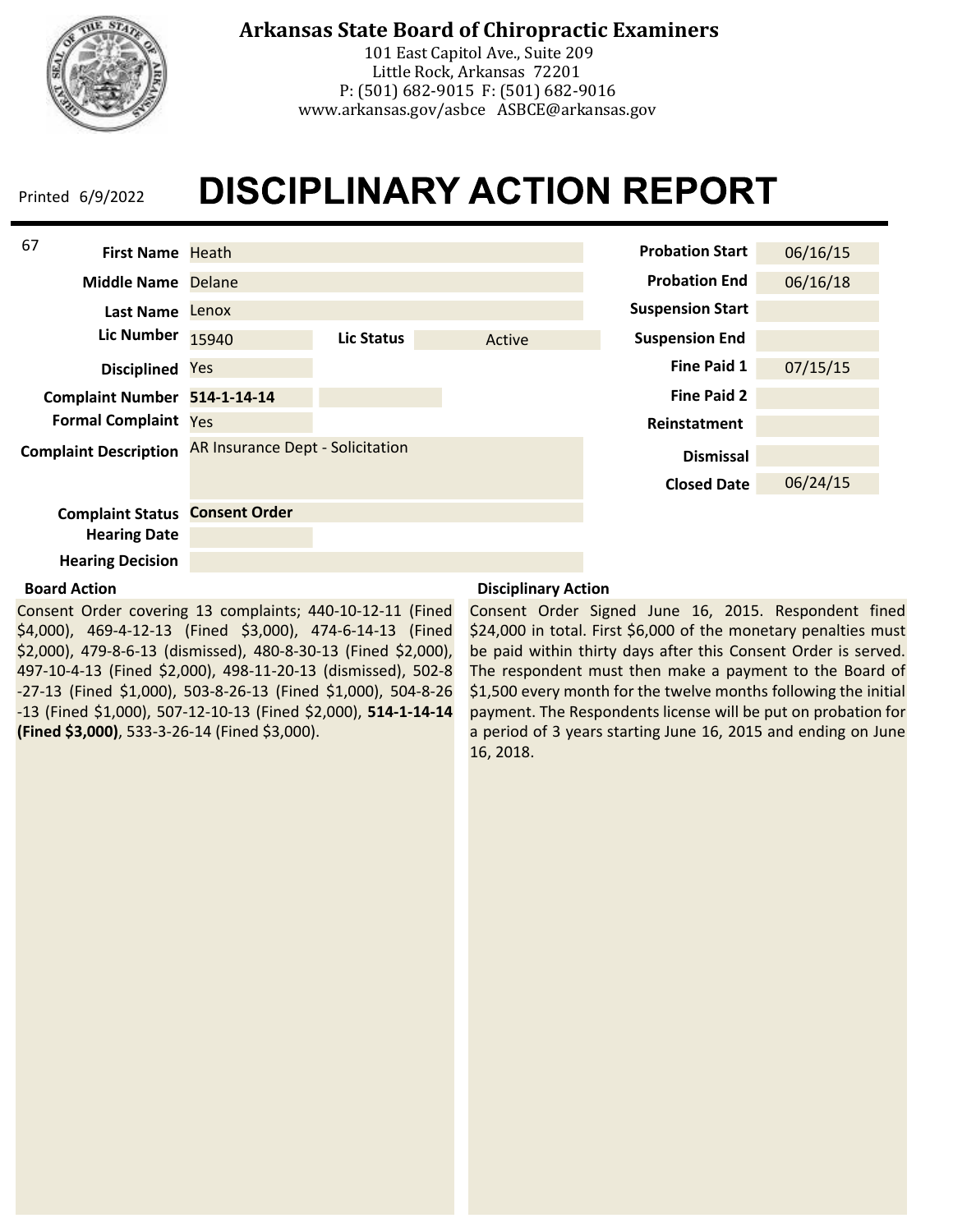

101 East Capitol Ave., Suite 209 Little Rock, Arkansas 72201 P: (501) 682-9015 F: (501) 682-9016 www.arkansas.gov/asbce ASBCE@arkansas.gov

## **DISCIPLINARY ACTION REPORT** Printed 6/9/2022



### **Board Action**

Consent Order covering 13 complaints; 440-10-12-11 (Fined \$4,000), 469-4-12-13 (Fined \$3,000), 474-6-14-13 (Fined \$2,000), 479-8-6-13 (dismissed), 480-8-30-13 (Fined \$2,000), 497-10-4-13 (Fined \$2,000), 498-11-20-13 (dismissed), 502-8 -27-13 (Fined \$1,000), 503-8-26-13 (Fined \$1,000), 504-8-26 -13 (Fined \$1,000), 507-12-10-13 (Fined \$2,000), 514-1-14-14 (Fined \$3,000), **533-3-26-14 (Fined \$3,000)**.

### **Disciplinary Action**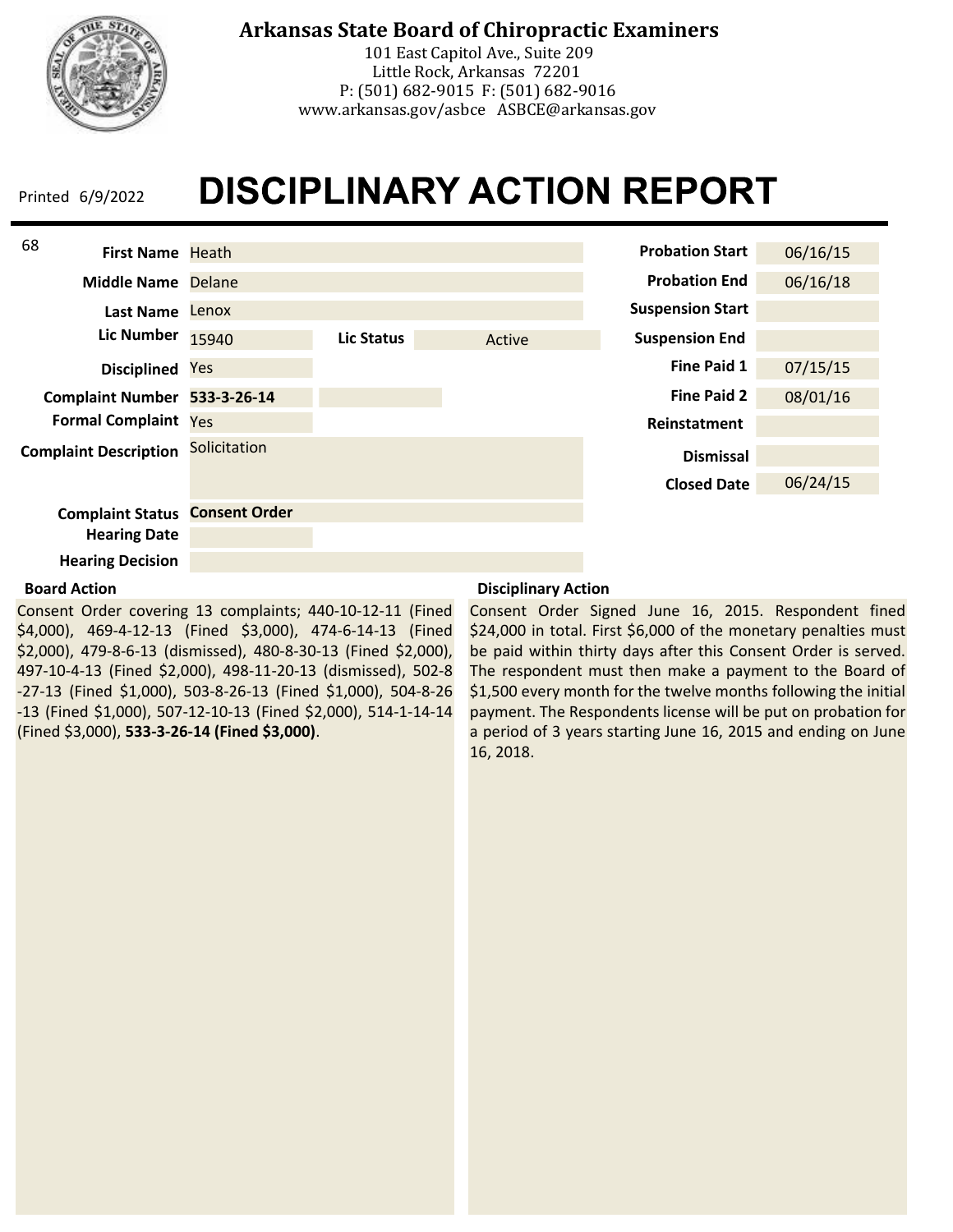

## **Arkansas State Board of Chiropractic Examiners**

101 East Capitol Ave., Suite 209 Little Rock, Arkansas 72201 P: (501) 682-9015 F: (501) 682-9016 www.arkansas.gov/asbce ASBCE@arkansas.gov

# **DISCIPLINARY ACTION REPORT**

| 69<br><b>First Name William</b> |                                            |            |                        | <b>Probation Start</b>  |  |
|---------------------------------|--------------------------------------------|------------|------------------------|-------------------------|--|
| Middle Name Wyman               |                                            |            |                        | <b>Probation End</b>    |  |
| <b>Last Name</b>                | Lewis                                      |            |                        | <b>Suspension Start</b> |  |
| <b>Lic Number</b>               | 00001                                      | Lic Status | Not Licensed per Board | <b>Suspension End</b>   |  |
| <b>Disciplined</b>              |                                            |            |                        | <b>Fine Paid 1</b>      |  |
| <b>Complaint Number</b>         | 701-09-28-18                               |            |                        | <b>Fine Paid 2</b>      |  |
| <b>Formal Complaint Yes</b>     |                                            |            |                        | Reinstatment            |  |
| <b>Complaint Description</b>    | Does not meet qualifications for licensure |            |                        | <b>Dismissal</b>        |  |
|                                 |                                            |            |                        | <b>Closed Date</b>      |  |
| <b>Complaint Status</b>         | <b>Hearing</b>                             |            |                        |                         |  |
| <b>Hearing Date</b>             |                                            |            |                        |                         |  |
| <b>Hearing Decision</b>         |                                            |            |                        |                         |  |

#### **Board Action**

Application appeal Hearing held on 12/04/18. Respondent did not attend and or submit sufficient evidence that he is qualified to practice and that he not be a habitual user of intoxicants, drugs, or hallucinatory preparations.

### **Disciplinary Action**

Board order, issued 12/20/2018, denied the applicant for licensure, however, the applicant can petition the circuit court for judicial review of this decision.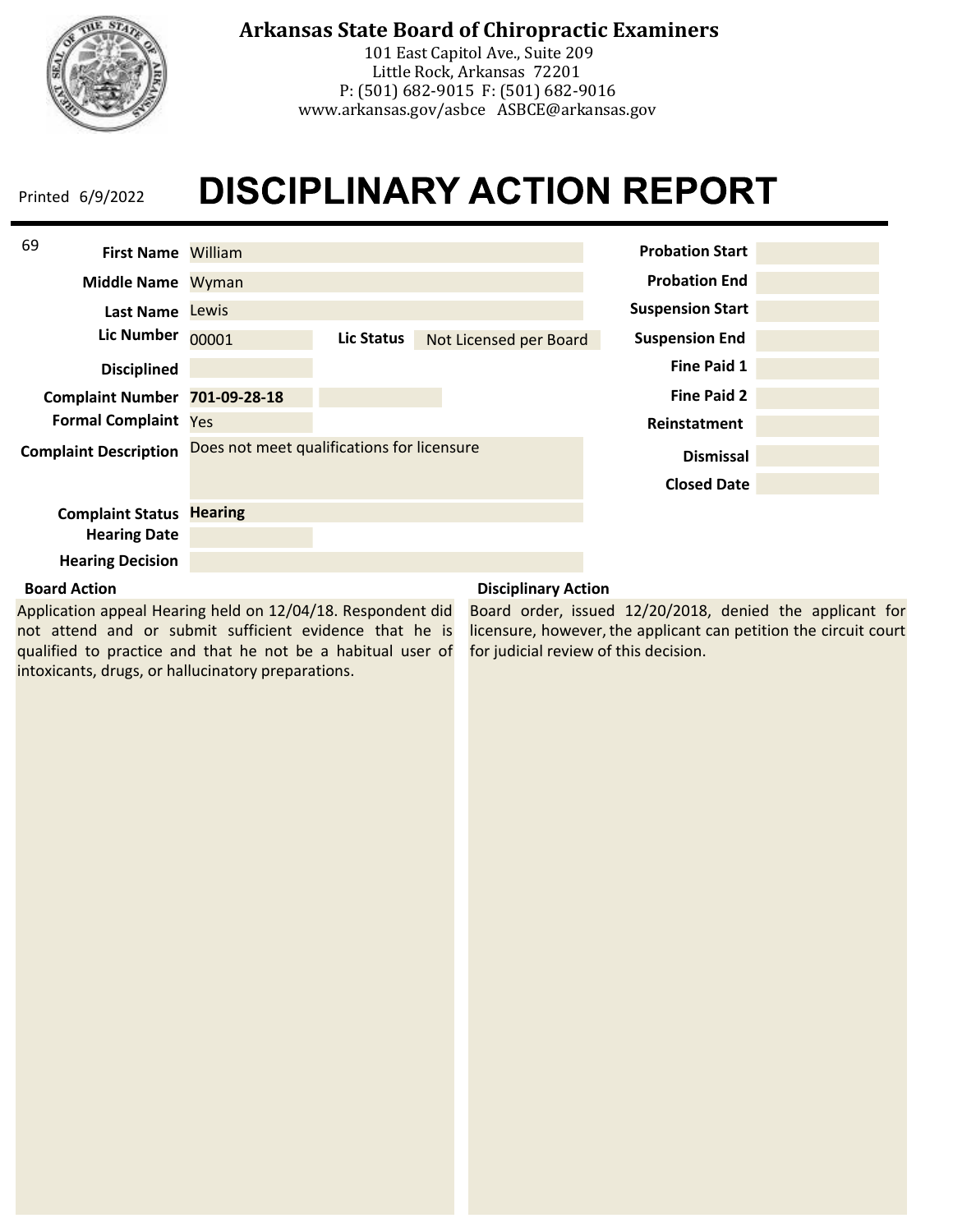

## **Arkansas State Board of Chiropractic Examiners**

101 East Capitol Ave., Suite 209 Little Rock, Arkansas 72201 P: (501) 682-9015 F: (501) 682-9016 www.arkansas.gov/asbce ASBCE@arkansas.gov

# **DISCIPLINARY ACTION REPORT**

| 70<br>First Name L.          |                          |            |                                                         | <b>Probation Start</b>  |          |
|------------------------------|--------------------------|------------|---------------------------------------------------------|-------------------------|----------|
| Middle Name Shane            |                          |            |                                                         | <b>Probation End</b>    |          |
| Last Name                    | <b>Manley</b>            |            |                                                         | <b>Suspension Start</b> | 02/11/22 |
| <b>Lic Number</b>            | 16295                    | Lic Status | Active                                                  | <b>Suspension End</b>   | 06/01/22 |
| <b>Disciplined</b>           | Yes                      |            |                                                         | <b>Fine Paid 1</b>      |          |
| <b>Complaint Number</b>      | 765-02-10-22             |            |                                                         | <b>Fine Paid 2</b>      |          |
| <b>Formal Complaint Yes</b>  |                          |            |                                                         | Reinstatment            | 06/01/22 |
| <b>Complaint Description</b> |                          |            | Unprofessional Conduct (practicing under the influence) | <b>Dismissal</b>        |          |
|                              |                          |            |                                                         | <b>Closed Date</b>      | 05/23/22 |
| <b>Complaint Status</b>      | <b>Consent Agreement</b> |            |                                                         |                         |          |
| <b>Hearing Date</b>          |                          |            |                                                         |                         |          |
| <b>Hearing Decision</b>      |                          |            |                                                         |                         |          |

### **Board Action**

On 2/11/2022, the Board held an emergency public meeting regarding the allegations of complaint 765-02-10-22. The board voted to summarily suspend the respondents license until a disciplinary hearing can be held on March 17, 2022.

On 5/23/22, the Board held an special meeting, which was open to the public, regarding the reinstatement of respondents license. A consent order was agreed upon and respondent's license would be reinstated June 1, 2022.

### **Disciplinary Action**

2/11/22: License summarily suspended until further notice

5/23/22: License to be reinstated effective June 1, 2022 so long as respondent abides by all terms and conditions of his contract with the Arkansas Medical Foundation. The Foundation shall submit monthly reports to the Board. Violation of his contract will be a violation of this consent agreement.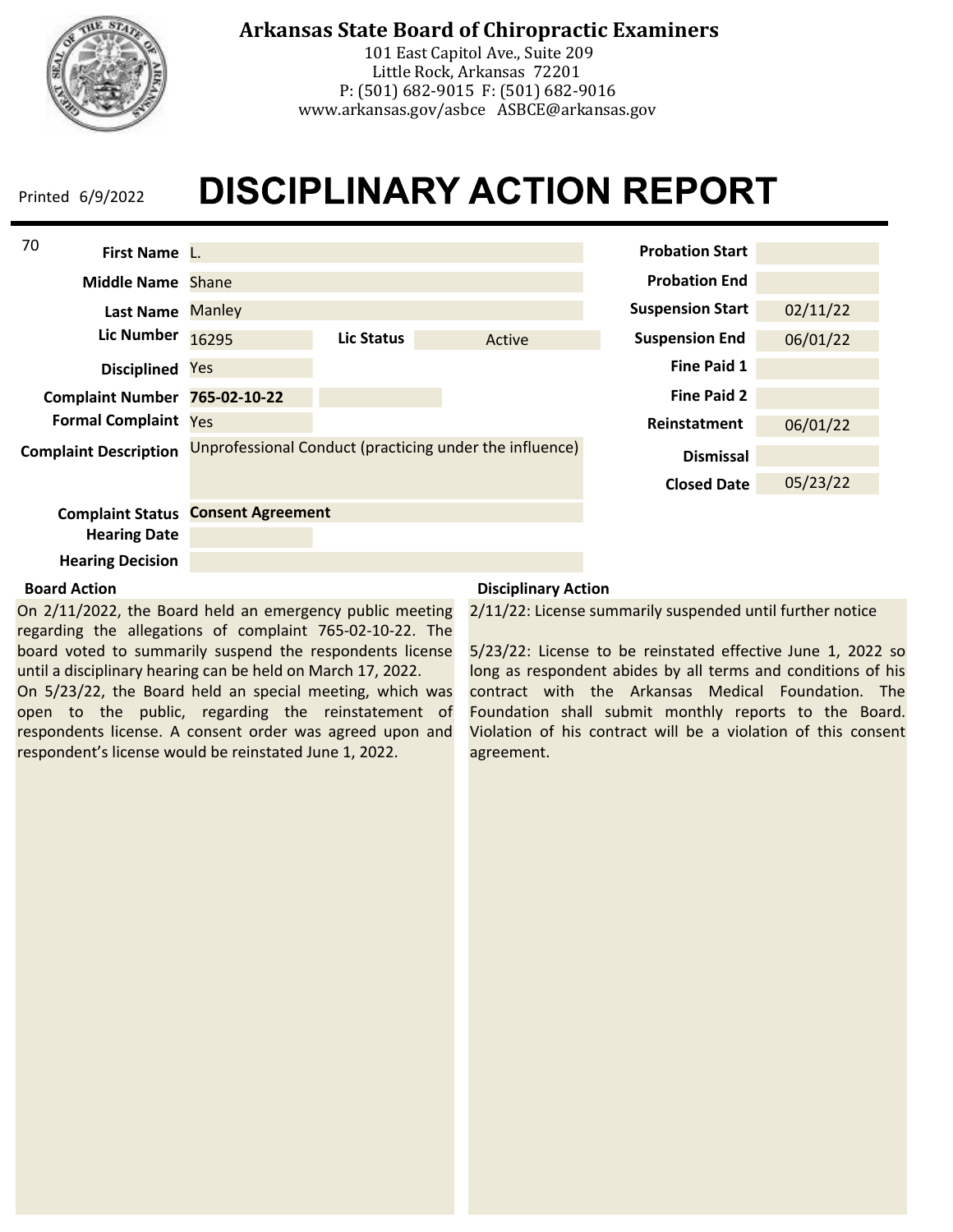

101 East Capitol Ave., Suite 209 Little Rock, Arkansas 72201 P: (501) 682-9015 F: (501) 682-9016 www.arkansas.gov/asbce ASBCE@arkansas.gov

## **DISCIPLINARY ACTION REPORT** Printed 6/9/2022

| 71<br><b>First Name</b> Alan |                                         |            |         | <b>Probation Start</b>  | 06/20/05 |
|------------------------------|-----------------------------------------|------------|---------|-------------------------|----------|
| <b>Middle Name</b>           | Ray                                     |            |         | <b>Probation End</b>    | 12/20/05 |
| <b>Last Name</b>             | <b>Meyer</b>                            |            |         | <b>Suspension Start</b> |          |
| Lic Number                   | 1604                                    | Lic Status | Expired | <b>Suspension End</b>   |          |
| <b>Disciplined</b>           | Yes                                     |            |         | Fine Paid 1             | 03/21/06 |
| <b>Complaint Number</b>      | 228-8-16-04                             |            |         | <b>Fine Paid 2</b>      | 10/18/06 |
| <b>Formal Complaint</b>      | Yes                                     |            |         | Reinstatment            |          |
| <b>Complaint Description</b> | Aiding/Abetting Unlicensed; Advertising |            |         | <b>Dismissal</b>        |          |
|                              |                                         |            |         | <b>Closed Date</b>      | 10/18/06 |
| <b>Complaint Status</b>      | <b>Probation/Fine</b>                   |            |         |                         |          |
| <b>Hearing Date</b>          | 6/16/2005                               |            |         |                         |          |
| <b>Hearing Decision</b>      | <b>Probation/Fine</b>                   |            |         |                         |          |

### **Board Action**

Alan Meyer: final Order - fine \$1,000.00, probation 6 months. Mike Meyer: final order - fine \$1,500.00 and ordered to cease and desist use of the title "doctor" in print in reference to healthcare and wellness issues.

### **Disciplinary Action**

Mike Meyer and Alan Meyer. Alan Meyer is licensed as a chiropractor. Mike Meyer is not.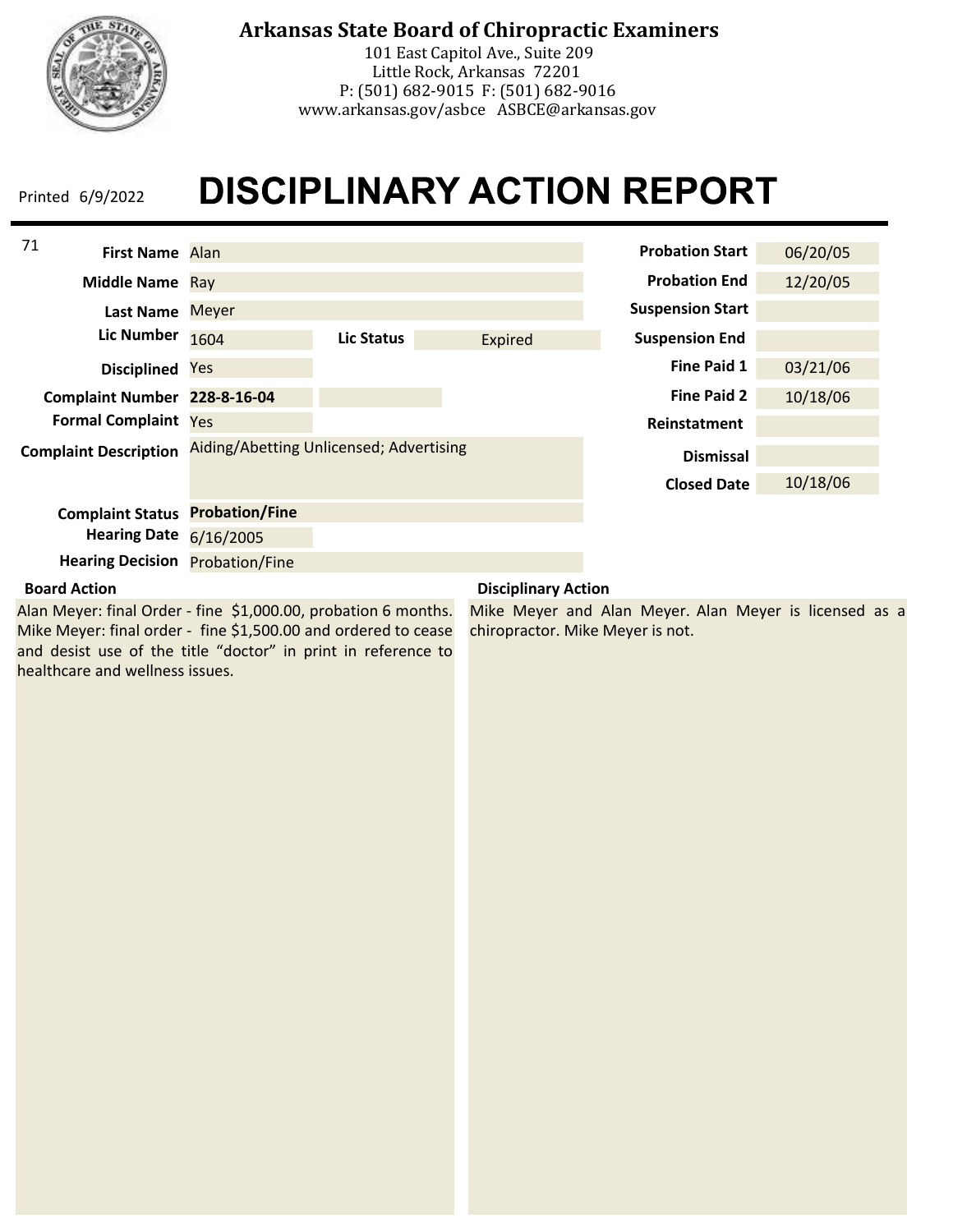

101 East Capitol Ave., Suite 209 Little Rock, Arkansas 72201 P: (501) 682-9015 F: (501) 682-9016 www.arkansas.gov/asbce ASBCE@arkansas.gov

## **DISCIPLINARY ACTION REPORT** Printed 6/9/2022



### **Board Action**

12/21/2010 Emergency Teleconference at 1:30 pm. Board voted to temporarily suspend license until hearing. Hearing is scheduled for 1/20/11 at 2:00 pm. Hearing continued until 3/10/2011. License will remain suspended.

### **Disciplinary Action**

Consent Order: Respondent's chiropractic license shall be suspended for a period of five years, beginning retroactively on December 21, 2010, the date of the emergency suspension hearing, shall pay a civil penalty of \$5,000. Five Hundred Dollars shall be tendered on the date of this order and the balance to be paid in full within two years of the date of this order. Reinstatement of licensure is governed by Ark. Code Ann.§ 17-81-314(b) and will be contingent upon the Respondent's providing satisfactory assurance of proper conduct, filing a statement of intent, as well as his payment of a regular yearly renewal fee of \$200, his submission of a current criminal background check, payment in full of the \$5,000 civil penalty, and having complete 24 hours of continuing professional education, 12 hours of which must be in the area of boundary violations. If license is reinstated, he must have an assistant present whenever he performs manipulations or adjustments.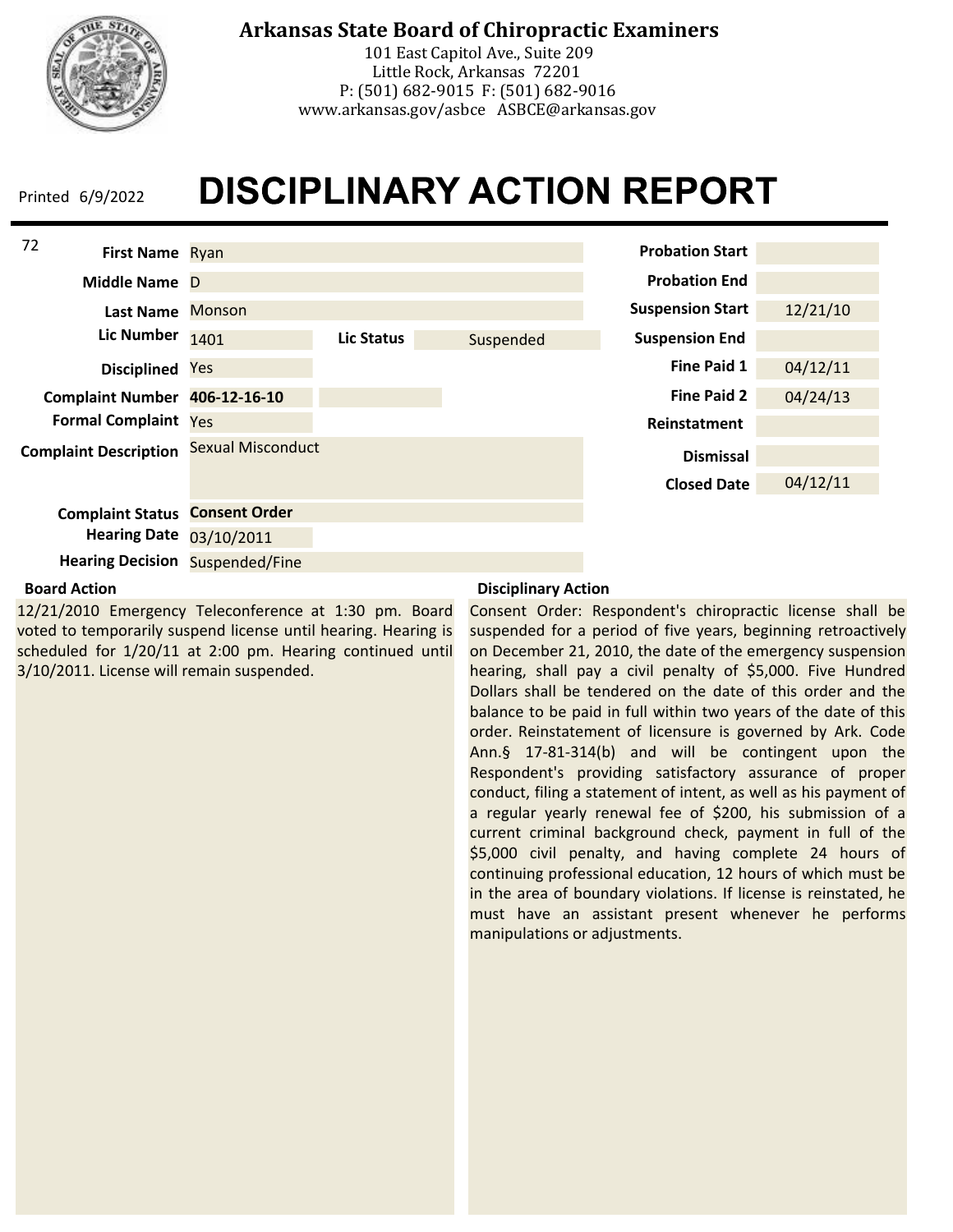

101 East Capitol Ave., Suite 209 Little Rock, Arkansas 72201 P: (501) 682-9015 F: (501) 682-9016 www.arkansas.gov/asbce ASBCE@arkansas.gov

### **DISCIPLINARY ACTION REPORT** Printed 6/9/2022



### **Board Action**

Hearing 10/30/97.The Board orders that Dr. Monson's license be suspended for 90 days. Dr. Monson is placed on probation for 10 years. Dr. Monson is ordered to pay a civil penalty in the amount of \$2,000 within one year of this date. The payment is to be made on or before October 30, 1998. Dr. Monson will be required to have an assistant present whenever he performs manipulations or adjustments on clients whether they be male or female. It is the direction of the Board that the assistant not be a member of his family. Dr. Monson may keep his practice open during the 90 day suspension if a licensed chiropractor, approved by the Board, performs all examinations and treatments. It is the responsibility of Dr. Monson to arrange to have his treating psychologist make a report to the Board every six months.

**Disciplinary Action**

Consent Order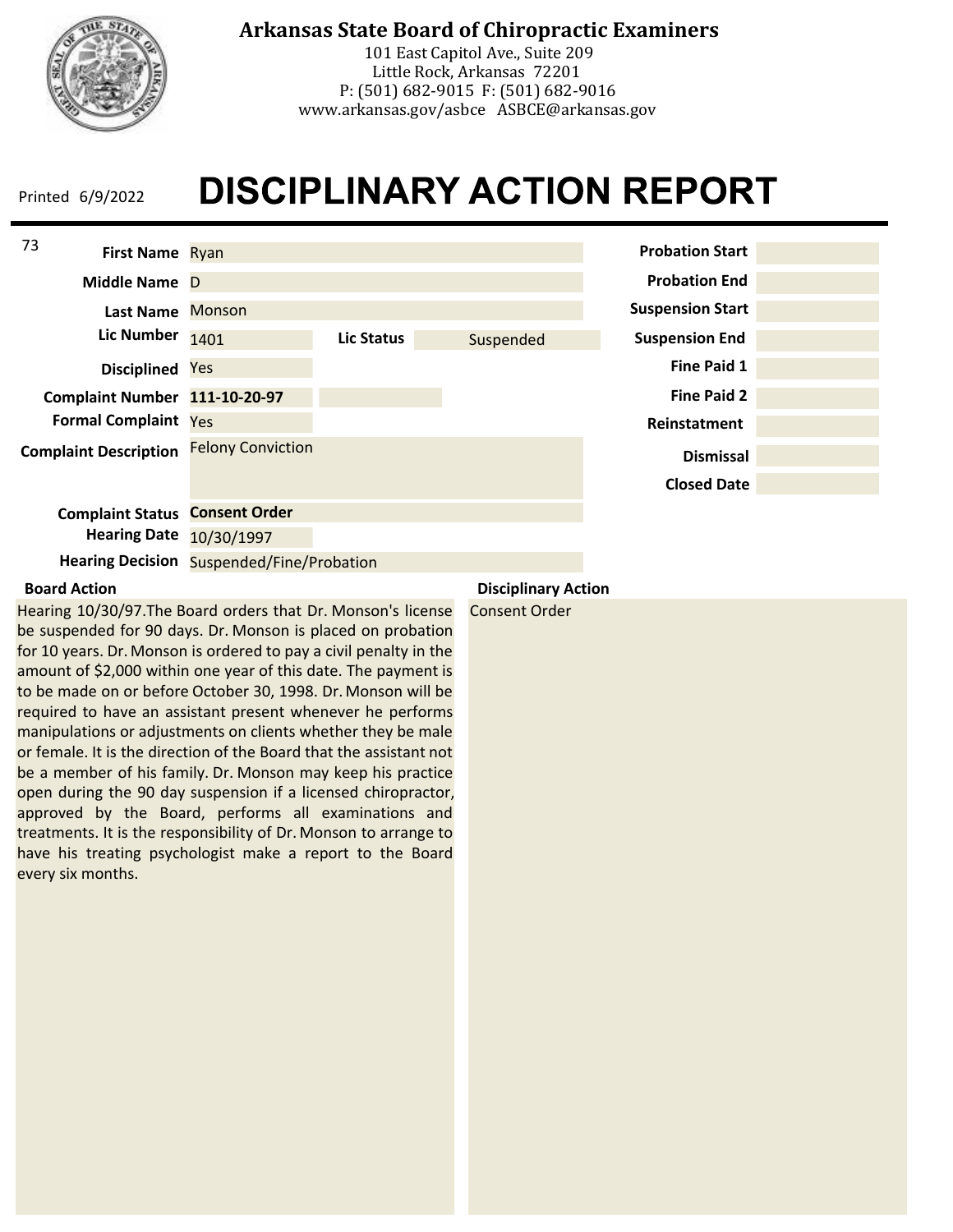

101 East Capitol Ave., Suite 209 Little Rock, Arkansas 72201 P: (501) 682-9015 F: (501) 682-9016 www.arkansas.gov/asbce ASBCE@arkansas.gov

# **DISCIPLINARY ACTION REPORT** Printed 6/9/2022

| 74                           |                    |            |        |                         |          |
|------------------------------|--------------------|------------|--------|-------------------------|----------|
| <b>First Name Paul</b>       |                    |            |        | <b>Probation Start</b>  | 03/02/00 |
| Middle Name A                |                    |            |        | <b>Probation End</b>    | 03/01/01 |
| Last Name                    | Nesterenko         |            |        | <b>Suspension Start</b> |          |
| <b>Lic Number</b>            | 1342               | Lic Status | Active | <b>Suspension End</b>   |          |
| <b>Disciplined</b>           | Yes                |            |        | Fine Paid 1             | 09/11/01 |
| Complaint Number 130-3-4-99  |                    |            |        | <b>Fine Paid 2</b>      |          |
| <b>Formal Complaint Yes</b>  |                    |            |        | Reinstatment            |          |
| <b>Complaint Description</b> | <b>Advertising</b> |            |        | <b>Dismissal</b>        |          |
|                              |                    |            |        | <b>Closed Date</b>      | 04/23/02 |
| <b>Complaint Status</b>      | <b>Order</b>       |            |        |                         |          |
| <b>Hearing Date</b>          |                    |            |        |                         |          |
| <b>Hearing Decision</b>      |                    |            |        |                         |          |

### **Board Action**

AD: Dr. Nesterenko stated he is one of only two Specific Chiropractors in AR who understand the role that the nervous system plays, in the overall health of people.

Letter to Dr. Nesterenko dated 10/4/99 from Ainsley Lang, Asst. A.G. informing Dr. Nesterenko to refrain from publishing advertisement that is misleading.

### **Disciplinary Action**

3/2/00 ORDER. \$5000 fine to be paid by 12/31/00. 1 year probation. Respondent is to comply with Board Regulations regarding advertising. If any new complaints are brought forward and substantiated during the period of probation, Respondent will be brought before the Board for a hearing.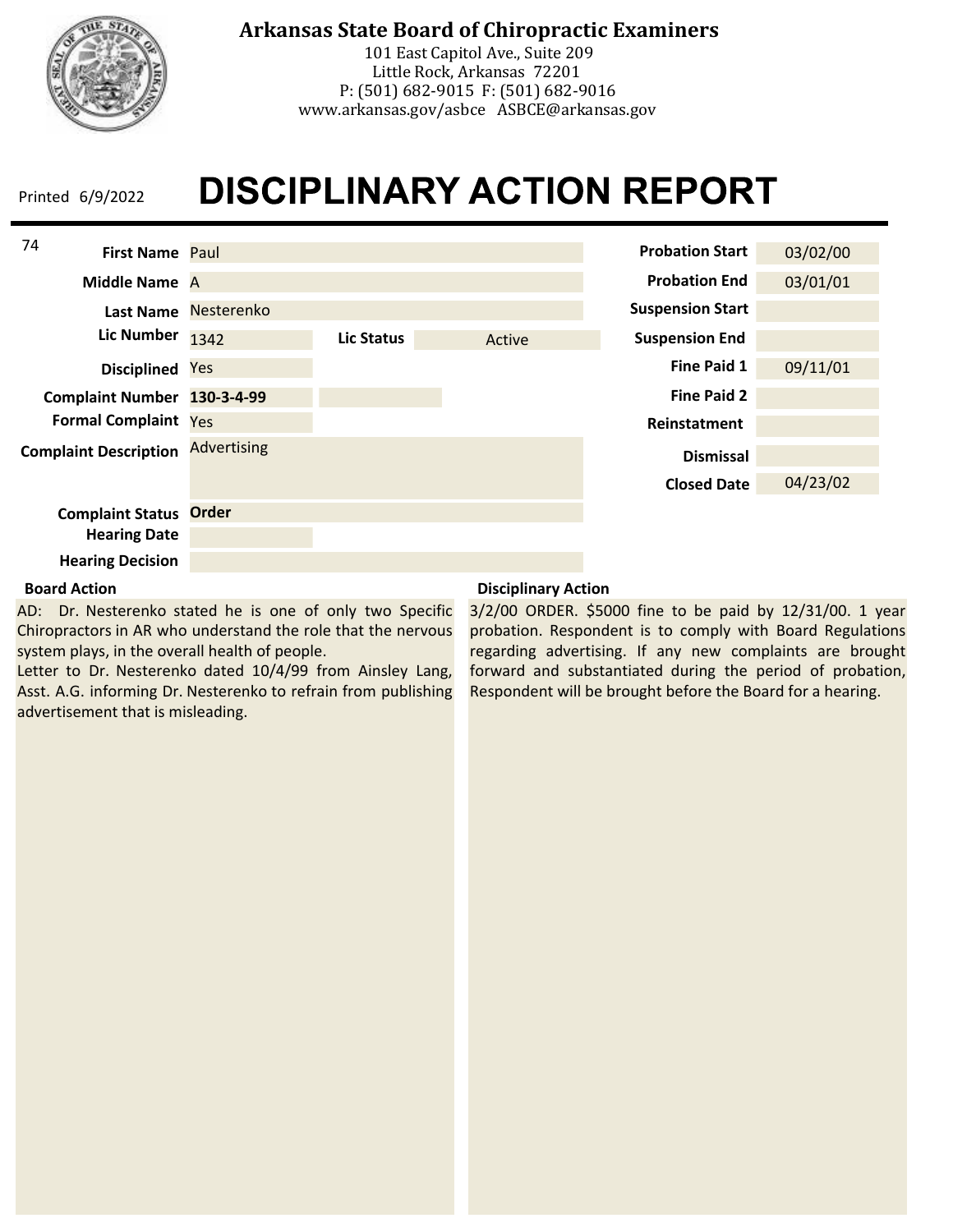

101 East Capitol Ave., Suite 209 Little Rock, Arkansas 72201 P: (501) 682-9015 F: (501) 682-9016 www.arkansas.gov/asbce ASBCE@arkansas.gov

| 75                  | First Name Alan              |                                           |                   |                            | <b>Probation Start</b>  |          |
|---------------------|------------------------------|-------------------------------------------|-------------------|----------------------------|-------------------------|----------|
|                     | Middle Name                  |                                           |                   |                            | <b>Probation End</b>    |          |
|                     | Last Name Osowski            |                                           |                   |                            | <b>Suspension Start</b> |          |
|                     | <b>Lic Number</b>            | 1237                                      | <b>Lic Status</b> | Active                     | <b>Suspension End</b>   |          |
|                     | Disciplined Yes              |                                           |                   |                            | <b>Fine Paid 1</b>      |          |
|                     | Complaint Number 099-7-24-97 |                                           |                   |                            | <b>Fine Paid 2</b>      |          |
|                     | Formal Complaint Yes         |                                           |                   |                            | Reinstatment            |          |
|                     | <b>Complaint Description</b> | <b>Unprofessional Conduct</b>             |                   |                            | <b>Dismissal</b>        |          |
|                     |                              |                                           |                   |                            | <b>Closed Date</b>      | 07/09/99 |
|                     |                              | <b>Complaint Status</b> Letter of Warning |                   |                            |                         |          |
|                     | <b>Hearing Date</b>          |                                           |                   |                            |                         |          |
|                     | <b>Hearing Decision</b>      |                                           |                   |                            |                         |          |
| <b>Board Action</b> |                              |                                           |                   | <b>Disciplinary Action</b> |                         |          |
|                     | 7/9/99 LETTER OF WARNING     |                                           |                   |                            |                         |          |
|                     |                              |                                           |                   |                            |                         |          |
|                     |                              |                                           |                   |                            |                         |          |
|                     |                              |                                           |                   |                            |                         |          |
|                     |                              |                                           |                   |                            |                         |          |
|                     |                              |                                           |                   |                            |                         |          |
|                     |                              |                                           |                   |                            |                         |          |
|                     |                              |                                           |                   |                            |                         |          |
|                     |                              |                                           |                   |                            |                         |          |
|                     |                              |                                           |                   |                            |                         |          |
|                     |                              |                                           |                   |                            |                         |          |
|                     |                              |                                           |                   |                            |                         |          |
|                     |                              |                                           |                   |                            |                         |          |
|                     |                              |                                           |                   |                            |                         |          |
|                     |                              |                                           |                   |                            |                         |          |
|                     |                              |                                           |                   |                            |                         |          |
|                     |                              |                                           |                   |                            |                         |          |
|                     |                              |                                           |                   |                            |                         |          |
|                     |                              |                                           |                   |                            |                         |          |
|                     |                              |                                           |                   |                            |                         |          |
|                     |                              |                                           |                   |                            |                         |          |
|                     |                              |                                           |                   |                            |                         |          |
|                     |                              |                                           |                   |                            |                         |          |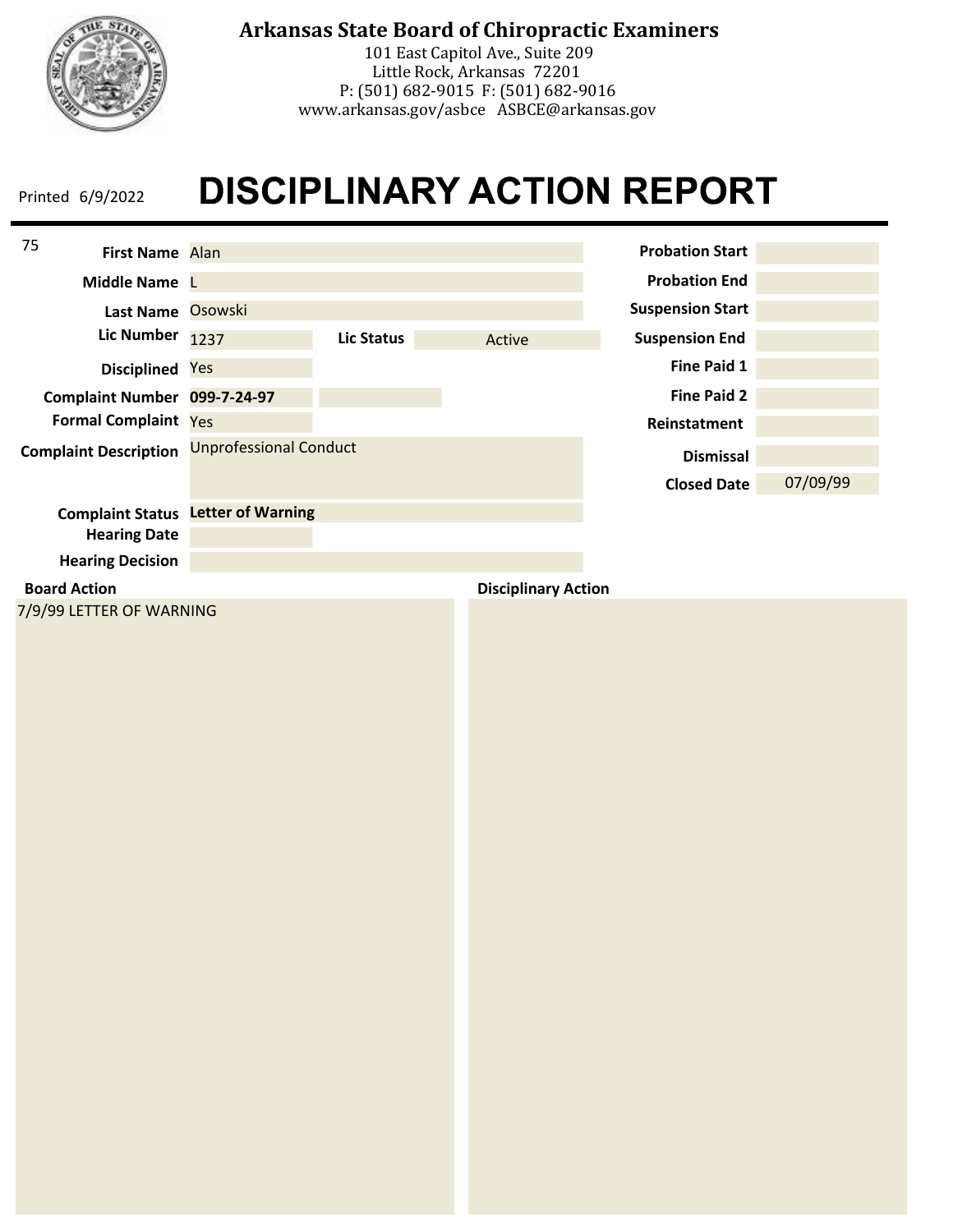

101 East Capitol Ave., Suite 209 Little Rock, Arkansas 72201 P: (501) 682-9015 F: (501) 682-9016 www.arkansas.gov/asbce ASBCE@arkansas.gov

| 76<br>First Name Alan                           |                                           |                   |                            | <b>Probation Start</b>  |          |
|-------------------------------------------------|-------------------------------------------|-------------------|----------------------------|-------------------------|----------|
| Middle Name                                     |                                           |                   |                            | <b>Probation End</b>    |          |
| Last Name Osowski                               |                                           |                   |                            | <b>Suspension Start</b> |          |
| <b>Lic Number</b>                               | 1237                                      | <b>Lic Status</b> | Active                     | <b>Suspension End</b>   |          |
| Disciplined Yes                                 |                                           |                   |                            | <b>Fine Paid 1</b>      |          |
| Complaint Number 097A-7-10-97                   |                                           |                   |                            | <b>Fine Paid 2</b>      |          |
| Formal Complaint Yes                            |                                           |                   |                            | Reinstatment            |          |
| <b>Complaint Description</b>                    | <b>Unprofessional Conduct</b>             |                   |                            | <b>Dismissal</b>        |          |
|                                                 |                                           |                   |                            | <b>Closed Date</b>      | 07/09/99 |
|                                                 | <b>Complaint Status</b> Letter of Warning |                   |                            |                         |          |
| <b>Hearing Date</b>                             |                                           |                   |                            |                         |          |
| <b>Hearing Decision</b>                         |                                           |                   |                            |                         |          |
| <b>Board Action</b><br>7/9/99 LETTER of WARNING |                                           |                   | <b>Disciplinary Action</b> |                         |          |
|                                                 |                                           |                   |                            |                         |          |
|                                                 |                                           |                   |                            |                         |          |
|                                                 |                                           |                   |                            |                         |          |
|                                                 |                                           |                   |                            |                         |          |
|                                                 |                                           |                   |                            |                         |          |
|                                                 |                                           |                   |                            |                         |          |
|                                                 |                                           |                   |                            |                         |          |
|                                                 |                                           |                   |                            |                         |          |
|                                                 |                                           |                   |                            |                         |          |
|                                                 |                                           |                   |                            |                         |          |
|                                                 |                                           |                   |                            |                         |          |
|                                                 |                                           |                   |                            |                         |          |
|                                                 |                                           |                   |                            |                         |          |
|                                                 |                                           |                   |                            |                         |          |
|                                                 |                                           |                   |                            |                         |          |
|                                                 |                                           |                   |                            |                         |          |
|                                                 |                                           |                   |                            |                         |          |
|                                                 |                                           |                   |                            |                         |          |
|                                                 |                                           |                   |                            |                         |          |
|                                                 |                                           |                   |                            |                         |          |
|                                                 |                                           |                   |                            |                         |          |
|                                                 |                                           |                   |                            |                         |          |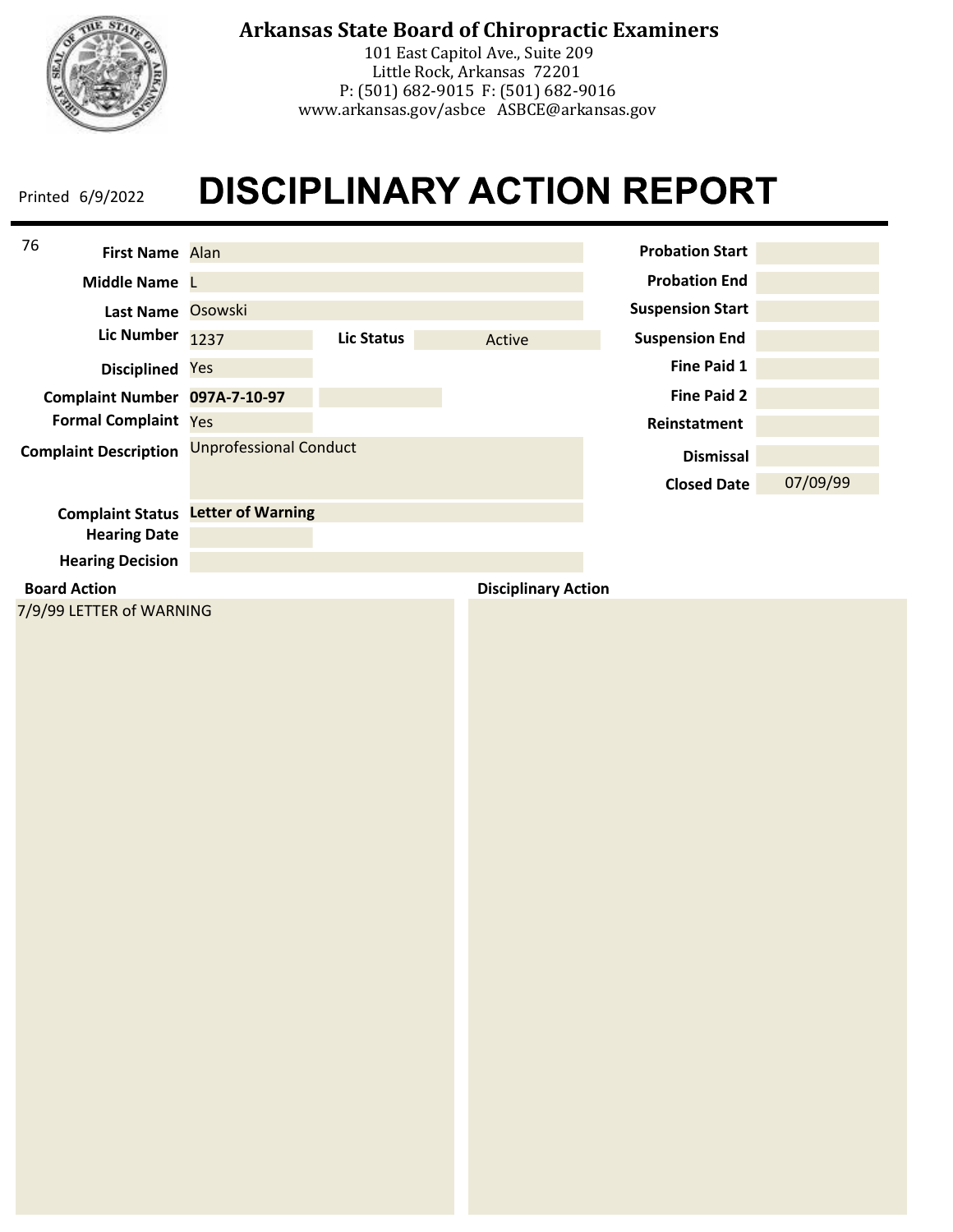

101 East Capitol Ave., Suite 209 Little Rock, Arkansas 72201 P: (501) 682-9015 F: (501) 682-9016 www.arkansas.gov/asbce ASBCE@arkansas.gov

| 77<br>First Name Alan              |                                           |                   |                            | <b>Probation Start</b>  |          |
|------------------------------------|-------------------------------------------|-------------------|----------------------------|-------------------------|----------|
| Middle Name L                      |                                           |                   |                            | <b>Probation End</b>    |          |
| Last Name Osowski                  |                                           |                   |                            | <b>Suspension Start</b> |          |
| <b>Lic Number</b>                  | 1237                                      | <b>Lic Status</b> | Active                     | <b>Suspension End</b>   |          |
| Disciplined Yes                    |                                           |                   |                            | <b>Fine Paid 1</b>      |          |
| Complaint Number 100-7-29-97       |                                           |                   |                            | <b>Fine Paid 2</b>      |          |
| Formal Complaint Yes               |                                           |                   |                            | Reinstatment            |          |
| <b>Complaint Description Fraud</b> |                                           |                   |                            | <b>Dismissal</b>        |          |
|                                    |                                           |                   |                            | <b>Closed Date</b>      | 07/09/99 |
|                                    | <b>Complaint Status</b> Letter of Warning |                   |                            |                         |          |
| <b>Hearing Date</b>                |                                           |                   |                            |                         |          |
| <b>Hearing Decision</b>            |                                           |                   |                            |                         |          |
| <b>Board Action</b>                |                                           |                   | <b>Disciplinary Action</b> |                         |          |
| 7/9/99 LETTER OF WARNING           |                                           |                   |                            |                         |          |
|                                    |                                           |                   |                            |                         |          |
|                                    |                                           |                   |                            |                         |          |
|                                    |                                           |                   |                            |                         |          |
|                                    |                                           |                   |                            |                         |          |
|                                    |                                           |                   |                            |                         |          |
|                                    |                                           |                   |                            |                         |          |
|                                    |                                           |                   |                            |                         |          |
|                                    |                                           |                   |                            |                         |          |
|                                    |                                           |                   |                            |                         |          |
|                                    |                                           |                   |                            |                         |          |
|                                    |                                           |                   |                            |                         |          |
|                                    |                                           |                   |                            |                         |          |
|                                    |                                           |                   |                            |                         |          |
|                                    |                                           |                   |                            |                         |          |
|                                    |                                           |                   |                            |                         |          |
|                                    |                                           |                   |                            |                         |          |
|                                    |                                           |                   |                            |                         |          |
|                                    |                                           |                   |                            |                         |          |
|                                    |                                           |                   |                            |                         |          |
|                                    |                                           |                   |                            |                         |          |
|                                    |                                           |                   |                            |                         |          |
|                                    |                                           |                   |                            |                         |          |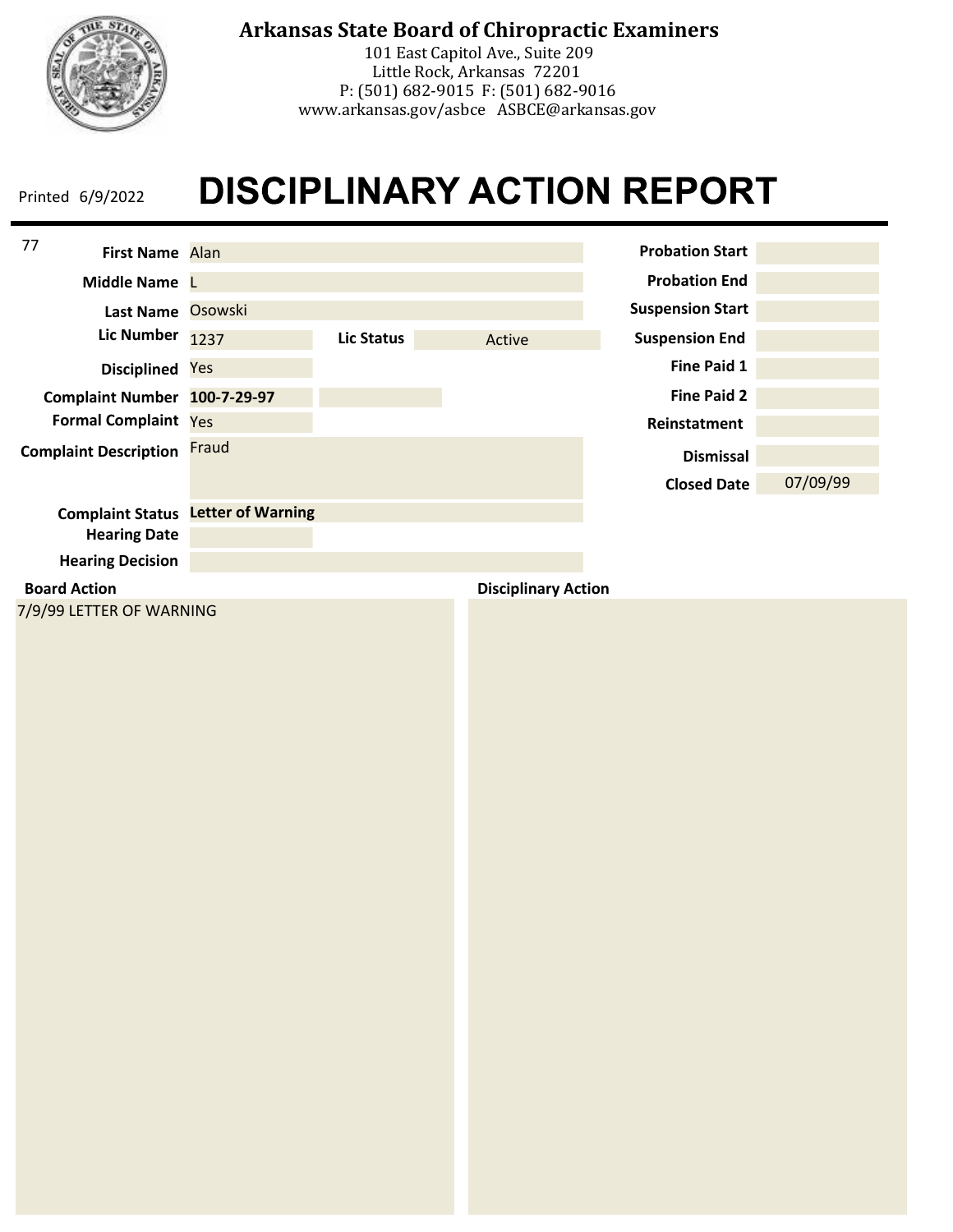

101 East Capitol Ave., Suite 209 Little Rock, Arkansas 72201 P: (501) 682-9015 F: (501) 682-9016 www.arkansas.gov/asbce ASBCE@arkansas.gov

| 78<br>First Name Alan        |                                           |                   |                            | <b>Probation Start</b>  |          |
|------------------------------|-------------------------------------------|-------------------|----------------------------|-------------------------|----------|
| Middle Name                  |                                           |                   |                            | <b>Probation End</b>    |          |
| Last Name Osowski            |                                           |                   |                            | <b>Suspension Start</b> |          |
| <b>Lic Number</b>            | 1237                                      | <b>Lic Status</b> | Active                     | <b>Suspension End</b>   |          |
| Disciplined Yes              |                                           |                   |                            | <b>Fine Paid 1</b>      |          |
| Complaint Number 103-8-1-97  |                                           |                   |                            | <b>Fine Paid 2</b>      |          |
| Formal Complaint Yes         |                                           |                   |                            | Reinstatment            |          |
| <b>Complaint Description</b> | <b>Unprofessional Conduct</b>             |                   |                            | <b>Dismissal</b>        |          |
|                              |                                           |                   |                            | <b>Closed Date</b>      | 07/09/99 |
| <b>Hearing Date</b>          | <b>Complaint Status</b> Letter of Warning |                   |                            |                         |          |
| <b>Hearing Decision</b>      |                                           |                   |                            |                         |          |
| <b>Board Action</b>          |                                           |                   | <b>Disciplinary Action</b> |                         |          |
| 7/9/99 LETTER OF WARNING     |                                           |                   |                            |                         |          |
|                              |                                           |                   |                            |                         |          |
|                              |                                           |                   |                            |                         |          |
|                              |                                           |                   |                            |                         |          |
|                              |                                           |                   |                            |                         |          |
|                              |                                           |                   |                            |                         |          |
|                              |                                           |                   |                            |                         |          |
|                              |                                           |                   |                            |                         |          |
|                              |                                           |                   |                            |                         |          |
|                              |                                           |                   |                            |                         |          |
|                              |                                           |                   |                            |                         |          |
|                              |                                           |                   |                            |                         |          |
|                              |                                           |                   |                            |                         |          |
|                              |                                           |                   |                            |                         |          |
|                              |                                           |                   |                            |                         |          |
|                              |                                           |                   |                            |                         |          |
|                              |                                           |                   |                            |                         |          |
|                              |                                           |                   |                            |                         |          |
|                              |                                           |                   |                            |                         |          |
|                              |                                           |                   |                            |                         |          |
|                              |                                           |                   |                            |                         |          |
|                              |                                           |                   |                            |                         |          |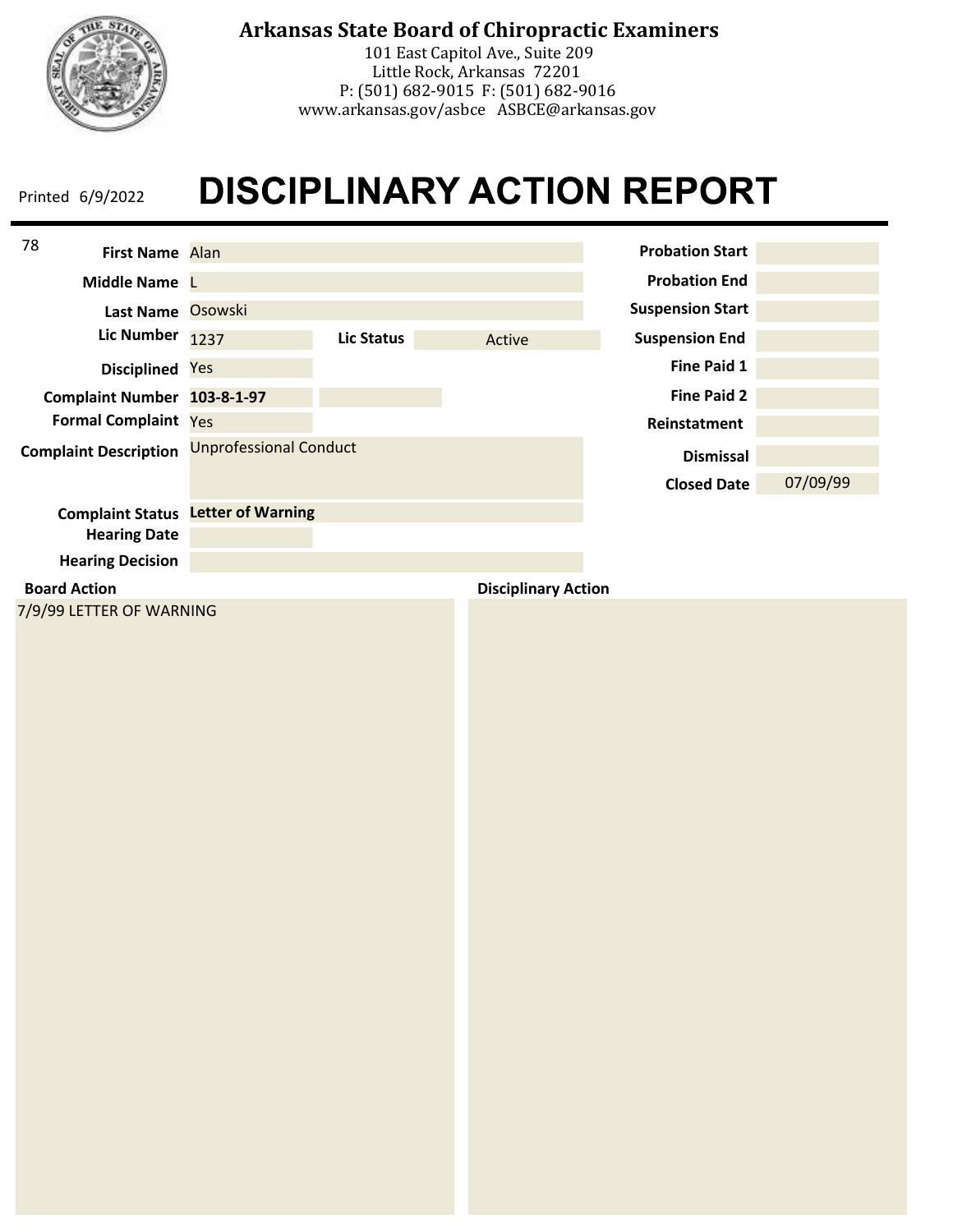

101 East Capitol Ave., Suite 209 Little Rock, Arkansas 72201 P: (501) 682-9015 F: (501) 682-9016 www.arkansas.gov/asbce ASBCE@arkansas.gov

| 79<br>First Name Alan        |                                           |                   |                            | <b>Probation Start</b>  |  |
|------------------------------|-------------------------------------------|-------------------|----------------------------|-------------------------|--|
| Middle Name L                |                                           |                   |                            | <b>Probation End</b>    |  |
| Last Name Osowski            |                                           |                   |                            | <b>Suspension Start</b> |  |
| <b>Lic Number</b>            | 1237                                      | <b>Lic Status</b> | Active                     | <b>Suspension End</b>   |  |
| Disciplined Yes              |                                           |                   |                            | <b>Fine Paid 1</b>      |  |
| Complaint Number 108-9-4-97  |                                           |                   |                            | <b>Fine Paid 2</b>      |  |
| Formal Complaint Yes         |                                           |                   |                            | Reinstatment            |  |
| <b>Complaint Description</b> | <b>Billing</b>                            |                   |                            | <b>Dismissal</b>        |  |
|                              |                                           |                   |                            | <b>Closed Date</b>      |  |
|                              | <b>Complaint Status</b> Letter of Warning |                   |                            |                         |  |
| <b>Hearing Date</b>          |                                           |                   |                            |                         |  |
| <b>Hearing Decision</b>      |                                           |                   |                            |                         |  |
| <b>Board Action</b>          |                                           |                   | <b>Disciplinary Action</b> |                         |  |
| 7/9/99. LETTER OF WARNING    |                                           |                   |                            |                         |  |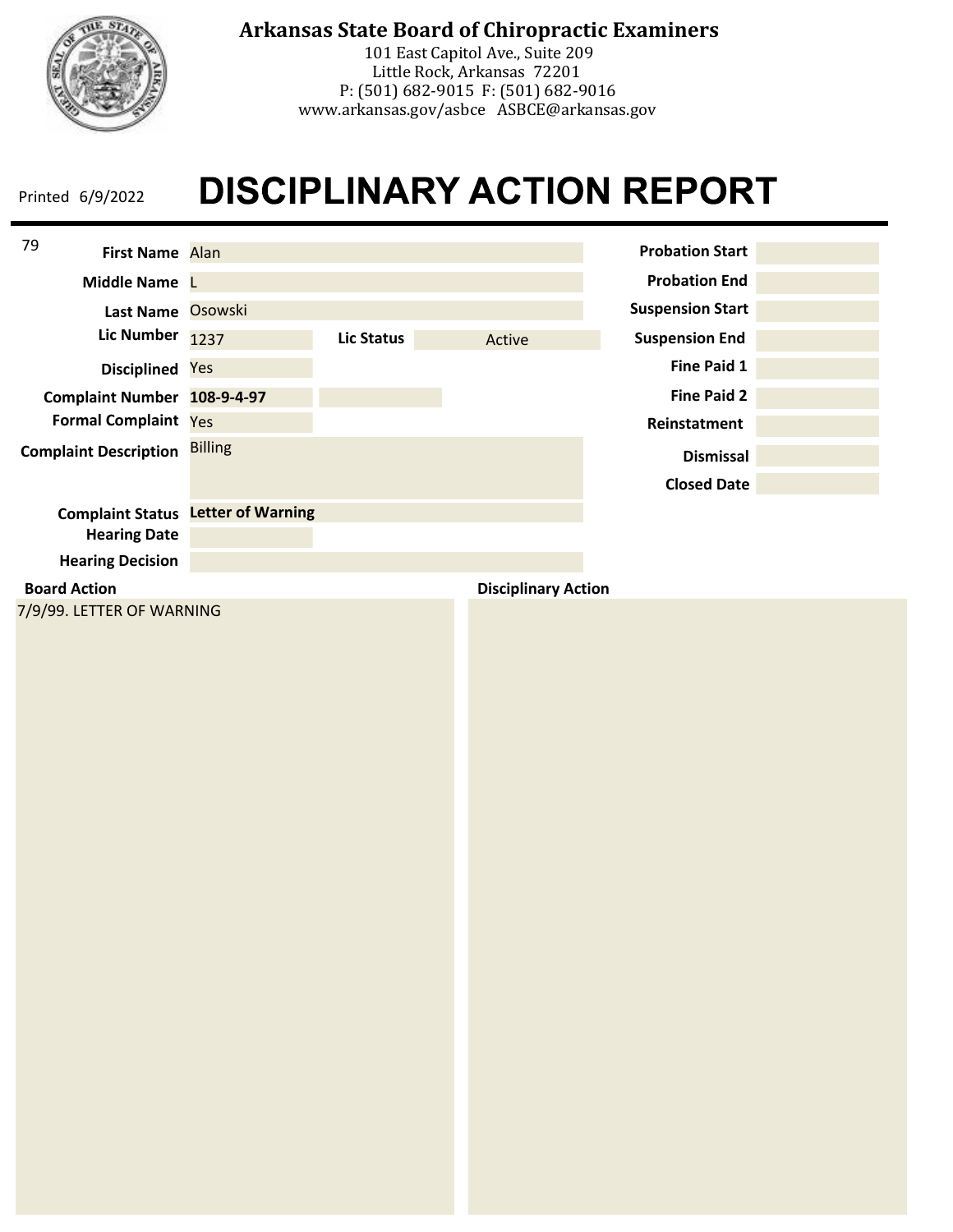

101 East Capitol Ave., Suite 209 Little Rock, Arkansas 72201 P: (501) 682-9015 F: (501) 682-9016 www.arkansas.gov/asbce ASBCE@arkansas.gov

| 80<br><b>First Name Kervin</b>    |                          |            |                            | <b>Probation Start</b>  |          |
|-----------------------------------|--------------------------|------------|----------------------------|-------------------------|----------|
| <b>Middle Name T</b>              |                          |            |                            | <b>Probation End</b>    |          |
| Last Name Putman                  |                          |            |                            | <b>Suspension Start</b> |          |
| <b>Lic Number</b>                 | 1573                     | Lic Status | Active                     | <b>Suspension End</b>   |          |
| <b>Disciplined</b>                | Yes                      |            |                            | <b>Fine Paid 1</b>      |          |
| Complaint Number 236-2-4-05       |                          |            |                            | <b>Fine Paid 2</b>      |          |
| <b>Formal Complaint Yes</b>       |                          |            |                            | Reinstatment            |          |
| <b>Complaint Description</b>      | Sexual Misconduct        |            |                            | <b>Dismissal</b>        |          |
|                                   |                          |            |                            | <b>Closed Date</b>      | 08/02/05 |
| <b>Complaint Status</b>           | <b>Letter of Warning</b> |            |                            |                         |          |
| <b>Hearing Date</b>               |                          |            |                            |                         |          |
| <b>Hearing Decision</b>           |                          |            |                            |                         |          |
| <b>Board Action</b>               |                          |            | <b>Disciplinary Action</b> |                         |          |
| 8/2/2005 LETTER OF WARNING ISSUED |                          |            |                            |                         |          |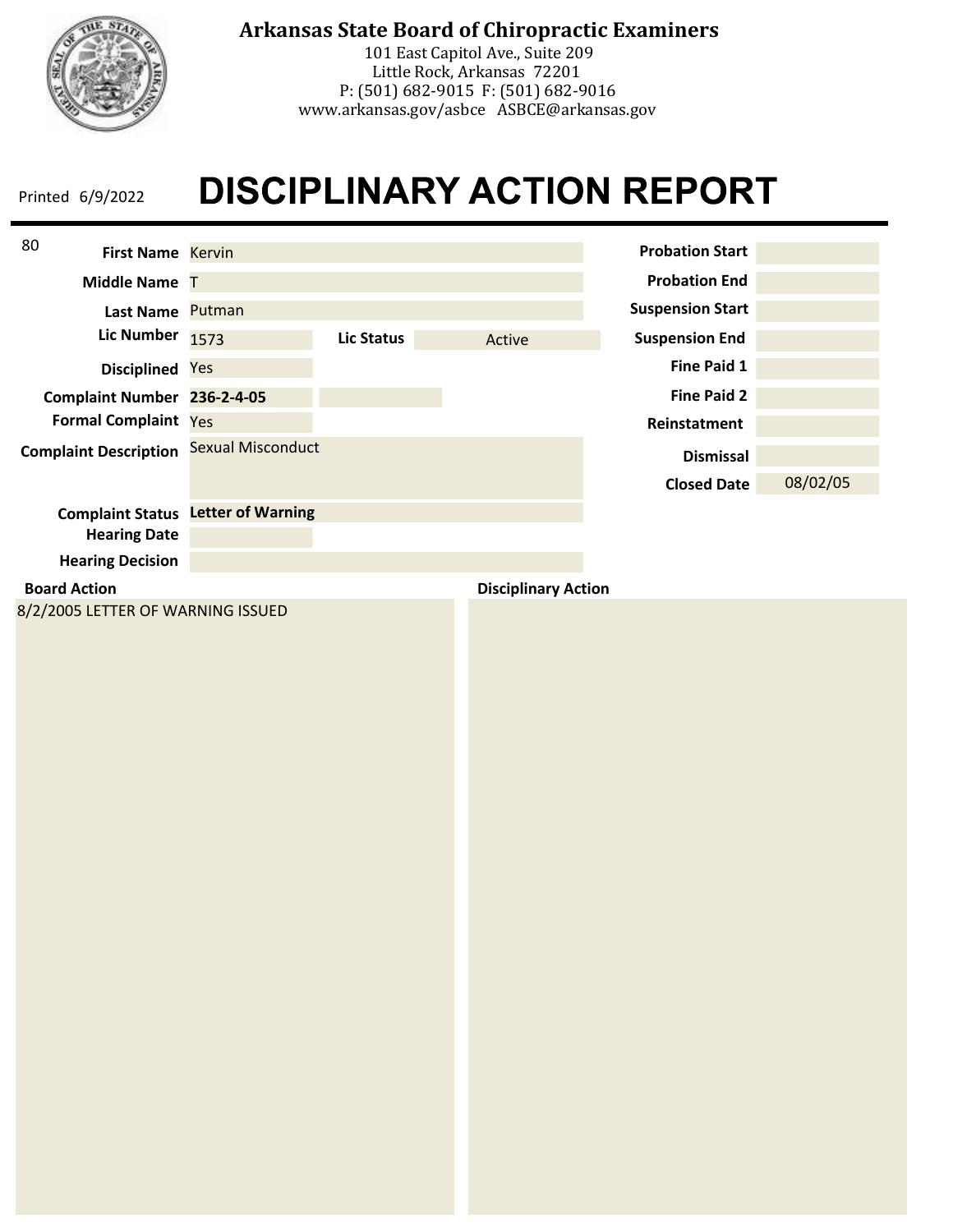

101 East Capitol Ave., Suite 209 Little Rock, Arkansas 72201 P: (501) 682-9015 F: (501) 682-9016 www.arkansas.gov/asbce ASBCE@arkansas.gov

| 81<br><b>First Name Kervin</b>    |                               |            |                            | <b>Probation Start</b>  |          |
|-----------------------------------|-------------------------------|------------|----------------------------|-------------------------|----------|
| Middle Name T                     |                               |            |                            | <b>Probation End</b>    |          |
| Last Name Putman                  |                               |            |                            | <b>Suspension Start</b> |          |
| <b>Lic Number</b>                 | 1573                          | Lic Status | Active                     | <b>Suspension End</b>   |          |
| Disciplined Yes                   |                               |            |                            | <b>Fine Paid 1</b>      |          |
| Complaint Number 238-3-2-05       |                               |            |                            | <b>Fine Paid 2</b>      |          |
| <b>Formal Complaint Yes</b>       |                               |            |                            | Reinstatment            |          |
| <b>Complaint Description</b>      | <b>Unprofessional Conduct</b> |            |                            | <b>Dismissal</b>        |          |
|                                   |                               |            |                            | <b>Closed Date</b>      | 08/02/05 |
| <b>Complaint Status</b>           | <b>Letter of Warning</b>      |            |                            |                         |          |
| <b>Hearing Date</b>               |                               |            |                            |                         |          |
| <b>Hearing Decision</b>           |                               |            |                            |                         |          |
| <b>Board Action</b>               |                               |            | <b>Disciplinary Action</b> |                         |          |
| 8/2/2005 LETTER OF WARNING ISSUED |                               |            |                            |                         |          |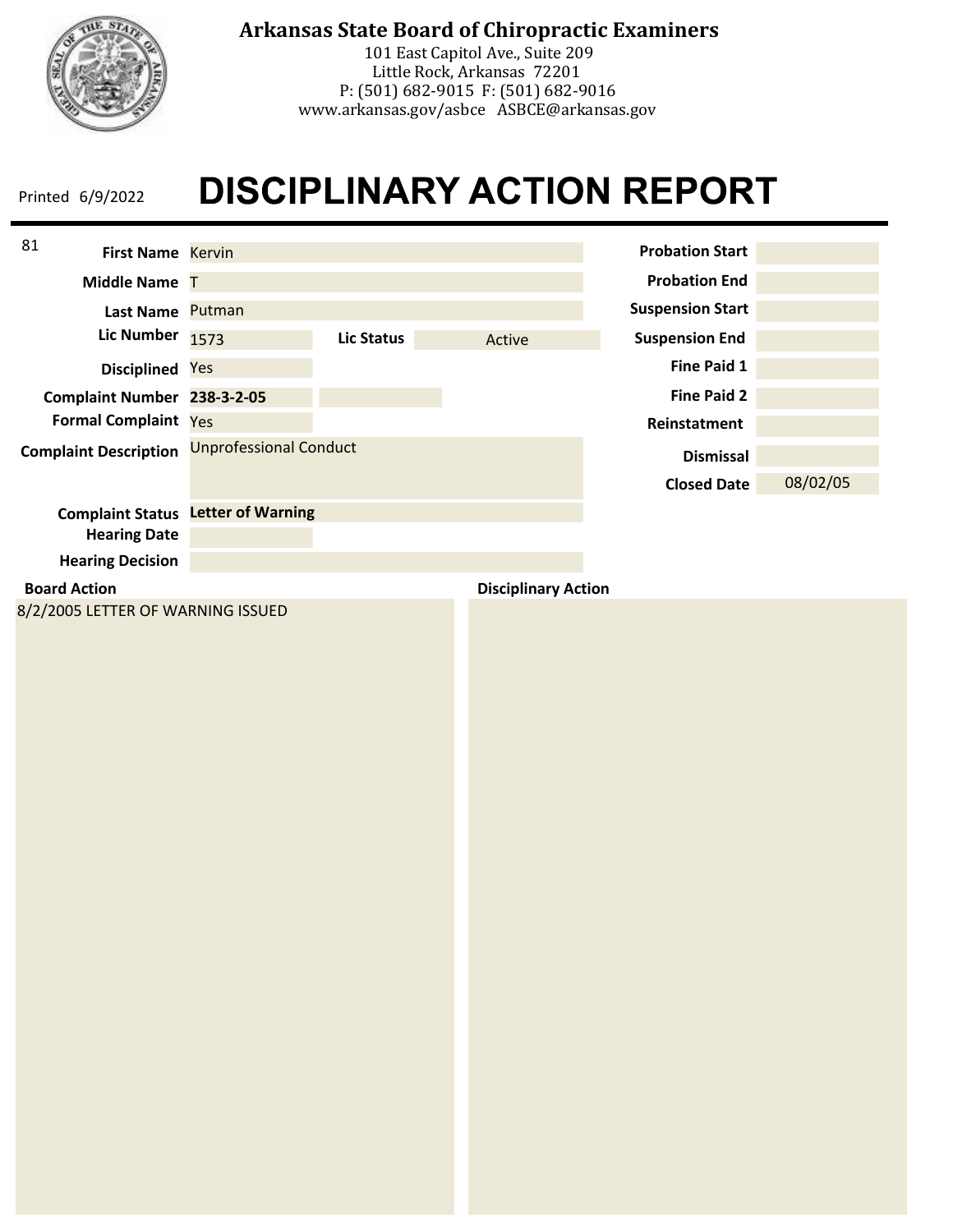

**Board Action**

# **Arkansas State Board of Chiropractic Examiners**

101 East Capitol Ave., Suite 209 Little Rock, Arkansas 72201 P: (501) 682-9015 F: (501) 682-9016 www.arkansas.gov/asbce ASBCE@arkansas.gov

# **DISCIPLINARY ACTION REPORT**



### **Disciplinary Action**

Placed under supervisory probation for 18 mos. with a doctor to oversee such probation; Mr. Berlin Taylor can act as a chiropractic aide as outlined in Rules & Regulations; all monies collected by Dr. Taylor be returned \$438.36 and a \$15.00 ck. to Ms. Whitlock. An assessment of a fine of \$1000 to be paid to the ASBCE over a period of 18 mos. No publication of the hearing in any professional journals.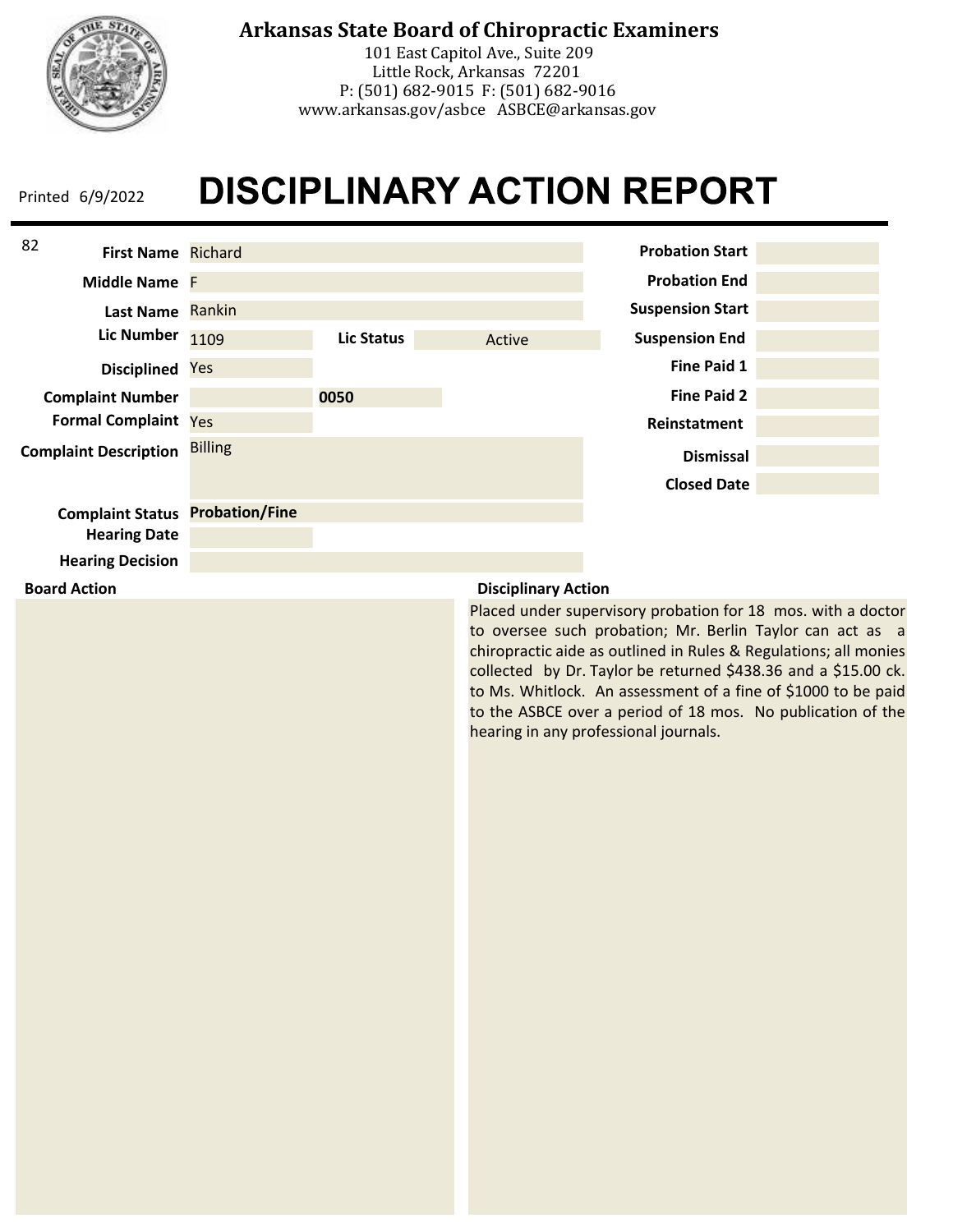

# **Arkansas State Board of Chiropractic Examiners**

101 East Capitol Ave., Suite 209 Little Rock, Arkansas 72201 P: (501) 682-9015 F: (501) 682-9016 www.arkansas.gov/asbce ASBCE@arkansas.gov

# **DISCIPLINARY ACTION REPORT**



### **Board Action**

Cease from advising, consulting or instructing a patient with respect to the use of prescription drugs. Letter of reprimand Two year probation \$1000 fine Doctor agree he will not utilize the Toftness machine in the treatment of patients.

### **Disciplinary Action**

Cease from advising, consulting or instructing a patient with respect to the use of prescription drugs. Letter of reprimand Two year probation \$1000 fine Doctor agree he will not utilize the Toftness machine in the treatment of patients.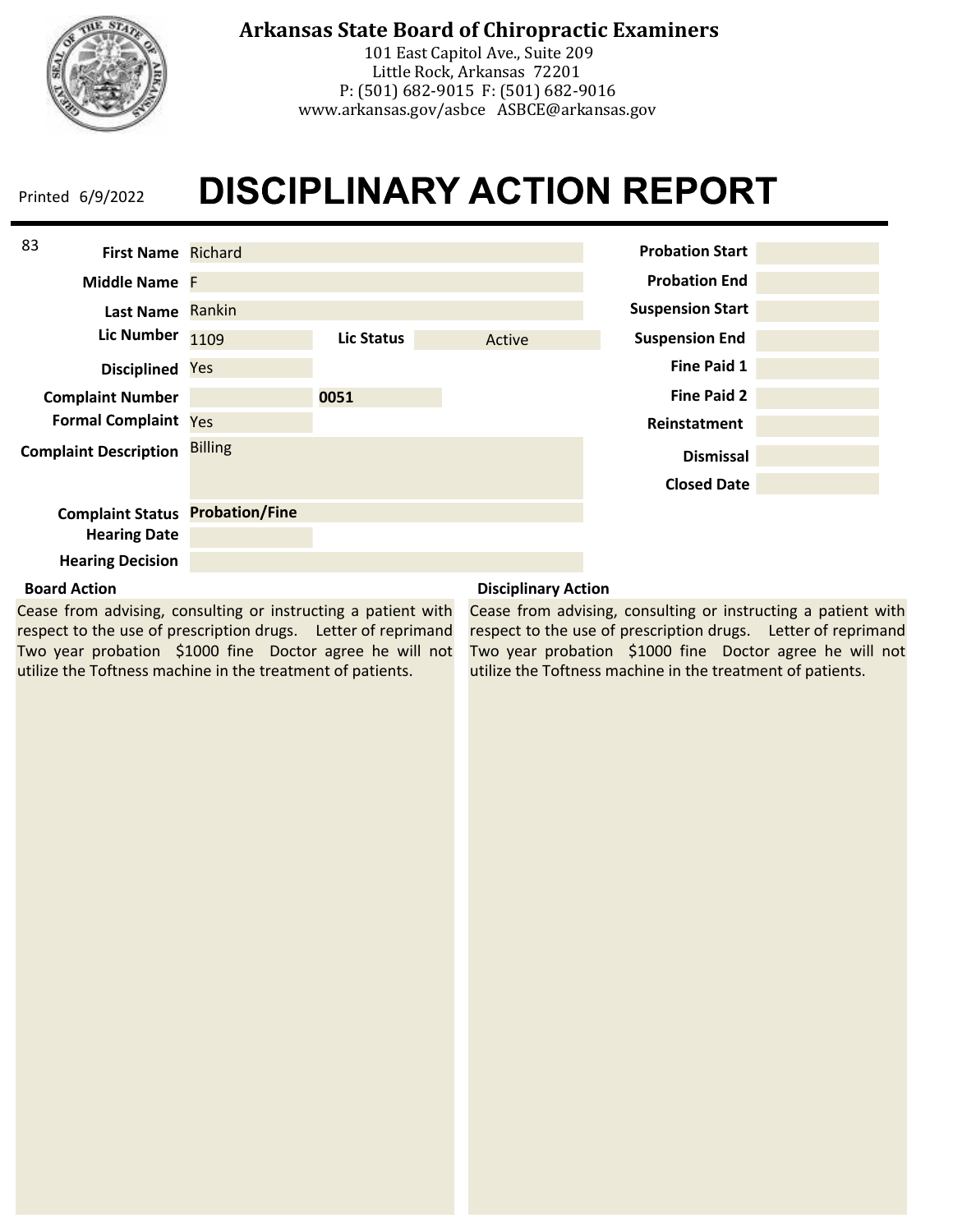

# **Arkansas State Board of Chiropractic Examiners**

101 East Capitol Ave., Suite 209 Little Rock, Arkansas 72201 P: (501) 682-9015 F: (501) 682-9016 www.arkansas.gov/asbce ASBCE@arkansas.gov

# **DISCIPLINARY ACTION REPORT**



### **Board Action**

Respondent submitted bills to insurance providers for services that were not provided to 3 patients in June 2010. Respondent had SOAP notes for the dates each patient was not seen.

### **Disciplinary Action**

CONCLUSIONS OF LAW: The above described conduct violates Board Regulation C. Unprofessional Conduct, Section 4. Improper Charges, Fraud, subsection (c) Reporting charges for services not rendered. The above described conduct violates Board Regulation C. Unprofessional Conduct, Section 2, Unprofessional Acts, subsection (o), Failure to keep accurate records which reflect the diagnosis and treatment of individual patients. ORDER: IT IS THEREFORE ORDERED that Respondent pay a civil penalty in the amount of sixty thousand dollars (\$6,000.00) within sixty (60) days of the date of this order and that his license be on probation for a period of one (1) year to run concurrently with a probation ordered in case number 396 -08-12-10. IT IS FURTHER ORDERED that the Board shall retain jurisdiction of this matter for purposes of implementing and enforcing this Consent Order and that Respondent's failure to comply with any term or condition of this Order shall constitute grounds to impose additional disciplinary action.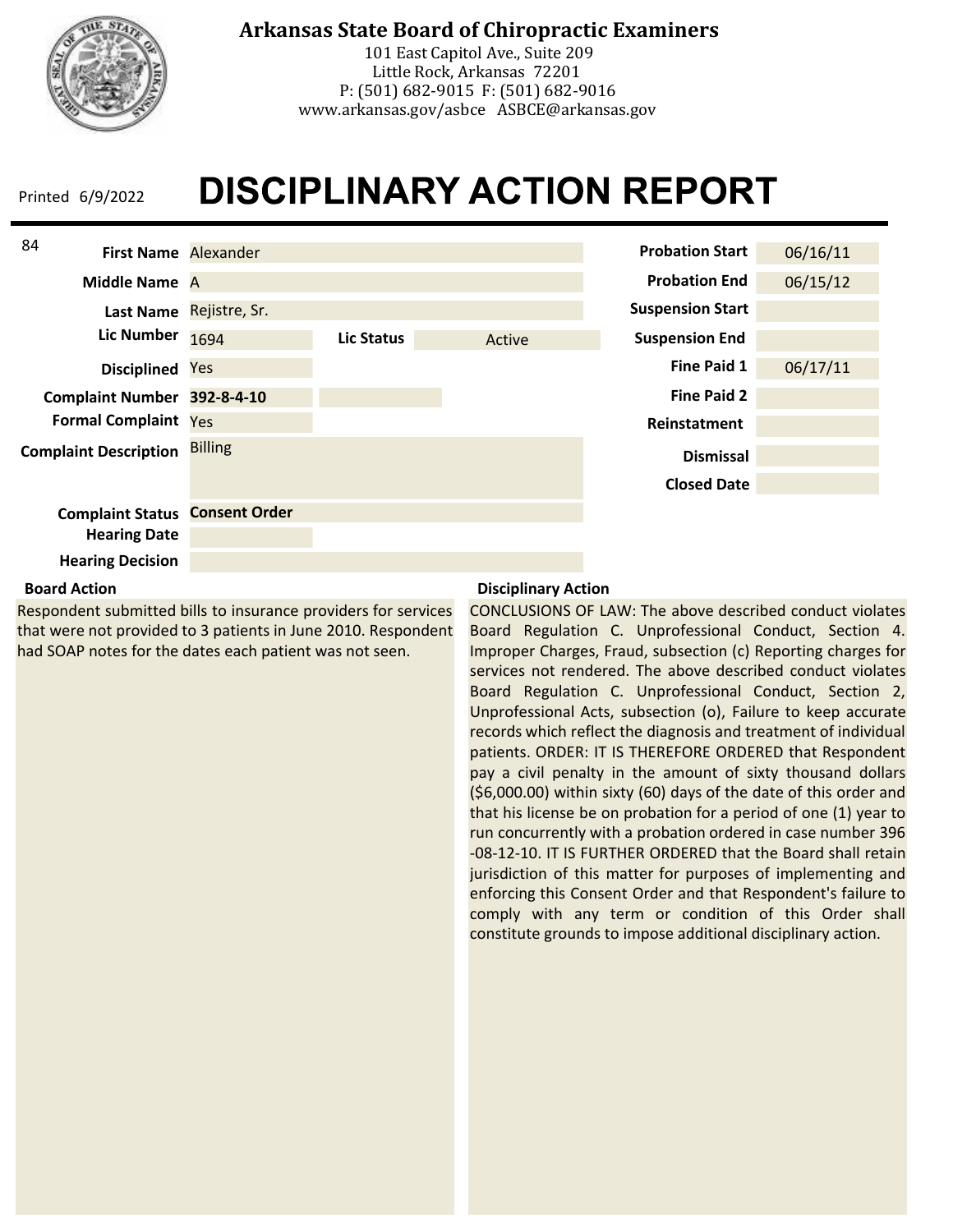

# **Arkansas State Board of Chiropractic Examiners**

101 East Capitol Ave., Suite 209 Little Rock, Arkansas 72201 P: (501) 682-9015 F: (501) 682-9016 www.arkansas.gov/asbce ASBCE@arkansas.gov

# **DISCIPLINARY ACTION REPORT**



### **Board Action**

Respondent advertised physical therapy in the physical therapists section of the 2010 Yellow Pages. Respondent is not licensed as a physical therapist.

### **Disciplinary Action**

CONCLUSIONS OF LAW: The above described conduct violates Board Regulation D. Advertising by Chiropractic Physicians., section 5. ORDER: IT IS THEREFORE ORDERED that Respondent pay a civil penalty in the amount of one thousand dollars (\$1 ,000.00) within sixty (60) days of the date of this order and that his license be on probation for a period of one (1) year to run concurrently with a probation ordered in case number 392 -08-04-10. IT IS FURTHER ORDERED that the Board shall retain jurisdiction of this matter for purposes of implementing and enforcing this Consent Order and that Respondent's failure to comply with any term or condition of this Order shall constitute grounds to impose additional disciplinary.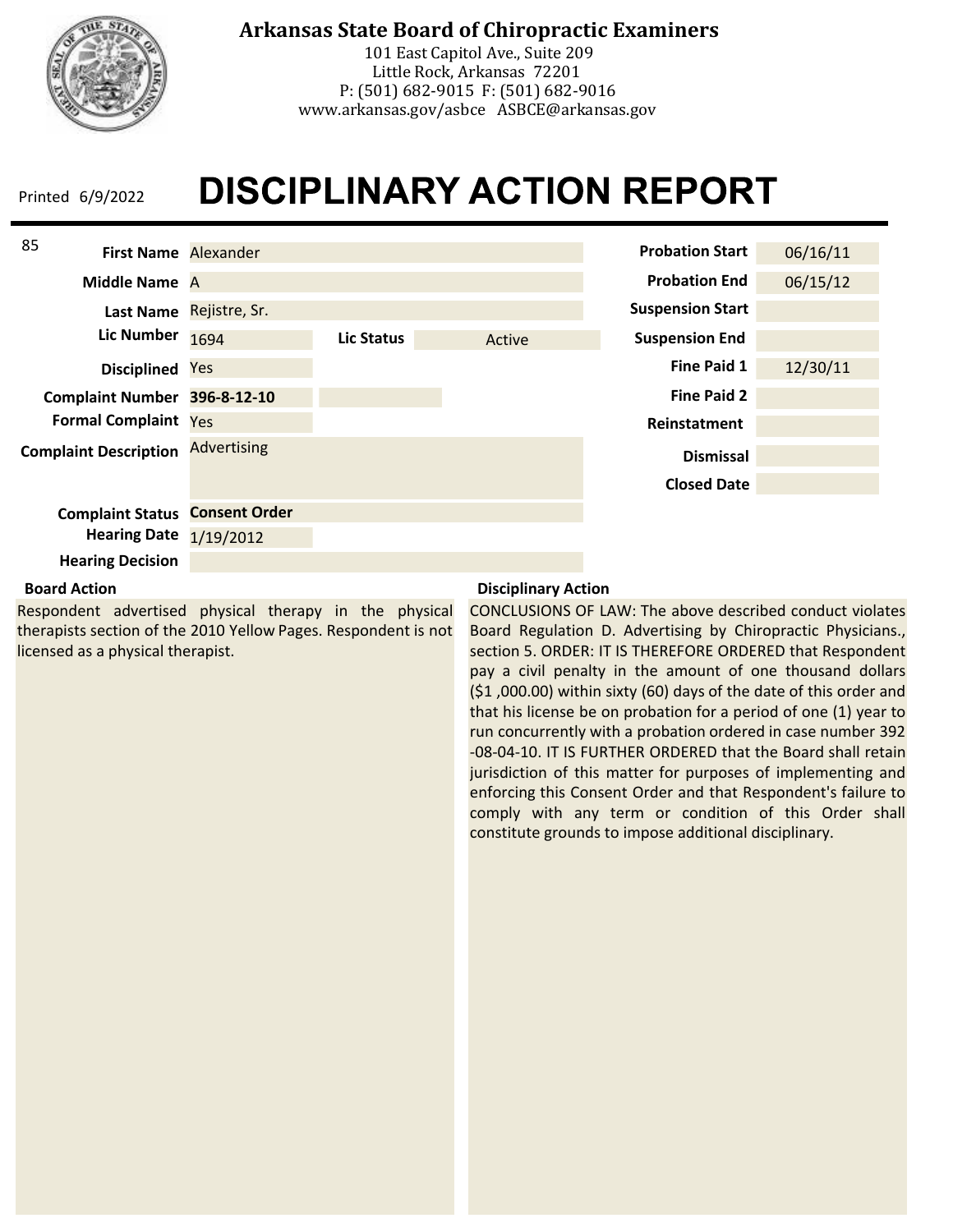

101 East Capitol Ave., Suite 209 Little Rock, Arkansas 72201 P: (501) 682-9015 F: (501) 682-9016 www.arkansas.gov/asbce ASBCE@arkansas.gov

### **DISCIPLINARY ACTION REPORT** Printed 6/9/2022



### **Hearing Decision**

### **Board Action**

On 12/10/15, it was brought to the Boards attention that Dr. Roberts marked on his 2016 license renewal that he was convicted of a Felony in 2015 for reasons pertaining to the IRS. During a teleconference on 12/18/15, the board voted to notice Dr. Roberts with a consent order to suspend his license. Consent Agreement was finalized on 01/21/16.

On 4/11/17 the Board took into consideration the Respondents request for license reinstatement. A hearing was held on June 20, 2017.

#### **Disciplinary Action**

**Consent Order, signed by Dr. Roberts, was received on 12/31/15. Consent Order was finalized on 01/21/2016 with the signature of the Board President. ORDER**

Respondent's license to practice chiropractic is hereby SUSPENDED until such time as he is released from prison and can provide evidence satisfactory to the Board at a hearing that he is fit to practice.

### **06/20/2017 License Reinstatement Hearing Board Order**

**1** .Respondent's license is reinstated as Active status effective 6/20/2017. The continuing education requirements for Respondent's 2017 license have been waived. Respondent will not be assessed a late penalty for calendar year 2017. **2.** Respondent shall obtain 24 continuing education hours during the remainder of calendar year 2017 in order to renew his license for calendar year 2018. **3**. Respondent shall pay \$1,000.00 civil penalty which will be due no later than 2 years after receipt of this order. **4.** Pursuant to Arkansas Code Annotated § 25-15-212, Respondent may petition for judicial review of this decision by filing a petition in the Circuit Court in the county in which he resides or in the Circuit Court of Pulaski County within thirty days after service of this Order.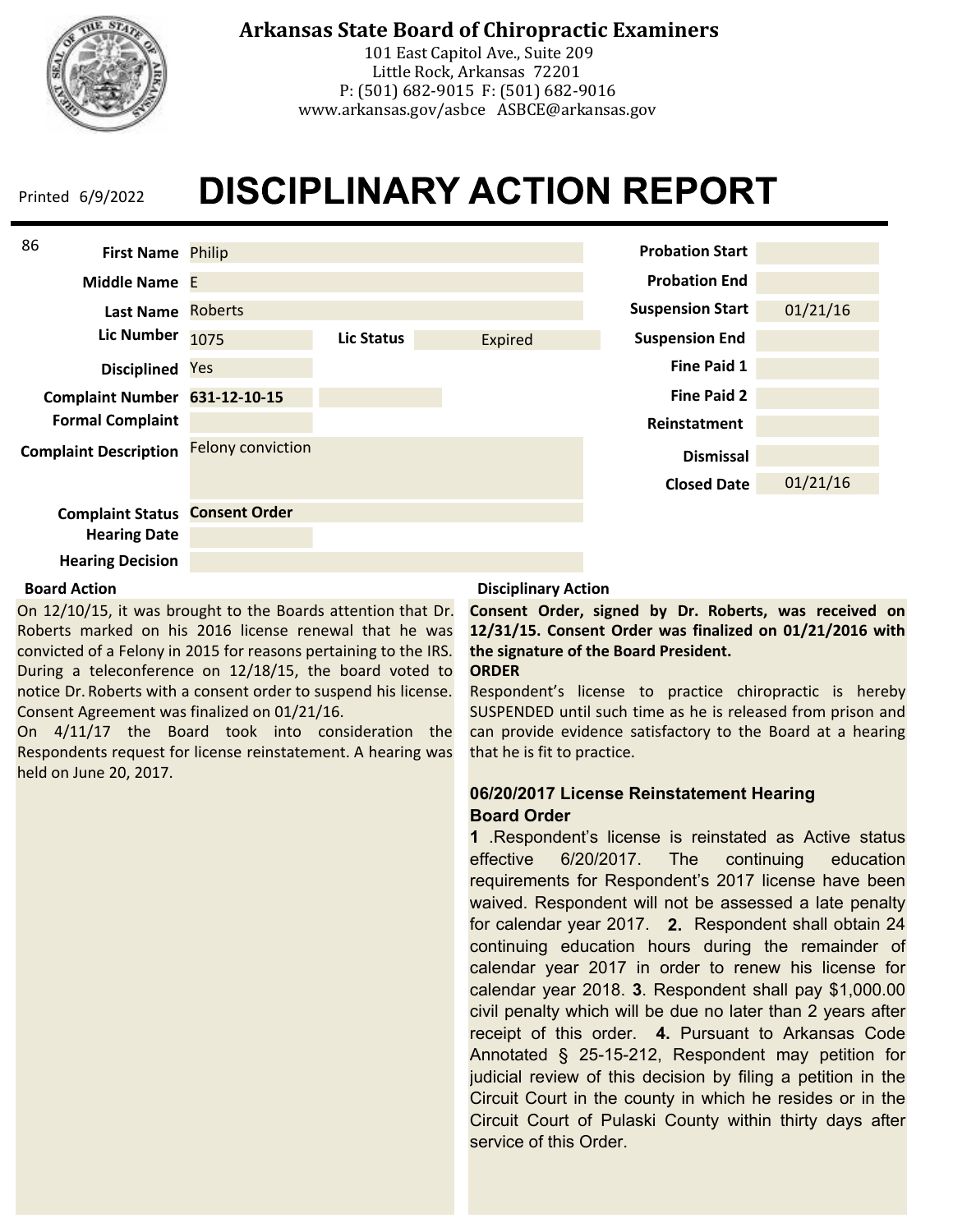

# **Arkansas State Board of Chiropractic Examiners**

101 East Capitol Ave., Suite 209 Little Rock, Arkansas 72201 P: (501) 682-9015 F: (501) 682-9016 www.arkansas.gov/asbce ASBCE@arkansas.gov

# **DISCIPLINARY ACTION REPORT**

| 87<br><b>First Name Shanuri</b>   |                                                  |            |         | <b>Probation Start</b>  | 01/21/16 |
|-----------------------------------|--------------------------------------------------|------------|---------|-------------------------|----------|
| <b>Middle Name</b>                | <b>Derricotte</b>                                |            |         | <b>Probation End</b>    | 07/21/16 |
| <b>Last Name</b>                  | <b>Settles</b>                                   |            |         | <b>Suspension Start</b> |          |
| <b>Lic Number</b>                 | 16103                                            | Lic Status | Expired | <b>Suspension End</b>   |          |
| <b>Disciplined</b>                | Yes                                              |            |         | <b>Fine Paid 1</b>      |          |
| Complaint Number 627-12-10-15     |                                                  |            |         | <b>Fine Paid 2</b>      |          |
| <b>Formal Complaint Yes</b>       |                                                  |            |         | Reinstatment            |          |
| <b>Complaint Description</b>      | Respondent was untruthful on license application |            |         | <b>Dismissal</b>        |          |
|                                   |                                                  |            |         | <b>Closed Date</b>      | 01/26/16 |
| <b>Complaint Status</b>           | Order                                            |            |         |                         |          |
| <b>Hearing Date</b>               | 01/21/2016                                       |            |         |                         |          |
| <b>Hearing Decision Probation</b> |                                                  |            |         |                         |          |

### **Board Action**

NOH mailed on 12-10-15 for hearing on 01-21-15 **CONCLUSIONS OF LAW**

### **ORDER**

**Disciplinary Action**

Respondent is hereby placed on probation for a period of six (6) months.

C-1. Ark. Code Ann. § 17-81-313 provides that the Board may penalize a licensee for the following reasons: (1) Is guilty of fraud or deceit in procuring or attempting to procure a license to practice chiropractic. (2) Is guilty of unprofessional conduct. C-2. Ark. Admin. Code 029.00.2-C(2) provides:

2. **Unprofessional acts.** The following acts or activities by a

licensee of this Board are considered to constitute unprofessional conduct and grounds for disciplinary action. (a) Fraud in procuring a license.

…

(d) The intentional or negligent use of any false, fraudulent or forged statement, writing or document, or the use of any fraudulent, deceitful, dishonest or immoral practice:

(i) in connection with any of the licensing requirements for the practice of chiropractic in Arkansas; or

(ii) in connection with any communication with the Board office.

C-3. Respondent's actions as set forth in paragraph A-2 through A-6 constitute a violation(s) of the law described in C-1 and C-2.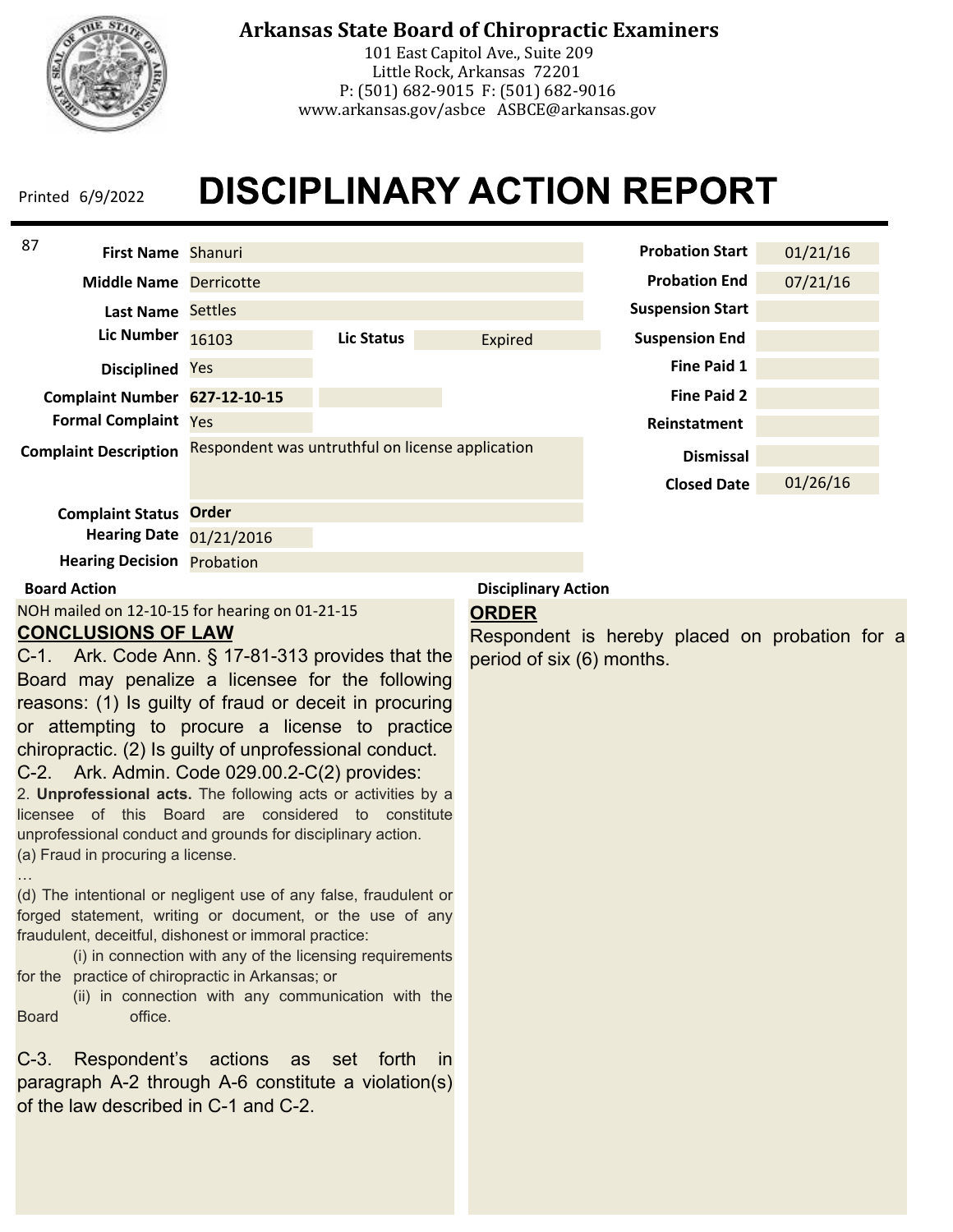

101 East Capitol Ave., Suite 209 Little Rock, Arkansas 72201 P: (501) 682-9015 F: (501) 682-9016 www.arkansas.gov/asbce ASBCE@arkansas.gov

# **DISCIPLINARY ACTION REPORT** Printed 6/9/2022

| 88<br><b>First Name Theodore</b> |                               |            |          | <b>Probation Start</b>  |          |
|----------------------------------|-------------------------------|------------|----------|-------------------------|----------|
| Middle Name P                    |                               |            |          | <b>Probation End</b>    |          |
| <b>Last Name</b>                 | Smith                         |            |          | <b>Suspension Start</b> |          |
| <b>Lic Number</b>                | 1067                          | Lic Status | Deceased | <b>Suspension End</b>   |          |
| <b>Disciplined</b>               | Yes                           |            |          | Fine Paid 1             |          |
| <b>Complaint Number</b>          | 196-7-19-02                   |            |          | <b>Fine Paid 2</b>      |          |
| <b>Formal Complaint Yes</b>      |                               |            |          | Reinstatment            |          |
| <b>Complaint Description</b>     | <b>Unprofessional Conduct</b> |            |          | <b>Dismissal</b>        |          |
|                                  |                               |            |          | <b>Closed Date</b>      | 08/15/02 |
| <b>Complaint Status</b>          | <b>Letter of Warning</b>      |            |          |                         |          |
| <b>Hearing Date</b>              |                               |            |          |                         |          |
| <b>Hearing Decision</b>          |                               |            |          |                         |          |

Letter 8/15/02 to Dr. Smith informing him that any expressions or inappropriate comments to the patient may be perceived by the patient as sexual harassment. Committee recommends that he have an assistant in the room when treating female patients.

Letter 8/15/02 to Ms. Shreve letting her know that the recommendation to Dr. Smith was to have an assistant in the room when treating female patients. And her letter of complaint will remain in Dr. Smith's file.

**Board Action Disciplinary Action**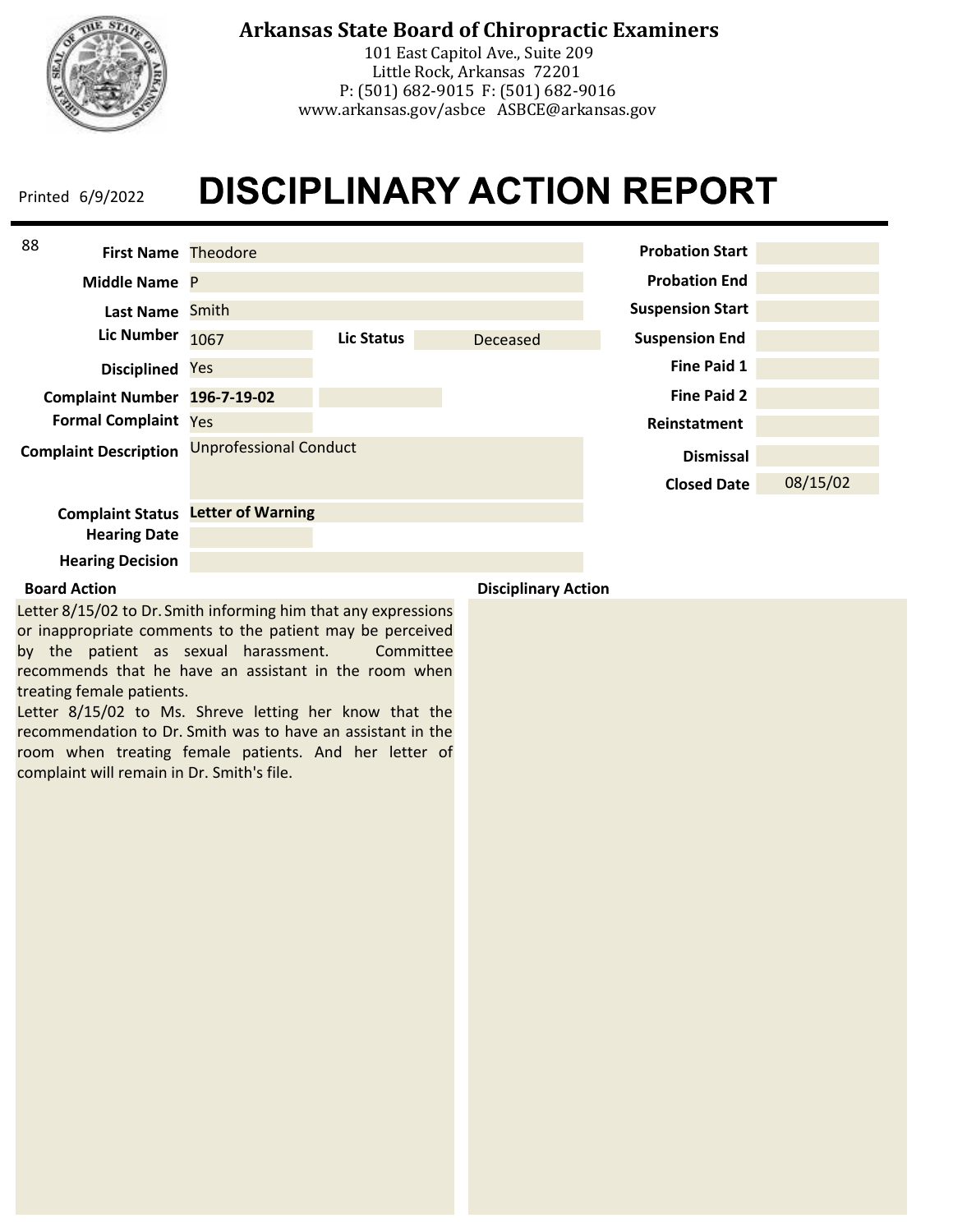

# **Arkansas State Board of Chiropractic Examiners**

101 East Capitol Ave., Suite 209 Little Rock, Arkansas 72201 P: (501) 682-9015 F: (501) 682-9016 www.arkansas.gov/asbce ASBCE@arkansas.gov

# **DISCIPLINARY ACTION REPORT**

| 89<br><b>First Name</b> Kristin |                                                   |            |                                                          | <b>Probation Start</b>  |          |
|---------------------------------|---------------------------------------------------|------------|----------------------------------------------------------|-------------------------|----------|
| Middle Name Kay                 |                                                   |            |                                                          | <b>Probation End</b>    |          |
| Last Name                       | Stobaugh                                          |            |                                                          | <b>Suspension Start</b> | 11/24/08 |
| <b>Lic Number</b>               | 1632                                              | Lic Status | Active                                                   | <b>Suspension End</b>   | 07/19/12 |
| <b>Disciplined</b>              | Yes                                               |            |                                                          | Fine Paid 1             |          |
| <b>Complaint Number</b>         | 313-11-21-08                                      |            |                                                          | <b>Fine Paid 2</b>      |          |
| <b>Formal Complaint Yes</b>     |                                                   |            |                                                          | <b>Reinstatment</b>     |          |
| <b>Complaint Description</b>    | personal use of unprescribed controlled or habit- |            | Unprofessional Conduct: C(2)(f) Habitual intoxication or | <b>Dismissal</b>        |          |
|                                 | forming drugs                                     |            |                                                          | <b>Closed Date</b>      | 06/22/09 |
| <b>Complaint Status</b>         | <b>Consent Order</b>                              |            |                                                          |                         |          |
| <b>Hearing Date</b>             | 11/24/2008                                        |            |                                                          |                         |          |
| <b>Hearing Decision</b>         | <b>Consent Order</b>                              |            |                                                          |                         |          |

### **Board Action**

7/19/2012. The board met and voted to remove suspension of Dr. Stobaugh's license and she can begin practicing.

### **Disciplinary Action**

Consent Order A. The hearing before the Board scheduled for 1/6/2009 is continued subject to being reset at a later date. B. The emergency suspension of Respondent's license shall continue until resolution of Respondent's criminal charges. C. Respondent shall request that her treatment facility send weekly reports to the Board verifying her treatment and the results of drug testing required by the treatment facility. 3. Failure of Respondent to comply with any of the terms and conditions of this Consent Order shall be grounds for further disciplinary action in the form of a civil penalty and/or suspension or revocation of respondent's license. Arrest report received from Conway Police Department. Board placed an emergency suspension on her license. Hearing scheduled. Held on Jan. 6 - continued until after criminal disposition.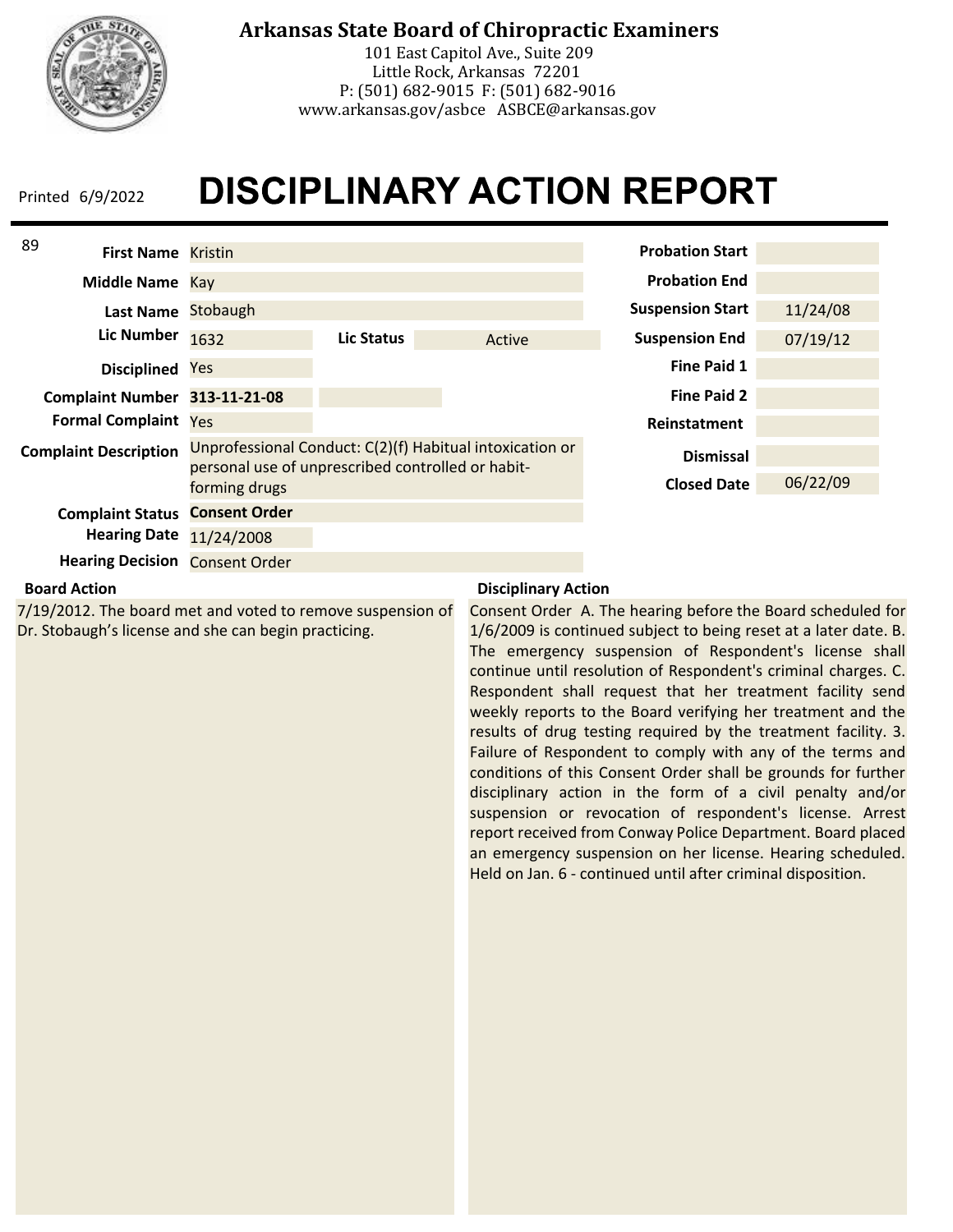

# **Arkansas State Board of Chiropractic Examiners**

101 East Capitol Ave., Suite 209 Little Rock, Arkansas 72201 P: (501) 682-9015 F: (501) 682-9016 www.arkansas.gov/asbce ASBCE@arkansas.gov

# **DISCIPLINARY ACTION REPORT**

| 90<br>First Name Linda       |                       |                   |                            | <b>Probation Start</b>  |  |
|------------------------------|-----------------------|-------------------|----------------------------|-------------------------|--|
| Middle Name C                |                       |                   |                            | <b>Probation End</b>    |  |
| Last Name Taylor             |                       |                   |                            | <b>Suspension Start</b> |  |
| <b>Lic Number</b>            | 1127                  | <b>Lic Status</b> | Deceased                   | <b>Suspension End</b>   |  |
| Disciplined Yes              |                       |                   |                            | <b>Fine Paid 1</b>      |  |
| <b>Complaint Number</b>      |                       | 001               |                            | <b>Fine Paid 2</b>      |  |
| Formal Complaint Yes         |                       |                   |                            | Reinstatment            |  |
| <b>Complaint Description</b> | <b>Billing</b>        |                   |                            | <b>Dismissal</b>        |  |
|                              |                       |                   |                            | <b>Closed Date</b>      |  |
| <b>Complaint Status</b>      | <b>Probation/Fine</b> |                   |                            |                         |  |
| <b>Hearing Date</b>          |                       |                   |                            |                         |  |
| <b>Hearing Decision</b>      |                       |                   |                            |                         |  |
| <b>Board Action</b>          |                       |                   | <b>Disciplinary Action</b> |                         |  |
| Probation; fined \$1,000     |                       |                   |                            |                         |  |
|                              |                       |                   |                            |                         |  |
|                              |                       |                   |                            |                         |  |
|                              |                       |                   |                            |                         |  |
|                              |                       |                   |                            |                         |  |
|                              |                       |                   |                            |                         |  |
|                              |                       |                   |                            |                         |  |
|                              |                       |                   |                            |                         |  |
|                              |                       |                   |                            |                         |  |
|                              |                       |                   |                            |                         |  |
|                              |                       |                   |                            |                         |  |
|                              |                       |                   |                            |                         |  |
|                              |                       |                   |                            |                         |  |
|                              |                       |                   |                            |                         |  |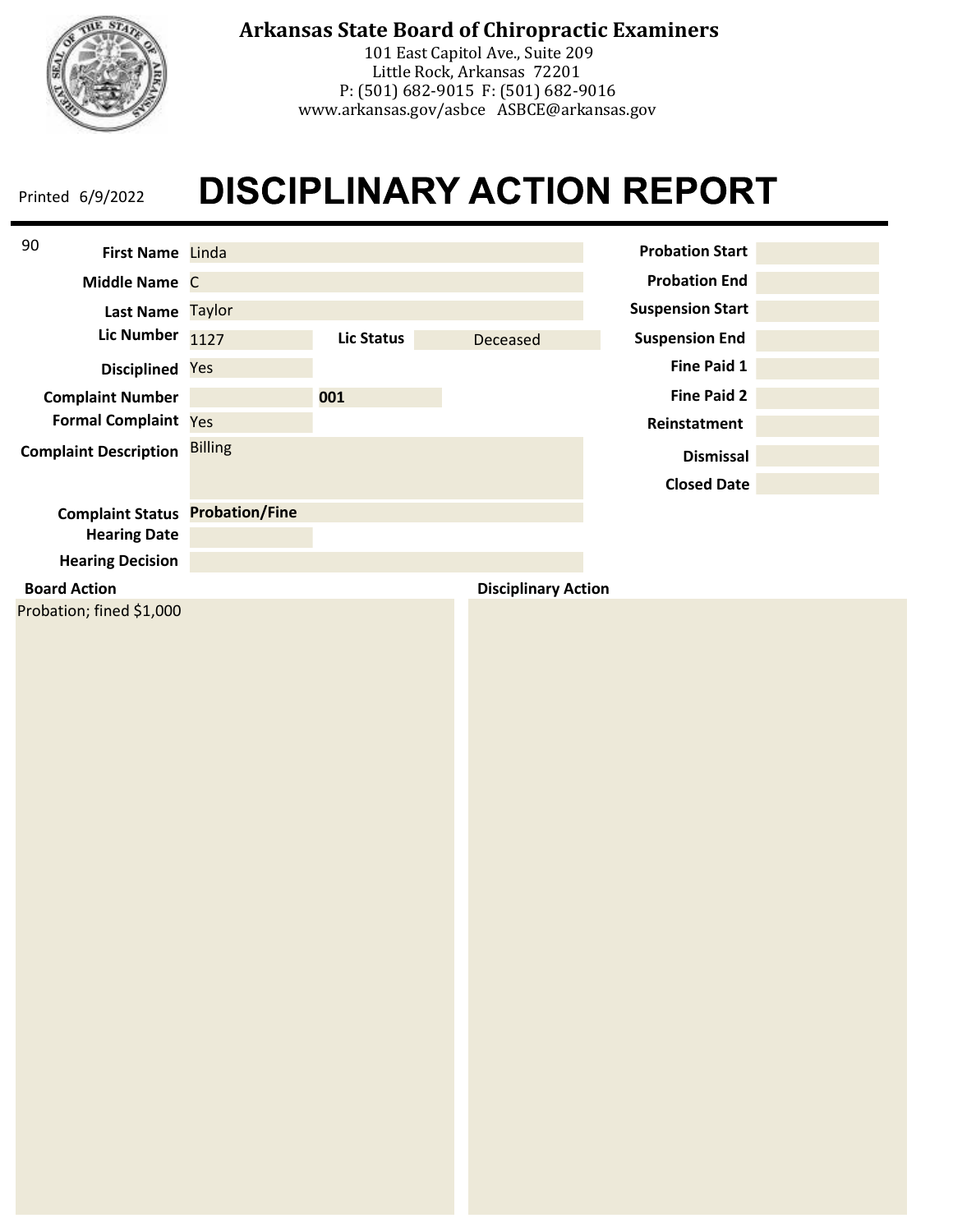

101 East Capitol Ave., Suite 209 Little Rock, Arkansas 72201 P: (501) 682-9015 F: (501) 682-9016 www.arkansas.gov/asbce ASBCE@arkansas.gov

### **DISCIPLINARY ACTION REPORT** Printed 6/9/2022



### **Board Action**

Charging for three separate x-ray when it is one 14x36 x-ray \$160.00 Cervical 90.00 Thoracic 90.00 Lumbar Investigation conducted 1-30-92, findings of report: quality of x-rays was pathetic. Most x-rays were either to light or dark to read, water damaged or severely off center.

### **Disciplinary Action**

\$1000 fine,(1) yr office management course. Proof of attendance. (90) days to pay dine. 1 yr. probation unsupervised.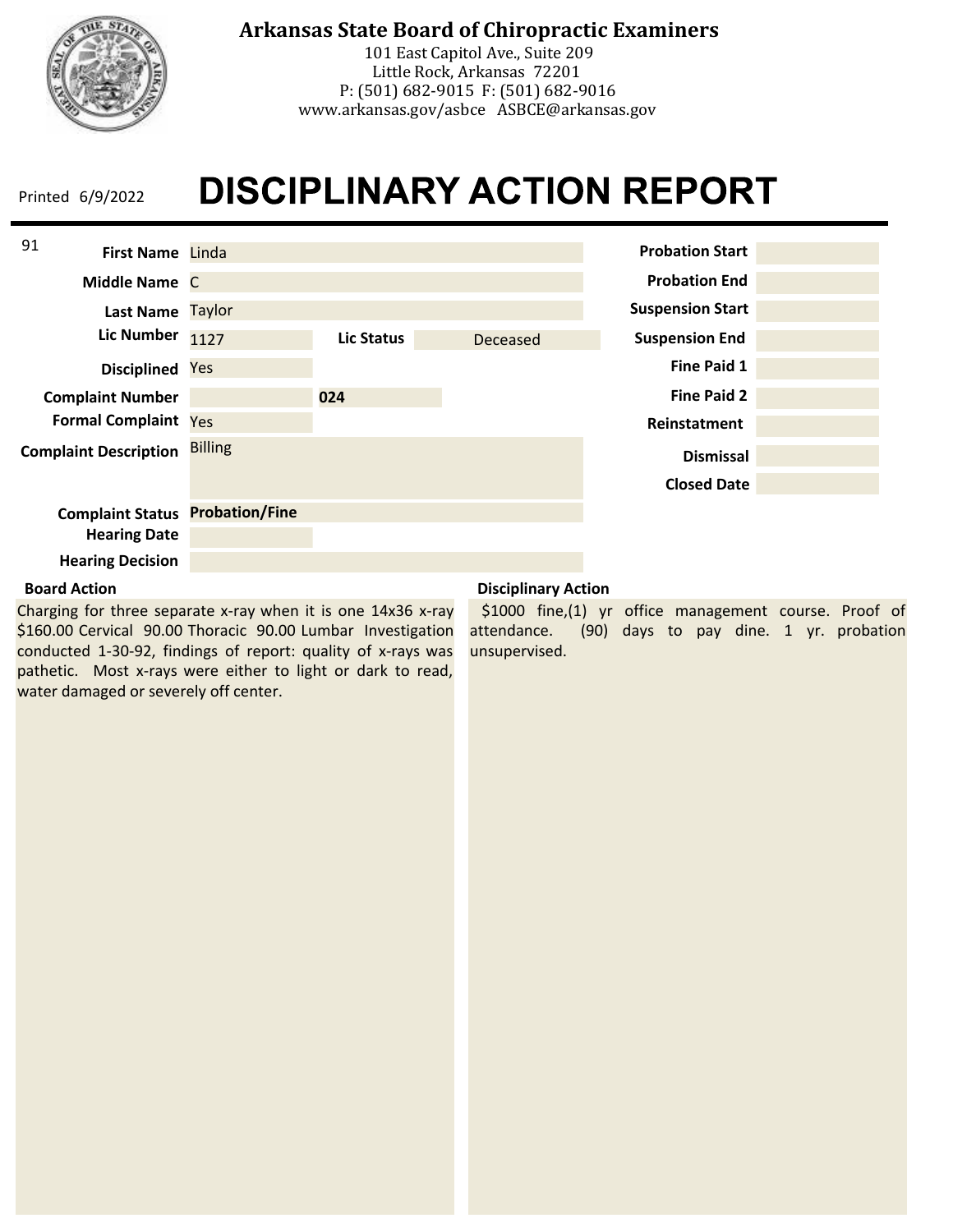

# **Arkansas State Board of Chiropractic Examiners**

101 East Capitol Ave., Suite 209 Little Rock, Arkansas 72201 P: (501) 682-9015 F: (501) 682-9016 www.arkansas.gov/asbce ASBCE@arkansas.gov

# **DISCIPLINARY ACTION REPORT**



#### **Board Action**

Probation; fined \$1,000

### **Disciplinary Action**

Placed under supervisory probation for 18 mos. with a doctor to oversee such probation; Mr. Berlin Taylor can act as a chiropractic aide as outlined in Rules & Regulations; all moneys collected by Dr. Taylor be returned \$438.36 and a \$15.00 ck. to Ms. Whitlock. An assessment of a fine of \$1000 to be paid to the ASBCE over a period of 18 mos.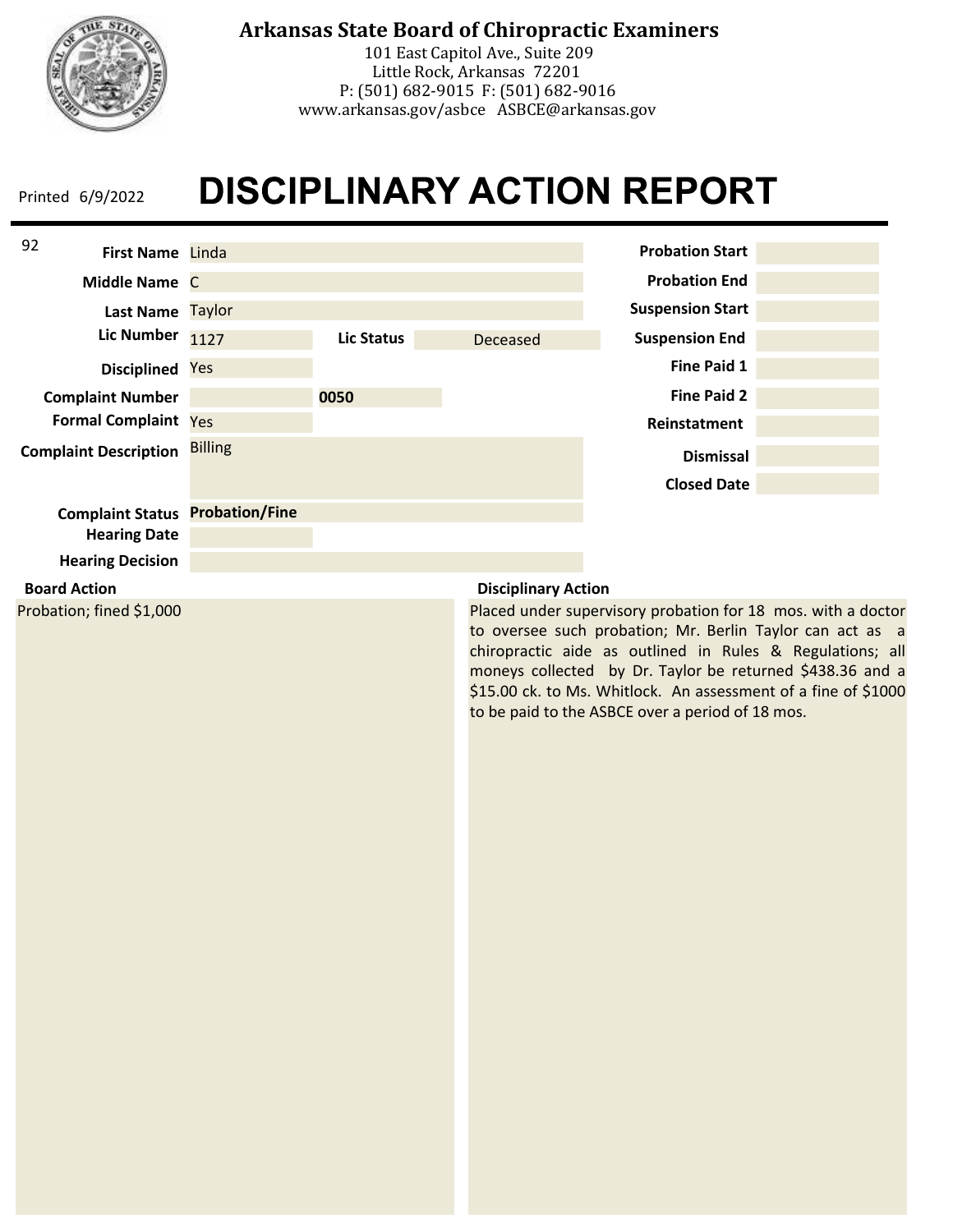

101 East Capitol Ave., Suite 209 Little Rock, Arkansas 72201 P: (501) 682-9015 F: (501) 682-9016 www.arkansas.gov/asbce ASBCE@arkansas.gov

| 93<br>First Name Linda                                                              |           |                   |                            | <b>Probation Start</b>                                                                                                                                                                                                                                                                                                                                                          |          |
|-------------------------------------------------------------------------------------|-----------|-------------------|----------------------------|---------------------------------------------------------------------------------------------------------------------------------------------------------------------------------------------------------------------------------------------------------------------------------------------------------------------------------------------------------------------------------|----------|
|                                                                                     |           |                   |                            |                                                                                                                                                                                                                                                                                                                                                                                 |          |
| Middle Name C                                                                       |           |                   |                            | <b>Probation End</b>                                                                                                                                                                                                                                                                                                                                                            |          |
| Last Name Taylor                                                                    |           |                   |                            | <b>Suspension Start</b>                                                                                                                                                                                                                                                                                                                                                         |          |
| <b>Lic Number</b>                                                                   | 1127      | <b>Lic Status</b> | Deceased                   | <b>Suspension End</b>                                                                                                                                                                                                                                                                                                                                                           |          |
| Disciplined Yes                                                                     |           |                   |                            | <b>Fine Paid 1</b>                                                                                                                                                                                                                                                                                                                                                              |          |
| Complaint Number 154-7-14-00                                                        |           |                   |                            | <b>Fine Paid 2</b>                                                                                                                                                                                                                                                                                                                                                              |          |
| <b>Formal Complaint Yes</b>                                                         |           |                   |                            | Reinstatment                                                                                                                                                                                                                                                                                                                                                                    |          |
| <b>Complaint Description</b>                                                        | Fraud     |                   |                            | <b>Dismissal</b>                                                                                                                                                                                                                                                                                                                                                                |          |
|                                                                                     |           |                   |                            | <b>Closed Date</b>                                                                                                                                                                                                                                                                                                                                                              | 05/31/01 |
| <b>Complaint Status Order</b>                                                       |           |                   |                            |                                                                                                                                                                                                                                                                                                                                                                                 |          |
| <b>Hearing Date</b>                                                                 | 5/31/2001 |                   |                            |                                                                                                                                                                                                                                                                                                                                                                                 |          |
| <b>Hearing Decision CE/Fine</b>                                                     |           |                   |                            |                                                                                                                                                                                                                                                                                                                                                                                 |          |
| <b>Board Action</b>                                                                 |           |                   | <b>Disciplinary Action</b> |                                                                                                                                                                                                                                                                                                                                                                                 |          |
| 5/31/01 hearing was held and the Board found Dr. L. Taylor<br>violated regulations. |           |                   | within 12 months.          | ORDER: \$3000 for each 12 violations total \$36,000 to be paid<br>24 hrs. CE in addition to the Annual 24 CE hrs. The additional<br>24 hrs. to be pre-approved by the board and should be in risk<br>management, office procedures and standard of care. 12 of<br>the hrs. are to be completed within the next 90 days and<br>reported to the bd. (to be completed by 8/29/01). |          |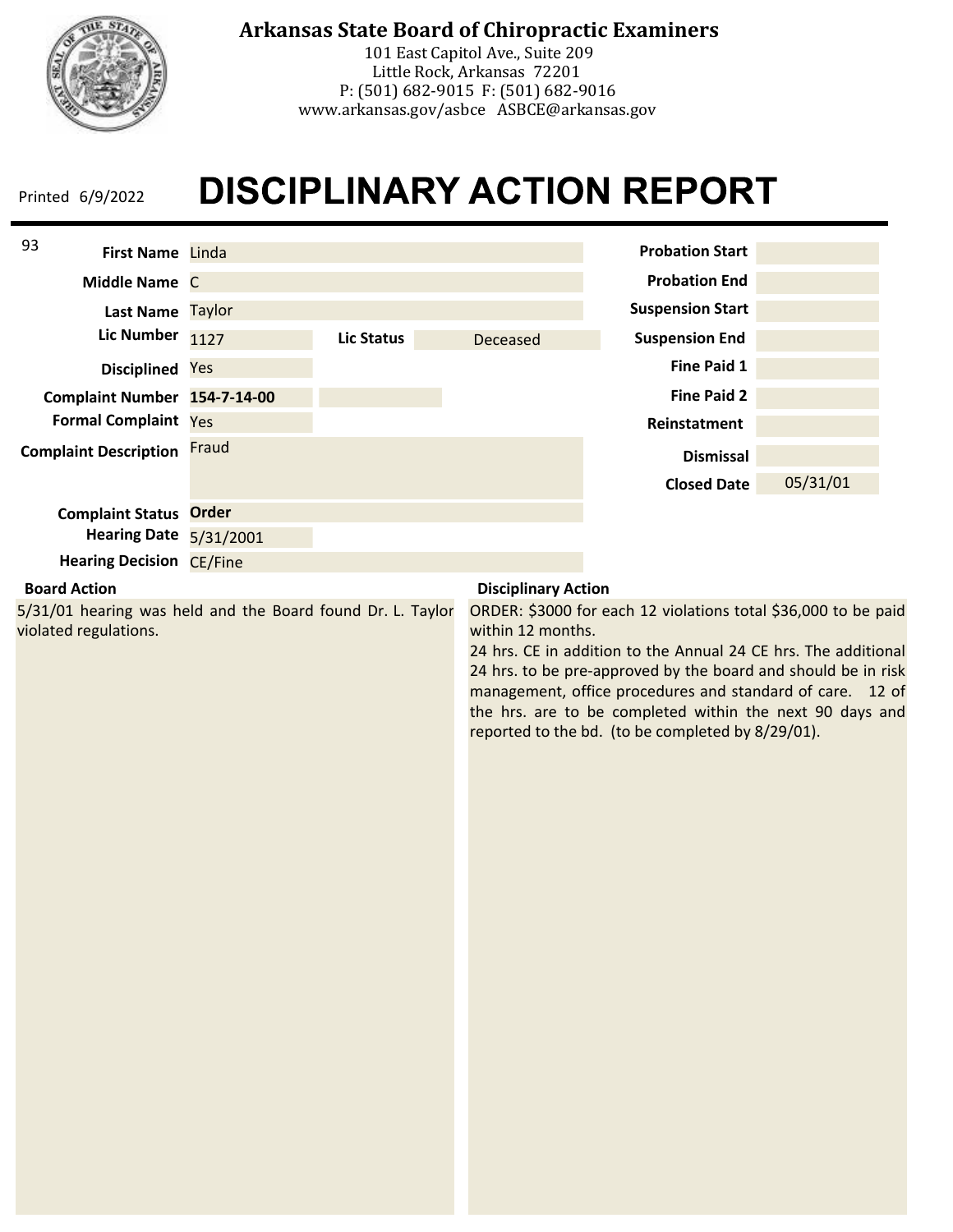

# **Arkansas State Board of Chiropractic Examiners**

101 East Capitol Ave., Suite 209 Little Rock, Arkansas 72201 P: (501) 682-9015 F: (501) 682-9016 www.arkansas.gov/asbce ASBCE@arkansas.gov

# **DISCIPLINARY ACTION REPORT**

| 94                                             |                                 |            |                        |                         |  |
|------------------------------------------------|---------------------------------|------------|------------------------|-------------------------|--|
| <b>First Name Steven</b>                       |                                 |            | <b>Probation Start</b> |                         |  |
| Middle Name W.                                 |                                 |            | <b>Probation End</b>   |                         |  |
| <b>Lic Number</b>                              | Last Name Underwood             |            |                        | <b>Suspension Start</b> |  |
|                                                | 1243                            | Lic Status | <b>Inactive</b>        | <b>Suspension End</b>   |  |
| <b>Disciplined Yes</b>                         |                                 |            |                        | <b>Fine Paid 1</b>      |  |
| <b>Complaint Number</b>                        |                                 | 027        |                        | <b>Fine Paid 2</b>      |  |
| <b>Formal Complaint Yes</b>                    |                                 |            |                        | Reinstatment            |  |
| <b>Complaint Description</b>                   | <b>Billing</b>                  |            |                        | <b>Dismissal</b>        |  |
|                                                |                                 |            |                        | <b>Closed Date</b>      |  |
| <b>Complaint Status</b><br><b>Hearing Date</b> | <b>Letter of Reprimand/Fine</b> |            |                        |                         |  |
|                                                |                                 |            |                        |                         |  |
| <b>Hearing Decision</b>                        |                                 |            |                        |                         |  |

### **Board Action**

Letter of reprimand, January, 1992, \$1000.00 fine. After a thorough investigation it was determined that the respondent filed improper reports for services rendered. The respondent is formally admonished to refrain from any further actions which would constitute filing improper reports for services performed or for treatment rendered.

### **Disciplinary Action**

\$1000.00 fine/letter of reprimand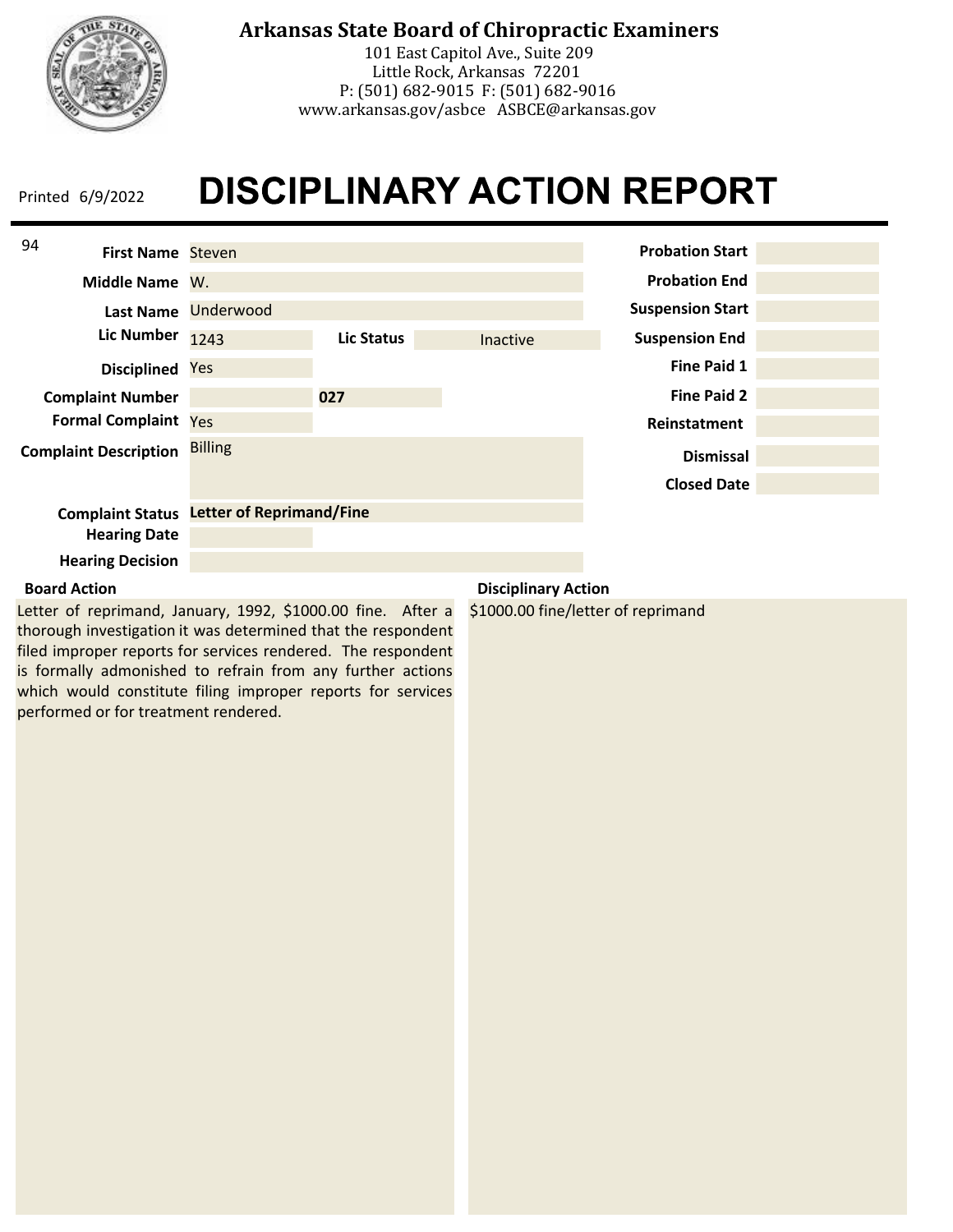

# **Arkansas State Board of Chiropractic Examiners**

101 East Capitol Ave., Suite 209 Little Rock, Arkansas 72201 P: (501) 682-9015 F: (501) 682-9016 www.arkansas.gov/asbce ASBCE@arkansas.gov

# **DISCIPLINARY ACTION REPORT**

| 95<br><b>First Name Richard</b> |                          |            | <b>Probation Start</b> |                         |          |
|---------------------------------|--------------------------|------------|------------------------|-------------------------|----------|
| Middle Name C                   |                          |            |                        | <b>Probation End</b>    |          |
| Last Name Ward                  |                          |            |                        | <b>Suspension Start</b> |          |
| <b>Lic Number</b>               | 1028                     | Lic Status | Expired                | <b>Suspension End</b>   |          |
| <b>Disciplined</b>              | Yes                      |            |                        | Fine Paid 1             | 12/04/18 |
| Complaint Number 690-04-18-18   |                          |            |                        | <b>Fine Paid 2</b>      |          |
| <b>Formal Complaint Yes</b>     |                          |            |                        | Reinstatment            |          |
| <b>Complaint Description</b>    | <b>Billing</b>           |            |                        | <b>Dismissal</b>        |          |
|                                 |                          |            |                        | <b>Closed Date</b>      | 12/04/18 |
| <b>Complaint Status</b>         | <b>Consent Agreement</b> |            |                        |                         |          |
| <b>Hearing Date</b>             |                          |            |                        |                         |          |
| <b>Hearing Decision</b>         |                          |            |                        |                         |          |
| Roard Action                    |                          |            | Dicciplinary Action    |                         |          |

### **Board Action**

Consent Agreement was agreed upon by the Respondent on 11-15-18 and approved by the Board on 12-4-18.

### **Disciplinary Action**

1. Based on the violations identified in Conclusions of Law 1 through 3 above, the Respondent is order to:

a. Pay \$1,000 civil penalty to the Board

b. In addition to his 24 hours for renewal, the respondent must obtain 24 hours of continuing education in documentation.

2. The monetary penalty must be paid within sixty (60) days after this Consent Order is served on the Respondent. The Respondent must make payment to the Board by cashier's check or money order.

3. The 24 hours of documentation must be turned in to the Board no later than one (1) year after this Consent order is served on the Respondent.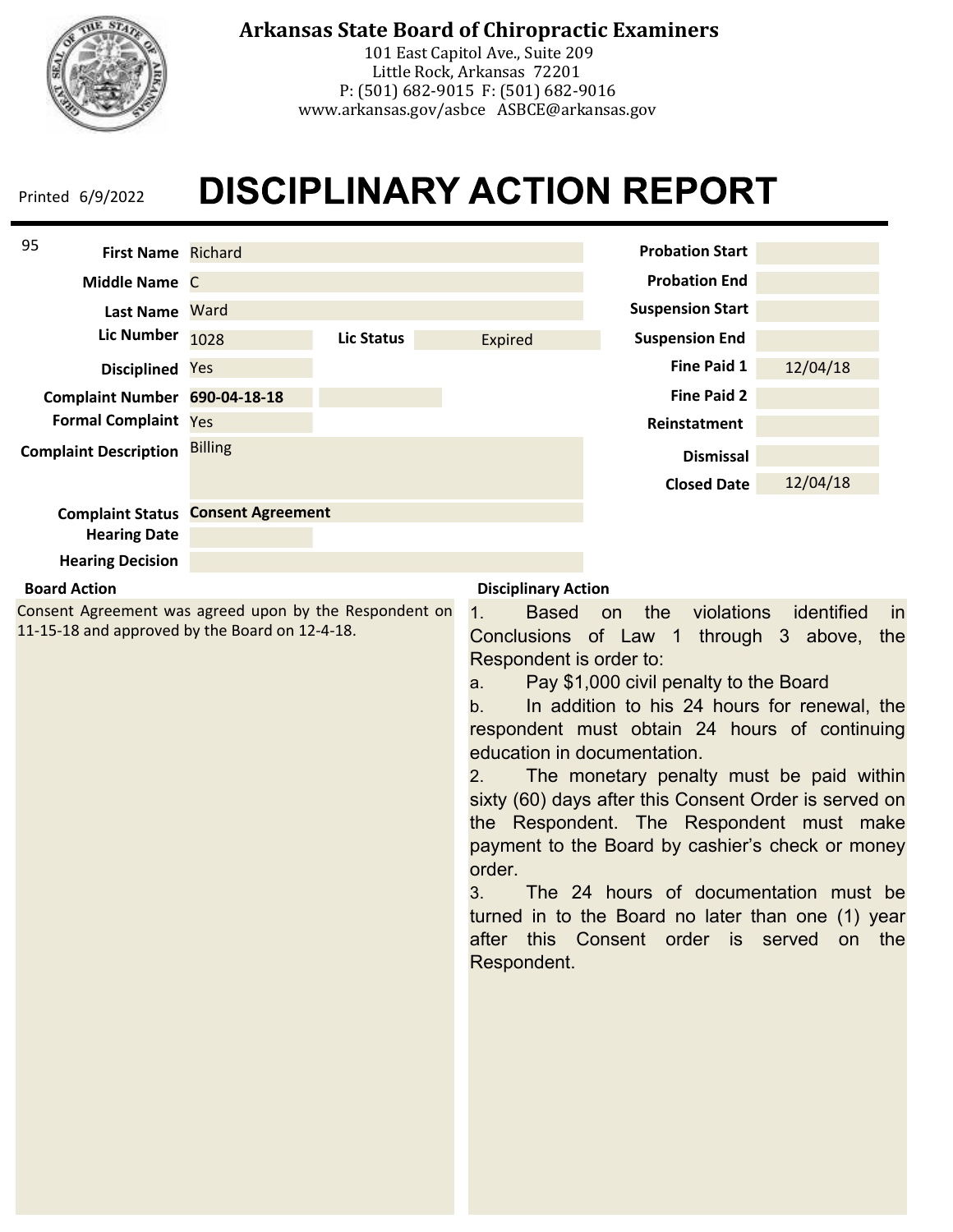

# **Arkansas State Board of Chiropractic Examiners**

101 East Capitol Ave., Suite 209 Little Rock, Arkansas 72201 P: (501) 682-9015 F: (501) 682-9016 www.arkansas.gov/asbce ASBCE@arkansas.gov

# **DISCIPLINARY ACTION REPORT**

| 96<br><b>First Name Barry</b> |                            |            | <b>Probation Start</b> |                         |  |
|-------------------------------|----------------------------|------------|------------------------|-------------------------|--|
| Middle Name S                 |                            |            |                        | <b>Probation End</b>    |  |
| <b>Last Name</b>              | Wilson                     |            |                        | <b>Suspension Start</b> |  |
| <b>Lic Number</b>             | 1228                       | Lic Status | Active / Out of State  | <b>Suspension End</b>   |  |
| <b>Disciplined</b>            | Yes                        |            |                        | <b>Fine Paid 1</b>      |  |
| <b>Complaint Number</b>       |                            | 0065       |                        | <b>Fine Paid 2</b>      |  |
| <b>Formal Complaint Yes</b>   |                            |            |                        | Reinstatment            |  |
| <b>Complaint Description</b>  | <b>Sexual Misconduct</b>   |            |                        | <b>Dismissal</b>        |  |
|                               |                            |            |                        | <b>Closed Date</b>      |  |
| <b>Complaint Status</b>       | <b>Order</b>               |            |                        |                         |  |
| <b>Hearing Date</b>           |                            |            |                        |                         |  |
| <b>Hearing Decision</b>       |                            |            |                        |                         |  |
| <b>Board Action</b>           | <b>Disciplinary Action</b> |            |                        |                         |  |

On May 27, 1992, Barry Wilson, DC, pled nolo contendere to misdemeanor of sexual battery. After a hearing the Board decided: \$500 civil penalty, counseling/present monthly reports of progress, five years probation, cannot treat patients under 18 yrs. old.

Order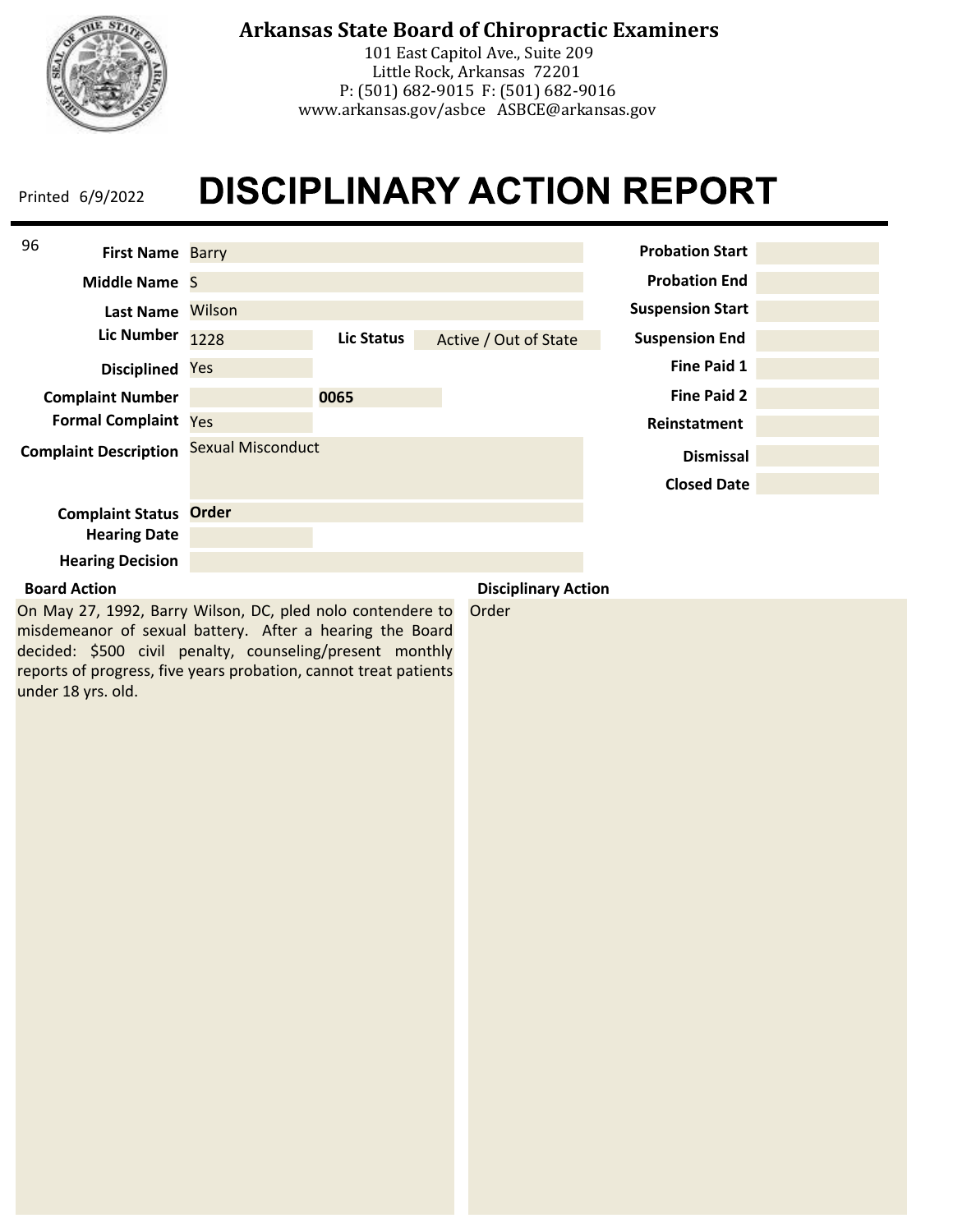

101 East Capitol Ave., Suite 209 Little Rock, Arkansas 72201 P: (501) 682-9015 F: (501) 682-9016 www.arkansas.gov/asbce ASBCE@arkansas.gov

# **DISCIPLINARY ACTION REPORT** Printed 6/9/2022

| 97<br><b>First Name Kendall</b> |                               |            |        | <b>Probation Start</b>  |          |
|---------------------------------|-------------------------------|------------|--------|-------------------------|----------|
| Middle Name L                   |                               |            |        | <b>Probation End</b>    |          |
| <b>Last Name</b>                | Wilson                        |            |        | <b>Suspension Start</b> |          |
| <b>Lic Number</b>               | 1681                          | Lic Status | Active | <b>Suspension End</b>   |          |
| <b>Disciplined</b>              | Yes                           |            |        | <b>Fine Paid 1</b>      | 10/13/11 |
| Complaint Number 330-3-6-09     |                               |            |        | <b>Fine Paid 2</b>      |          |
| <b>Formal Complaint Yes</b>     |                               |            |        | Reinstatment            |          |
| <b>Complaint Description</b>    | <b>Unprofessional Conduct</b> |            |        | <b>Dismissal</b>        |          |
|                                 |                               |            |        | <b>Closed Date</b>      |          |
| <b>Complaint Status</b>         | <b>Order</b>                  |            |        |                         |          |
| <b>Hearing Date</b>             | 09/15/2009                    |            |        |                         |          |
| <b>Hearing Decision CE/Fine</b> |                               |            |        |                         |          |

Hearing held 9/15/2009. Respondent must complete 12 hours of continuing education in the area of ethics and boundaries within the next 18 months. The courses must be pre-approved by the Board, and they may not be used toward the continuing education requirement for license renewal. Within the next 18 months, Respondent must pay a civil penalty in the amount of \$2,500 for practicing without a license.

**Board Action Disciplinary Action**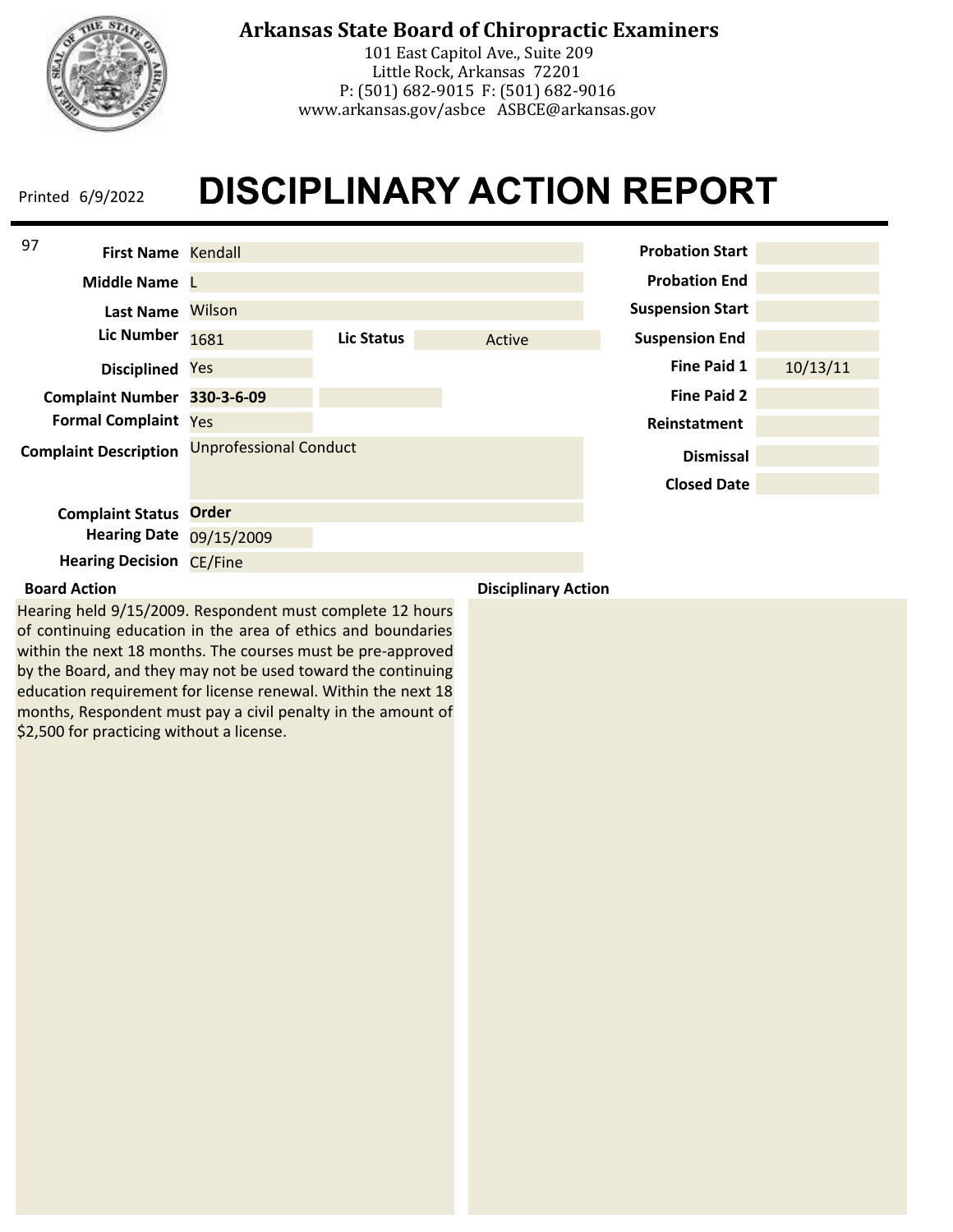

# **Arkansas State Board of Chiropractic Examiners**

101 East Capitol Ave., Suite 209 Little Rock, Arkansas 72201 P: (501) 682-9015 F: (501) 682-9016 www.arkansas.gov/asbce ASBCE@arkansas.gov

# **DISCIPLINARY ACTION REPORT**



Hearing held 9/15/09.

Respondent must complete 12 hours of continuing education in the area of ethics and boundaries within the next 18 months. The courses must be pre-approved by the Board, and they may not be used toward the continuing education requirement for license renewal. Within the next 18 months, Respondent must pay a civil penalty in the amount of \$2,500 for practicing without a license.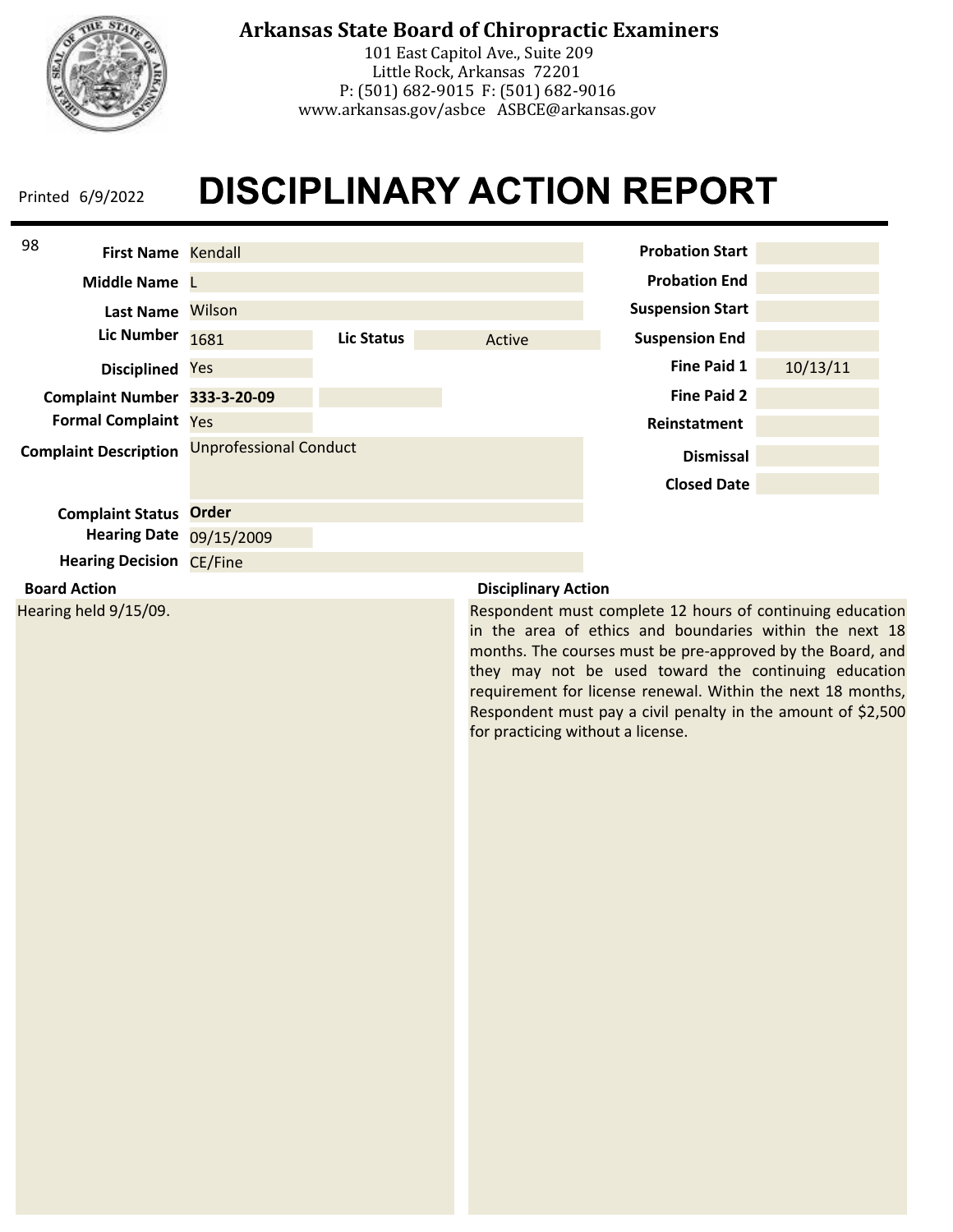

# **Arkansas State Board of Chiropractic Examiners**

101 East Capitol Ave., Suite 209 Little Rock, Arkansas 72201 P: (501) 682-9015 F: (501) 682-9016 www.arkansas.gov/asbce ASBCE@arkansas.gov

# **DISCIPLINARY ACTION REPORT**



Hearing held 9/15/09

Respondent must complete 12 hours of continuing education in the area of ethics and boundaries within the next 18 months. The courses must be pre-approved by the Board, and they may not be used toward the continuing education requirement for license renewal. Within the next 18 months, Respondent must pay a civil penalty in the amount of \$2,500 for practicing without a license.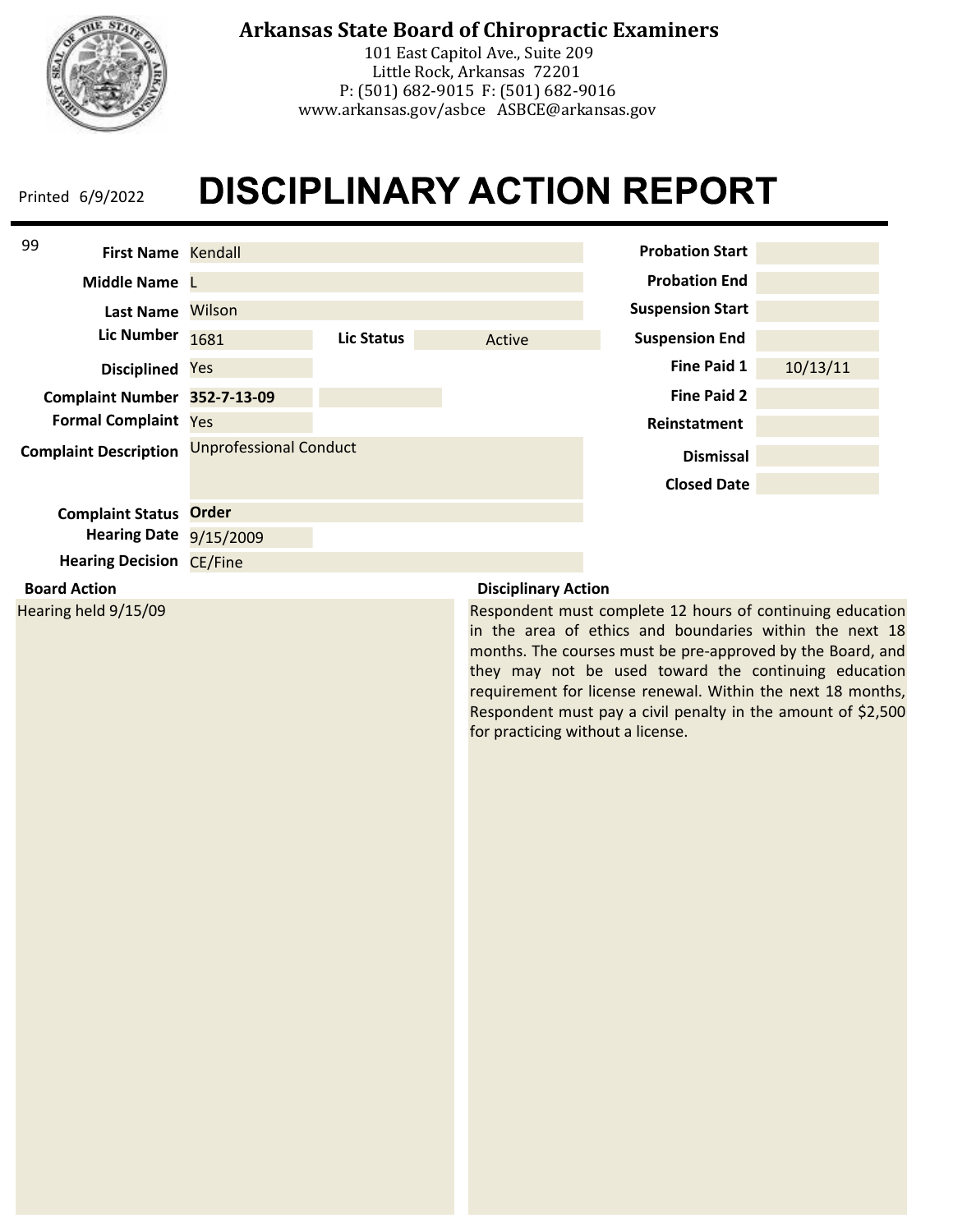

# **Arkansas State Board of Chiropractic Examiners**

101 East Capitol Ave., Suite 209 Little Rock, Arkansas 72201 P: (501) 682-9015 F: (501) 682-9016 www.arkansas.gov/asbce ASBCE@arkansas.gov

# **DISCIPLINARY ACTION REPORT**



### **Board Action**

A disciplinary hearing was held on October 16, 2014. Board order was issued 10/27/2014 and was then appealed by Respondent for judicial review on 11/26/2014. Judicial review was dismissed, upholding Board's decision, on 04/13/2017.

### **Disciplinary Action**

The Board decided that the Licensee's actions constitute a violation of the Ark. Code Ann. § 17-81-313(a)(7), in that Licensee double-billed State Farm for the treatments he rendered to two of his patients – billing through his billing company agent, United Anesthesia Associates, and also billing directly from his clinic, Wilson Spine Centers, for the same services, thereby committing fraud or deceit in filing insurance forms.

### **ORDER**

1. Licensee shall pay a fine of \$1000.00 for each violation stated above, for a total of \$2,000.00.

2. Licensee shall have a period of one year from October 27, 2014 to pay the fine.

3. Pursuant to Arkansas Code Annotated § 25-15-212, Respondent may petition for judicial review of this decision by filing a petition in the Circuit Court in the county in which he resides or in the Circuit Court of Pulaski County within thirty days after service of this Order.

Fines were paid by Respondent on 10/27/15.